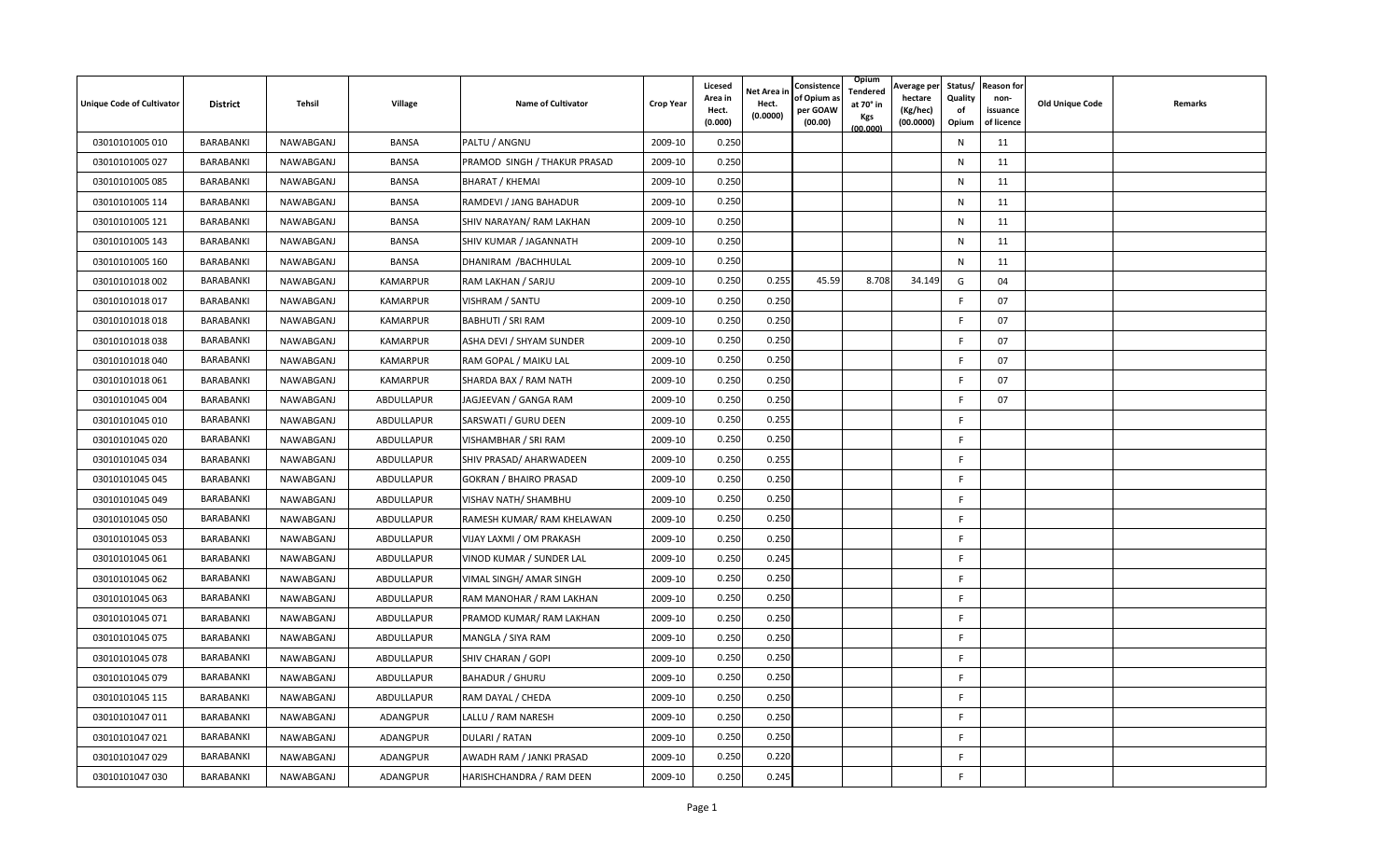| <b>Unique Code of Cultivator</b> | <b>District</b> | Tehsil    | Village         | <b>Name of Cultivator</b>  | <b>Crop Year</b> | Licesed<br>Area in<br>Hect.<br>(0.000) | Net Area in<br>Hect.<br>(0.0000) | Consistence<br>of Opium a<br>per GOAW<br>(00.00) | Opium<br>Tendered<br>at 70° in<br>Kgs<br>(00.000) | Average per<br>hectare<br>(Kg/hec)<br>(00.0000) | Status/<br>Quality<br>of<br>Opium | <b>Reason for</b><br>non-<br>issuance<br>of licence | <b>Old Unique Code</b> | Remarks |
|----------------------------------|-----------------|-----------|-----------------|----------------------------|------------------|----------------------------------------|----------------------------------|--------------------------------------------------|---------------------------------------------------|-------------------------------------------------|-----------------------------------|-----------------------------------------------------|------------------------|---------|
| 03010101047 031                  | BARABANKI       | NAWABGANJ | ADANGPUR        | SUNDER LAL / PARSAN        | 2009-10          | 0.250                                  | 0.250                            |                                                  |                                                   |                                                 | F                                 |                                                     |                        |         |
| 03010101047 032                  | BARABANKI       | NAWABGANJ | ADANGPUR        | FUSNA / ISHWARDEEN         | 2009-10          | 0.250                                  | 0.250                            |                                                  |                                                   |                                                 | F                                 |                                                     |                        |         |
| 03010101047 033                  | BARABANKI       | NAWABGANJ | ADANGPUR        | PHOOLMATI / BAHADUR        | 2009-10          | 0.250                                  | 0.250                            |                                                  |                                                   |                                                 | F                                 |                                                     |                        |         |
| 03010101050 004                  | BARABANKI       | NAWABGANJ | AKHTIYARPUR     | KAMLA PRASAD/ BALDEV       | 2009-10          | 0.250                                  | 0.25C                            |                                                  |                                                   |                                                 | F                                 |                                                     |                        |         |
| 03010101050 005                  | BARABANKI       | NAWABGANJ | AKHTIYARPUR     | RAM HARSH / NAND LAL       | 2009-10          | 0.250                                  | 0.235                            |                                                  |                                                   |                                                 | F                                 |                                                     |                        |         |
| 03010101050 006                  | BARABANKI       | NAWABGANJ | AKHTIYARPUR     | HARI NATH / RAJA RAM       | 2009-10          | 0.250                                  | 0.240                            |                                                  |                                                   |                                                 | F                                 | 07                                                  |                        |         |
| 03010101050 008                  | BARABANKI       | NAWABGANJ | AKHTIYARPUR     | BHAGWAN DEEN /SITA RAM     | 2009-10          | 0.250                                  | 0.240                            |                                                  |                                                   |                                                 | F                                 |                                                     |                        |         |
| 03010101050 012                  | BARABANKI       | NAWABGANJ | AKHTIYARPUR     | VINOD KUMAR/ MAYA RAM      | 2009-10          | 0.250                                  | 0.245                            |                                                  |                                                   |                                                 | E                                 | 07                                                  |                        |         |
| 03010101050 013                  | BARABANKI       | NAWABGANJ | AKHTIYARPUR     | SOHAN LAL / JASKARAN       | 2009-10          | 0.250                                  | 0.230                            |                                                  |                                                   |                                                 | F                                 |                                                     |                        |         |
| 03010101050 032                  | BARABANKI       | NAWABGANJ | AKHTIYARPUR     | JANG BAHADUR / SRI RAM     | 2009-10          | 0.250                                  | 0.25C                            |                                                  |                                                   |                                                 | F.                                |                                                     |                        |         |
| 03010101050 035                  | BARABANKI       | NAWABGANJ | AKHTIYARPUR     | RAM KISHOR / RAM SAGAR     | 2009-10          | 0.250                                  | 0.215                            |                                                  |                                                   |                                                 | F.                                |                                                     |                        |         |
| 03010101050 040                  | BARABANKI       | NAWABGANJ | AKHTIYARPUR     | MAYA RAM / NANHKAU         | 2009-10          | 0.250                                  | 0.245                            |                                                  |                                                   |                                                 | F                                 |                                                     |                        |         |
| 03010101055 019                  | BARABANKI       | NAWABGANJ | AYAJ NAGAR      | RAM RATAN / RAM BHAROSE    | 2009-10          | 0.250                                  | 0.250                            |                                                  |                                                   |                                                 | F                                 |                                                     |                        |         |
| 03010101055 032                  | BARABANKI       | NAWABGANJ | AYAJ NAGAR      | RAM KAILASH / GURU DAYAL   | 2009-10          | 0.250                                  | 0.250                            |                                                  |                                                   |                                                 | F.                                |                                                     |                        |         |
| 03010101055 051                  | BARABANKI       | NAWABGANJ | AYAJ NAGAR      | HARISHARAN / CHABILE       | 2009-10          | 0.250                                  | 0.250                            |                                                  |                                                   |                                                 | F                                 |                                                     |                        |         |
| 03010101055 053                  | BARABANKI       | NAWABGANJ | AYAJ NAGAR      | MAHADEV / CHABILE          | 2009-10          | 0.250                                  | 0.250                            |                                                  |                                                   |                                                 | F                                 |                                                     |                        |         |
| 03010101055 055                  | BARABANKI       | NAWABGANJ | AYAJ NAGAR      | BRAJ LAL / JAGANNATH       | 2009-10          | 0.250                                  | 0.250                            |                                                  |                                                   |                                                 | F.                                |                                                     |                        |         |
| 03010101055 060                  | BARABANKI       | NAWABGANJ | AYAJ NAGAR      | RAM PRATAP / SAHAJ RAM     | 2009-10          | 0.250                                  | 0.250                            |                                                  |                                                   |                                                 | F                                 |                                                     |                        |         |
| 03010101055 063                  | BARABANKI       | NAWABGANJ | AYAJ NAGAR      | RAM NARAYAN / VISHRAM      | 2009-10          | 0.250                                  | 0.250                            |                                                  |                                                   |                                                 | F.                                |                                                     |                        |         |
| 03010101055 067                  | BARABANKI       | NAWABGANJ | AYAJ NAGAR      | RAMDEV / PARSAN            | 2009-10          | 0.250                                  | 0.250                            |                                                  |                                                   |                                                 | F                                 |                                                     |                        |         |
| 03010101055 070                  | BARABANKI       | NAWABGANJ | AYAJ NAGAR      | SHYAM BIHARI / CHABILE     | 2009-10          | 0.250                                  | 0.250                            |                                                  |                                                   |                                                 | F                                 |                                                     |                        |         |
| 03010101055 086                  | BARABANKI       | NAWABGANJ | AYAJ NAGAR      | SAMAR SINGH / DULARE       | 2009-10          | 0.250                                  | 0.25C                            |                                                  |                                                   |                                                 | F                                 |                                                     |                        |         |
| 03010101055 088                  | BARABANKI       | NAWABGANJ | AYAJ NAGAR      | DESHRAJ / SHATROHAN        | 2009-10          | 0.250                                  | 0.250                            |                                                  |                                                   |                                                 | F                                 |                                                     |                        |         |
| 03010101055 089                  | BARABANKI       | NAWABGANJ | AYAJ NAGAR      | MUNNI LAL / CHATURI        | 2009-10          | 0.250                                  | 0.250                            |                                                  |                                                   |                                                 | E                                 |                                                     |                        |         |
| 03010101055 090                  | BARABANKI       | NAWABGANJ | AYAJ NAGAR      | MAHESH PRASAD / RAM CHARAN | 2009-10          | 0.250                                  | 0.250                            |                                                  |                                                   |                                                 | F                                 |                                                     |                        |         |
| 03010101055 091                  | BARABANKI       | NAWABGANJ | AYAJ NAGAR      | SAROJA / HEERA LAL         | 2009-10          | 0.250                                  | 0.250                            |                                                  |                                                   |                                                 | F.                                |                                                     |                        |         |
| 03010101055 092                  | BARABANKI       | NAWABGANJ | AYAJ NAGAR      | MAHRAJA / NATHA            | 2009-10          | 0.250                                  | 0.250                            |                                                  |                                                   |                                                 | F                                 |                                                     |                        |         |
| 03010101057 001                  | BARABANKI       | NAWABGANJ | <b>BABURIHA</b> | DAYA RAM / SARJU           | 2009-10          | 0.250                                  | 0.250                            |                                                  |                                                   |                                                 | F                                 | 07                                                  |                        |         |
| 03010101057 011                  | BARABANKI       | NAWABGANJ | <b>BABURIHA</b> | RAM SINGH / RADHE LAL      | 2009-10          | 0.250                                  | 0.250                            |                                                  |                                                   |                                                 | F                                 | 07                                                  |                        |         |
| 03010101057 014                  | BARABANKI       | NAWABGANJ | <b>BABURIHA</b> | RAM NARESH/ MAIKU LAL      | 2009-10          | 0.250                                  | 0.250                            |                                                  |                                                   |                                                 | E                                 | 07                                                  |                        |         |
| 03010101057 018                  | BARABANKI       | NAWABGANJ | <b>BABURIHA</b> | PURANMASI / NATHAI         | 2009-10          | 0.250                                  | 0.250                            |                                                  |                                                   |                                                 | E                                 | 07                                                  |                        |         |
| 03010101057 026                  | BARABANKI       | NAWABGANJ | <b>BABURIHA</b> | BANSHI LAL / SHYAM LAL     | 2009-10          | 0.250                                  | 0.250                            |                                                  |                                                   |                                                 | E                                 | 07                                                  |                        |         |
| 03010101057 029                  | BARABANKI       | NAWABGANJ | <b>BABURIHA</b> | JALIM SINGH / RADHEY LAL   | 2009-10          | 0.250                                  | 0.250                            |                                                  |                                                   |                                                 | F                                 | 07                                                  |                        |         |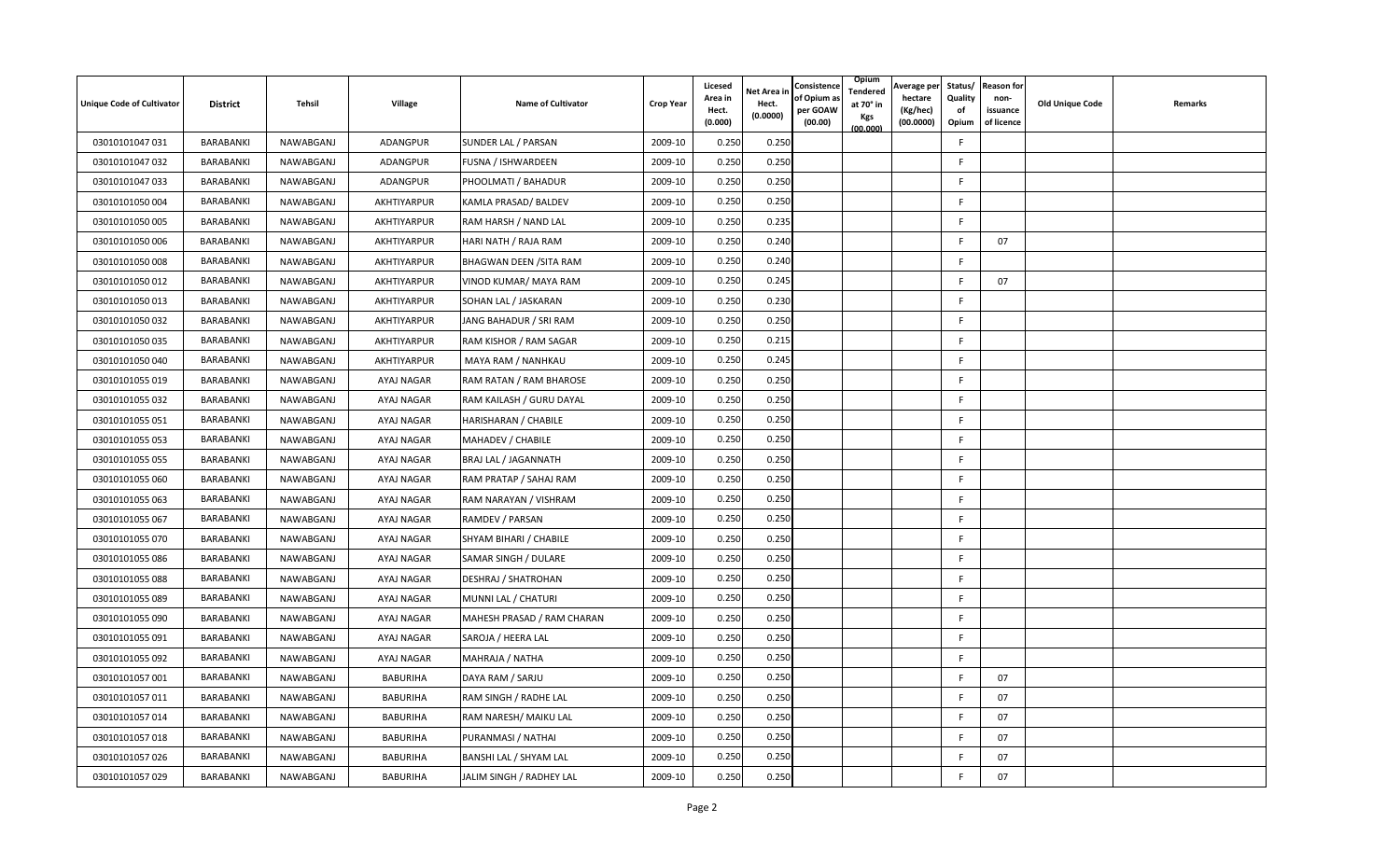| <b>Unique Code of Cultivator</b> | <b>District</b> | <b>Tehsil</b> | Village              | <b>Name of Cultivator</b>        | <b>Crop Year</b> | <b>Licesed</b><br>Area in<br>Hect.<br>(0.000) | Net Area in<br>Hect.<br>(0.0000) | Consistence<br>of Opium a<br>per GOAW<br>(00.00) | Opium<br>Tendered<br>at 70° in<br>Kgs<br>(00.000) | Average per<br>hectare<br>(Kg/hec)<br>(00.0000) | Status/<br>Quality<br>of<br>Opium | <b>Reason for</b><br>non-<br>issuance<br>of licence | <b>Old Unique Code</b> | Remarks |
|----------------------------------|-----------------|---------------|----------------------|----------------------------------|------------------|-----------------------------------------------|----------------------------------|--------------------------------------------------|---------------------------------------------------|-------------------------------------------------|-----------------------------------|-----------------------------------------------------|------------------------|---------|
| 03010101057 030                  | BARABANKI       | NAWABGANJ     | <b>BABURIHA</b>      | <b>BANSH RAM / RAHU</b>          | 2009-10          | 0.250                                         | 0.250                            |                                                  |                                                   |                                                 | F                                 | 07                                                  |                        |         |
| 03010101059 003                  | BARABANKI       | NAWABGANJ     | <b>BADIPUR</b>       | SANT LAL / SARJU                 | 2009-10          | 0.250                                         | 0.250                            |                                                  |                                                   |                                                 | F                                 |                                                     |                        |         |
| 03010101059 009                  | BARABANKI       | NAWABGANJ     | <b>BADIPUR</b>       | RAM KALI / SRI PAL               | 2009-10          | 0.250                                         |                                  |                                                  |                                                   |                                                 | N                                 | 11                                                  |                        |         |
| 03010101059 013                  | BARABANKI       | NAWABGANJ     | <b>BADIPUR</b>       | RAM VILAS / RAM ASARE            | 2009-10          | 0.250                                         | 0.250                            |                                                  |                                                   |                                                 | F                                 |                                                     |                        |         |
| 03010101059 020                  | BARABANKI       | NAWABGANJ     | <b>BADIPUR</b>       | SHAILENDRA KUMAR / SAJEEVAN      | 2009-10          | 0.250                                         | 0.250                            |                                                  |                                                   |                                                 | F                                 |                                                     |                        |         |
| 03010101059 021                  | BARABANKI       | NAWABGANJ     | <b>BADIPUR</b>       | JAY KIRAT SINGH / RAM SINGH      | 2009-10          | 0.250                                         | 0.250                            |                                                  |                                                   |                                                 | F                                 | 07                                                  |                        |         |
| 03010101059 026                  | BARABANKI       | NAWABGANJ     | <b>BADIPUR</b>       | SHYAM LAL / RAN JEET SINGH       | 2009-10          | 0.250                                         | 0.250                            |                                                  |                                                   |                                                 | F.                                |                                                     |                        |         |
| 03010101059 029                  | BARABANKI       | NAWABGANJ     | <b>BADIPUR</b>       | AWADHESH KUMAR / JAGDEESH PRASAD | 2009-10          | 0.250                                         | 0.250                            |                                                  |                                                   |                                                 | F                                 |                                                     |                        |         |
| 03010101059 034                  | BARABANKI       | NAWABGANJ     | <b>BADIPUR</b>       | MATA PRASAD / RAMESHWAR          | 2009-10          | 0.250                                         | 0.250                            |                                                  |                                                   |                                                 | F                                 |                                                     |                        |         |
| 03010101059 037                  | BARABANKI       | NAWABGANJ     | <b>BADIPUR</b>       | <b>BAHADUR / SRI PAL</b>         | 2009-10          | 0.250                                         |                                  |                                                  |                                                   |                                                 | N                                 | 11                                                  |                        |         |
| 03010101059 038                  | BARABANKI       | NAWABGANJ     | <b>BADIPUR</b>       | JAWAHAR / SRI PAL                | 2009-10          | 0.250                                         |                                  |                                                  |                                                   |                                                 | N                                 | 11                                                  |                        |         |
| 03010101059 039                  | BARABANKI       | NAWABGANJ     | <b>BADIPUR</b>       | MITHLESH / GANESH PRASAD         | 2009-10          | 0.250                                         |                                  |                                                  |                                                   |                                                 | $\mathsf{N}$                      | 11                                                  |                        |         |
| 03010101059 052                  | BARABANKI       | NAWABGANJ     | <b>BADIPUR</b>       | MANOHAR / SHIV LAL               | 2009-10          | 0.250                                         |                                  |                                                  |                                                   |                                                 | N                                 | 11                                                  |                        |         |
| 03010101059 055                  | BARABANKI       | NAWABGANJ     | <b>BADIPUR</b>       | MAIKU LAL / SUKAI                | 2009-10          | 0.250                                         | 0.250                            |                                                  |                                                   |                                                 | F                                 |                                                     |                        |         |
| 03010101059 060                  | BARABANKI       | NAWABGANJ     | <b>BADIPUR</b>       | OM PRAKASH / PURANMASI           | 2009-10          | 0.250                                         | 0.250                            |                                                  |                                                   |                                                 | F.                                |                                                     |                        |         |
| 03010101059 075                  | BARABANKI       | NAWABGANJ     | <b>BADIPUR</b>       | SANGRAM SINGH / KAUSHAL PAL      | 2009-10          | 0.250                                         | 0.250                            |                                                  |                                                   |                                                 | F.                                |                                                     |                        |         |
| 03010101063 001                  | BARABANKI       | NAWABGANJ     | <b>BARAIYA</b>       | DESH RAJ / MATA PRASAD           | 2009-10          | 0.250                                         | 0.240                            |                                                  |                                                   |                                                 | F.                                |                                                     |                        |         |
| 03010101063 002                  | BARABANKI       | NAWABGANJ     | <b>BARAIYA</b>       | PRAMOD KUMAR / MUNESHWAR BAX     | 2009-10          | 0.250                                         | 0.245                            |                                                  |                                                   |                                                 | F                                 |                                                     |                        |         |
| 03010101063 016                  | BARABANKI       | NAWABGANJ     | BARAIYA              | SATYA NAM / SRI RAM              | 2009-10          | 0.250                                         | 0.250                            |                                                  |                                                   |                                                 | F.                                |                                                     |                        |         |
| 03010101063 018                  | BARABANKI       | NAWABGANJ     | <b>BARAIYA</b>       | RAM DINESH / PARSAN              | 2009-10          | 0.250                                         | 0.245                            |                                                  |                                                   |                                                 | F                                 |                                                     |                        |         |
| 03010101063 019                  | BARABANKI       | NAWABGANJ     | <b>BARAIYA</b>       | KALLU / ISHWAR DEEN              | 2009-10          | 0.250                                         | 0.245                            |                                                  |                                                   |                                                 | F                                 |                                                     |                        |         |
| 03010101063 034                  | BARABANKI       | NAWABGANJ     | <b>BARAIYA</b>       | ASHOK KUMAR / MAHESH PRASAD      | 2009-10          | 0.250                                         | 0.250                            |                                                  |                                                   |                                                 | F.                                | 07                                                  |                        |         |
| 03010101063 037                  | BARABANKI       | NAWABGANJ     | <b>BARAIYA</b>       | GURUSHARAN / RAM PRASAD          | 2009-10          | 0.250                                         | 0.240                            |                                                  |                                                   |                                                 | F.                                |                                                     |                        |         |
| 03010101063 052                  | BARABANKI       | NAWABGANJ     | <b>BARAIYA</b>       | SITA PATI / LALLA                | 2009-10          | 0.250                                         | 0.250                            |                                                  |                                                   |                                                 | F                                 | 07                                                  |                        |         |
| 03010101063 053                  | BARABANKI       | NAWABGANJ     | <b>BARAIYA</b>       | PIYARE / SUMERI                  | 2009-10          | 0.250                                         | 0.250                            |                                                  |                                                   |                                                 | F                                 | 07                                                  |                        |         |
| 03010101064 012                  | BARABANKI       | NAWABGANJ     | <b>BARAULI MALIK</b> | JAGDEESH PRASAD / MATA PRASAD    | 2009-10          | 0.250                                         | 0.250                            |                                                  |                                                   |                                                 | F                                 | 07                                                  |                        |         |
| 03010101064 017                  | BARABANKI       | NAWABGANJ     | <b>BARAULI MALIK</b> | AMAR SINGH / HARI PRASAD         | 2009-10          | 0.250                                         | 0.250                            |                                                  |                                                   |                                                 |                                   | 07                                                  |                        |         |
| 03010101064 027                  | BARABANKI       | NAWABGANJ     | <b>BARAULI MALIK</b> | HARI PRASAD / MUNNU LAL          | 2009-10          | 0.250                                         | 0.250                            |                                                  |                                                   |                                                 | F                                 | 07                                                  |                        |         |
| 03010101064 046                  | BARABANKI       | NAWABGANJ     | <b>BARAULI MALIK</b> | CHANDRIKA / UMRAO                | 2009-10          | 0.250                                         | 0.250                            |                                                  |                                                   |                                                 | F                                 | 07                                                  |                        |         |
| 03010101064 074                  | BARABANKI       | NAWABGANJ     | <b>BARAULI MALIK</b> | RAM MANOHAR / ANGNU              | 2009-10          | 0.250                                         | 0.250                            |                                                  |                                                   |                                                 | E                                 | 07                                                  |                        |         |
| 03010101064 108                  | BARABANKI       | NAWABGANJ     | <b>BARAULI MALIK</b> | <b>BHOLA / MANGRE</b>            | 2009-10          | 0.250                                         | 0.250                            |                                                  |                                                   |                                                 | F                                 | 07                                                  |                        |         |
| 03010101064 120                  | BARABANKI       | NAWABGANJ     | <b>BARAULI MALIK</b> | MOHD KALEEM / ISHRAT ALI         | 2009-10          | 0.250                                         | 0.250                            |                                                  |                                                   |                                                 | F                                 | 07                                                  |                        |         |
| 03010101069 001                  | BARABANKI       | NAWABGANJ     | BHAGWANPUR           | RAM KISHOR/ HANUMAN              | 2009-10          | 0.250                                         |                                  |                                                  |                                                   |                                                 | N                                 | 11                                                  |                        |         |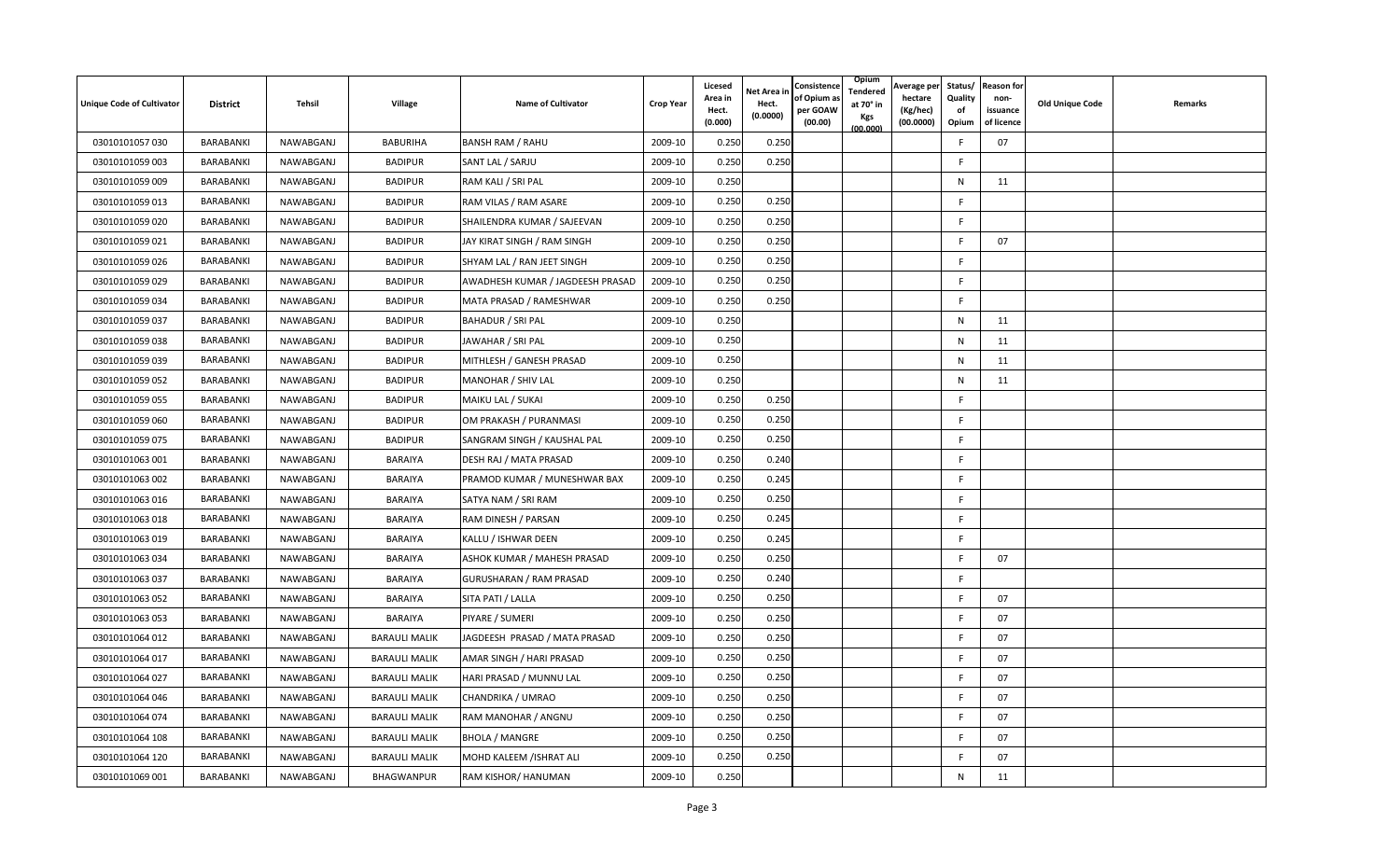| <b>Unique Code of Cultivator</b> | <b>District</b> | Tehsil    | Village           | <b>Name of Cultivator</b>     | <b>Crop Year</b> | Licesed<br>Area in<br>Hect.<br>(0.000) | <b>Net Area in</b><br>Hect.<br>(0.0000) | Consistence<br>of Opium as<br>per GOAW<br>(00.00) | Opium<br>Tendered<br>at 70° in<br>Kgs<br>(00.000) | Average per<br>hectare<br>(Kg/hec)<br>(00.0000) | Status/<br>Quality<br>οf<br>Opium | <b>Reason for</b><br>non-<br>issuance<br>of licence | <b>Old Unique Code</b> | Remarks |
|----------------------------------|-----------------|-----------|-------------------|-------------------------------|------------------|----------------------------------------|-----------------------------------------|---------------------------------------------------|---------------------------------------------------|-------------------------------------------------|-----------------------------------|-----------------------------------------------------|------------------------|---------|
| 03010101069 005                  | BARABANKI       | NAWABGANJ | <b>BHAGWANPUR</b> | JAGATRAM/ SATROHAN            | 2009-10          | 0.250                                  | 0.250                                   |                                                   |                                                   |                                                 | F.                                |                                                     |                        |         |
| 03010101069 010                  | BARABANKI       | NAWABGANJ | BHAGWANPUR        | RAM KUMAR/ PYARE LAL          | 2009-10          | 0.250                                  | 0.245                                   |                                                   |                                                   |                                                 | F                                 | 07                                                  |                        |         |
| 03010101069 011                  | BARABANKI       | NAWABGANJ | BHAGWANPUR        | M. SHIV PYARI/ RAM NARESH     | 2009-10          | 0.250                                  | 0.255                                   | 49.43                                             | 12.915                                            | 50.647                                          | G                                 |                                                     |                        |         |
| 03010101069 012                  | BARABANKI       | NAWABGANJ | BHAGWANPUR        | JAGJEEVAN PRASAD/ RAM ADHAR   | 2009-10          | 0.25C                                  | 0.250                                   | 50.95                                             | 11.857                                            | 47.428                                          | G                                 | 04                                                  |                        |         |
| 03010101069 014                  | BARABANKI       | NAWABGANJ | BHAGWANPUR        | <b>BUDDHULAL/ SUNDARLAL</b>   | 2009-10          | 0.250                                  | 0.255                                   |                                                   |                                                   |                                                 | F.                                |                                                     |                        |         |
| 03010101069 017                  | BARABANKI       | NAWABGANJ | BHAGWANPUR        | MAHARAJA/ RAM HAJARI          | 2009-10          | 0.250                                  |                                         |                                                   |                                                   |                                                 | N                                 | 11                                                  |                        |         |
| 03010101069 018                  | BARABANKI       | NAWABGANJ | BHAGWANPUR        | RAM NARESH/ SHIV BARAN        | 2009-10          | 0.250                                  |                                         |                                                   |                                                   |                                                 | N                                 | 11                                                  |                        |         |
| 03010101069 019                  | BARABANKI       | NAWABGANJ | BHAGWANPUR        | RAMESH CHANDRA/ SHATROHAN     | 2009-10          | 0.250                                  | 0.255                                   |                                                   |                                                   |                                                 | F                                 |                                                     |                        |         |
| 03010101069 020                  | BARABANKI       | NAWABGANJ | BHAGWANPUR        | <b>BADRI PRASAD/ GIRDHARI</b> | 2009-10          | 0.250                                  | 0.250                                   |                                                   |                                                   |                                                 | F                                 |                                                     |                        |         |
| 03010101069 024                  | BARABANKI       | NAWABGANJ | BHAGWANPUR        | DAYARAM/ KALLU                | 2009-10          | 0.250                                  | 0.250                                   |                                                   |                                                   |                                                 | F.                                |                                                     |                        |         |
| 03010101069 027                  | BARABANKI       | NAWABGANJ | BHAGWANPUR        | GANGARAM/ KASHIRAM            | 2009-10          | 0.250                                  | 0.250                                   |                                                   |                                                   |                                                 | F.                                |                                                     |                        |         |
| 03010101069 029                  | BARABANKI       | NAWABGANJ | BHAGWANPUR        | RAMESH KUMAR/ JAGJEEVAN       | 2009-10          | 0.250                                  | 0.250                                   |                                                   |                                                   |                                                 | F.                                |                                                     |                        |         |
| 03010101069 030                  | BARABANKI       | NAWABGANJ | BHAGWANPUR        | DHARMRAJ/ KASHIRAM            | 2009-10          | 0.250                                  | 0.250                                   |                                                   |                                                   |                                                 | F.                                |                                                     |                        |         |
| 03010101069 031                  | BARABANKI       | NAWABGANJ | BHAGWANPUR        | RAM SINGH/ NANHERAM           | 2009-10          | 0.250                                  | 0.255                                   |                                                   |                                                   |                                                 | F                                 | 07                                                  |                        |         |
| 03010101069 032                  | BARABANKI       | NAWABGANJ | BHAGWANPUR        | ASHOK KUMAR/ RAMESHWAR        | 2009-10          | 0.250                                  | 0.260                                   |                                                   |                                                   |                                                 | F                                 | 07                                                  |                        |         |
| 03010101069 033                  | BARABANKI       | NAWABGANJ | BHAGWANPUR        | RAM SAGAR/ SHIV PRASAD        | 2009-10          | 0.25C                                  | 0.250                                   |                                                   |                                                   |                                                 | F.                                |                                                     |                        |         |
| 03010101069 036                  | BARABANKI       | NAWABGANJ | BHAGWANPUR        | JAALWANTI/ SAHAJRAM           | 2009-10          | 0.250                                  | 0.250                                   |                                                   |                                                   |                                                 | F.                                |                                                     |                        |         |
| 03010101069 039                  | BARABANKI       | NAWABGANJ | BHAGWANPUR        | RAM NATH/ RAM MANOHAR         | 2009-10          | 0.250                                  | 0.250                                   |                                                   |                                                   |                                                 | F.                                |                                                     |                        |         |
| 03010101069 041                  | BARABANKI       | NAWABGANJ | BHAGWANPUR        | RAM LAKHAN/ JAGANNATH         | 2009-10          | 0.250                                  | 0.250                                   |                                                   |                                                   |                                                 | F.                                |                                                     |                        |         |
| 03010101069 047                  | BARABANKI       | NAWABGANJ | BHAGWANPUR        | RAM KAILASH/ PURNMASI         | 2009-10          | 0.250                                  | 0.245                                   |                                                   |                                                   |                                                 | F                                 |                                                     |                        |         |
| 03010101069 052                  | BARABANKI       | NAWABGANJ | BHAGWANPUR        | KALLU/ BABU                   | 2009-10          | 0.250                                  |                                         |                                                   |                                                   |                                                 | N                                 | 11                                                  |                        |         |
| 03010101069 053                  | BARABANKI       | NAWABGANJ | BHAGWANPUR        | AMARDEI/ JASKARAN             | 2009-10          | 0.250                                  | 0.250                                   |                                                   |                                                   |                                                 | F.                                |                                                     |                        |         |
| 03010101069 057                  | BARABANKI       | NAWABGANJ | BHAGWANPUR        | RAMROOP/ JAGANNATH            | 2009-10          | 0.250                                  | 0.250                                   |                                                   |                                                   |                                                 | F.                                |                                                     |                        |         |
| 03010101069 060                  | BARABANKI       | NAWABGANJ | BHAGWANPUR        | SATYANAM/ SUMERI              | 2009-10          | 0.250                                  | 0.210                                   |                                                   |                                                   |                                                 | F.                                |                                                     |                        |         |
| 03010101069 062                  | BARABANKI       | NAWABGANJ | <b>BHAGWANPUR</b> | ANIL KUMAR/ RAMESH CHANDRA    | 2009-10          | 0.250                                  | 0.250                                   |                                                   |                                                   |                                                 | F.                                |                                                     |                        |         |
| 03010101069 067                  | BARABANKI       | NAWABGANJ | BHAGWANPUR        | KAUSHAL KISHORE/ RAM NARESH   | 2009-10          | 0.250                                  | 0.250                                   |                                                   |                                                   |                                                 | F.                                |                                                     |                        |         |
| 03010101069 068                  | BARABANKI       | NAWABGANJ | BHAGWANPUR        | PATIRAM/ SHATROHAN            | 2009-10          | 0.250                                  |                                         |                                                   |                                                   |                                                 | N                                 | 11                                                  |                        |         |
| 03010101069 070                  | BARABANKI       | NAWABGANJ | BHAGWANPUR        | RAM HARSH/ RAM NARESH         | 2009-10          | 0.250                                  |                                         |                                                   |                                                   |                                                 | N                                 | 11                                                  |                        |         |
| 03010101069 072                  | BARABANKI       | NAWABGANJ | BHAGWANPUR        | RAMAWATI/ MAIKULAL            | 2009-10          | 0.250                                  | 0.240                                   |                                                   |                                                   |                                                 | F                                 |                                                     |                        |         |
| 03010101069 073                  | BARABANKI       | NAWABGANJ | BHAGWANPUR        | SHIV MANGAL/ AUSAN            | 2009-10          | 0.250                                  |                                         |                                                   |                                                   |                                                 | $\mathsf{N}$                      | 11                                                  |                        |         |
| 03010101069 074                  | BARABANKI       | NAWABGANJ | BHAGWANPUR        | HARISH CHANDRA/ CHHANGALAL    | 2009-10          | 0.250                                  | 0.250                                   |                                                   |                                                   |                                                 | F.                                |                                                     |                        |         |
| 03010101069081                   | BARABANKI       | NAWABGANJ | BHAGWANPUR        | ARVIND KUMAR/ BUDDHU          | 2009-10          | 0.250                                  | 0.250                                   |                                                   |                                                   |                                                 | F.                                |                                                     |                        |         |
| 03010101069 085                  | BARABANKI       | NAWABGANJ | BHAGWANPUR        | VISHAMBHAR/RAM NATH           | 2009-10          | 0.250                                  | 0.260                                   |                                                   |                                                   |                                                 | F.                                |                                                     |                        |         |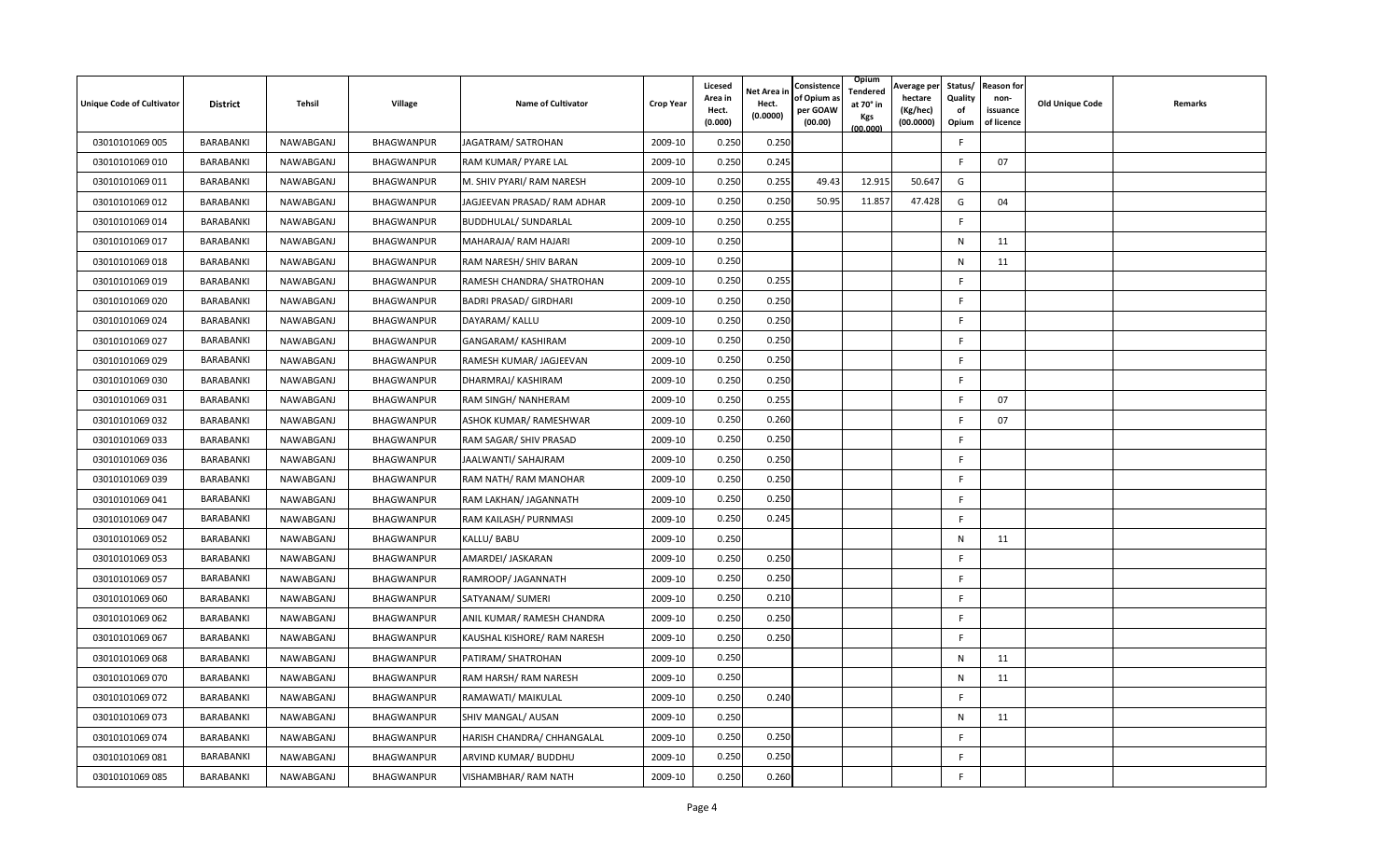| <b>Unique Code of Cultivator</b> | <b>District</b>  | Tehsil    | Village                | <b>Name of Cultivator</b>      | <b>Crop Year</b> | Licesed<br>Area in<br>Hect.<br>(0.000) | <b>Jet Area in</b><br>Hect.<br>(0.0000) | Consistence<br>of Opium a<br>per GOAW<br>(00.00) | Opium<br>Tendered<br>at 70° in<br>Kgs<br>(00.000) | Average per<br>hectare<br>(Kg/hec)<br>(00.0000) | Status/<br>Quality<br>οf<br>Opium | <b>Reason for</b><br>non-<br>issuance<br>of licence | <b>Old Unique Code</b> | Remarks |
|----------------------------------|------------------|-----------|------------------------|--------------------------------|------------------|----------------------------------------|-----------------------------------------|--------------------------------------------------|---------------------------------------------------|-------------------------------------------------|-----------------------------------|-----------------------------------------------------|------------------------|---------|
| 03010101069 087                  | BARABANKI        | NAWABGANJ | <b>BHAGWANPUR</b>      | VISHRAM/ MAIKULAL              | 2009-10          | 0.250                                  | 0.260                                   |                                                  |                                                   |                                                 | F                                 |                                                     |                        |         |
| 03010101069 088                  | BARABANKI        | NAWABGANJ | BHAGWANPUR             | HARI LAL/ LAXMAN               | 2009-10          | 0.250                                  | 0.260                                   |                                                  |                                                   |                                                 | F.                                |                                                     |                        |         |
| 03010101069 089                  | BARABANKI        | NAWABGANJ | BHAGWANPUR             | SANTRAM/ BUNDELE               | 2009-10          | 0.250                                  | 0.250                                   |                                                  |                                                   |                                                 | -F                                |                                                     |                        |         |
| 03010101069 090                  | <b>BARABANKI</b> | NAWABGANJ | BHAGWANPUR             | M. PRABHUDEI/ CHHOTI           | 2009-10          | 0.250                                  | 0.245                                   |                                                  |                                                   |                                                 | F                                 |                                                     |                        |         |
| 03010101069 091                  | BARABANKI        | NAWABGANJ | BHAGWANPUR             | ACHHCHHU/ SABIT ALI            | 2009-10          | 0.250                                  | 0.265                                   |                                                  |                                                   |                                                 | F                                 |                                                     |                        |         |
| 03010101069 092                  | BARABANKI        | NAWABGANJ | BHAGWANPUR             | MAHMOOD MIYAN/ LIYAKAT ALI     | 2009-10          | 0.250                                  |                                         |                                                  |                                                   |                                                 | N                                 | 11                                                  |                        |         |
| 03010101069 093                  | BARABANKI        | NAWABGANJ | BHAGWANPUR             | NANHKAU/ GAJODHAR              | 2009-10          | 0.250                                  | 0.255                                   |                                                  |                                                   |                                                 | F.                                |                                                     |                        |         |
| 03010101072 006                  | BARABANKI        | NAWABGANJ | <b>BHOGAI KA PURWA</b> | TILAK RAM/ JANKI               | 2009-10          | 0.250                                  |                                         |                                                  |                                                   |                                                 | N                                 | 11                                                  |                        |         |
| 03010101072 009                  | BARABANKI        | NAWABGANJ | <b>BHOGAI KA PURWA</b> | MUNNA / KALLU                  | 2009-10          | 0.250                                  | 0.225                                   |                                                  |                                                   |                                                 | E                                 | 07                                                  |                        |         |
| 03010101072 013                  | BARABANKI        | NAWABGANJ | <b>BHOGAI KA PURWA</b> | RAM SAGAR/ MEWA                | 2009-10          | 0.250                                  | 0.260                                   |                                                  |                                                   |                                                 | F                                 | 07                                                  |                        |         |
| 03010101072 023                  | BARABANKI        | NAWABGANJ | <b>BHOGAI KA PURWA</b> | RAM KHELAWAN/ RAM AWATAR       | 2009-10          | 0.250                                  | 0.240                                   |                                                  |                                                   |                                                 | F                                 | 07                                                  |                        |         |
| 03010101072 024                  | BARABANKI        | NAWABGANJ | <b>BHOGAI KA PURWA</b> | RAM ADHAR/ MAIKU               | 2009-10          | 0.250                                  | 0.250                                   |                                                  |                                                   |                                                 | F                                 | 07                                                  |                        |         |
| 03010101072 034                  | BARABANKI        | NAWABGANJ | <b>BHOGAI KA PURWA</b> | SEWAK RAM /SIYA RAM            | 2009-10          | 0.250                                  | 0.240                                   |                                                  |                                                   |                                                 | E                                 | 07                                                  |                        |         |
| 03010101072 038                  | BARABANKI        | NAWABGANJ | <b>BHOGAI KA PURWA</b> | RAM PAL / JANKI                | 2009-10          | 0.250                                  | 0.245                                   |                                                  |                                                   |                                                 | F.                                | 07                                                  |                        |         |
| 03010101072 041                  | BARABANKI        | NAWABGANJ | <b>BHOGAI KA PURWA</b> | KESHAV RAM/ RAM KHELAWAN       | 2009-10          | 0.250                                  | 0.255                                   |                                                  |                                                   |                                                 | -F                                | 07                                                  |                        |         |
| 03010101072 044                  | BARABANKI        | NAWABGANJ | <b>BHOGAI KA PURWA</b> | BRIJ MOHAN / RAM NATH          | 2009-10          | 0.250                                  | 0.250                                   |                                                  |                                                   |                                                 | F                                 | 07                                                  |                        |         |
| 03010101072 045                  | BARABANKI        | NAWABGANJ | <b>BHOGAI KA PURWA</b> | JAGANNATH / RAM PRASAD         | 2009-10          | 0.250                                  | 0.255                                   |                                                  |                                                   |                                                 | F                                 | 07                                                  |                        |         |
| 03010101072 052                  | BARABANKI        | NAWABGANJ | <b>BHOGAI KA PURWA</b> | SHATROHAN / RAM DULARE         | 2009-10          | 0.250                                  | 0.240                                   |                                                  |                                                   |                                                 | -F                                | 07                                                  |                        |         |
| 03010101072 056                  | BARABANKI        | NAWABGANJ | <b>BHOGAI KA PURWA</b> | MAYA RAM / MUNNA LAL           | 2009-10          | 0.250                                  | 0.230                                   |                                                  |                                                   |                                                 | E                                 | 07                                                  |                        |         |
| 03010101075 002                  | BARABANKI        | NAWABGANJ | CHIYARA                | SANGAM LAL / NANHE LAL         | 2009-10          | 0.250                                  | 0.240                                   |                                                  |                                                   |                                                 | F                                 |                                                     |                        |         |
| 03010101075 003                  | BARABANKI        | NAWABGANJ | CHIYARA                | LAL DEI / BECHU LAL            | 2009-10          | 0.250                                  | 0.250                                   |                                                  |                                                   |                                                 | F                                 |                                                     |                        |         |
| 03010101075 005                  | BARABANKI        | NAWABGANJ | CHIYARA                | <b>GAYATRI DEVI / ROHITLAL</b> | 2009-10          | 0.250                                  | 0.255                                   |                                                  |                                                   |                                                 | F                                 | 07                                                  |                        |         |
| 03010101075 010                  | BARABANKI        | NAWABGANJ | CHIYARA                | NANKAU / JANKI PRASAD          | 2009-10          | 0.250                                  | 0.255                                   |                                                  |                                                   |                                                 | $\mathsf{F}$                      |                                                     |                        |         |
| 03010101075 017                  | BARABANKI        | NAWABGANJ | CHIYARA                | RAM MANOHAR/ BIRZA             | 2009-10          | 0.250                                  | 0.250                                   |                                                  |                                                   |                                                 | F                                 |                                                     |                        |         |
| 03010101075 024                  | BARABANKI        | NAWABGANJ | CHIYARA                | SAHAJRAM / RAM SAJEEVAN        | 2009-10          | 0.250                                  | 0.245                                   |                                                  |                                                   |                                                 | $\mathsf{F}$                      |                                                     |                        |         |
| 03010101075 032                  | BARABANKI        | NAWABGANJ | CHIYARA                | KAMLESH KUMAR/RAM RATAN        | 2009-10          | 0.250                                  | 0.205                                   |                                                  |                                                   |                                                 | F.                                | 07                                                  |                        |         |
| 03010101075 038                  | BARABANKI        | NAWABGANJ | CHIYARA                | CHANDRA RAJ / SURYAPAL         | 2009-10          | 0.250                                  | 0.240                                   |                                                  |                                                   |                                                 | F                                 |                                                     |                        |         |
| 03010101075 039                  | BARABANKI        | NAWABGANJ | CHIYARA                | AMAR SINGH / SUNDER LAL        | 2009-10          | 0.250                                  | 0.250                                   |                                                  |                                                   |                                                 | F                                 |                                                     |                        |         |
| 03010101075 040                  | BARABANKI        | NAWABGANJ | CHIYARA                | KRIPAWATI / RAM CHANDRA        | 2009-10          | 0.250                                  | 0.255                                   |                                                  |                                                   |                                                 | F                                 |                                                     |                        |         |
| 03010101075 076                  | BARABANKI        | NAWABGANJ | CHIYARA                | DULARE/ RAM JIYAWAN            | 2009-10          | 0.250                                  | 0.255                                   |                                                  |                                                   |                                                 | E                                 | 07                                                  |                        |         |
| 03010101080 006                  | BARABANKI        | NAWABGANJ | <b>FATULLAPUR</b>      | RAM PRAKASH / JANKI            | 2009-10          | 0.250                                  | 0.245                                   |                                                  |                                                   |                                                 | F.                                |                                                     |                        |         |
| 03010101080 007                  | BARABANKI        | NAWABGANJ | FATULLAPUR             | SATYA NAM / BECHU              | 2009-10          | 0.250                                  | 0.240                                   |                                                  |                                                   |                                                 | F                                 |                                                     |                        |         |
| 03010101080 016                  | BARABANKI        | NAWABGANJ | <b>FATULLAPUR</b>      | MANOJ KUMAR / RAM PRAKASH      | 2009-10          | 0.250                                  | 0.250                                   |                                                  |                                                   |                                                 | F                                 |                                                     |                        |         |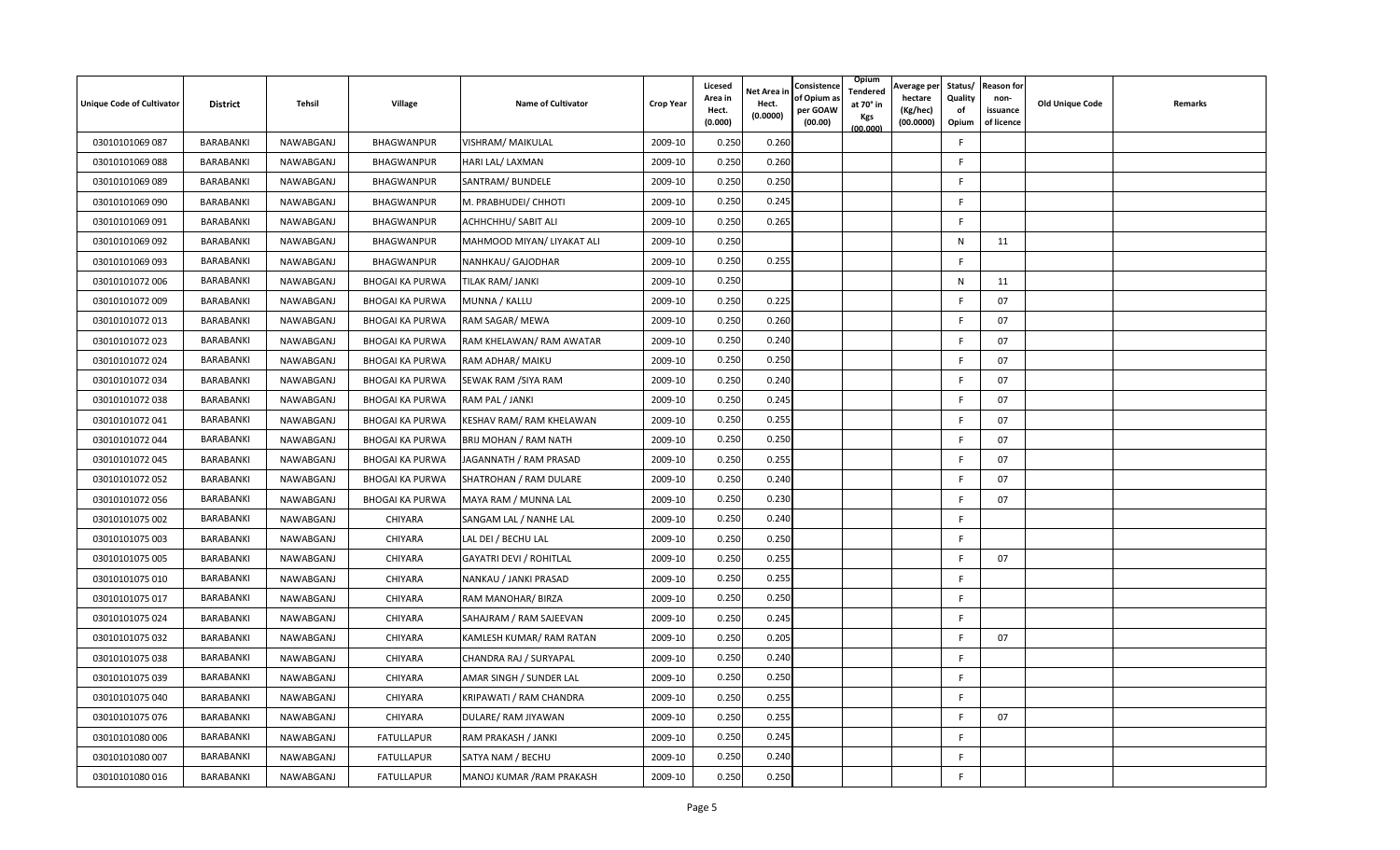| <b>Unique Code of Cultivator</b> | <b>District</b> | Tehsil    | Village              | <b>Name of Cultivator</b>    | <b>Crop Year</b> | Licesed<br>Area in<br>Hect.<br>(0.000) | Net Area in<br>Hect.<br>(0.0000) | Consistence<br>of Opium a<br>per GOAW<br>(00.00) | Opium<br>Tendered<br>at 70° in<br>Kgs<br>(00.000) | Average per<br>hectare<br>(Kg/hec)<br>(00.0000) | Status/<br>Quality<br>of<br>Opium | <b>Reason for</b><br>non-<br>issuance<br>of licence | <b>Old Unique Code</b> | Remarks                    |
|----------------------------------|-----------------|-----------|----------------------|------------------------------|------------------|----------------------------------------|----------------------------------|--------------------------------------------------|---------------------------------------------------|-------------------------------------------------|-----------------------------------|-----------------------------------------------------|------------------------|----------------------------|
| 03010101080 029                  | BARABANKI       | NAWABGANJ | <b>FATULLAPUR</b>    | KALAWATI / SUKHI             | 2009-10          | 0.250                                  | 0.255                            |                                                  |                                                   |                                                 | F                                 |                                                     |                        |                            |
| 03010101080 031                  | BARABANKI       | NAWABGANJ | <b>FATULLAPUR</b>    | SRI KRISHNA / LAXMAN         | 2009-10          | 0.250                                  | 0.250                            |                                                  |                                                   |                                                 | F                                 |                                                     |                        |                            |
| 03010101080 037                  | BARABANKI       | NAWABGANJ | <b>FATULLAPUR</b>    | CHEDANA / BASANT             | 2009-10          | 0.250                                  | 0.245                            |                                                  |                                                   |                                                 | F                                 |                                                     |                        |                            |
| 03010101080 039                  | BARABANKI       | NAWABGANJ | <b>FATULLAPUR</b>    | SAHABLAL/ RAJ BAHADUR        | 2009-10          | 0.250                                  | 0.245                            |                                                  |                                                   |                                                 | F                                 |                                                     |                        |                            |
| 03010101082 027                  | BARABANKI       | NAWABGANJ | <b>GARHI RAKHMAU</b> | CHANDRA SEKHAR/ KAMTA PRASAD | 2009-10          | 0.250                                  | 0.250                            |                                                  |                                                   |                                                 | F                                 |                                                     |                        |                            |
| 03010101082 028                  | BARABANKI       | NAWABGANJ | <b>GARHI RAKHMAU</b> | CHANDRESH / KAMTA PRASAD     | 2009-10          | 0.250                                  |                                  |                                                  |                                                   |                                                 | N                                 | 11                                                  |                        |                            |
| 03010101082 029                  | BARABANKI       | NAWABGANJ | <b>GARHI RAKHMAU</b> | SRIMATI RAMA / RAM ROOP      | 2009-10          | 0.250                                  |                                  |                                                  |                                                   |                                                 | N                                 | 11                                                  |                        |                            |
| 03010101082 030                  | BARABANKI       | NAWABGANJ | <b>GARHI RAKHMAU</b> | SURESH / SANT RAM            | 2009-10          | 0.250                                  | 0.230                            |                                                  |                                                   |                                                 | F                                 |                                                     |                        |                            |
| 03010101082 044                  | BARABANKI       | NAWABGANJ | <b>GARHI RAKHMAU</b> | HARI RAM / BABU RAM          | 2009-10          | 0.250                                  | 0.245                            |                                                  |                                                   |                                                 | F                                 |                                                     |                        |                            |
| 03010101082 048                  | BARABANKI       | NAWABGANJ | <b>GARHI RAKHMAU</b> | VINOD KUMAR / BABU RAM       | 2009-10          | 0.250                                  | 0.235                            |                                                  |                                                   |                                                 | F                                 |                                                     |                        |                            |
| 03010101082 051                  | BARABANKI       | NAWABGANJ | <b>GARHI RAKHMAU</b> | SARV JEET / MAKKA            | 2009-10          | 0.250                                  |                                  |                                                  |                                                   |                                                 | N                                 | 11                                                  |                        |                            |
| 03010101082 064                  | BARABANKI       | NAWABGANJ | <b>GARHI RAKHMAU</b> | LALLU / RAJA RAM             | 2009-10          | 0.250                                  | 0.255                            |                                                  |                                                   |                                                 | F                                 |                                                     |                        |                            |
| 03010101082 072                  | BARABANKI       | NAWABGANJ | <b>GARHI RAKHMAU</b> | BRAHMA NANAD / RAM KISHUN    | 2009-10          | 0.250                                  | 0.250                            |                                                  |                                                   |                                                 | F                                 |                                                     |                        |                            |
| 03010101082 084                  | BARABANKI       | NAWABGANJ | <b>GARHI RAKHMAU</b> | RAJA RAM / NANNHE            | 2009-10          | 0.250                                  | 0.250                            |                                                  |                                                   |                                                 | F.                                |                                                     |                        |                            |
| 03010101082 087                  | BARABANKI       | NAWABGANJ | <b>GARHI RAKHMAU</b> | AYODHYA PRASAD / ISHWAR DEEN | 2009-10          | 0.250                                  | 0.255                            |                                                  |                                                   |                                                 | F                                 |                                                     |                        |                            |
| 03010101082 115                  | BARABANKI       | NAWABGANJ | <b>GARHI RAKHMAU</b> | KAMLAWATI / RAM NATH         | 2009-10          | 0.250                                  |                                  |                                                  |                                                   |                                                 | N                                 | 11                                                  | 03010101123 033        | TRANSFER/ MOTILAL KA PURWA |
| 03010101082 127                  | BARABANKI       | NAWABGANJ | <b>GARHI RAKHMAU</b> | RAM DULARI / ANANTH RAM      | 2009-10          | 0.250                                  | 0.250                            |                                                  |                                                   |                                                 | F                                 |                                                     |                        |                            |
| 03010101082 128                  | BARABANKI       | NAWABGANJ | <b>GARHI RAKHMAU</b> | MUNORI DEVI / RAM LAL        | 2009-10          | 0.250                                  | 0.25C                            |                                                  |                                                   |                                                 | F                                 |                                                     |                        |                            |
| 03010101082 129                  | BARABANKI       | NAWABGANJ | <b>GARHI RAKHMAU</b> | DARIYA DEVI / BHOLE RAM      | 2009-10          | 0.250                                  | 0.240                            |                                                  |                                                   |                                                 | F                                 |                                                     |                        |                            |
| 03010101084 001                  | BARABANKI       | NAWABGANJ | GOKULPUR             | SARVJEET / SARJU             | 2009-10          | 0.250                                  | 0.250                            |                                                  |                                                   |                                                 | F.                                |                                                     |                        |                            |
| 03010101084 004                  | BARABANKI       | NAWABGANJ | <b>GOKULPUR</b>      | RAM ROOP / PURAN MASI        | 2009-10          | 0.250                                  | 0.250                            |                                                  |                                                   |                                                 | F                                 |                                                     |                        |                            |
| 03010101084 005                  | BARABANKI       | NAWABGANJ | <b>GOKULPUR</b>      | MALKHAN/ OM PRAKASH          | 2009-10          | 0.250                                  | 0.250                            |                                                  |                                                   |                                                 | E                                 |                                                     |                        |                            |
| 03010101084 008                  | BARABANKI       | NAWABGANJ | <b>GOKULPUR</b>      | HARISHCHANDRA / NANHA        | 2009-10          | 0.250                                  | 0.250                            |                                                  |                                                   |                                                 | F                                 |                                                     |                        |                            |
| 03010101084 009                  | BARABANKI       | NAWABGANJ | <b>GOKULPUR</b>      | SANT RAM / JHAMMAN           | 2009-10          | 0.250                                  | 0.250                            |                                                  |                                                   |                                                 | F                                 |                                                     |                        |                            |
| 03010101084 027                  | BARABANKI       | NAWABGANJ | <b>GOKULPUR</b>      | RAGHUNANDAN / JASKARAN       | 2009-10          | 0.250                                  | 0.250                            |                                                  |                                                   |                                                 | F                                 |                                                     |                        |                            |
| 03010101084 029                  | BARABANKI       | NAWABGANJ | <b>GOKULPUR</b>      | SHANTI / RAM SINGH           | 2009-10          | 0.250                                  | 0.250                            |                                                  |                                                   |                                                 | F                                 |                                                     |                        |                            |
| 03010101084 031                  | BARABANKI       | NAWABGANJ | <b>GOKULPUR</b>      | <b>BADLU/ MAHNGU</b>         | 2009-10          | 0.250                                  | 0.250                            |                                                  |                                                   |                                                 | F                                 |                                                     |                        |                            |
| 03010101084 032                  | BARABANKI       | NAWABGANJ | <b>GOKULPUR</b>      | OM PRAKASH / CHOKHE          | 2009-10          | 0.250                                  | 0.250                            |                                                  |                                                   |                                                 | F                                 |                                                     |                        |                            |
| 03010101084 037                  | BARABANKI       | NAWABGANJ | <b>GOKULPUR</b>      | PAWAN KUMAR/ BHIKHA          | 2009-10          | 0.250                                  | 0.250                            |                                                  |                                                   |                                                 | F                                 |                                                     |                        |                            |
| 03010101084 041                  | BARABANKI       | NAWABGANJ | <b>GOKULPUR</b>      | CHANDRIKA / MOHAN LAL        | 2009-10          | 0.250                                  | 0.250                            |                                                  |                                                   |                                                 | F                                 |                                                     |                        |                            |
| 03010101084 045                  | BARABANKI       | NAWABGANJ | <b>GOKULPUR</b>      | RAM HET / RAM SAGAR          | 2009-10          | 0.250                                  | 0.250                            |                                                  |                                                   |                                                 | F                                 |                                                     |                        |                            |
| 03010101084 047                  | BARABANKI       | NAWABGANJ | <b>GOKULPUR</b>      | RAJ KUMAR / GAYA PRASAD      | 2009-10          | 0.250                                  | 0.25C                            |                                                  |                                                   |                                                 | E                                 |                                                     |                        |                            |
| 03010101084 053                  | BARABANKI       | NAWABGANJ | <b>GOKULPUR</b>      | RAM TIRATH / SARVJEET        | 2009-10          | 0.250                                  | 0.250                            |                                                  |                                                   |                                                 | F                                 |                                                     |                        |                            |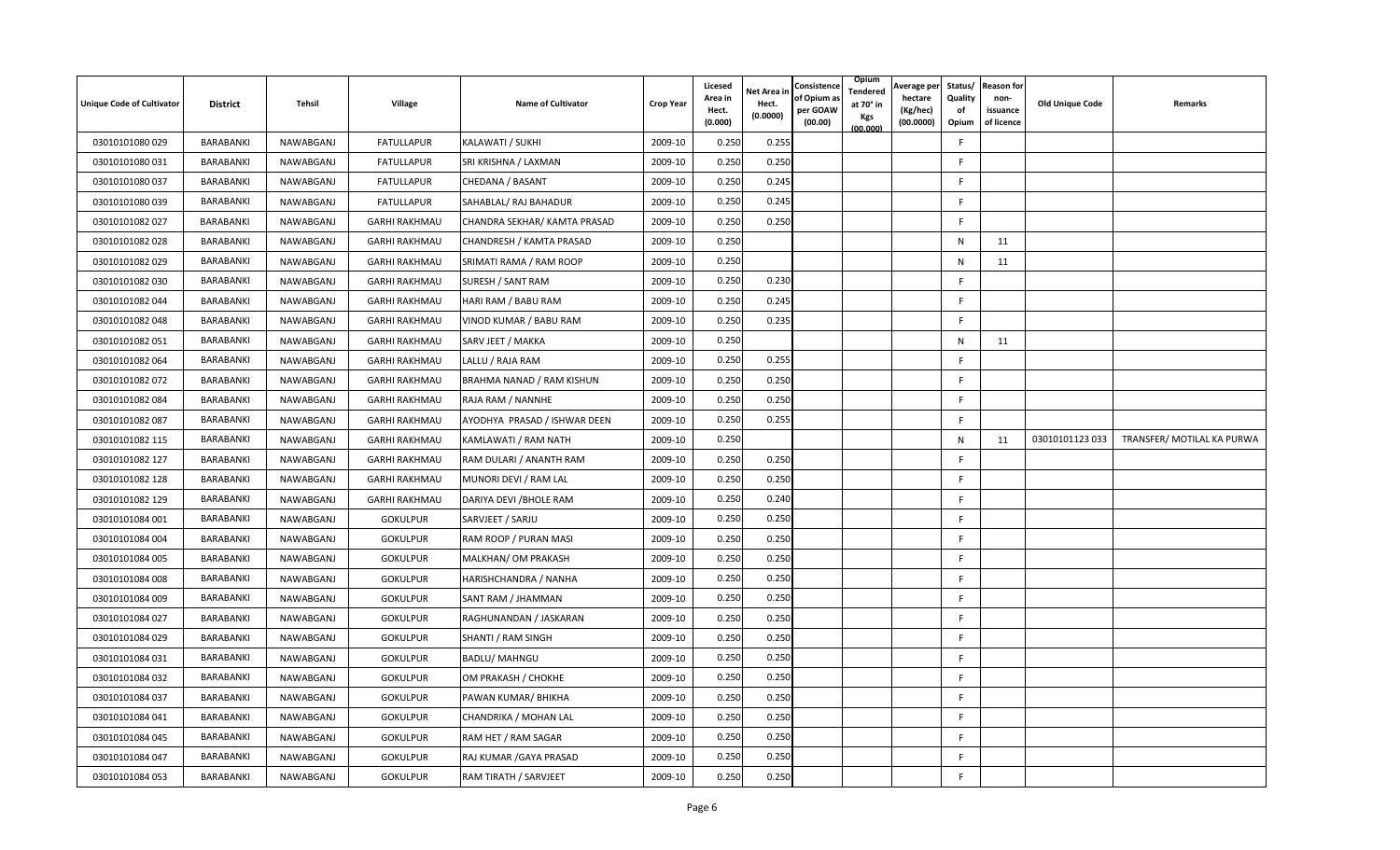| <b>Unique Code of Cultivator</b> | <b>District</b> | Tehsil    | Village         | <b>Name of Cultivator</b>   | <b>Crop Year</b> | Licesed<br>Area in<br>Hect.<br>(0.000) | Net Area in<br>Hect.<br>(0.0000) | Consistence<br>of Opium a<br>per GOAW<br>(00.00) | Opium<br>Tendered<br>at 70° in<br>Kgs<br>(00.000) | Average per<br>hectare<br>(Kg/hec)<br>(00.0000) | Status/<br>Quality<br>of<br>Opium | <b>Reason for</b><br>non-<br>issuance<br>of licence | <b>Old Unique Code</b> | Remarks             |
|----------------------------------|-----------------|-----------|-----------------|-----------------------------|------------------|----------------------------------------|----------------------------------|--------------------------------------------------|---------------------------------------------------|-------------------------------------------------|-----------------------------------|-----------------------------------------------------|------------------------|---------------------|
| 03010101084 063                  | BARABANKI       | NAWABGANJ | <b>GOKULPUR</b> | RAM KUMAR/ GAYA PRASAD      | 2009-10          | 0.250                                  | 0.250                            |                                                  |                                                   |                                                 | F                                 | 07                                                  |                        |                     |
| 03010101084 065                  | BARABANKI       | NAWABGANJ | <b>GOKULPUR</b> | RAM NARESH / BALAK RAM      | 2009-10          | 0.250                                  | 0.250                            |                                                  |                                                   |                                                 | F                                 |                                                     |                        |                     |
| 03010101084 067                  | BARABANKI       | NAWABGANJ | <b>GOKULPUR</b> | SIYA RAM / GAYA PRASAD      | 2009-10          | 0.250                                  | 0.250                            |                                                  |                                                   |                                                 | F                                 |                                                     |                        |                     |
| 03010101084 074                  | BARABANKI       | NAWABGANJ | <b>GOKULPUR</b> | RAM KUNWAR / RAM KUMAR      | 2009-10          | 0.250                                  | 0.250                            |                                                  |                                                   |                                                 | F                                 |                                                     |                        |                     |
| 03010101084 081                  | BARABANKI       | NAWABGANJ | <b>GOKULPUR</b> | NANHA / DRIGPAL             | 2009-10          | 0.250                                  | 0.250                            |                                                  |                                                   |                                                 | F                                 |                                                     |                        |                     |
| 03010101084 085                  | BARABANKI       | NAWABGANJ | <b>GOKULPUR</b> | PHOOLJHARA / RAJA RAM       | 2009-10          | 0.250                                  | 0.250                            | 44.1                                             | 6.136                                             | 24.544                                          | G                                 | 04                                                  |                        |                     |
| 03010101084 088                  | BARABANKI       | NAWABGANJ | <b>GOKULPUR</b> | KALLU / HARI RAM            | 2009-10          | 0.250                                  | 0.250                            |                                                  |                                                   |                                                 | F.                                |                                                     |                        |                     |
| 03010101084 091                  | BARABANKI       | NAWABGANJ | <b>GOKULPUR</b> | SAHAJRANI / HARI RAM        | 2009-10          | 0.250                                  | 0.250                            |                                                  |                                                   |                                                 | F.                                |                                                     |                        |                     |
| 03010101084 097                  | BARABANKI       | NAWABGANJ | <b>GOKULPUR</b> | ASHARAM / MAYARAM           | 2009-10          | 0.250                                  | 0.250                            |                                                  |                                                   |                                                 | F                                 |                                                     |                        |                     |
| 03010101084 102                  | BARABANKI       | NAWABGANJ | <b>GOKULPUR</b> | RAMU / BHABHUTI             | 2009-10          | 0.250                                  | 0.250                            |                                                  |                                                   |                                                 | F                                 |                                                     |                        |                     |
| 03010101084 107                  | BARABANKI       | NAWABGANJ | <b>GOKULPUR</b> | MAN SINGH / RAM VILASH      | 2009-10          | 0.250                                  | 0.250                            |                                                  |                                                   |                                                 | F.                                |                                                     |                        |                     |
| 03010101084 114                  | BARABANKI       | NAWABGANJ | <b>GOKULPUR</b> | SANJAY KUMAR / JAGDEV SINGH | 2009-10          | 0.250                                  | 0.250                            |                                                  |                                                   |                                                 | F                                 |                                                     |                        |                     |
| 03010101084 116                  | BARABANKI       | NAWABGANJ | <b>GOKULPUR</b> | JAGDEV / RAM AUTAR          | 2009-10          | 0.250                                  | 0.250                            |                                                  |                                                   |                                                 | F                                 |                                                     |                        |                     |
| 03010101099 002                  | BARABANKI       | NAWABGANJ | KARIMABAD       | GHEESA RAM / CHOTI          | 2009-10          | 0.250                                  | 0.240                            |                                                  |                                                   |                                                 | F.                                |                                                     |                        |                     |
| 03010101099 004                  | BARABANKI       | NAWABGANJ | KARIMABAD       | BHIKHA RAM / SARJU          | 2009-10          | 0.250                                  | 0.190                            |                                                  |                                                   |                                                 | F                                 |                                                     |                        |                     |
| 03010101099 005                  | BARABANKI       | NAWABGANJ | KARIMABAD       | BRAHMADEI / SHITLA PRASAD   | 2009-10          | 0.250                                  |                                  |                                                  |                                                   |                                                 | N                                 | 11                                                  |                        |                     |
| 03010101099 006                  | BARABANKI       | NAWABGANJ | KARIMABAD       | RAM CHANDRA / FAKIRE        | 2009-10          | 0.250                                  | 0.250                            |                                                  |                                                   |                                                 | F.                                |                                                     |                        |                     |
| 03010101099 007                  | BARABANKI       | NAWABGANJ | KARIMABAD       | RAM SARAN / RAM MANOHAR     | 2009-10          | 0.250                                  | 0.25C                            |                                                  |                                                   |                                                 | F.                                |                                                     |                        |                     |
| 03010101099 008                  | BARABANKI       | NAWABGANJ | KARIMABAD       | RAM HARAKH / LAL BAHADUR    | 2009-10          | 0.250                                  | 0.085                            | 68.69                                            | 5.544                                             | 65.224                                          | G                                 |                                                     |                        |                     |
| 03010101099 009                  | BARABANKI       | NAWABGANJ | KARIMABAD       | GEETA / RAM PAL             | 2009-10          | 0.250                                  | 0.250                            |                                                  |                                                   |                                                 | F.                                |                                                     |                        |                     |
| 03010101099 011                  | BARABANKI       | NAWABGANJ | KARIMABAD       | DAYA SHANKAR / SRI KRISHAN  | 2009-10          | 0.250                                  | 0.245                            |                                                  |                                                   |                                                 | F                                 |                                                     | 03010101103 028        | TRANSFER/ KHANWAPUR |
| 03010101099 016                  | BARABANKI       | NAWABGANJ | KARIMABAD       | RAM KUNWAR/RAM RATAN        | 2009-10          | 0.250                                  | 0.250                            |                                                  |                                                   |                                                 | F                                 |                                                     |                        |                     |
| 03010101099 017                  | BARABANKI       | NAWABGANJ | KARIMABAD       | JAGDEESH / RAM ASARE        | 2009-10          | 0.250                                  | 0.255                            |                                                  |                                                   |                                                 | F                                 |                                                     |                        |                     |
| 03010101099 025                  | BARABANKI       | NAWABGANJ | KARIMABAD       | RAM NARESH / RAM DULARE     | 2009-10          | 0.250                                  | 0.255                            |                                                  |                                                   |                                                 | F                                 |                                                     |                        |                     |
| 03010101099 028                  | BARABANKI       | NAWABGANJ | KARIMABAD       | NANHKU / SOHAN LAL          | 2009-10          | 0.250                                  | 0.250                            |                                                  |                                                   |                                                 | F                                 |                                                     |                        |                     |
| 03010101099 031                  | BARABANKI       | NAWABGANJ | KARIMABAD       | BABU LAL / MEWA LAL         | 2009-10          | 0.250                                  | 0.235                            |                                                  |                                                   |                                                 | F                                 |                                                     |                        |                     |
| 03010101099 034                  | BARABANKI       | NAWABGANJ | KARIMABAD       | SURENDRA BAHADUR / DULARE   | 2009-10          | 0.250                                  | 0.240                            |                                                  |                                                   |                                                 | F                                 |                                                     |                        |                     |
| 03010101099 035                  | BARABANKI       | NAWABGANJ | KARIMABAD       | MUNNI LAL / VISHESHSAR      | 2009-10          | 0.250                                  | 0.250                            |                                                  |                                                   |                                                 | F.                                |                                                     |                        |                     |
| 03010101099 036                  | BARABANKI       | NAWABGANJ | KARIMABAD       | MAYA RAM/ PURAN MASI        | 2009-10          | 0.250                                  | 0.090                            | 62.87                                            | 4.419                                             | 49.100                                          | G                                 |                                                     |                        |                     |
| 03010101099 040                  | BARABANKI       | NAWABGANJ | KARIMABAD       | RAMESH CHANDRA / MEDHI LAL  | 2009-10          | 0.250                                  | 0.250                            |                                                  |                                                   |                                                 | F                                 |                                                     |                        |                     |
| 03010101099 042                  | BARABANKI       | NAWABGANJ | KARIMABAD       | SHIVNANDAN / KESHAVRAM      | 2009-10          | 0.250                                  |                                  |                                                  |                                                   |                                                 | N                                 | 11                                                  |                        |                     |
| 03010101099 043                  | BARABANKI       | NAWABGANJ | KARIMABAD       | NANHE LAL/ RAM FALI         | 2009-10          | 0.250                                  | 0.250                            |                                                  |                                                   |                                                 | E                                 |                                                     |                        |                     |
| 03010101099 046                  | BARABANKI       | NAWABGANJ | KARIMABAD       | VANSH RAJ / PUTTI LAL       | 2009-10          | 0.250                                  | 0.250                            |                                                  |                                                   |                                                 | F.                                |                                                     |                        |                     |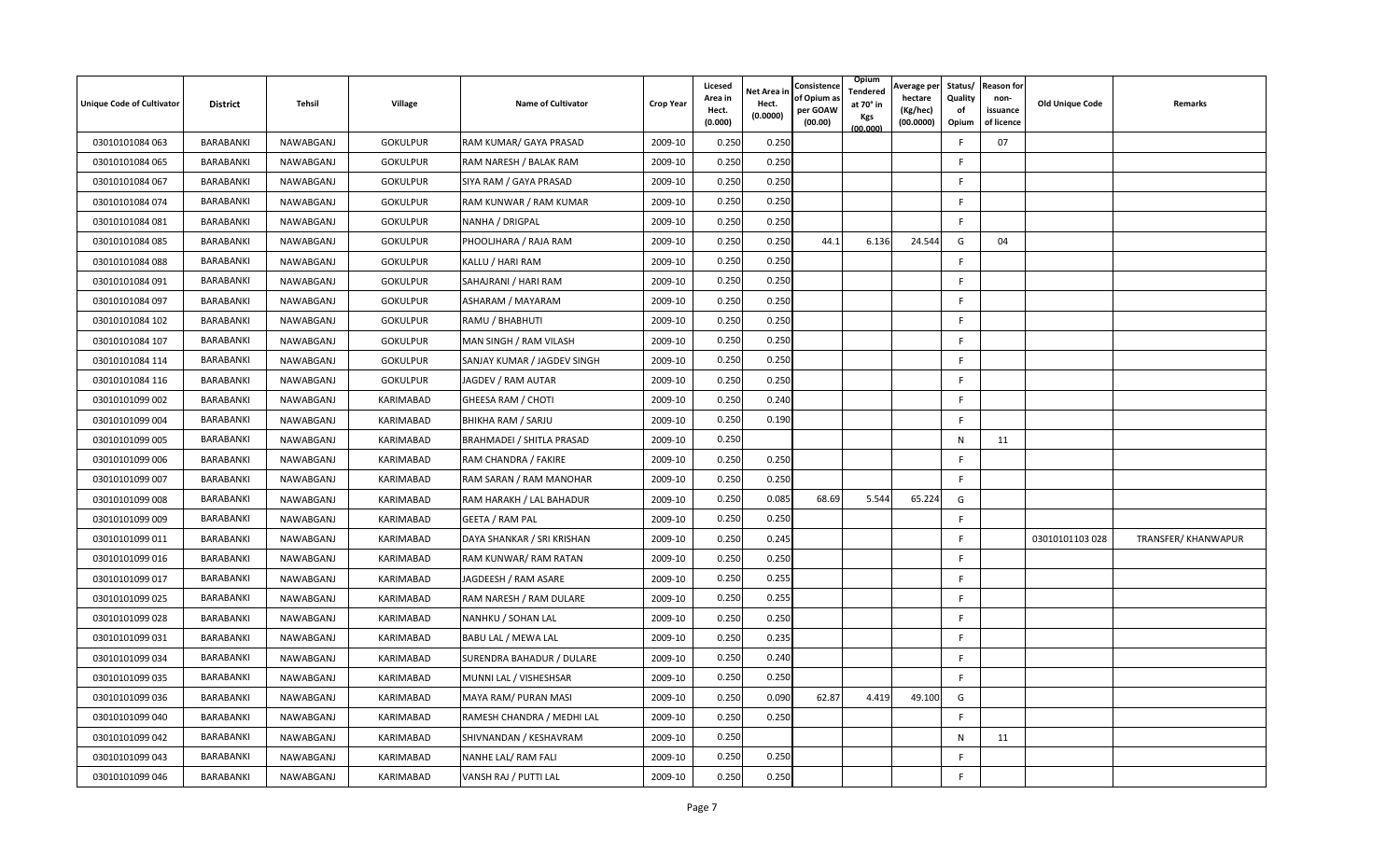| <b>Unique Code of Cultivator</b> | <b>District</b> | Tehsil    | Village   | <b>Name of Cultivator</b>      | <b>Crop Year</b> | Licesed<br>Area in<br>Hect.<br>(0.000) | <b>Net Area in</b><br>Hect.<br>(0.0000) | Consistence<br>of Opium as<br>per GOAW<br>(00.00) | Opium<br>Tendered<br>at 70° in<br>Kgs<br>(00.000) | Average per<br>hectare<br>(Kg/hec)<br>(00.0000) | Status/<br>Quality<br>of<br>Opium | <b>Reason for</b><br>non-<br>issuance<br>of licence | <b>Old Unique Code</b> | Remarks |
|----------------------------------|-----------------|-----------|-----------|--------------------------------|------------------|----------------------------------------|-----------------------------------------|---------------------------------------------------|---------------------------------------------------|-------------------------------------------------|-----------------------------------|-----------------------------------------------------|------------------------|---------|
| 03010101099 054                  | BARABANKI       | NAWABGANJ | KARIMABAD | SARAVJEET / AUSAN              | 2009-10          | 0.250                                  | 0.245                                   |                                                   |                                                   |                                                 | F                                 |                                                     |                        |         |
| 03010101099 055                  | BARABANKI       | NAWABGANJ | KARIMABAD | VIMLA DEVI / KAILASH           | 2009-10          | 0.250                                  | 0.245                                   |                                                   |                                                   |                                                 | F.                                |                                                     |                        |         |
| 03010101099 056                  | BARABANKI       | NAWABGANJ | KARIMABAD | RAJENDRA / TAPESHWARI          | 2009-10          | 0.250                                  | 0.260                                   |                                                   |                                                   |                                                 | F.                                |                                                     |                        |         |
| 03010101099 057                  | BARABANKI       | NAWABGANJ | KARIMABAD | RAMFER / GURU DAYAL            | 2009-10          | 0.250                                  | 0.245                                   |                                                   |                                                   |                                                 | F.                                |                                                     |                        |         |
| 03010101099 063                  | BARABANKI       | NAWABGANJ | KARIMABAD | RAMHET / SRI KRISHAN           | 2009-10          | 0.250                                  | 0.250                                   |                                                   |                                                   |                                                 | F.                                |                                                     |                        |         |
| 03010101099 071                  | BARABANKI       | NAWABGANJ | KARIMABAD | RAM ADHAR/ DURGA               | 2009-10          | 0.250                                  | 0.245                                   |                                                   |                                                   |                                                 | F.                                |                                                     |                        |         |
| 03010101099 080                  | BARABANKI       | NAWABGANJ | KARIMABAD | LALTA PRASAD/ BHOGAI           | 2009-10          | 0.250                                  | 0.250                                   |                                                   |                                                   |                                                 | F.                                |                                                     |                        |         |
| 03010101099 094                  | BARABANKI       | NAWABGANJ | KARIMABAD | SATYA NARAYAN / SUNDAR LAL     | 2009-10          | 0.250                                  | 0.250                                   |                                                   |                                                   |                                                 | F.                                |                                                     |                        |         |
| 03010101099 128                  | BARABANKI       | NAWABGANJ | KARIMABAD | ASHOK KUMAR/ BANWARI           | 2009-10          | 0.250                                  | 0.250                                   |                                                   |                                                   |                                                 | F.                                |                                                     |                        |         |
| 03010101099 154                  | BARABANKI       | NAWABGANJ | KARIMABAD | SUNIL KUMAR / KISHORI LAL      | 2009-10          | 0.250                                  | 0.240                                   |                                                   |                                                   |                                                 | F                                 |                                                     |                        |         |
| 03010101099 155                  | BARABANKI       | NAWABGANJ | KARIMABAD | RAM KAILASH / RAM MANOHAR      | 2009-10          | 0.250                                  | 0.085                                   | 65.24                                             | 4.856                                             | 57.129                                          | G                                 |                                                     |                        |         |
| 03010101099 158                  | BARABANKI       | NAWABGANJ | KARIMABAD | RAM VILASH / PURAN MASI        | 2009-10          | 0.250                                  | 0.250                                   |                                                   |                                                   |                                                 | F.                                |                                                     |                        |         |
| 03010101099 159                  | BARABANKI       | NAWABGANJ | KARIMABAD | PARWATI / NAND KISHOR          | 2009-10          | 0.250                                  | 0.255                                   |                                                   |                                                   |                                                 | F.                                |                                                     |                        |         |
| 03010101099 160                  | BARABANKI       | NAWABGANJ | KARIMABAD | RAM KISHUN/ RAM GULAM          | 2009-10          | 0.250                                  | 0.235                                   |                                                   |                                                   |                                                 | F.                                |                                                     |                        |         |
| 03010101099 162                  | BARABANKI       | NAWABGANJ | KARIMABAD | ANOOP KUMAR/ TAPESHWARI        | 2009-10          | 0.250                                  | 0.245                                   |                                                   |                                                   |                                                 | F.                                |                                                     |                        |         |
| 03010101099 163                  | BARABANKI       | NAWABGANJ | KARIMABAD | CHANDRA KUNWAR/ RAM FER        | 2009-10          | 0.25C                                  | 0.245                                   |                                                   |                                                   |                                                 | F.                                |                                                     |                        |         |
| 03010101099 164                  | BARABANKI       | NAWABGANJ | KARIMABAD | AMBAR PRASAD / RAMESHWAR       | 2009-10          | 0.250                                  | 0.245                                   |                                                   |                                                   |                                                 | F.                                |                                                     |                        |         |
| 03010101099 165                  | BARABANKI       | NAWABGANJ | KARIMABAD | CHANDRESH SINGH/ LAL BAHADUR   | 2009-10          | 0.250                                  | 0.140                                   | 65.24                                             | 8.407                                             | 60.050                                          | G                                 |                                                     |                        |         |
| 03010101099 166                  | BARABANKI       | NAWABGANJ | KARIMABAD | LAXMI PRASAD / MAHAVEER        | 2009-10          | 0.250                                  | 0.255                                   |                                                   |                                                   |                                                 | F.                                |                                                     |                        |         |
| 03010101099 167                  | BARABANKI       | NAWABGANJ | KARIMABAD | RAM KUMAR/ SRI KESHAN          | 2009-10          | 0.250                                  | 0.250                                   |                                                   |                                                   |                                                 | F                                 |                                                     |                        |         |
| 03010101099 170                  | BARABANKI       | NAWABGANJ | KARIMABAD | OM PRAKASH / BABURAM           | 2009-10          | 0.250                                  | 0.255                                   |                                                   |                                                   |                                                 | F.                                |                                                     |                        |         |
| 03010101099 181                  | BARABANKI       | NAWABGANJ | KARIMABAD | SUKARI LAL / HAJARI LAL        | 2009-10          | 0.250                                  | 0.235                                   |                                                   |                                                   |                                                 | F.                                |                                                     |                        |         |
| 03010101099 187                  | BARABANKI       | NAWABGANJ | KARIMABAD | RAM KALI / SHYAM LAL           | 2009-10          | 0.250                                  | 0.250                                   |                                                   |                                                   |                                                 | F.                                |                                                     |                        |         |
| 03010101099 189                  | BARABANKI       | NAWABGANJ | KARIMABAD | SRI RAM / GAJODHAR             | 2009-10          | 0.250                                  | 0.250                                   |                                                   |                                                   |                                                 | F                                 |                                                     |                        |         |
| 03010101099 192                  | BARABANKI       | NAWABGANJ | KARIMABAD | SURYA LAL / PIYARE LAL         | 2009-10          | 0.250                                  | 0.240                                   |                                                   |                                                   |                                                 | F.                                |                                                     |                        |         |
| 03010101099 194                  | BARABANKI       | NAWABGANJ | KARIMABAD | PREMAWATI / HANUMAN            | 2009-10          | 0.250                                  | 0.250                                   |                                                   |                                                   |                                                 | F.                                |                                                     |                        |         |
| 03010101099 195                  | BARABANKI       | NAWABGANJ | KARIMABAD | PARIDEEN/ DHODHE               | 2009-10          | 0.250                                  | 0.250                                   |                                                   |                                                   |                                                 | F.                                |                                                     |                        |         |
| 03010101099 198                  | BARABANKI       | NAWABGANJ | KARIMABAD | JALALU / FAKEERE               | 2009-10          | 0.250                                  | 0.250                                   |                                                   |                                                   |                                                 | F                                 |                                                     |                        |         |
| 03010101099 200                  | BARABANKI       | NAWABGANJ | KARIMABAD | VASUDEV / SARVJEET             | 2009-10          | 0.250                                  | 0.250                                   |                                                   |                                                   |                                                 | F.                                |                                                     |                        |         |
| 03010101099 207                  | BARABANKI       | NAWABGANJ | KARIMABAD | SALIK RAM / NANHE LAL          | 2009-10          | 0.250                                  | 0.245                                   |                                                   |                                                   |                                                 | F.                                |                                                     |                        |         |
| 03010101099 216                  | BARABANKI       | NAWABGANJ | KARIMABAD | RAJENDRA PRASAD/ SHATROHAN     | 2009-10          | 0.250                                  | 0.250                                   |                                                   |                                                   |                                                 | F.                                |                                                     |                        |         |
| 03010101099 217                  | BARABANKI       | NAWABGANJ | KARIMABAD | SHAILENDRA KUMAR/ GURUDAYAL    | 2009-10          | 0.250                                  | 0.250                                   |                                                   |                                                   |                                                 | F.                                |                                                     |                        |         |
| 03010101099 222                  | BARABANKI       | NAWABGANJ | KARIMABAD | NARENDRA KUMAR / SHATROHAN LAL | 2009-10          | 0.250                                  | 0.245                                   |                                                   |                                                   |                                                 | F.                                |                                                     |                        |         |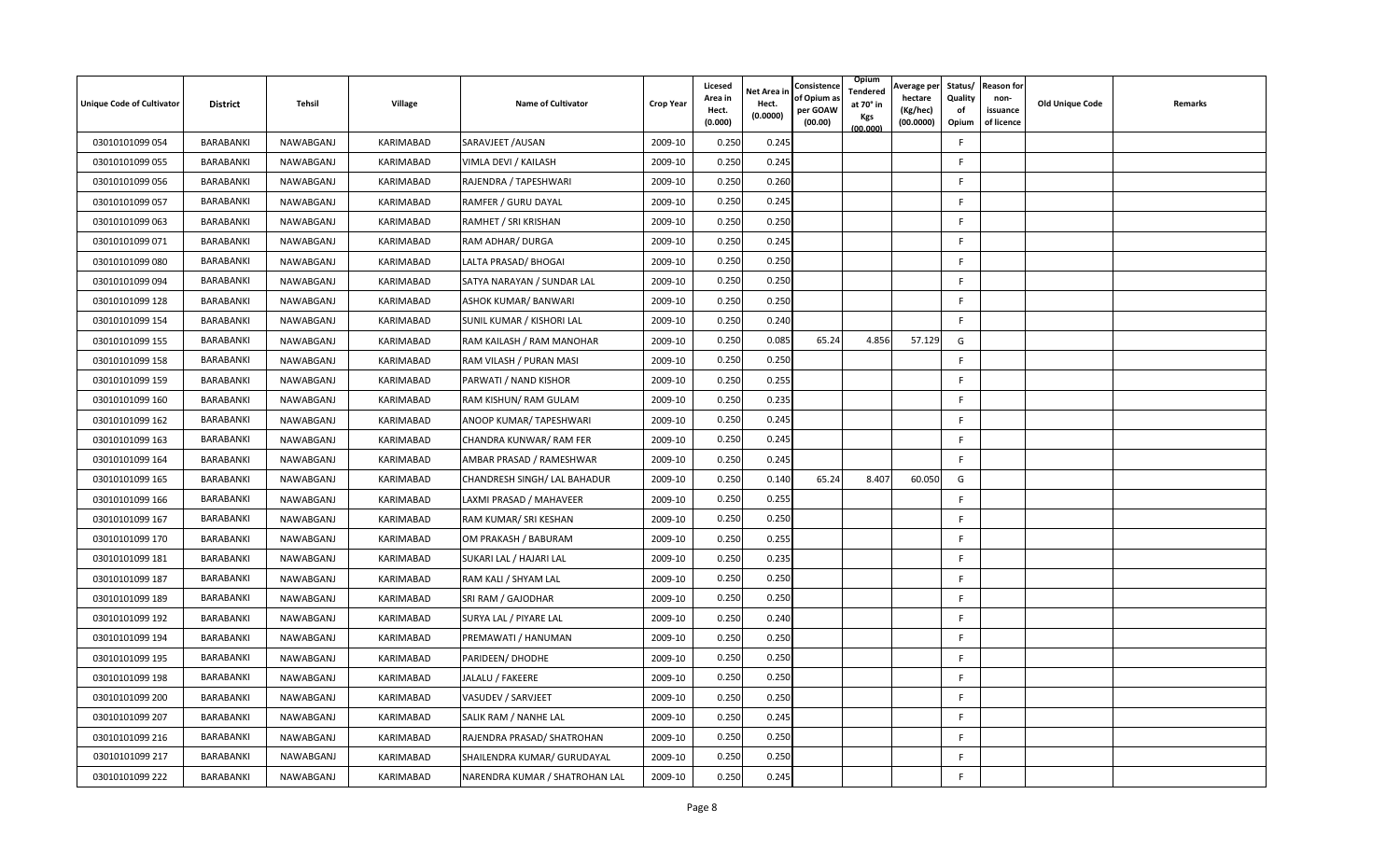| <b>Unique Code of Cultivator</b> | <b>District</b> | Tehsil    | Village            | <b>Name of Cultivator</b>    | <b>Crop Year</b> | Licesed<br>Area in<br>Hect.<br>(0.000) | Net Area in<br>Hect.<br>(0.0000) | Consistence<br>of Opium a<br>per GOAW<br>(00.00) | Opium<br>Tendered<br>at 70° in<br>Kgs<br>(00.000) | Average per<br>hectare<br>(Kg/hec)<br>(00.0000) | Status/<br>Quality<br>of<br>Opium | <b>Reason for</b><br>non-<br>issuance<br>of licence | <b>Old Unique Code</b> | Remarks               |
|----------------------------------|-----------------|-----------|--------------------|------------------------------|------------------|----------------------------------------|----------------------------------|--------------------------------------------------|---------------------------------------------------|-------------------------------------------------|-----------------------------------|-----------------------------------------------------|------------------------|-----------------------|
| 03010101099 223                  | BARABANKI       | NAWABGANJ | KARIMABAD          | RAJ KISHOR/ CHEDA LAL        | 2009-10          | 0.250                                  | 0.255                            |                                                  |                                                   |                                                 | F                                 |                                                     |                        |                       |
| 03010101099 225                  | BARABANKI       | NAWABGANJ | KARIMABAD          | SUKHNANDAN / PATANDEEN       | 2009-10          | 0.250                                  | 0.245                            |                                                  |                                                   |                                                 | F                                 |                                                     |                        |                       |
| 03010101099 226                  | BARABANKI       | NAWABGANJ | KARIMABAD          | ASHA RAM / PATAN DEEN        | 2009-10          | 0.250                                  | 0.255                            |                                                  |                                                   |                                                 | F                                 |                                                     |                        |                       |
| 03010101099 229                  | BARABANKI       | NAWABGANJ | KARIMABAD          | AMAR SINGH / PURAN MASI      | 2009-10          | 0.250                                  | 0.25C                            |                                                  |                                                   |                                                 | F                                 |                                                     |                        |                       |
| 03010101099 230                  | BARABANKI       | NAWABGANJ | KARIMABAD          | RAM TIRATH / CHOTE LAL       | 2009-10          | 0.250                                  | 0.250                            |                                                  |                                                   |                                                 | F                                 |                                                     |                        |                       |
| 03010101099 235                  | BARABANKI       | NAWABGANJ | KARIMABAD          | RAM LAL / MAHABALI           | 2009-10          | 0.250                                  | 0.250                            |                                                  |                                                   |                                                 | E                                 |                                                     |                        |                       |
| 03010101099 237                  | BARABANKI       | NAWABGANJ | KARIMABAD          | LAJJAWATI / BABU LAL         | 2009-10          | 0.250                                  | 0.250                            |                                                  |                                                   |                                                 | F                                 |                                                     |                        |                       |
| 03010101099 238                  | BARABANKI       | NAWABGANJ | KARIMABAD          | SANJAY KUMAR / BABU LAL      | 2009-10          | 0.250                                  | 0.250                            |                                                  |                                                   |                                                 | F.                                |                                                     |                        |                       |
| 03010101099 240                  | BARABANKI       | NAWABGANJ | KARIMABAD          | MUNNA TIWARI/ BABU LAL       | 2009-10          | 0.250                                  | 0.250                            |                                                  |                                                   |                                                 | F                                 |                                                     |                        |                       |
| 03010101099 242                  | BARABANKI       | NAWABGANJ | KARIMABAD          | AJAY KUMAR/ SHATROHAN LAL    | 2009-10          | 0.250                                  | 0.240                            |                                                  |                                                   |                                                 | F                                 |                                                     |                        |                       |
| 03010101099 250                  | BARABANKI       | NAWABGANJ | KARIMABAD          | PUTTI LAL / SOHAN LAL        | 2009-10          | 0.250                                  | 0.250                            |                                                  |                                                   |                                                 | F                                 |                                                     |                        |                       |
| 03010101099 254                  | BARABANKI       | NAWABGANJ | KARIMABAD          | JAIKARAN / BHARAT            | 2009-10          | 0.250                                  | 0.245                            |                                                  |                                                   |                                                 | F                                 |                                                     |                        |                       |
| 03010101099 255                  | BARABANKI       | NAWABGANJ | KARIMABAD          | RAM CHANDRA / CHAVI NATH     | 2009-10          | 0.250                                  | 0.245                            |                                                  |                                                   |                                                 | F                                 |                                                     | 03010101103 036        | TRANSFER/ KHANWAPUR   |
| 03010101099 256                  | BARABANKI       | NAWABGANJ | KARIMABAD          | ASHARFI LAL / HARI CHARAN    | 2009-10          | 0.250                                  | 0.250                            |                                                  |                                                   |                                                 | F                                 |                                                     | 03010101103 006        | TRANSFER/ KHANWAPUR   |
| 03010101099 257                  | BARABANKI       | NAWABGANJ | KARIMABAD          | SUNDARI / GAYA DEEN          | 2009-10          | 0.250                                  | 0.255                            |                                                  |                                                   |                                                 | F                                 |                                                     | 03010101153 038        | TRANSFER/ SIKANDARPUR |
| 03010101099 258                  | BARABANKI       | NAWABGANJ | KARIMABAD          | SANT RAM / BADRI NARAYAN     | 2009-10          | 0.250                                  | 0.205                            |                                                  |                                                   |                                                 | F.                                |                                                     |                        |                       |
| 03010101099 259                  | BARABANKI       | NAWABGANJ | KARIMABAD          | MAN SINGH / DURGA PRASAD     | 2009-10          | 0.250                                  | 0.245                            | 59.46                                            | 13.191                                            | 53.841                                          | G                                 |                                                     |                        |                       |
| 03010101099 260                  | BARABANKI       | NAWABGANJ | KARIMABAD          | SAHAJ RAM / BADRI NARAYAN    | 2009-10          | 0.250                                  | 0.245                            |                                                  |                                                   |                                                 | F                                 |                                                     |                        |                       |
| 03010101099 261                  | BARABANKI       | NAWABGANJ | KARIMABAD          | RAM KUNWAR/ BADRI NARAYAN    | 2009-10          | 0.250                                  | 0.225                            |                                                  |                                                   |                                                 | F.                                |                                                     |                        |                       |
| 03010101099 262                  | BARABANKI       | NAWABGANJ | KARIMABAD          | CHOTE LAL / RAGHU NATH       | 2009-10          | 0.250                                  | 0.245                            | 68.69                                            | 13.414                                            | 54.751                                          | G                                 |                                                     |                        |                       |
| 03010101099 263                  | BARABANKI       | NAWABGANJ | KARIMABAD          | AMAR SINGH / GURU SHARAN     | 2009-10          | 0.250                                  | 0.095                            | 65.24                                            | 6.085                                             | 64.053                                          | G                                 |                                                     |                        |                       |
| 03010101099 264                  | BARABANKI       | NAWABGANJ | KARIMABAD          | HANS RAJ / RAM MANOHAR       | 2009-10          | 0.250                                  | 0.070                            | 68.69                                            | 4.288                                             | 61.257                                          | G                                 |                                                     |                        |                       |
| 03010101099 265                  | BARABANKI       | NAWABGANJ | KARIMABAD          | <b>GURGI DEVI / GURUDEEN</b> | 2009-10          | 0.250                                  | 0.080                            | 65.24                                            | 4.772                                             | 59.650                                          | G                                 |                                                     |                        |                       |
| 03010101099 266                  | BARABANKI       | NAWABGANJ | KARIMABAD          | <b>BHOLA SINGH / BAHADUR</b> | 2009-10          | 0.250                                  | 0.095                            | 62.87                                            | 5.443                                             | 57.295                                          | G                                 |                                                     |                        |                       |
| 03010101099 267                  | BARABANKI       | NAWABGANJ | KARIMABAD          | MOOL CHANDRA / RAM FAL       | 2009-10          | 0.250                                  | 0.130                            | 65.24                                            | 7.633                                             | 58.715                                          | G                                 |                                                     |                        |                       |
| 03010101099 268                  | BARABANKI       | NAWABGANJ | KARIMABAD          | RAM MILAN / RAM KISHAN       | 2009-10          | 0.250                                  | 0.095                            | 65.24                                            | 5.704                                             | 60.042                                          | G                                 |                                                     |                        |                       |
| 03010101099 269                  | BARABANKI       | NAWABGANJ | KARIMABAD          | RAM LAKHAN / LAL BAHADUR     | 2009-10          | 0.250                                  | 0.120                            | 62.87                                            | 6.889                                             | 57.408                                          | G                                 |                                                     |                        |                       |
| 03010101099 270                  | BARABANKI       | NAWABGANJ | KARIMABAD          | RAM SAJEEVAN / NANHE LAL     | 2009-10          | 0.250                                  | 0.055                            | 59.46                                            | 3.049                                             | 55.436                                          | G                                 |                                                     |                        |                       |
| 03010101099 271                  | BARABANKI       | NAWABGANJ | KARIMABAD          | SRI KISHAN / SARJU           | 2009-10          | 0.250                                  | 0.135                            | 57.13                                            | 7.011                                             | 51.933                                          | G                                 |                                                     |                        |                       |
| 03010101099 272                  | BARABANKI       | NAWABGANJ | KARIMABAD          | RAM KHELAWAN / PURAN MASI    | 2009-10          | 0.250                                  | 0.165                            | 65.24                                            | 9.917                                             | 60.103                                          | G                                 |                                                     |                        |                       |
| 03010101099 273                  | BARABANKI       | NAWABGANJ | KARIMABAD          | SANT PAL / GAYA PRASAD       | 2009-10          | 0.250                                  | 0.255                            |                                                  |                                                   |                                                 | F                                 |                                                     | 03010101103 037        | TRANSFER/ KHANWAPUR   |
| 03010101107 002                  | BARABANKI       | NAWABGANJ | <b>LALPUR KALA</b> | DINESH / BUDHU               | 2009-10          | 0.250                                  | 0.250                            |                                                  |                                                   |                                                 | F                                 |                                                     |                        |                       |
| 03010101107 011                  | BARABANKI       | NAWABGANJ | <b>LALPUR KALA</b> | RAJENDRA PRASAD/ HOLI        | 2009-10          | 0.250                                  | 0.250                            |                                                  |                                                   |                                                 | F                                 |                                                     |                        |                       |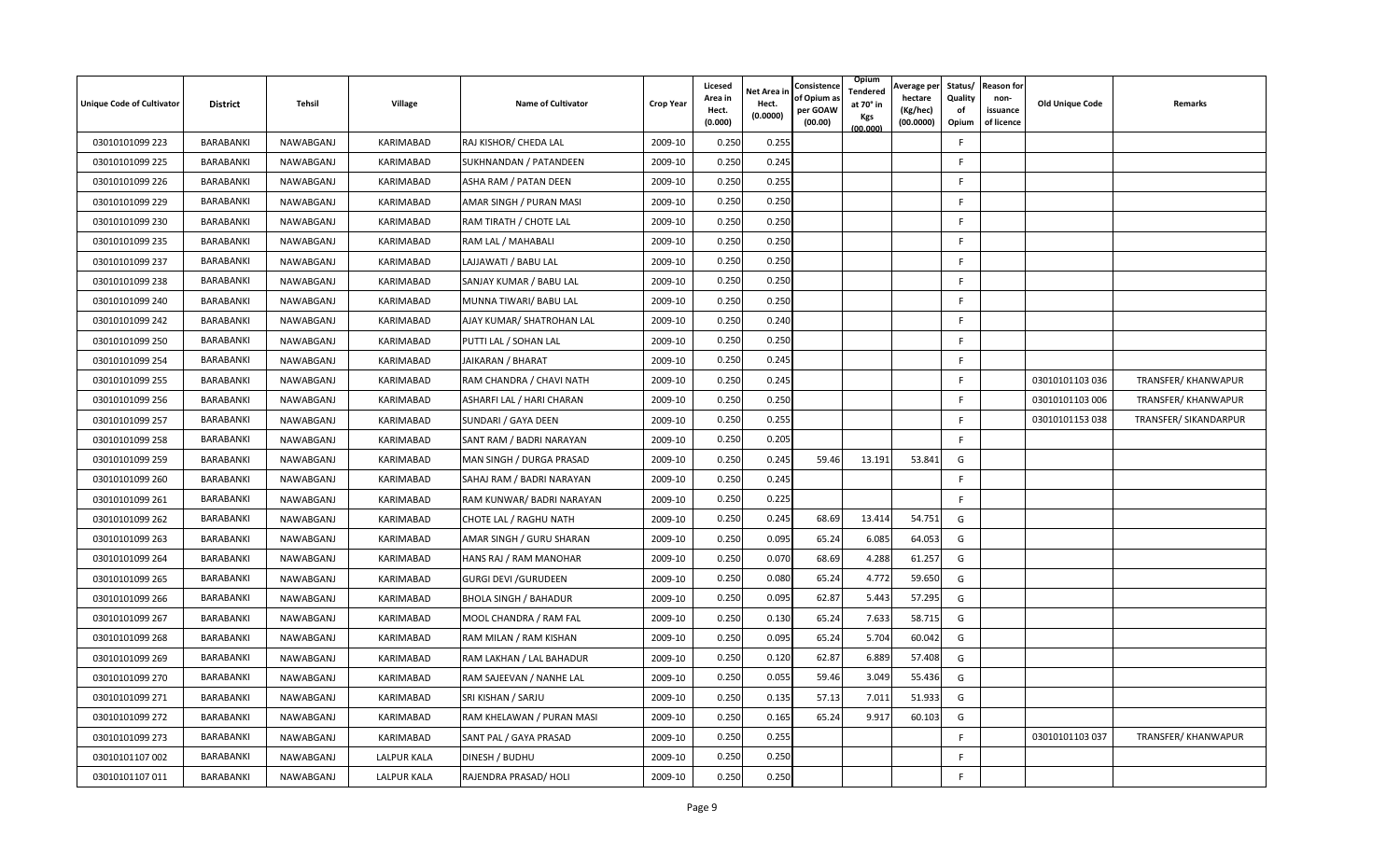| <b>Unique Code of Cultivator</b> | <b>District</b> | Tehsil    | Village            | <b>Name of Cultivator</b>     | <b>Crop Year</b> | Licesed<br>Area in<br>Hect.<br>(0.000) | Net Area in<br>Hect.<br>(0.0000) | Consistence<br>of Opium a<br>per GOAW<br>(00.00) | Opium<br>Tendered<br>at 70° in<br>Kgs<br>(00.000) | Average per<br>hectare<br>(Kg/hec)<br>(00.0000) | Status/<br>Quality<br>of<br>Opium | <b>Reason for</b><br>non-<br>issuance<br>of licence | <b>Old Unique Code</b> | Remarks |
|----------------------------------|-----------------|-----------|--------------------|-------------------------------|------------------|----------------------------------------|----------------------------------|--------------------------------------------------|---------------------------------------------------|-------------------------------------------------|-----------------------------------|-----------------------------------------------------|------------------------|---------|
| 03010101107 019                  | BARABANKI       | NAWABGANJ | <b>LALPUR KALA</b> | NASEEM / NAZEER               | 2009-10          | 0.250                                  | 0.250                            |                                                  |                                                   |                                                 | F                                 |                                                     |                        |         |
| 03010101107 020                  | BARABANKI       | NAWABGANJ | <b>LALPUR KALA</b> | TEJPAL / SURYA PAL            | 2009-10          | 0.250                                  | 0.250                            |                                                  |                                                   |                                                 | F                                 |                                                     |                        |         |
| 03010101107 021                  | BARABANKI       | NAWABGANJ | <b>LALPUR KALA</b> | AMAR SINGH / CHEDA            | 2009-10          | 0.250                                  | 0.250                            |                                                  |                                                   |                                                 | F.                                |                                                     |                        |         |
| 03010101107 022                  | BARABANKI       | NAWABGANJ | <b>LALPUR KALA</b> | RAM PAL / GAREEBE             | 2009-10          | 0.250                                  | 0.250                            |                                                  |                                                   |                                                 | F.                                |                                                     |                        |         |
| 03010101107 024                  | BARABANKI       | NAWABGANJ | <b>LALPUR KALA</b> | JAGANNATH / HOLI              | 2009-10          | 0.250                                  | 0.250                            |                                                  |                                                   |                                                 | F.                                |                                                     |                        |         |
| 03010101107 026                  | BARABANKI       | NAWABGANJ | LALPUR KALA        | SAHAJ RAM/BRAJA               | 2009-10          | 0.250                                  | 0.250                            |                                                  |                                                   |                                                 | F                                 |                                                     |                        |         |
| 03010101107 027                  | BARABANKI       | NAWABGANJ | LALPUR KALA        | SADIKUN / ALI HUSAIN          | 2009-10          | 0.250                                  | 0.250                            |                                                  |                                                   |                                                 | F                                 |                                                     |                        |         |
| 03010101107 030                  | BARABANKI       | NAWABGANJ | LALPUR KALA        | MAIKU/BRAJA                   | 2009-10          | 0.250                                  | 0.250                            |                                                  |                                                   |                                                 | F                                 |                                                     |                        |         |
| 03010101107 031                  | BARABANKI       | NAWABGANJ | <b>LALPUR KALA</b> | RAM KISHOR / HANUMAN          | 2009-10          | 0.250                                  | 0.250                            |                                                  |                                                   |                                                 | F                                 |                                                     |                        |         |
| 03010101107 033                  | BARABANKI       | NAWABGANJ | <b>LALPUR KALA</b> | RAM NARESH / BHIKHARI         | 2009-10          | 0.250                                  | 0.250                            |                                                  |                                                   |                                                 | F.                                |                                                     |                        |         |
| 03010101107 035                  | BARABANKI       | NAWABGANJ | <b>LALPUR KALA</b> | SHATROHAN / DARBARI           | 2009-10          | 0.250                                  | 0.250                            |                                                  |                                                   |                                                 | F.                                |                                                     |                        |         |
| 03010101107 037                  | BARABANKI       | NAWABGANJ | LALPUR KALA        | BIPAT / RAM DAS               | 2009-10          | 0.250                                  | 0.250                            |                                                  |                                                   |                                                 | F                                 |                                                     |                        |         |
| 03010101107 044                  | BARABANKI       | NAWABGANJ | <b>LALPUR KALA</b> | AMIT KUMAR/ SIYA RAM          | 2009-10          | 0.250                                  | 0.250                            |                                                  |                                                   |                                                 | F                                 |                                                     |                        |         |
| 03010101107 045                  | BARABANKI       | NAWABGANJ | <b>LALPUR KALA</b> | RAMESH CHANDRA / LALTA PRASAD | 2009-10          | 0.250                                  | 0.250                            |                                                  |                                                   |                                                 | F.                                |                                                     |                        |         |
| 03010101107 046                  | BARABANKI       | NAWABGANJ | <b>LALPUR KALA</b> | KAMLESH CHANDRA / KALLU       | 2009-10          | 0.250                                  | 0.250                            |                                                  |                                                   |                                                 | F.                                |                                                     |                        |         |
| 03010101110001                   | BARABANKI       | NAWABGANJ | LOSARWA            | NAND KISHOR / MANOHAR LAL     | 2009-10          | 0.250                                  | 0.250                            |                                                  |                                                   |                                                 | F.                                |                                                     |                        |         |
| 03010101110005                   | BARABANKI       | NAWABGANJ | LOSARWA            | AWADH RAM / BECHU             | 2009-10          | 0.250                                  | 0.250                            |                                                  |                                                   |                                                 | F.                                |                                                     |                        |         |
| 03010101110013                   | BARABANKI       | NAWABGANJ | LOSARWA            | KANGHAILAL / JAGESHWAR        | 2009-10          | 0.250                                  | 0.250                            |                                                  |                                                   |                                                 | F.                                |                                                     |                        |         |
| 03010101110014                   | BARABANKI       | NAWABGANJ | LOSARWA            | BALRAM / RAM SANEHI           | 2009-10          | 0.250                                  | 0.250                            |                                                  |                                                   |                                                 | F                                 |                                                     |                        |         |
| 03010101110015                   | BARABANKI       | NAWABGANJ | LOSARWA            | RAJA RAM / RATAN              | 2009-10          | 0.250                                  | 0.250                            |                                                  |                                                   |                                                 | F.                                |                                                     |                        |         |
| 03010101110023                   | BARABANKI       | NAWABGANJ | LOSARWA            | RAM RATI / BHAI LAL           | 2009-10          | 0.250                                  | 0.250                            |                                                  |                                                   |                                                 | F                                 |                                                     |                        |         |
| 03010101110024                   | BARABANKI       | NAWABGANJ | LOSARWA            | RADHE LAL / SHITAL            | 2009-10          | 0.250                                  | 0.250                            |                                                  |                                                   |                                                 | F.                                |                                                     |                        |         |
| 03010101110028                   | BARABANKI       | NAWABGANJ | LOSARWA            | MANSHA RAM / RAMDULARE        | 2009-10          | 0.250                                  | 0.250                            |                                                  |                                                   |                                                 | F                                 |                                                     |                        |         |
| 03010101110031                   | BARABANKI       | NAWABGANJ | LOSARWA            | KALLU / POORANMASI            | 2009-10          | 0.250                                  | 0.25C                            |                                                  |                                                   |                                                 | F                                 |                                                     |                        |         |
| 03010101110033                   | BARABANKI       | NAWABGANJ | LOSARWA            | RAM TIRATH/ MAIKU             | 2009-10          | 0.250                                  | 0.250                            |                                                  |                                                   |                                                 | F                                 |                                                     |                        |         |
| 03010101120010                   | BARABANKI       | NAWABGANJ | MOHAMMADPUR        | JAGESAR / MATHURA             | 2009-10          | 0.250                                  | 0.250                            |                                                  |                                                   |                                                 | F                                 |                                                     |                        |         |
| 03010101120020                   | BARABANKI       | NAWABGANJ | MOHAMMADPUR        | CHETRAM / BHULAI              | 2009-10          | 0.250                                  | 0.250                            |                                                  |                                                   |                                                 | F                                 |                                                     |                        |         |
| 03010101120 023                  | BARABANKI       | NAWABGANJ | MOHAMMADPUR        | UDAL / DULARE                 | 2009-10          | 0.250                                  | 0.250                            |                                                  |                                                   |                                                 | F                                 |                                                     |                        |         |
| 03010101120 025                  | BARABANKI       | NAWABGANJ | MOHAMMADPUR        | SANTRAM/ PITAMBAR             | 2009-10          | 0.250                                  | 0.250                            |                                                  |                                                   |                                                 | F                                 |                                                     |                        |         |
| 03010101120 057                  | BARABANKI       | NAWABGANJ | MOHAMMADPUR        | AMAR SINGH / CHETRAM          | 2009-10          | 0.250                                  | 0.250                            |                                                  |                                                   |                                                 | F                                 |                                                     |                        |         |
| 03010101120066                   | BARABANKI       | NAWABGANJ | MOHAMMADPUR        | BALAK RAM / RAM ASARE         | 2009-10          | 0.250                                  | 0.250                            |                                                  |                                                   |                                                 | F                                 |                                                     |                        |         |
| 03010101120 080                  | BARABANKI       | NAWABGANJ | MOHAMMADPUR        | VISHRAM / MATHURA             | 2009-10          | 0.250                                  | 0.250                            |                                                  |                                                   |                                                 | F                                 |                                                     |                        |         |
| 03010101120081                   | BARABANKI       | NAWABGANJ | MOHAMMADPUR        | JAGAT PAL / PALTU             | 2009-10          | 0.250                                  | 0.250                            |                                                  |                                                   |                                                 | F.                                |                                                     |                        |         |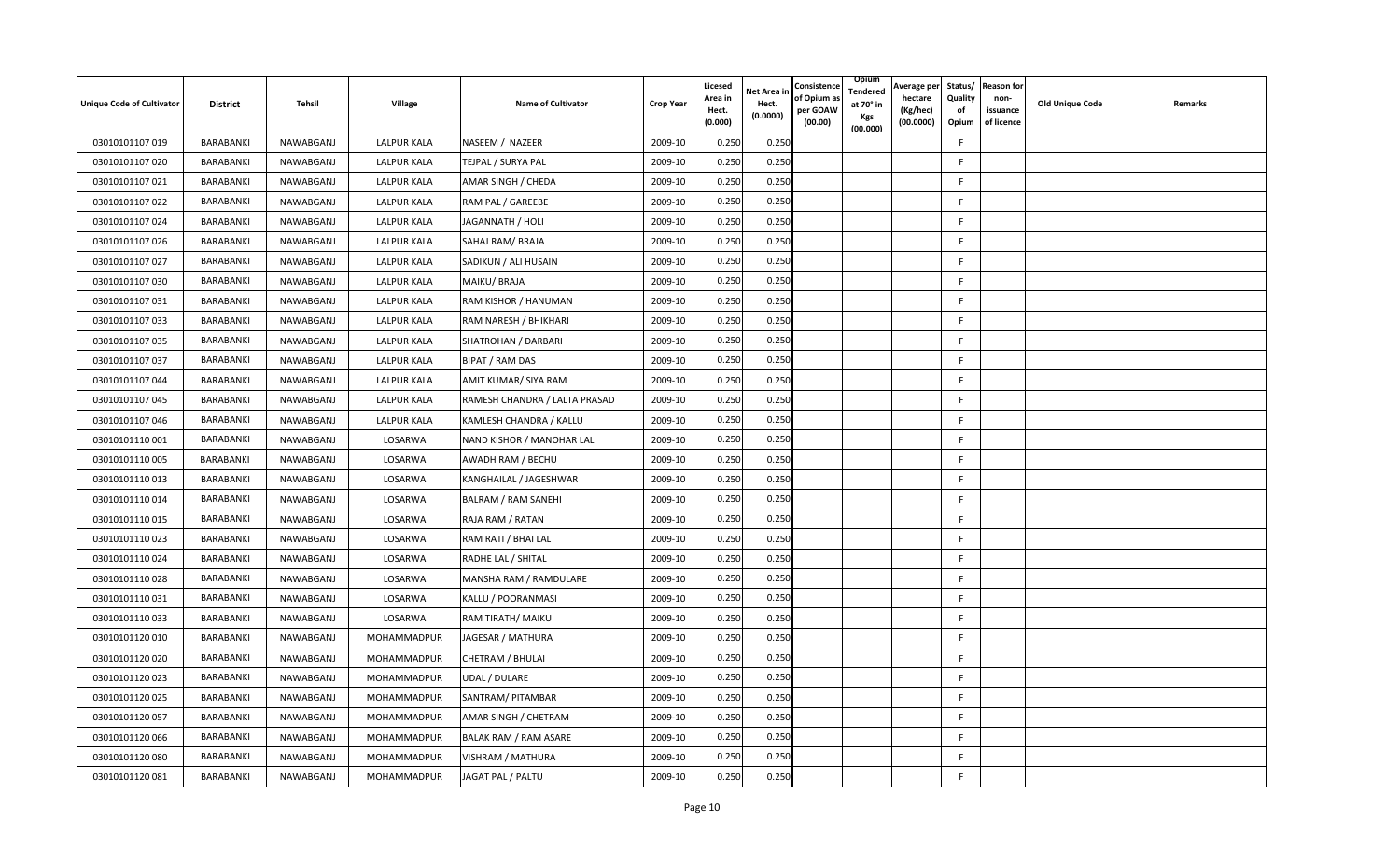| <b>Unique Code of Cultivator</b> | <b>District</b> | Tehsil    | Village      | <b>Name of Cultivator</b>  | <b>Crop Year</b> | Licesed<br>Area in<br>Hect.<br>(0.000) | <b>Net Area in</b><br>Hect.<br>(0.0000) | Consistence<br>of Opium a<br>per GOAW<br>(00.00) | Opium<br>Tendered<br>at 70° in<br>Kgs<br>(00.000) | Average per<br>hectare<br>(Kg/hec)<br>(00.0000) | Quality<br>of<br>Opium | Status/ Reason for<br>non-<br>issuance<br>of licence | <b>Old Unique Code</b> | Remarks              |
|----------------------------------|-----------------|-----------|--------------|----------------------------|------------------|----------------------------------------|-----------------------------------------|--------------------------------------------------|---------------------------------------------------|-------------------------------------------------|------------------------|------------------------------------------------------|------------------------|----------------------|
| 03010101120082                   | BARABANKI       | NAWABGANJ | MOHAMMADPUR  | GIRDHARI / MATHURA PRASAD  | 2009-10          | 0.250                                  | 0.250                                   |                                                  |                                                   |                                                 | F.                     |                                                      |                        |                      |
| 03010101120083                   | BARABANKI       | NAWABGANJ | MOHAMMADPUR  | RAJENDRA PRASAD/ RAM SAGAR | 2009-10          | 0.250                                  | 0.250                                   |                                                  |                                                   |                                                 | F                      |                                                      |                        |                      |
| 03010101120093                   | BARABANKI       | NAWABGANJ | MOHAMMADPUR  | RAM SANEHI / MATHURA       | 2009-10          | 0.250                                  | 0.250                                   |                                                  |                                                   |                                                 | F                      |                                                      |                        |                      |
| 03010101120 096                  | BARABANKI       | NAWABGANJ | MOHAMMADPUR  | PARIDEEN/ BHAROSE          | 2009-10          | 0.250                                  | 0.250                                   |                                                  |                                                   |                                                 | E                      |                                                      |                        |                      |
| 03010101120 116                  | BARABANKI       | NAWABGANJ | MOHAMMADPUR  | PALTU / UJAGAR             | 2009-10          | 0.250                                  | 0.250                                   |                                                  |                                                   |                                                 | F                      |                                                      |                        |                      |
| 03010101120 124                  | BARABANKI       | NAWABGANJ | MOHAMMADPUR  | RAM VILAS / KALLU          | 2009-10          | 0.250                                  | 0.250                                   |                                                  |                                                   |                                                 | F                      |                                                      |                        |                      |
| 03010101122 001                  | BARABANKI       | NAWABGANJ | <b>MOHNA</b> | RAJA RAM / CHEDA           | 2009-10          | 0.250                                  | 0.250                                   |                                                  |                                                   |                                                 | F.                     |                                                      |                        |                      |
| 03010101122 002                  | BARABANKI       | NAWABGANJ | <b>MOHNA</b> | SAHAJRAM / NANHU           | 2009-10          | 0.250                                  | 0.250                                   | 54.13                                            | 12.017                                            | 48.068                                          | G                      | 04                                                   |                        |                      |
| 03010101122 005                  | BARABANKI       | NAWABGANJ | <b>MOHNA</b> | RAM MANOHAR/ GHEESHA       | 2009-10          | 0.250                                  | 0.250                                   |                                                  |                                                   |                                                 | F                      |                                                      |                        |                      |
| 03010101122 014                  | BARABANKI       | NAWABGANJ | <b>MOHNA</b> | CHOTE LAL / NANHU          | 2009-10          | 0.250                                  | 0.250                                   |                                                  |                                                   |                                                 | F.                     |                                                      |                        |                      |
| 03010101122 015                  | BARABANKI       | NAWABGANJ | <b>MOHNA</b> | GAYA PRASAD/ BECHU         | 2009-10          | 0.250                                  | 0.250                                   |                                                  |                                                   |                                                 | F.                     |                                                      |                        |                      |
| 03010101122 020                  | BARABANKI       | NAWABGANJ | <b>MOHNA</b> | BRIJRANI / RAM SAGAR       | 2009-10          | 0.250                                  | 0.250                                   |                                                  |                                                   |                                                 | E                      |                                                      |                        |                      |
| 03010101122 022                  | BARABANKI       | NAWABGANJ | <b>MOHNA</b> | RAM PAL/ KESHAV            | 2009-10          | 0.250                                  | 0.250                                   |                                                  |                                                   |                                                 | F.                     |                                                      |                        |                      |
| 03010101122 023                  | BARABANKI       | NAWABGANJ | <b>MOHNA</b> | RAM KAILASH / KHUSHHAL     | 2009-10          | 0.250                                  | 0.250                                   |                                                  |                                                   |                                                 | F.                     |                                                      |                        |                      |
| 03010101122 025                  | BARABANKI       | NAWABGANJ | <b>MOHNA</b> | PUTTI LAL / BAHADUR        | 2009-10          | 0.250                                  | 0.250                                   |                                                  |                                                   |                                                 | F.                     |                                                      |                        |                      |
| 03010101122 026                  | BARABANKI       | NAWABGANJ | <b>MOHNA</b> | DEENA / CHEDA              | 2009-10          | 0.250                                  | 0.250                                   |                                                  |                                                   |                                                 | F.                     |                                                      |                        |                      |
| 03010101122 027                  | BARABANKI       | NAWABGANJ | <b>MOHNA</b> | RADHE LAL / MATHURA PRASAD | 2009-10          | 0.250                                  | 0.250                                   |                                                  |                                                   |                                                 | F                      |                                                      |                        |                      |
| 03010101122 029                  | BARABANKI       | NAWABGANJ | <b>MOHNA</b> | AMAR KESH/ RAM GULAM       | 2009-10          | 0.250                                  | 0.250                                   | 48.86                                            | 11.559                                            | 46.236                                          | G                      | 04                                                   |                        |                      |
| 03010101122 030                  | BARABANKI       | NAWABGANJ | <b>MOHNA</b> | RAM SINGH / PARMESHWAR     | 2009-10          | 0.250                                  | 0.250                                   |                                                  |                                                   |                                                 | F.                     |                                                      |                        |                      |
| 03010101122 035                  | BARABANKI       | NAWABGANJ | <b>MOHNA</b> | <b>SUKH RAM/ SUKAI</b>     | 2009-10          | 0.250                                  | 0.250                                   | 54.13                                            | 12.466                                            | 49.864                                          | G                      | 05                                                   | 03010101106 004        | TRANSFER/ LAKHIYAPUR |
| 03010101122 042                  | BARABANKI       | NAWABGANJ | <b>MOHNA</b> | SANTBAKSH / RAM ASARE      | 2009-10          | 0.250                                  | 0.250                                   |                                                  |                                                   |                                                 | F.                     |                                                      |                        |                      |
| 03010101122044                   | BARABANKI       | NAWABGANJ | <b>MOHNA</b> | NANKAU / DAYAL             | 2009-10          | 0.250                                  | 0.250                                   | 48.86                                            | 8.816                                             | 35.264                                          | G                      | 04                                                   |                        |                      |
| 03010101122 060                  | BARABANKI       | NAWABGANJ | <b>MOHNA</b> | RAMAWATI / RAM KHELAWAN    | 2009-10          | 0.250                                  | 0.250                                   |                                                  |                                                   |                                                 | F.                     |                                                      | 03010101100 001        | TRANSFER/ KATRA      |
| 03010101122 061                  | BARABANKI       | NAWABGANJ | <b>MOHNA</b> | RAJNI / NATHA              | 2009-10          | 0.250                                  | 0.250                                   | 50.95                                            | 6.325                                             | 25.300                                          | G                      | 04                                                   | 03010101100 005        | TRANSFER/ KATRA      |
| 03010101122 062                  | BARABANKI       | NAWABGANJ | <b>MOHNA</b> | DULARE / GURU DAYAL        | 2009-10          | 0.250                                  | 0.250                                   |                                                  |                                                   |                                                 | F                      |                                                      |                        |                      |
| 03010101122 063                  | BARABANKI       | NAWABGANJ | <b>MOHNA</b> | JAGANNATH/ RAM BHAROSE     | 2009-10          | 0.250                                  | 0.250                                   |                                                  |                                                   |                                                 | F                      |                                                      |                        |                      |
| 03010101122 064                  | BARABANKI       | NAWABGANJ | <b>MOHNA</b> | SATYA NAM / BIHARI         | 2009-10          | 0.250                                  | 0.250                                   |                                                  |                                                   |                                                 | F                      |                                                      | 03010101106 021        | TRANSFER/ LAKHIYAPUR |
| 03010101122 065                  | BARABANKI       | NAWABGANJ | <b>MOHNA</b> | AMAR SINGH / RAM PAL       | 2009-10          | 0.250                                  | 0.250                                   | 48.86                                            | 11.175                                            | 44.700                                          | G                      | 04                                                   | 03010101106 014        | TRANSFER/ LAKHIYAPUR |
| 03010101122 066                  | BARABANKI       | NAWABGANJ | <b>MOHNA</b> | RAM SAJEEVAN/ NAUMI        | 2009-10          | 0.250                                  | 0.250                                   |                                                  |                                                   |                                                 | E                      | 07                                                   |                        |                      |
| 03010101122 067                  | BARABANKI       | NAWABGANJ | <b>MOHNA</b> | PHOOLA / BIHARI            | 2009-10          | 0.250                                  | 0.250                                   |                                                  |                                                   |                                                 | F.                     |                                                      | 03010101106 020        | TRANSFER/ LAKHIYAPUR |
| 03010101122 068                  | BARABANKI       | NAWABGANJ | <b>MOHNA</b> | RAM SURESH / ASHARAM       | 2009-10          | 0.250                                  | 0.250                                   |                                                  |                                                   |                                                 | F.                     |                                                      |                        |                      |
| 03010101122069                   | BARABANKI       | NAWABGANJ | <b>MOHNA</b> | LAXMI NARAYAN / KETAR      | 2009-10          | 0.250                                  | 0.250                                   |                                                  |                                                   |                                                 | F                      |                                                      |                        |                      |
| 03010101122 070                  | BARABANKI       | NAWABGANJ | <b>MOHNA</b> | <b>BHAROSE/ SARJU</b>      | 2009-10          | 0.250                                  | 0.250                                   |                                                  |                                                   |                                                 | F                      |                                                      |                        |                      |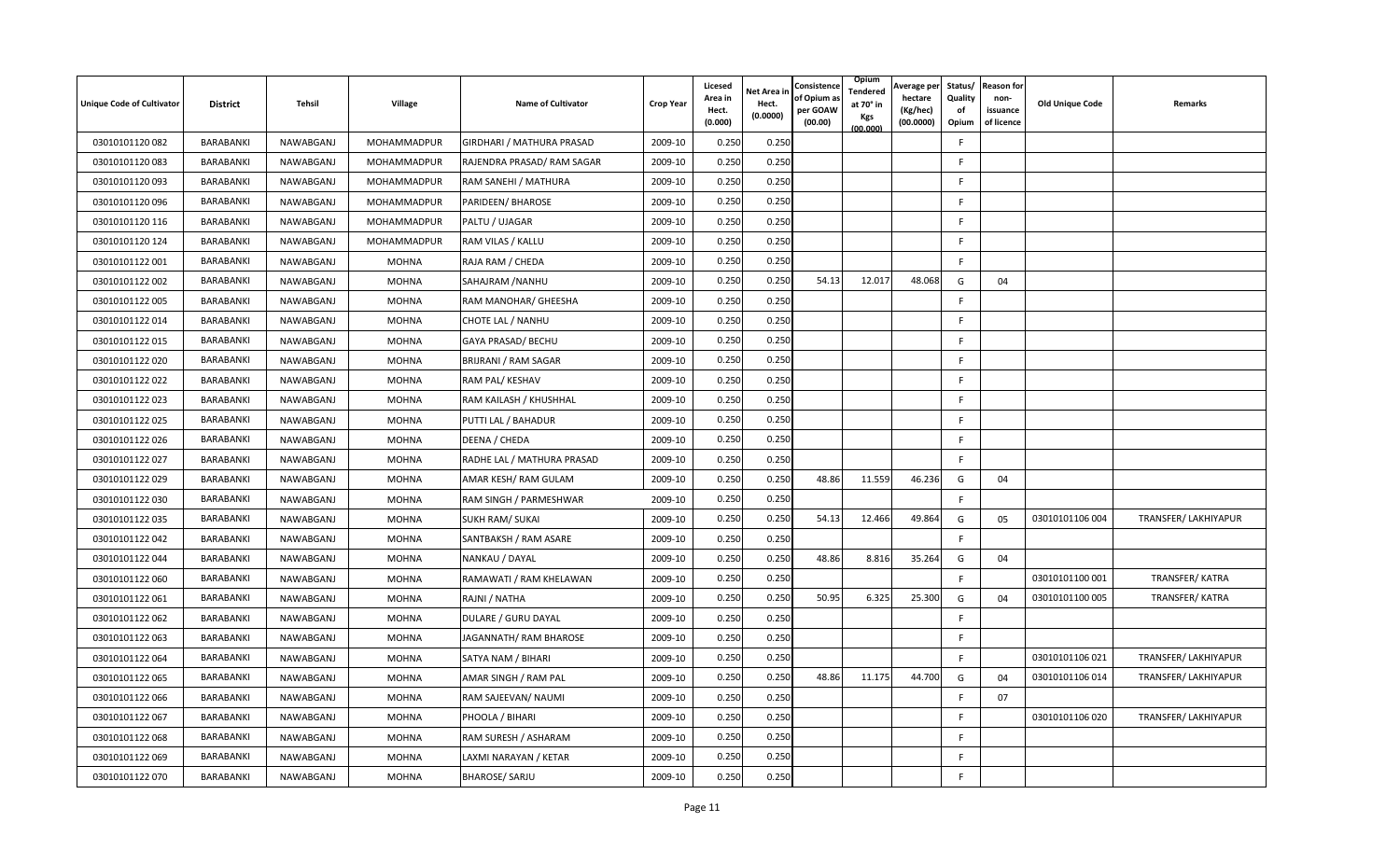| <b>Unique Code of Cultivator</b> | <b>District</b> | Tehsil    | Village        | <b>Name of Cultivator</b>               | Crop Year | Licesed<br>Area in | <b>Net Area ir</b><br>Hect. | Consistence<br>of Opium a | Opium<br>Tendered<br>at 70° in | Average per<br>hectare | Status/<br>Quality | <b>Reason for</b><br>non- | <b>Old Unique Code</b> | Remarks                  |
|----------------------------------|-----------------|-----------|----------------|-----------------------------------------|-----------|--------------------|-----------------------------|---------------------------|--------------------------------|------------------------|--------------------|---------------------------|------------------------|--------------------------|
|                                  |                 |           |                |                                         |           | Hect.<br>(0.000)   | (0.0000)                    | per GOAW<br>(00.00)       | Kgs<br>(00.000)                | (Kg/hec)<br>(00.0000)  | of<br>Opium        | issuance<br>of licence    |                        |                          |
| 03010101122 071                  | BARABANKI       | NAWABGANJ | <b>MOHNA</b>   | CHANDRA SEKHAR/ GAREEBE                 | 2009-10   | 0.250              | 0.250                       |                           |                                |                        | F                  |                           |                        |                          |
| 03010101122 072                  | BARABANKI       | NAWABGANJ | <b>MOHNA</b>   | RAM CHANDA / BHARAT LAL                 | 2009-10   | 0.250              | 0.250                       |                           |                                |                        | E                  |                           | 03010101106 017        | TRANSFER/ LAKHIYAPUR     |
| 03010101122 073                  | BARABANKI       | NAWABGANJ | <b>MOHNA</b>   | SHYAM KALI / BABADEEN                   | 2009-10   | 0.250              | 0.250                       |                           |                                |                        | F                  |                           | 03010101164 023        | TRANSFER/ UDHWAPUR       |
| 03010101122 074                  | BARABANKI       | NAWABGANJ | <b>MOHNA</b>   | VISHVNATH/ RAM ADHAR                    | 2009-10   | 0.250              |                             |                           |                                |                        | N                  | 11                        | 03010101164 025        | TRANSFER/ UDHWAPUR       |
| 03010101122 075                  | BARABANKI       | NAWABGANJ | <b>MOHNA</b>   | CHEDA / MUNNI LAL                       | 2009-10   | 0.250              | 0.250                       |                           |                                |                        | F                  |                           | 03010101102 027        | TRANSFER/ KHALE KA PURWA |
| 03010101127 005                  | BARABANKI       | NAWABGANJ | <b>NAKTUA</b>  | VIJAY KUMAR / CHOTE LAL                 | 2009-10   | 0.250              | 0.245                       |                           |                                |                        | F.                 |                           |                        |                          |
| 03010101127 009                  | BARABANKI       | NAWABGANJ | <b>NAKTUA</b>  | SHAMBHU / PARMA DEEN                    | 2009-10   | 0.250              | 0.250                       |                           |                                |                        | F.                 |                           |                        |                          |
| 03010101127 012                  | BARABANKI       | NAWABGANJ | <b>NAKTUA</b>  | RANI / RAM KHELAWAN                     | 2009-10   | 0.250              | 0.250                       |                           |                                |                        | F.                 |                           |                        |                          |
| 03010101127 014                  | BARABANKI       | NAWABGANJ | <b>NAKTUA</b>  | RAM RATI / RAM SAGAR                    | 2009-10   | 0.250              | 0.255                       |                           |                                |                        | F.                 |                           |                        |                          |
| 03010101127 015                  | BARABANKI       | NAWABGANJ | <b>NAKTUA</b>  | SHIV KUMAR / CHOTE LAL                  | 2009-10   | 0.250              | 0.245                       |                           |                                |                        | E                  |                           |                        |                          |
| 03010101127 017                  | BARABANKI       | NAWABGANJ | <b>NAKTUA</b>  | SUNDAR LAL/ GURU DAYAL                  | 2009-10   | 0.250              | 0.250                       |                           |                                |                        | F                  |                           |                        |                          |
| 03010101127 019                  | BARABANKI       | NAWABGANJ | <b>NAKTUA</b>  | SHIVNANDAN / MATHURA                    | 2009-10   | 0.250              | 0.250                       |                           |                                |                        | F                  |                           |                        |                          |
| 03010101127 020                  | BARABANKI       | NAWABGANJ | <b>NAKTUA</b>  | GANGA DEI / PUTTI LAL                   | 2009-10   | 0.250              | 0.255                       |                           |                                |                        | F.                 |                           |                        |                          |
| 03010101127 021                  | BARABANKI       | NAWABGANJ | <b>NAKTUA</b>  | RAM DULARE / GURU BAKSH                 | 2009-10   | 0.250              | 0.125                       | 57.13                     | 4.954                          | 39.632                 |                    | 02                        |                        |                          |
| 03010101127 024                  | BARABANKI       | NAWABGANJ | <b>NAKTUA</b>  | RAMPAL / PARAG                          | 2009-10   | 0.250              | 0.255                       |                           |                                |                        | F                  |                           |                        |                          |
| 03010101127 025                  | BARABANKI       | NAWABGANJ | <b>NAKTUA</b>  | AWADHRAM/RAM SWAROOP                    | 2009-10   | 0.250              | 0.255                       |                           |                                |                        | F.                 |                           |                        |                          |
| 03010101127 027                  | BARABANKI       | NAWABGANJ | <b>NAKTUA</b>  | RAM KALI / RATAN LAL                    | 2009-10   | 0.250              | 0.250                       |                           |                                |                        | F.                 |                           |                        |                          |
| 03010101127 029                  | BARABANKI       | NAWABGANJ | <b>NAKTUA</b>  | RAM DAYAL / GURU BAX                    | 2009-10   | 0.250              | 0.250                       |                           |                                |                        | F                  |                           |                        |                          |
| 03010101127 031                  | BARABANKI       | NAWABGANJ | <b>NAKTUA</b>  | YASODA/ SALIK RAM                       | 2009-10   | 0.250              | 0.250                       |                           |                                |                        | F.                 |                           |                        |                          |
| 03010101127 041                  | BARABANKI       | NAWABGANJ | <b>NAKTUA</b>  | RAJDEI/ MANI RAM                        | 2009-10   | 0.250              | 0.235                       |                           |                                |                        | F.                 |                           |                        |                          |
| 03010101127 042                  | BARABANKI       | NAWABGANJ | <b>NAKTUA</b>  | INDRAJEET / TAI                         | 2009-10   | 0.250              | 0.250                       |                           |                                |                        | F                  |                           |                        |                          |
| 03010101127 043                  | BARABANKI       | NAWABGANJ | <b>NAKTUA</b>  | SHIV RAM / HARI CHARAN                  | 2009-10   | 0.250              | 0.255                       |                           |                                |                        | F.                 |                           |                        |                          |
| 03010101127 044                  | BARABANKI       | NAWABGANJ | <b>NAKTUA</b>  | RAM CHANDRA / HAJARI                    | 2009-10   | 0.250              | 0.250                       |                           |                                |                        | F.                 |                           |                        |                          |
| 03010101129 008                  | BARABANKI       | NAWABGANJ | NARAULI        | MOHAN LAL / KHUSHIRAM                   | 2009-10   | 0.250              | 0.250                       |                           |                                |                        | F.                 |                           |                        |                          |
| 03010101129 009                  | BARABANKI       | NAWABGANJ | NARAULI        | VIJAY BAHADUR / SHYAM LAL               | 2009-10   | 0.250              | 0.250                       |                           |                                |                        | $\mathsf{F}$       |                           |                        |                          |
| 03010101129 010                  | BARABANKI       | NAWABGANJ | NARAULI        | NANHKAU / BINDRA PRASAD                 | 2009-10   | 0.250              |                             |                           |                                |                        | N                  | 11                        |                        |                          |
| 03010101129 019                  | BARABANKI       | NAWABGANJ | NARAULI        | MAHESH / HANOMAN                        | 2009-10   | 0.250              | 0.250                       |                           |                                |                        | $\mathsf{F}$       |                           |                        |                          |
| 03010101129 024                  | BARABANKI       | NAWABGANJ | NARAULI        | <b>GEND LAL / CHOTKAU</b>               | 2009-10   | 0.250              | 0.250                       |                           |                                |                        | F                  |                           |                        |                          |
| 03010101129 032                  | BARABANKI       | NAWABGANJ | <b>NARAULI</b> | RAM AUTAR / JAGNU                       | 2009-10   | 0.250              | 0.250                       |                           |                                |                        | F                  |                           |                        |                          |
| 03010101129 033                  | BARABANKI       | NAWABGANJ | NARAULI        | RAMCHAND / NANHU                        | 2009-10   | 0.250              | 0.250                       |                           |                                |                        | F.                 |                           |                        |                          |
| 03010101132 005                  | BARABANKI       | NAWABGANJ | NEWLI          | RAM CHANDRA / RAM RATAN                 | 2009-10   | 0.250              | 0.250                       |                           |                                |                        | -F                 | 07                        |                        |                          |
| 03010101132023                   | BARABANKI       | NAWABGANJ | <b>NEWLI</b>   | JITENDRA KUMAR SINGH /BANSHRAJ<br>SINGH | 2009-10   | 0.250              |                             |                           |                                |                        | N                  | 11                        |                        |                          |
| 03010101132 032                  | BARABANKI       | NAWABGANJ | <b>NEWLI</b>   | UMASHANKAR / RAM CHANDRA                | 2009-10   | 0.250              | 0.250                       |                           |                                |                        | F                  | 07                        |                        |                          |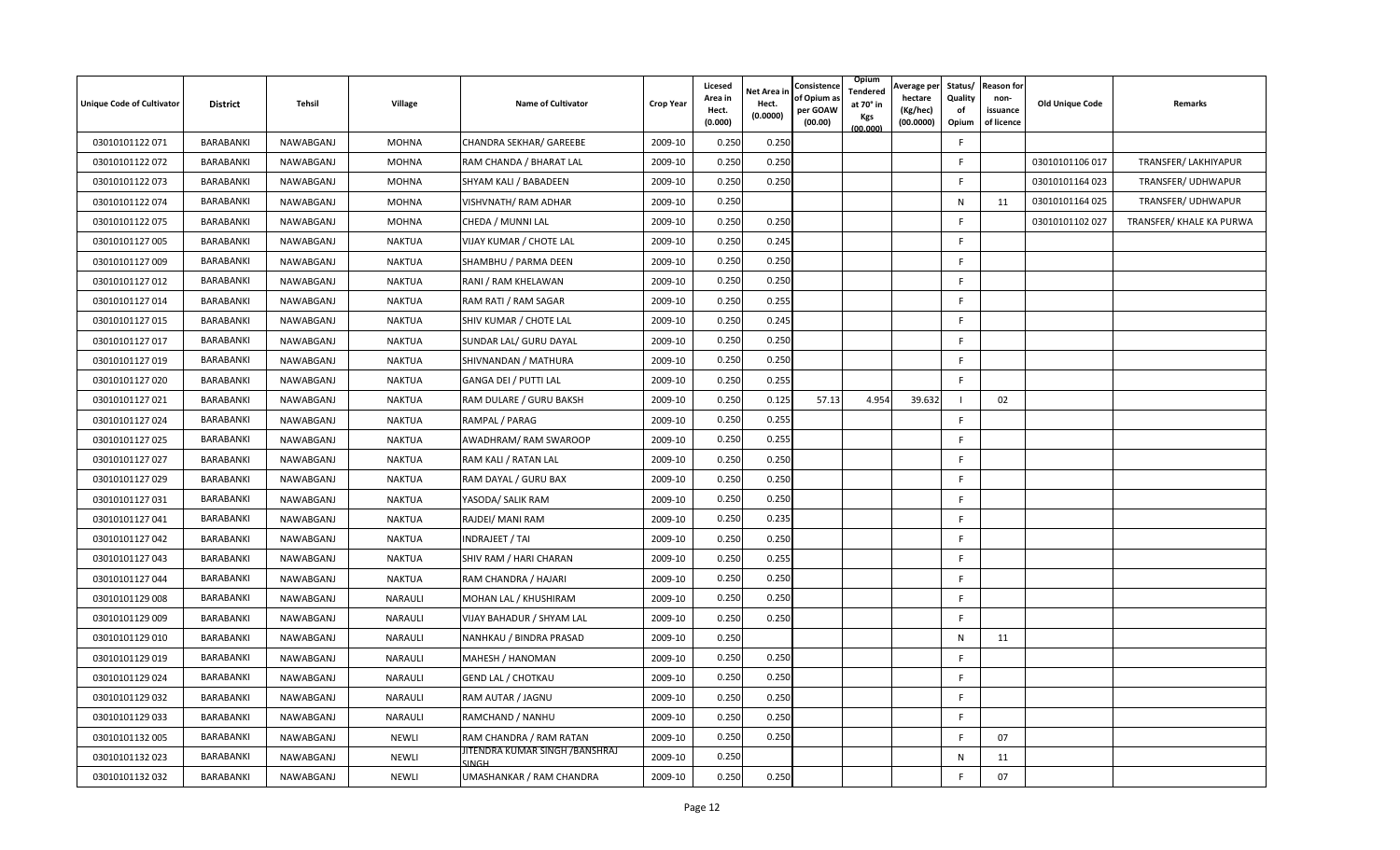| <b>Unique Code of Cultivator</b> | <b>District</b> | Tehsil    | Village        | <b>Name of Cultivator</b>    | <b>Crop Year</b> | Licesed<br>Area in<br>Hect.<br>(0.000) | Net Area in<br>Hect.<br>(0.0000) | Consistence<br>of Opium a<br>per GOAW<br>(00.00) | Opium<br>Tendered<br>at 70° in<br>Kgs<br>(00.000) | Average per<br>hectare<br>(Kg/hec)<br>(00.0000) | Quality<br>of<br>Opium | Status/ Reason for<br>non-<br>issuance<br>of licence | <b>Old Unique Code</b> | Remarks |
|----------------------------------|-----------------|-----------|----------------|------------------------------|------------------|----------------------------------------|----------------------------------|--------------------------------------------------|---------------------------------------------------|-------------------------------------------------|------------------------|------------------------------------------------------|------------------------|---------|
| 03010101132 036                  | BARABANKI       | NAWABGANJ | <b>NEWLI</b>   | VISHAL SINGH / JANG BAHADUR  | 2009-10          | 0.250                                  | 0.250                            |                                                  |                                                   |                                                 | F                      | 07                                                   |                        |         |
| 03010101132 037                  | BARABANKI       | NAWABGANJ | <b>NEWLI</b>   | SHIV SHANKAR / RAM CHANDRA   | 2009-10          | 0.250                                  | 0.250                            |                                                  |                                                   |                                                 | F                      | 07                                                   |                        |         |
| 03010101132 038                  | BARABANKI       | NAWABGANJ | <b>NEWLI</b>   | RAM PAL / SUNDAR LAL         | 2009-10          | 0.250                                  |                                  |                                                  |                                                   |                                                 | N                      | 11                                                   |                        |         |
| 03010101132 042                  | BARABANKI       | NAWABGANJ | <b>NEWLI</b>   | PUTTI LAL / CHAVI NATH       | 2009-10          | 0.250                                  | 0.250                            |                                                  |                                                   |                                                 | F                      | 07                                                   |                        |         |
| 03010101138 001                  | BARABANKI       | NAWABGANJ | <b>PEERPUR</b> | GAYA PRASAD / RAM SEWAK      | 2009-10          | 0.250                                  | 0.260                            |                                                  |                                                   |                                                 | F                      |                                                      |                        |         |
| 03010101138 005                  | BARABANKI       | NAWABGANJ | PEERPUR        | JAYPAL / JAGMOHAN            | 2009-10          | 0.250                                  |                                  |                                                  |                                                   |                                                 | N                      | 11                                                   |                        |         |
| 03010101138009                   | BARABANKI       | NAWABGANJ | PEERPUR        | HANOMAN / UMRAO              | 2009-10          | 0.250                                  |                                  |                                                  |                                                   |                                                 | N                      | 11                                                   |                        |         |
| 03010101138 010                  | BARABANKI       | NAWABGANJ | PEERPUR        | LALLU RAM / KESHAV RAM       | 2009-10          | 0.250                                  | 0.245                            |                                                  |                                                   |                                                 | F                      |                                                      |                        |         |
| 03010101138 015                  | BARABANKI       | NAWABGANJ | PEERPUR        | JWALA PRASAD / JAGANNATH     | 2009-10          | 0.250                                  | 0.235                            |                                                  |                                                   |                                                 | F                      |                                                      |                        |         |
| 03010101138020                   | BARABANKI       | NAWABGANJ | PEERPUR        | DHARMAWATI / CHATRA PAL      | 2009-10          | 0.250                                  |                                  |                                                  |                                                   |                                                 | N                      | 11                                                   |                        |         |
| 03010101138024                   | BARABANKI       | NAWABGANJ | PEERPUR        | GULABA DEVI / JAGMOHAN       | 2009-10          | 0.250                                  | 0.225                            |                                                  |                                                   |                                                 | F.                     |                                                      |                        |         |
| 03010101138 025                  | BARABANKI       | NAWABGANJ | PEERPUR        | RAM KHELAWAN / LAXMI NARAYAN | 2009-10          | 0.250                                  | 0.240                            |                                                  |                                                   |                                                 | F                      |                                                      |                        |         |
| 03010101138 030                  | BARABANKI       | NAWABGANJ | <b>PEERPUR</b> | JAISI RAM / RAM PAL          | 2009-10          | 0.250                                  | 0.200                            |                                                  |                                                   |                                                 | F                      |                                                      |                        |         |
| 03010101138039                   | BARABANKI       | NAWABGANJ | PEERPUR        | M. JAGRANI / SHRI PAL        | 2009-10          | 0.250                                  | 0.240                            |                                                  |                                                   |                                                 | F.                     |                                                      |                        |         |
| 03010101138046                   | BARABANKI       | NAWABGANJ | PEERPUR        | MAKAHN / RAMA DHEEN          | 2009-10          | 0.250                                  | 0.225                            |                                                  |                                                   |                                                 | F                      |                                                      |                        |         |
| 03010101138 053                  | BARABANKI       | NAWABGANJ | <b>PEERPUR</b> | BABU LAL / RAM NATH          | 2009-10          | 0.250                                  | 0.220                            |                                                  |                                                   |                                                 | F.                     |                                                      |                        |         |
| 03010101138 055                  | BARABANKI       | NAWABGANJ | PEERPUR        | SARJU DEI / RAM DULARE       | 2009-10          | 0.250                                  | 0.230                            |                                                  |                                                   |                                                 | F.                     |                                                      |                        |         |
| 03010101138 062                  | BARABANKI       | NAWABGANJ | PEERPUR        | RAJENDRA PRASAD/ RAM LAKHAN  | 2009-10          | 0.250                                  | 0.250                            |                                                  |                                                   |                                                 | F                      |                                                      |                        |         |
| 03010101138065                   | BARABANKI       | NAWABGANJ | PEERPUR        | SWAMI DEEN/ RAM BHAROSE      | 2009-10          | 0.250                                  | 0.190                            |                                                  |                                                   |                                                 | F.                     |                                                      |                        |         |
| 03010101138 072                  | BARABANKI       | NAWABGANJ | PEERPUR        | RAM SUKH/ LALA               | 2009-10          | 0.250                                  | 0.250                            |                                                  |                                                   |                                                 | F                      |                                                      |                        |         |
| 03010101138079                   | BARABANKI       | NAWABGANJ | PEERPUR        | SHAMBHU DEI / RAM KHELAWAN   | 2009-10          | 0.250                                  | 0.255                            |                                                  |                                                   |                                                 | F                      |                                                      |                        |         |
| 03010101138080                   | BARABANKI       | NAWABGANJ | PEERPUR        | <b>KESHAN / SUMERI</b>       | 2009-10          | 0.250                                  | 0.245                            |                                                  |                                                   |                                                 | F.                     |                                                      |                        |         |
| 03010101138083                   | BARABANKI       | NAWABGANJ | PEERPUR        | SUDAMA / SAROOPE             | 2009-10          | 0.250                                  | 0.230                            |                                                  |                                                   |                                                 | F.                     |                                                      |                        |         |
| 03010101138 087                  | BARABANKI       | NAWABGANJ | PEERPUR        | <b>GANGA RAM / SITAI</b>     | 2009-10          | 0.250                                  | 0.250                            |                                                  |                                                   |                                                 | F                      |                                                      |                        |         |
| 03010101138088                   | BARABANKI       | NAWABGANJ | <b>PEERPUR</b> | PIYARE LAL / RAM PRASAD      | 2009-10          | 0.250                                  | 0.250                            |                                                  |                                                   |                                                 | F                      |                                                      |                        |         |
| 03010101138093                   | BARABANKI       | NAWABGANJ | PEERPUR        | GURGI DEVI / SIYARAM         | 2009-10          | 0.250                                  | 0.255                            |                                                  |                                                   |                                                 | F                      |                                                      |                        |         |
| 03010101138 095                  | BARABANKI       | NAWABGANJ | PEERPUR        | <b>BABADEEN / SITAI</b>      | 2009-10          | 0.250                                  | 0.250                            |                                                  |                                                   |                                                 | F.                     |                                                      |                        |         |
| 03010101138 100                  | BARABANKI       | NAWABGANJ | <b>PEERPUR</b> | PARSHU RAM / DEVETA DEEN     | 2009-10          | 0.250                                  | 0.250                            |                                                  |                                                   |                                                 | F                      |                                                      |                        |         |
| 03010101138 101                  | BARABANKI       | NAWABGANJ | PEERPUR        | RAM SARAN / DEVTA DEEN       | 2009-10          | 0.250                                  | 0.250                            |                                                  |                                                   |                                                 | F.                     |                                                      |                        |         |
| 03010101138 104                  | BARABANKI       | NAWABGANJ | PEERPUR        | SOAHAN LAL / DULARE          | 2009-10          | 0.250                                  | 0.250                            |                                                  |                                                   |                                                 | F.                     |                                                      |                        |         |
| 03010101138 106                  | BARABANKI       | NAWABGANJ | PEERPUR        | KALLU RAM / MAIKU            | 2009-10          | 0.250                                  | 0.240                            |                                                  |                                                   |                                                 | F.                     |                                                      |                        |         |
| 03010101138 108                  | BARABANKI       | NAWABGANJ | <b>PEERPUR</b> | RAM SWAROOP / BALDEV         | 2009-10          | 0.250                                  | 0.245                            |                                                  |                                                   |                                                 | F                      |                                                      |                        |         |
| 03010101138 111                  | BARABANKI       | NAWABGANJ | <b>PEERPUR</b> | JAGANNATH / ORI LAL          | 2009-10          | 0.250                                  | 0.250                            |                                                  |                                                   |                                                 | F                      |                                                      |                        |         |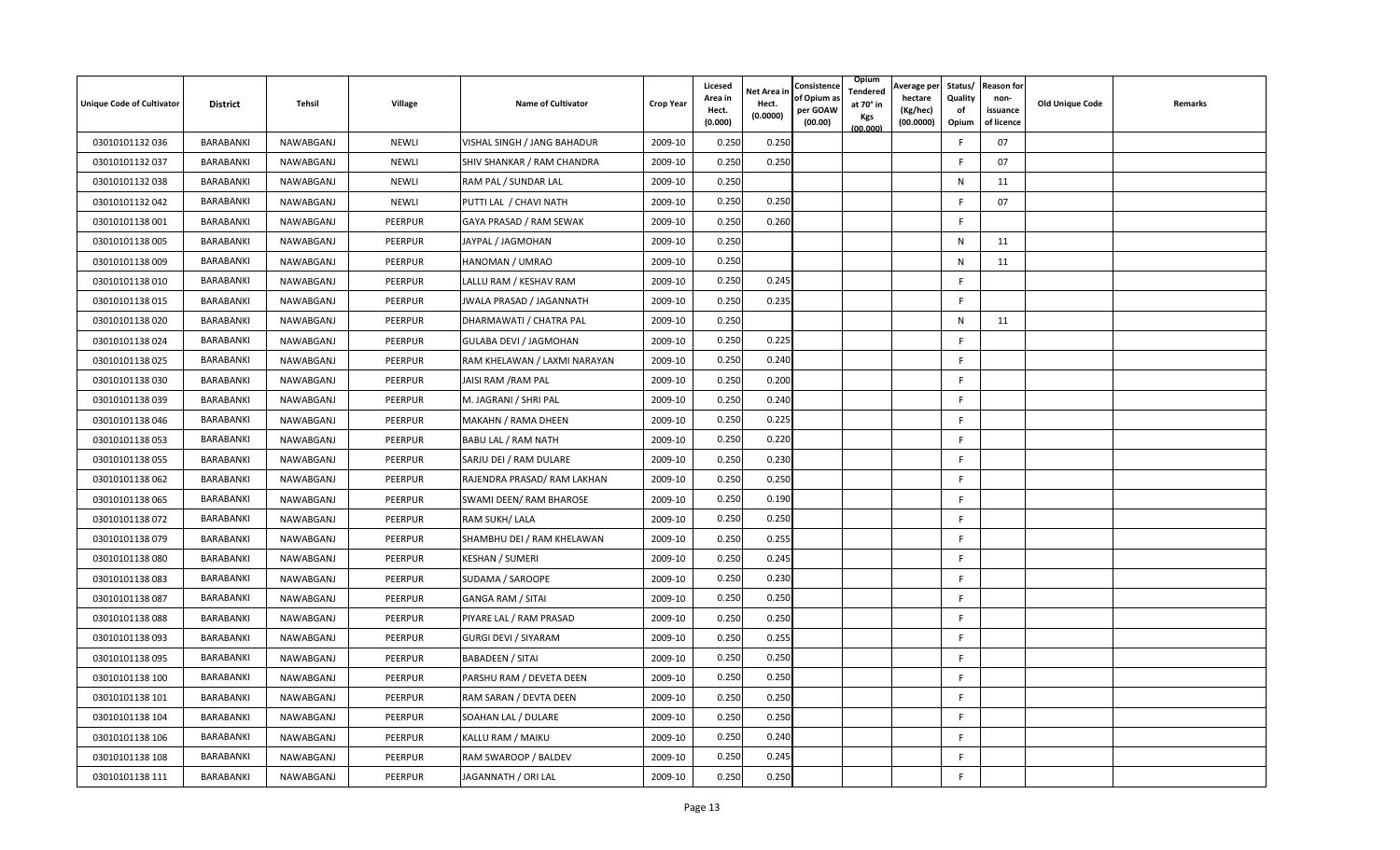| <b>Unique Code of Cultivator</b> | <b>District</b> | Tehsil    | Village        | <b>Name of Cultivator</b>       | <b>Crop Year</b> | Licesed<br>Area in<br>Hect.<br>(0.000) | <b>Vet Area in</b><br>Hect.<br>(0.0000) | Consistence<br>of Opium a<br>per GOAW<br>(00.00) | Opium<br>Tendered<br>at 70° in<br>Kgs<br>(00.000) | Average per<br>hectare<br>(Kg/hec)<br>(00.0000) | Status/<br>Quality<br>of<br>Opium | <b>Reason for</b><br>non-<br>issuance<br>of licence | <b>Old Unique Code</b> | Remarks            |
|----------------------------------|-----------------|-----------|----------------|---------------------------------|------------------|----------------------------------------|-----------------------------------------|--------------------------------------------------|---------------------------------------------------|-------------------------------------------------|-----------------------------------|-----------------------------------------------------|------------------------|--------------------|
| 03010101138 113                  | BARABANKI       | NAWABGANJ | <b>PEERPUR</b> | RAM PRATAP / BALDEV             | 2009-10          | 0.250                                  | 0.240                                   |                                                  |                                                   |                                                 | F                                 |                                                     |                        |                    |
| 03010101138 116                  | BARABANKI       | NAWABGANJ | PEERPUR        | AYODHYA PRASAD / RAM NARAYAN    | 2009-10          | 0.250                                  | 0.245                                   |                                                  |                                                   |                                                 | F                                 |                                                     |                        |                    |
| 03010101138 123                  | BARABANKI       | NAWABGANJ | PEERPUR        | SIYA RAM / NANHE                | 2009-10          | 0.250                                  | 0.245                                   |                                                  |                                                   |                                                 | F.                                |                                                     |                        |                    |
| 03010101138 125                  | BARABANKI       | NAWABGANJ | PEERPUR        | SUKAI / CHANGA                  | 2009-10          | 0.250                                  | 0.250                                   |                                                  |                                                   |                                                 | F                                 |                                                     |                        |                    |
| 03010101138 128                  | BARABANKI       | NAWABGANJ | PEERPUR        | SATROHAN / PIYARE LAL           | 2009-10          | 0.250                                  | 0.245                                   |                                                  |                                                   |                                                 | F                                 |                                                     |                        |                    |
| 03010101138 130                  | BARABANKI       | NAWABGANJ | PEERPUR        | HANUMAN PRASAD / MATHURA PRASAD | 2009-10          | 0.250                                  | 0.250                                   |                                                  |                                                   |                                                 | F.                                |                                                     |                        |                    |
| 03010101138 141                  | BARABANKI       | NAWABGANJ | PEERPUR        | JAGDEV SINGH / GAYA PRASAD      | 2009-10          | 0.250                                  | 0.200                                   |                                                  |                                                   |                                                 | F.                                |                                                     |                        |                    |
| 03010101138 142                  | BARABANKI       | NAWABGANJ | PEERPUR        | OM PRAKASH / RAM NATH           | 2009-10          | 0.250                                  | 0.200                                   |                                                  |                                                   |                                                 | F                                 |                                                     |                        |                    |
| 03010101138 151                  | BARABANKI       | NAWABGANJ | PEERPUR        | LALLU RAM / RAM NATH            | 2009-10          | 0.250                                  | 0.235                                   |                                                  |                                                   |                                                 | F                                 |                                                     |                        |                    |
| 03010101138 156                  | BARABANKI       | NAWABGANJ | PEERPUR        | RAM CHANDRA / RAM SINGH         | 2009-10          | 0.250                                  | 0.250                                   |                                                  |                                                   |                                                 | F                                 |                                                     |                        |                    |
| 03010101138 166                  | BARABANKI       | NAWABGANJ | PEERPUR        | RAM KUMAR / GURU PRASAD         | 2009-10          | 0.250                                  | 0.245                                   |                                                  |                                                   |                                                 | F                                 |                                                     |                        |                    |
| 03010101138 172                  | BARABANKI       | NAWABGANJ | PEERPUR        | SHIV SHANKAR / SOHAN LAL        | 2009-10          | 0.250                                  | 0.250                                   |                                                  |                                                   |                                                 | F                                 |                                                     |                        |                    |
| 03010101138 176                  | BARABANKI       | NAWABGANJ | <b>PEERPUR</b> | SUDHEER KUMAR / CHATRAPAL       | 2009-10          | 0.250                                  |                                         |                                                  |                                                   |                                                 | N                                 | 11                                                  |                        |                    |
| 03010101138 177                  | BARABANKI       | NAWABGANJ | PEERPUR        | RADHE LAL / RAM ADHAR           | 2009-10          | 0.250                                  | 0.255                                   |                                                  |                                                   |                                                 | F                                 |                                                     |                        |                    |
| 03010101138 178                  | BARABANKI       | NAWABGANJ | PEERPUR        | GANGA RAM / NANHU               | 2009-10          | 0.250                                  | 0.260                                   |                                                  |                                                   |                                                 | F                                 |                                                     |                        |                    |
| 03010101138 179                  | BARABANKI       | NAWABGANJ | PEERPUR        | LAL BAHADUR / RAM ADHAR         | 2009-10          | 0.250                                  | 0.255                                   |                                                  |                                                   |                                                 | F.                                |                                                     |                        |                    |
| 03010101138 181                  | BARABANKI       | NAWABGANJ | PEERPUR        | KULDEEP SINGH / JAY PAL         | 2009-10          | 0.250                                  | 0.150                                   |                                                  |                                                   |                                                 | F.                                |                                                     |                        |                    |
| 03010101138 185                  | BARABANKI       | NAWABGANJ | PEERPUR        | RAM SINGH / SHOBHA RAM          | 2009-10          | 0.250                                  | 0.245                                   |                                                  |                                                   |                                                 | F.                                |                                                     |                        |                    |
| 03010101138 187                  | BARABANKI       | NAWABGANJ | <b>PEERPUR</b> | DEVENDRA SINGH / NAIPAL         | 2009-10          | 0.250                                  | 0.250                                   |                                                  |                                                   |                                                 | F.                                |                                                     |                        |                    |
| 03010101138 190                  | BARABANKI       | NAWABGANJ | PEERPUR        | AMAR SINGH / SOBHA RAM          | 2009-10          | 0.250                                  | 0.240                                   |                                                  |                                                   |                                                 | F.                                |                                                     |                        |                    |
| 03010101138 193                  | BARABANKI       | NAWABGANJ | PEERPUR        | JOGE LAL / KESHAVRAM            | 2009-10          | 0.250                                  | 0.215                                   |                                                  |                                                   |                                                 | F.                                |                                                     |                        |                    |
| 03010101138 194                  | BARABANKI       | NAWABGANJ | <b>PEERPUR</b> | TULSI RAM / CHOTE LAL           | 2009-10          | 0.250                                  | 0.245                                   |                                                  |                                                   |                                                 | F                                 |                                                     |                        |                    |
| 03010101138 196                  | BARABANKI       | NAWABGANJ | PEERPUR        | OM PRAKASH/ JAGMOHAN            | 2009-10          | 0.250                                  |                                         |                                                  |                                                   |                                                 | N                                 | 11                                                  |                        |                    |
| 03010101138 198                  | BARABANKI       | NAWABGANJ | PEERPUR        | KAUSHAL KISHOR/ JAGMOHAN        | 2009-10          | 0.250                                  |                                         |                                                  |                                                   |                                                 | $\mathsf{N}$                      | 11                                                  |                        |                    |
| 03010101138 202                  | BARABANKI       | NAWABGANJ | PEERPUR        | LALA RAM / RAJA RAM             | 2009-10          | 0.250                                  |                                         |                                                  |                                                   |                                                 | N                                 | 11                                                  |                        |                    |
| 03010101138 206                  | BARABANKI       | NAWABGANJ | PEERPUR        | DHARMENDRA SINGH / RAJA RAM     | 2009-10          | 0.250                                  |                                         |                                                  |                                                   |                                                 | N                                 | 11                                                  |                        |                    |
| 03010101138 208                  | BARABANKI       | NAWABGANJ | <b>PEERPUR</b> | CHEDA LAL / ISHWAR DEEN         | 2009-10          | 0.250                                  | 0.235                                   |                                                  |                                                   |                                                 | F                                 |                                                     |                        |                    |
| 03010101138 235                  | BARABANKI       | NAWABGANJ | PEERPUR        | HARI RAM / BHULLU               | 2009-10          | 0.250                                  | 0.250                                   |                                                  |                                                   |                                                 | F                                 |                                                     |                        |                    |
| 03010101138 248                  | BARABANKI       | NAWABGANJ | PEERPUR        | KAUSHAL KISHOR / RAM ADHAR      | 2009-10          | 0.250                                  | 0.255                                   |                                                  |                                                   |                                                 | F                                 | 07                                                  |                        |                    |
| 03010101138 249                  | BARABANKI       | NAWABGANJ | PEERPUR        | RAM DAYAL / CHANGA              | 2009-10          | 0.250                                  | 0.225                                   |                                                  |                                                   |                                                 | F.                                |                                                     |                        |                    |
| 03010101138 250                  | BARABANKI       | NAWABGANJ | PEERPUR        | NAND KISHOR/ RAM NATH           | 2009-10          | 0.250                                  | 0.250                                   |                                                  |                                                   |                                                 | F                                 |                                                     | 03010101142 040        | TRANSFER/ SADARPUR |
| 03010101138 251                  | BARABANKI       | NAWABGANJ | <b>PEERPUR</b> | KALLU / CHHANGA                 | 2009-10          | 0.250                                  | 0.250                                   |                                                  |                                                   |                                                 | F                                 |                                                     |                        |                    |
| 03010101138 252                  | BARABANKI       | NAWABGANJ | <b>PEERPUR</b> | BHAI LAL / RAM NATH             | 2009-10          | 0.250                                  | 0.240                                   |                                                  |                                                   |                                                 | F.                                |                                                     | 03010101142 008        | TRANSFER/SADARPUR  |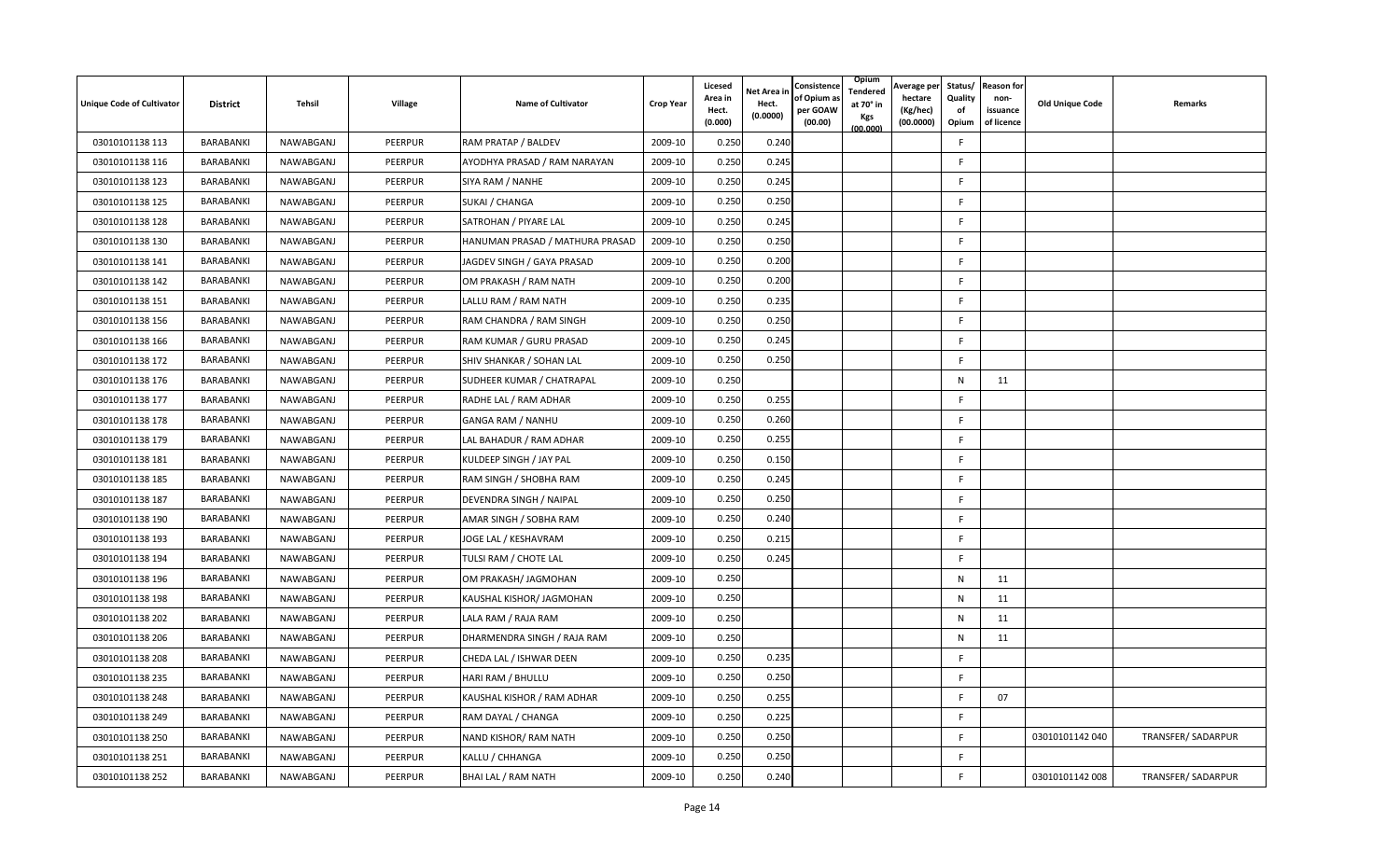| <b>Unique Code of Cultivator</b> | <b>District</b> | Tehsil    | Village         | <b>Name of Cultivator</b>  | <b>Crop Year</b> | Licesed<br>Area in<br>Hect.<br>(0.000) | Net Area in<br>Hect.<br>(0.0000) | Consistence<br>of Opium a<br>per GOAW<br>(00.00) | Opium<br>Tendered<br>at 70° in<br>Kgs<br>(00.000) | Average per<br>hectare<br>(Kg/hec)<br>(00.0000) | Status/<br>Quality<br>of<br>Opium | <b>Reason for</b><br>non-<br>issuance<br>of licence | <b>Old Unique Code</b> | Remarks |
|----------------------------------|-----------------|-----------|-----------------|----------------------------|------------------|----------------------------------------|----------------------------------|--------------------------------------------------|---------------------------------------------------|-------------------------------------------------|-----------------------------------|-----------------------------------------------------|------------------------|---------|
| 03010101138 253                  | BARABANKI       | NAWABGANJ | <b>PEERPUR</b>  | RAM ADHAR/ JAGANNATH       | 2009-10          | 0.250                                  | 0.245                            |                                                  |                                                   |                                                 | F                                 |                                                     |                        |         |
| 03010101142 007                  | BARABANKI       | NAWABGANJ | SADARPUR        | JAGDEESH /ARJUN            | 2009-10          | 0.250                                  | 0.250                            |                                                  |                                                   |                                                 | F                                 |                                                     |                        |         |
| 03010101142 011                  | BARABANKI       | NAWABGANJ | SADARPUR        | KALLU / GHURU              | 2009-10          | 0.250                                  | 0.250                            |                                                  |                                                   |                                                 | F                                 |                                                     |                        |         |
| 03010101142 025                  | BARABANKI       | NAWABGANJ | SADARPUR        | CHANDRA PAL / ANGNU        | 2009-10          | 0.250                                  | 0.250                            |                                                  |                                                   |                                                 | F                                 |                                                     |                        |         |
| 03010101142 044                  | BARABANKI       | NAWABGANJ | SADARPUR        | RAM KISHOR / RAM PAL       | 2009-10          | 0.250                                  | 0.250                            |                                                  |                                                   |                                                 | F                                 |                                                     |                        |         |
| 03010101142 049                  | BARABANKI       | NAWABGANJ | SADARPUR        | RAM HARAKH / ASHARFI LAL   | 2009-10          | 0.250                                  | 0.250                            |                                                  |                                                   |                                                 | F                                 |                                                     |                        |         |
| 03010101142 076                  | BARABANKI       | NAWABGANJ | SADARPUR        | RAM VILAS / LAXMAN         | 2009-10          | 0.250                                  | 0.250                            |                                                  |                                                   |                                                 | F.                                |                                                     |                        |         |
| 03010101142 078                  | BARABANKI       | NAWABGANJ | SADARPUR        | RAM PIYARE/ BHAGWAN DEEN   | 2009-10          | 0.250                                  | 0.250                            |                                                  |                                                   |                                                 | F                                 |                                                     |                        |         |
| 03010101142 096                  | BARABANKI       | NAWABGANJ | SADARPUR        | SHIV NATH / CHANGA         | 2009-10          | 0.250                                  | 0.250                            |                                                  |                                                   |                                                 | F                                 |                                                     |                        |         |
| 03010101143 042                  | BARABANKI       | NAWABGANJ | SAHELIYA        | NANHE LAL / PRABHU         | 2009-10          | 0.250                                  | 0.250                            |                                                  |                                                   |                                                 | F                                 | 07                                                  |                        |         |
| 03010101143 077                  | BARABANKI       | NAWABGANJ | SAHELIYA        | SIYA RAM / ISHWAR DEEN     | 2009-10          | 0.250                                  | 0.250                            |                                                  |                                                   |                                                 | F                                 | 07                                                  |                        |         |
| 03010101143 090                  | BARABANKI       | NAWABGANJ | SAHELIYA        | RAMESH CHANDRA / SHIV NATH | 2009-10          | 0.250                                  | 0.250                            |                                                  |                                                   |                                                 | F                                 | 07                                                  |                        |         |
| 03010101143 107                  | BARABANKI       | NAWABGANJ | SAHELIYA        | KISHAN / UMRAO             | 2009-10          | 0.250                                  | 0.250                            |                                                  |                                                   |                                                 | F                                 | 07                                                  |                        |         |
| 03010101143 116                  | BARABANKI       | NAWABGANJ | SAHELIYA        | SIYA RAM / DHANI RAM       | 2009-10          | 0.250                                  | 0.250                            |                                                  |                                                   |                                                 | F                                 | 07                                                  |                        |         |
| 03010101143 118                  | BARABANKI       | NAWABGANJ | SAHELIYA        | SALIK RAM / UMRAO          | 2009-10          | 0.250                                  | 0.250                            |                                                  |                                                   |                                                 | F                                 | 07                                                  |                        |         |
| 03010101152 004                  | BARABANKI       | NAWABGANJ | SHARIFABAD      | ASHIYA BANO / MOHD SAMI    | 2009-10          | 0.250                                  | 0.260                            |                                                  |                                                   |                                                 | F                                 |                                                     |                        |         |
| 03010101152 041                  | BARABANKI       | NAWABGANJ | SHARIFABAD      | RAM LAKHAN / MAIKU         | 2009-10          | 0.250                                  | 0.205                            |                                                  |                                                   |                                                 | F.                                |                                                     |                        |         |
| 03010101152 043                  | BARABANKI       | NAWABGANJ | SHARIFABAD      | RAM KHELAWAN/TRILOKI       | 2009-10          | 0.250                                  | 0.245                            |                                                  |                                                   |                                                 | F                                 |                                                     |                        |         |
| 03010101152 044                  | BARABANKI       | NAWABGANJ | SHARIFABAD      | GANGA RAM / JASKARAN       | 2009-10          | 0.250                                  | 0.210                            |                                                  |                                                   |                                                 | F.                                |                                                     |                        |         |
| 03010101152 055                  | BARABANKI       | NAWABGANJ | SHARIFABAD      | RAM VILAS / RAM PAL        | 2009-10          | 0.250                                  | 0.245                            |                                                  |                                                   |                                                 | F                                 |                                                     |                        |         |
| 03010101152 057                  | BARABANKI       | NAWABGANJ | SHARIFABAD      | OM PRAKASH/ RAM AUTAR      | 2009-10          | 0.250                                  | 0.250                            |                                                  |                                                   |                                                 | F                                 |                                                     |                        |         |
| 03010101154 017                  | BARABANKI       | NAWABGANJ | <b>SUHELPUR</b> | RAM MANOHAR / RAM DULARE   | 2009-10          | 0.250                                  | 0.250                            |                                                  |                                                   |                                                 | F.                                |                                                     |                        |         |
| 03010101154 021                  | BARABANKI       | NAWABGANJ | <b>SUHELPUR</b> | RAM NATH / THAKUR          | 2009-10          | 0.250                                  | 0.240                            |                                                  |                                                   |                                                 | F                                 |                                                     |                        |         |
| 03010101154 022                  | BARABANKI       | NAWABGANJ | SUHELPUR        | JAGAT PAL / SHIV NARAYAN   | 2009-10          | 0.250                                  | 0.240                            |                                                  |                                                   |                                                 | F                                 |                                                     |                        |         |
| 03010101154 023                  | BARABANKI       | NAWABGANJ | SUHELPUR        | RAM ROOP / BALAI           | 2009-10          | 0.250                                  | 0.255                            |                                                  |                                                   |                                                 | F                                 |                                                     |                        |         |
| 03010101154 035                  | BARABANKI       | NAWABGANJ | SUHELPUR        | CHANDRA SHEKHAR / KESHVRAM | 2009-10          | 0.250                                  | 0.250                            |                                                  |                                                   |                                                 | F                                 |                                                     |                        |         |
| 03010101154 040                  | BARABANKI       | NAWABGANJ | SUHELPUR        | FAKIRA LAL / RAM AUTAR     | 2009-10          | 0.250                                  | 0.245                            |                                                  |                                                   |                                                 | F.                                |                                                     |                        |         |
| 03010101154 041                  | BARABANKI       | NAWABGANJ | <b>SUHELPUR</b> | JUBER / MAHMOOD ALAM       | 2009-10          | 0.250                                  |                                  |                                                  |                                                   |                                                 | N                                 | 11                                                  |                        |         |
| 03010101154 045                  | BARABANKI       | NAWABGANJ | SUHELPUR        | RAM NATH / BALAI           | 2009-10          | 0.250                                  | 0.250                            |                                                  |                                                   |                                                 | F                                 |                                                     |                        |         |
| 03010101154 048                  | BARABANKI       | NAWABGANJ | SUHELPUR        | DHARMANAND/ LALTA PRASAD   | 2009-10          | 0.250                                  |                                  |                                                  |                                                   |                                                 | N                                 | 11                                                  |                        |         |
| 03010101154 059                  | BARABANKI       | NAWABGANJ | <b>SUHELPUR</b> | RAM TIRATH/ RAM KHELAWAN   | 2009-10          | 0.250                                  | 0.250                            |                                                  |                                                   |                                                 | F.                                |                                                     |                        |         |
| 03010101154 074                  | BARABANKI       | NAWABGANJ | SUHELPUR        | MAHESH PRASAD/ RAM SAGAR   | 2009-10          | 0.250                                  | 0.255                            |                                                  |                                                   |                                                 | F                                 |                                                     |                        |         |
| 03010101154 084                  | BARABANKI       | NAWABGANJ | SUHELPUR        | RAM KUNWAR/ BHIKHARI LAL   | 2009-10          | 0.250                                  | 0.250                            |                                                  |                                                   |                                                 | F                                 |                                                     |                        |         |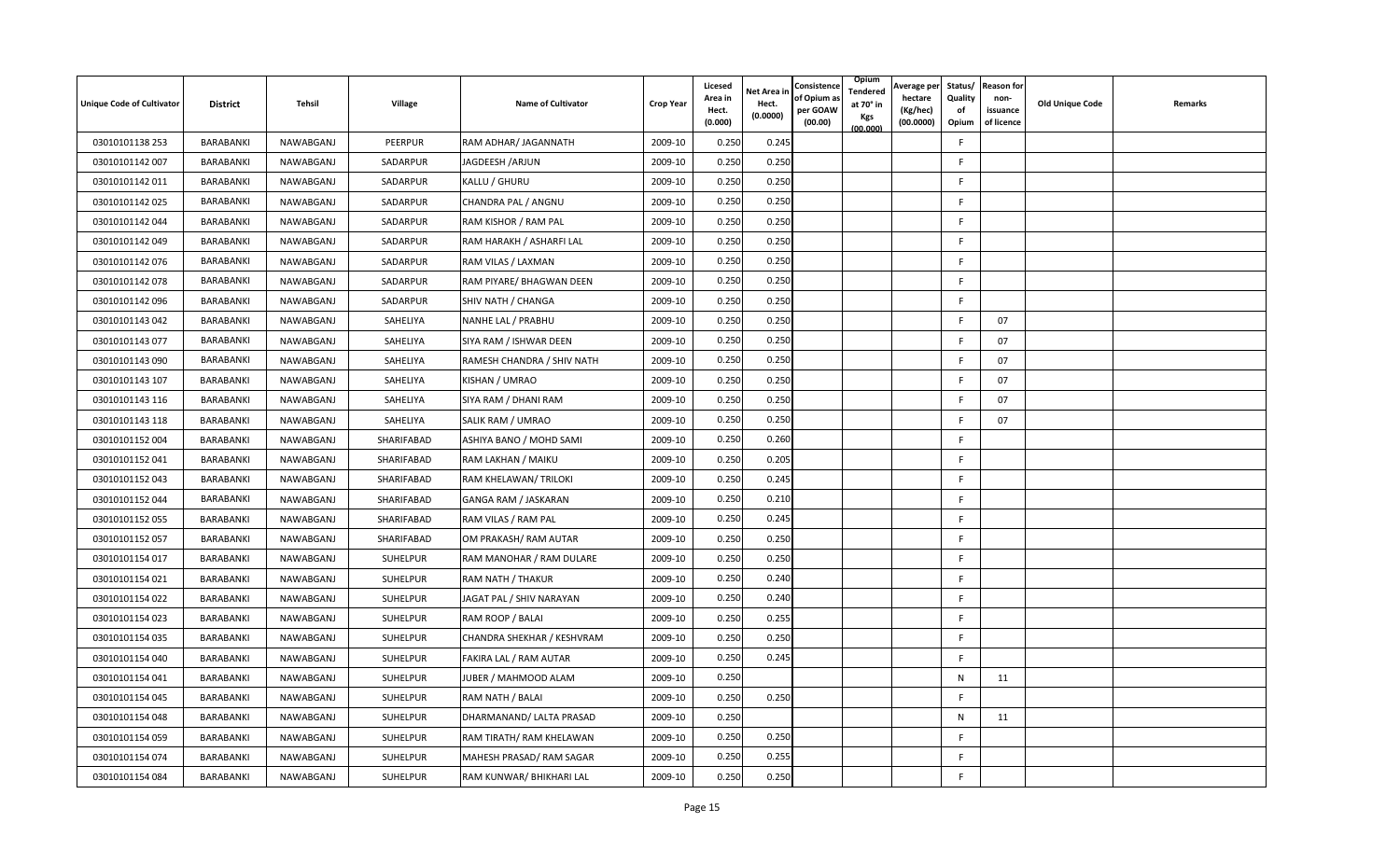| <b>Unique Code of Cultivator</b> | <b>District</b> | Tehsil    | Village          | <b>Name of Cultivator</b>    | <b>Crop Year</b> | Licesed<br>Area in<br>Hect.<br>(0.000) | Net Area in<br>Hect.<br>(0.0000) | Consistence<br>of Opium a<br>per GOAW<br>(00.00) | Opium<br>Tendered<br>at 70° in<br>Kgs<br>(00.000) | Average per<br>hectare<br>(Kg/hec)<br>(00.0000) | Status/<br>Quality<br>of<br>Opium | <b>Reason for</b><br>non-<br>issuance<br>of licence | <b>Old Unique Code</b> | Remarks               |
|----------------------------------|-----------------|-----------|------------------|------------------------------|------------------|----------------------------------------|----------------------------------|--------------------------------------------------|---------------------------------------------------|-------------------------------------------------|-----------------------------------|-----------------------------------------------------|------------------------|-----------------------|
| 03010101154 095                  | BARABANKI       | NAWABGANJ | SUHELPUR         | JAMUNA PRASAD / LAL BAHADUR  | 2009-10          | 0.250                                  |                                  |                                                  |                                                   |                                                 | N                                 | 11                                                  |                        |                       |
| 03010101154 103                  | BARABANKI       | NAWABGANJ | SUHELPUR         | BHAGWANDEEN/ JAGDEESH PRASAD | 2009-10          | 0.250                                  | 0.245                            |                                                  |                                                   |                                                 | F                                 |                                                     |                        |                       |
| 03010101154 108                  | BARABANKI       | NAWABGANJ | SUHELPUR         | RAMESH CHANDRA / NANHKAU     | 2009-10          | 0.250                                  | 0.250                            |                                                  |                                                   |                                                 | F                                 |                                                     |                        |                       |
| 03010101155 001                  | BARABANKI       | NAWABGANJ | SULTANPUR        | RADHE / SITA RAM             | 2009-10          | 0.250                                  | 0.225                            |                                                  |                                                   |                                                 | F                                 |                                                     |                        |                       |
| 03010101155 009                  | BARABANKI       | NAWABGANJ | SULTANPUR        | SIYA RMA / BUDHU             | 2009-10          | 0.250                                  | 0.250                            |                                                  |                                                   |                                                 | F                                 |                                                     |                        |                       |
| 03010101155 012                  | BARABANKI       | NAWABGANJ | SULTANPUR        | SUGNA/ CHEDA LAL             | 2009-10          | 0.250                                  | 0.245                            |                                                  |                                                   |                                                 | F                                 |                                                     |                        |                       |
| 03010101155 014                  | BARABANKI       | NAWABGANJ | SULTANPUR        | <b>BAJRANG / PRASADI</b>     | 2009-10          | 0.250                                  | 0.250                            |                                                  |                                                   |                                                 | F.                                |                                                     |                        |                       |
| 03010101155 028                  | BARABANKI       | NAWABGANJ | SULTANPUR        | <b>GUDDI / SHYAM LAL</b>     | 2009-10          | 0.250                                  | 0.230                            |                                                  |                                                   |                                                 | F                                 |                                                     |                        |                       |
| 03010101155 039                  | BARABANKI       | NAWABGANJ | SULTANPUR        | BANWARI LAL / RAM SAJEEVAN   | 2009-10          | 0.250                                  | 0.245                            |                                                  |                                                   |                                                 | F                                 |                                                     |                        |                       |
| 03010101155 046                  | BARABANKI       | NAWABGANJ | SULTANPUR        | RAM DAS / HARI BHAJAN        | 2009-10          | 0.250                                  | 0.250                            |                                                  |                                                   |                                                 | F                                 | 07                                                  |                        |                       |
| 03010101155 055                  | BARABANKI       | NAWABGANJ | SULTANPUR        | RAM KHELAWAN / PUTTI LAL     | 2009-10          | 0.250                                  | 0.250                            |                                                  |                                                   |                                                 | F                                 |                                                     |                        |                       |
| 03010101155 056                  | BARABANKI       | NAWABGANJ | SULTANPUR        | LADDAN / TULLU               | 2009-10          | 0.250                                  | 0.255                            |                                                  |                                                   |                                                 | F.                                | 07                                                  |                        |                       |
| 03010101155 061                  | BARABANKI       | NAWABGANJ | SULTANPUR        | DHODHE / RAM ASARE           | 2009-10          | 0.250                                  | 0.250                            |                                                  |                                                   |                                                 | F                                 |                                                     |                        |                       |
| 03010101155 062                  | BARABANKI       | NAWABGANJ | SULTANPUR        | SANTOSH KUMAR / NAUMI LAL    | 2009-10          | 0.250                                  | 0.230                            |                                                  |                                                   |                                                 | F                                 |                                                     |                        |                       |
| 03010101155 063                  | BARABANKI       | NAWABGANJ | SULTANPUR        | PARSHU RAM / VIPAT           | 2009-10          | 0.250                                  | 0.250                            |                                                  |                                                   |                                                 | F                                 |                                                     |                        |                       |
| 03010101155 064                  | BARABANKI       | NAWABGANJ | SULTANPUR        | RADHEY SHYAM / SAHAY         | 2009-10          | 0.250                                  |                                  |                                                  |                                                   |                                                 | N                                 | 11                                                  |                        |                       |
| 03010101155 065                  | BARABANKI       | NAWABGANJ | SULTANPUR        | RAM SEWAK/ CHHABILE          | 2009-10          | 0.250                                  |                                  |                                                  |                                                   |                                                 | N                                 | 11                                                  |                        |                       |
| 03010101155 066                  | BARABANKI       | NAWABGANJ | SULTANPUR        | <b>SHATROHAN/ GIRVAR</b>     | 2009-10          | 0.250                                  |                                  |                                                  |                                                   |                                                 | $\mathsf{N}$                      | 11                                                  | 03010101153 024        | TRANSFAR/ SIKANDARPUR |
| 03010101155 067                  | BARABANKI       | NAWABGANJ | <b>SULTANPUR</b> | SADHU/ MAHABALI              | 2009-10          | 0.250                                  |                                  |                                                  |                                                   |                                                 | N                                 | 11                                                  | 03010101153 050        | TRANSFAR/ SIKANDARPUR |
| 03010101158 003                  | BARABANKI       | NAWABGANJ | TEJWAPUR         | SHOBHA WATI / RAMESH CHANDRA | 2009-10          | 0.250                                  |                                  |                                                  |                                                   |                                                 | N                                 | 11                                                  |                        |                       |
| 03010101158 015                  | BARABANKI       | NAWABGANJ | <b>TEJWAPUR</b>  | SHIVRAJ / RAM AUTAR          | 2009-10          | 0.250                                  | 0.250                            |                                                  |                                                   |                                                 | F                                 | 07                                                  |                        |                       |
| 03010101158 017                  | BARABANKI       | NAWABGANJ | TEJWAPUR         | RAM SWAROOP / VISHRAM        | 2009-10          | 0.250                                  | 0.250                            |                                                  |                                                   |                                                 | F                                 | 07                                                  |                        |                       |
| 03010101158 021                  | BARABANKI       | NAWABGANJ | <b>TEJWAPUR</b>  | BABU LAL / RAM JIYAWAN       | 2009-10          | 0.250                                  | 0.250                            |                                                  |                                                   |                                                 | F                                 | 07                                                  |                        |                       |
| 03010101158 025                  | BARABANKI       | NAWABGANJ | <b>TEJWAPUR</b>  | RAM MAHESH/ SAMPAT           | 2009-10          | 0.250                                  |                                  |                                                  |                                                   |                                                 | N                                 | 11                                                  |                        |                       |
| 03010101158026                   | BARABANKI       | NAWABGANJ | <b>TEJWAPUR</b>  | CHANDRA SHEKHAR/ RAM DULARE  | 2009-10          | 0.250                                  | 0.250                            |                                                  |                                                   |                                                 | F                                 | 07                                                  |                        |                       |
| 03010101158028                   | BARABANKI       | NAWABGANJ | <b>TEJWAPUR</b>  | GAJRAJ SINGH / MAIKU LAL     | 2009-10          | 0.250                                  | 0.250                            |                                                  |                                                   |                                                 | F                                 | 07                                                  |                        |                       |
| 03010101165 010                  | BARABANKI       | NAWABGANJ | VAISHPUR         | <b>SUGHRA / RAM GOPAL</b>    | 2009-10          | 0.250                                  | 0.250                            |                                                  |                                                   |                                                 | F                                 |                                                     |                        |                       |
| 03010101165 020                  | BARABANKI       | NAWABGANJ | VAISHPUR         | RAJNI / DUKHAI               | 2009-10          | 0.250                                  | 0.235                            |                                                  |                                                   |                                                 | F                                 | 07                                                  |                        |                       |
| 03010101165 040                  | BARABANKI       | NAWABGANJ | VAISHPUR         | RAM KEWAL / RAMESHWAR        | 2009-10          | 0.250                                  | 0.240                            |                                                  |                                                   |                                                 | F                                 | 07                                                  |                        |                       |
| 03010101165 047                  | BARABANKI       | NAWABGANJ | VAISHPUR         | NEEL KUMARI/ MISHRI LAL      | 2009-10          | 0.250                                  | 0.260                            |                                                  |                                                   |                                                 | F.                                |                                                     |                        |                       |
| 03010101165 050                  | BARABANKI       | NAWABGANJ | VAISHPUR         | PHOOLKALA/ SRI PAL           | 2009-10          | 0.250                                  |                                  |                                                  |                                                   |                                                 | N                                 | 11                                                  |                        |                       |
| 03010101165 052                  | BARABANKI       | NAWABGANJ | VAISHPUR         | KAILASHA / RAJA RAM          | 2009-10          | 0.250                                  | 0.210                            |                                                  |                                                   |                                                 | E                                 |                                                     |                        |                       |
| 03010101165 053                  | BARABANKI       | NAWABGANJ | VAISHPUR         | RAM SUMIRAN / CHEDA          | 2009-10          | 0.250                                  | 0.245                            |                                                  |                                                   |                                                 | F.                                |                                                     |                        |                       |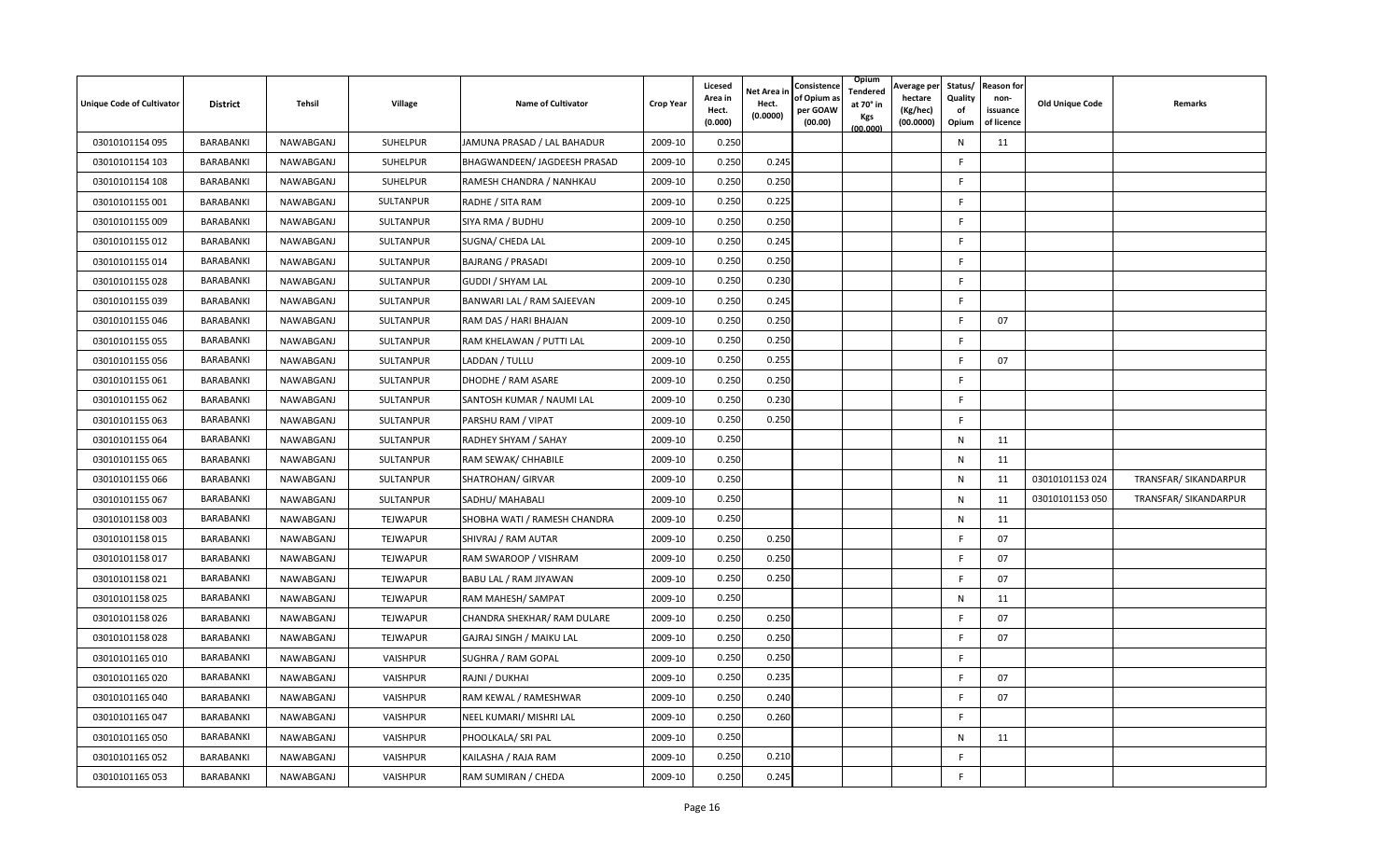| <b>Unique Code of Cultivator</b> | <b>District</b> | Tehsil    | Village             | <b>Name of Cultivator</b>    | <b>Crop Year</b> | Licesed<br>Area in<br>Hect.<br>(0.000) | <b>Net Area in</b><br>Hect.<br>(0.0000) | Consistence<br>of Opium a<br>per GOAW<br>(00.00) | Opium<br>Tendered<br>at 70° in<br>Kgs<br>(00.000) | Average per<br>hectare<br>(Kg/hec)<br>(00.0000) | Status/<br>Quality<br>of<br>Opium | <b>Reason for</b><br>non-<br>issuance<br>of licence | <b>Old Unique Code</b> | Remarks |
|----------------------------------|-----------------|-----------|---------------------|------------------------------|------------------|----------------------------------------|-----------------------------------------|--------------------------------------------------|---------------------------------------------------|-------------------------------------------------|-----------------------------------|-----------------------------------------------------|------------------------|---------|
| 03010101165 055                  | BARABANKI       | NAWABGANJ | VAISHPUR            | SUNDARA / HANOMAN            | 2009-10          | 0.250                                  | 0.250                                   |                                                  |                                                   |                                                 | F                                 |                                                     |                        |         |
| 03010101165 073                  | BARABANKI       | NAWABGANJ | VAISHPUR            | JAGDEV / SHIV PRASAD         | 2009-10          | 0.250                                  | 0.245                                   |                                                  |                                                   |                                                 | F                                 |                                                     |                        |         |
| 03010101165 080                  | BARABANKI       | NAWABGANJ | VAISHPUR            | SURESH KUMAR / RAJA RAM      | 2009-10          | 0.250                                  | 0.235                                   |                                                  |                                                   |                                                 | F.                                |                                                     |                        |         |
| 03010101165 082                  | BARABANKI       | NAWABGANJ | VAISHPUR            | ASHA RAM / ASHARFI           | 2009-10          | 0.250                                  |                                         |                                                  |                                                   |                                                 | N                                 | 11                                                  |                        |         |
| 03010101165 085                  | BARABANKI       | NAWABGANJ | VAISHPUR            | ANITA / ANIL KUMAR           | 2009-10          | 0.250                                  | 0.220                                   |                                                  |                                                   |                                                 | F                                 | 07                                                  |                        |         |
| 03010101168 014                  | BARABANKI       | NAWABGANJ | AMBAUR              | SHIV PRATAP / RAM ASARE      | 2009-10          | 0.250                                  | 0.260                                   |                                                  |                                                   |                                                 | F                                 |                                                     |                        |         |
| 03010101168028                   | BARABANKI       | NAWABGANJ | AMBAUR              | SATGURU SARAN / GANGA VISHNU | 2009-10          | 0.250                                  | 0.255                                   |                                                  |                                                   |                                                 | F                                 |                                                     |                        |         |
| 03010101168030                   | BARABANKI       | NAWABGANJ | AMBAUR              | NANHKAU / BADAL              | 2009-10          | 0.250                                  | 0.250                                   |                                                  |                                                   |                                                 | F                                 |                                                     |                        |         |
| 03010101168 077                  | BARABANKI       | NAWABGANJ | AMBAUR              | SHESH KUMARI / HARI RAM      | 2009-10          | 0.250                                  | 0.250                                   |                                                  |                                                   |                                                 | F.                                |                                                     |                        |         |
| 03010101168 082                  | BARABANKI       | NAWABGANJ | AMBAUR              | PRADEEP/ JAGDEESH            | 2009-10          | 0.250                                  | 0.255                                   |                                                  |                                                   |                                                 | F.                                |                                                     |                        |         |
| 03010101168 091                  | BARABANKI       | NAWABGANJ | AMBAUR              | JHAGRU / VISHSHAR            | 2009-10          | 0.250                                  | 0.255                                   |                                                  |                                                   |                                                 | F.                                |                                                     |                        |         |
| 03010101168 101                  | BARABANKI       | NAWABGANJ | AMBAUR              | RAM MILAN / GAYA PRASAD      | 2009-10          | 0.250                                  | 0.255                                   |                                                  |                                                   |                                                 | F                                 |                                                     |                        |         |
| 03010101168 125                  | BARABANKI       | NAWABGANJ | AMBAUR              | RAMSAJEEVAN / INDRA RAM      | 2009-10          | 0.250                                  | 0.250                                   |                                                  |                                                   |                                                 | F.                                |                                                     |                        |         |
| 03010101168 161                  | BARABANKI       | NAWABGANJ | <b>AMBAUR</b>       | TULSADEI / RAM ASARE         | 2009-10          | 0.250                                  | 0.260                                   |                                                  |                                                   |                                                 | F                                 |                                                     |                        |         |
| 03010101168 162                  | BARABANKI       | NAWABGANJ | <b>AMBAUR</b>       | BHAGAUTI PRASAD / KHUSHI RAM | 2009-10          | 0.250                                  | 0.250                                   |                                                  |                                                   |                                                 | F.                                |                                                     |                        |         |
| 03010101174 004                  | BARABANKI       | NAWABGANJ | <b>BERI ALAMPUR</b> | CHHANGALAL/ RAM LAL          | 2009-10          | 0.250                                  | 0.240                                   |                                                  |                                                   |                                                 | F                                 |                                                     |                        |         |
| 03010101174 020                  | BARABANKI       | NAWABGANJ | <b>BERI ALAMPUR</b> | RAM SAJIWAN/ RAM KHELAWAN    | 2009-10          | 0.250                                  | 0.255                                   |                                                  |                                                   |                                                 | F.                                |                                                     |                        |         |
| 03010101174 022                  | BARABANKI       | NAWABGANJ | <b>BERI ALAMPUR</b> | PREMLATA/ RAM KUMAR          | 2009-10          | 0.250                                  | 0.250                                   |                                                  |                                                   |                                                 | F                                 |                                                     |                        |         |
| 03010101174 023                  | BARABANKI       | NAWABGANJ | <b>BERI ALAMPUR</b> | DURYODHAN/ RAM CHARAN        | 2009-10          | 0.250                                  | 0.250                                   |                                                  |                                                   |                                                 | F                                 | 07                                                  |                        |         |
| 03010101174 024                  | BARABANKI       | NAWABGANJ | <b>BERI ALAMPUR</b> | KALLU/ DODHE                 | 2009-10          | 0.250                                  | 0.250                                   |                                                  |                                                   |                                                 | F                                 |                                                     |                        |         |
| 03010101174 027                  | BARABANKI       | NAWABGANJ | <b>BERI ALAMPUR</b> | RAM VILAS/ DURYODHAN         | 2009-10          | 0.250                                  | 0.245                                   |                                                  |                                                   |                                                 | F                                 |                                                     |                        |         |
| 03010101174 030                  | BARABANKI       | NAWABGANJ | <b>BERI ALAMPUR</b> | VISHRAM/ RAM AUTAR           | 2009-10          | 0.250                                  | 0.250                                   |                                                  |                                                   |                                                 | F.                                |                                                     |                        |         |
| 03010101174 037                  | BARABANKI       | NAWABGANJ | <b>BERI ALAMPUR</b> | RAM SAGAR/ AUTAR             | 2009-10          | 0.250                                  | 0.250                                   |                                                  |                                                   |                                                 | F                                 |                                                     |                        |         |
| 03010101185 002                  | BARABANKI       | NAWABGANJ | <b>DAMAURA</b>      | JASWANT/ SHYAMLAL            | 2009-10          | 0.250                                  | 0.250                                   |                                                  |                                                   |                                                 | F                                 | 07                                                  |                        |         |
| 03010101185 007                  | BARABANKI       | NAWABGANJ | DAMAURA             | M. SHIVRANI/ MOTILAL         | 2009-10          | 0.250                                  | 0.250                                   |                                                  |                                                   |                                                 | F.                                |                                                     |                        |         |
| 03010101185 008                  | BARABANKI       | NAWABGANJ | DAMAURA             | M. NIRMALA/ SADHURAM         | 2009-10          | 0.250                                  | 0.250                                   |                                                  |                                                   |                                                 | F                                 |                                                     |                        |         |
| 03010101185 013                  | BARABANKI       | NAWABGANJ | DAMAURA             | YADUNATH/ ASHARFI            | 2009-10          | 0.250                                  | 0.250                                   |                                                  |                                                   |                                                 | F                                 |                                                     |                        |         |
| 03010101185 015                  | BARABANKI       | NAWABGANJ | DAMAURA             | SURENDRA SINGH/ BALAK RAM    | 2009-10          | 0.250                                  | 0.250                                   |                                                  |                                                   |                                                 | F                                 | 07                                                  |                        |         |
| 03010101185 016                  | BARABANKI       | NAWABGANJ | DAMAURA             | M. RAMRATI/ GOKARAN          | 2009-10          | 0.250                                  | 0.250                                   |                                                  |                                                   |                                                 | F                                 |                                                     |                        |         |
| 03010101185 017                  | BARABANKI       | NAWABGANJ | DAMAURA             | KANHAI/ ASHARFI              | 2009-10          | 0.250                                  | 0.250                                   |                                                  |                                                   |                                                 | F                                 |                                                     |                        |         |
| 03010101185 022                  | BARABANKI       | NAWABGANJ | <b>DAMAURA</b>      | RAJITRAM/ HARINAM            | 2009-10          | 0.250                                  | 0.250                                   |                                                  |                                                   |                                                 | F.                                |                                                     |                        |         |
| 03010101206 001                  | BARABANKI       | NAWABGANJ | PALHARI             | PALTU/ SHYAM BIHARI          | 2009-10          | 0.250                                  | 0.250                                   |                                                  |                                                   |                                                 | F                                 | 07                                                  |                        |         |
| 03010101206 002                  | BARABANKI       | NAWABGANJ | PALHARI             | MATA PRASAD/ LAL BAHADUR     | 2009-10          | 0.250                                  | 0.250                                   |                                                  |                                                   |                                                 | F                                 | 07                                                  |                        |         |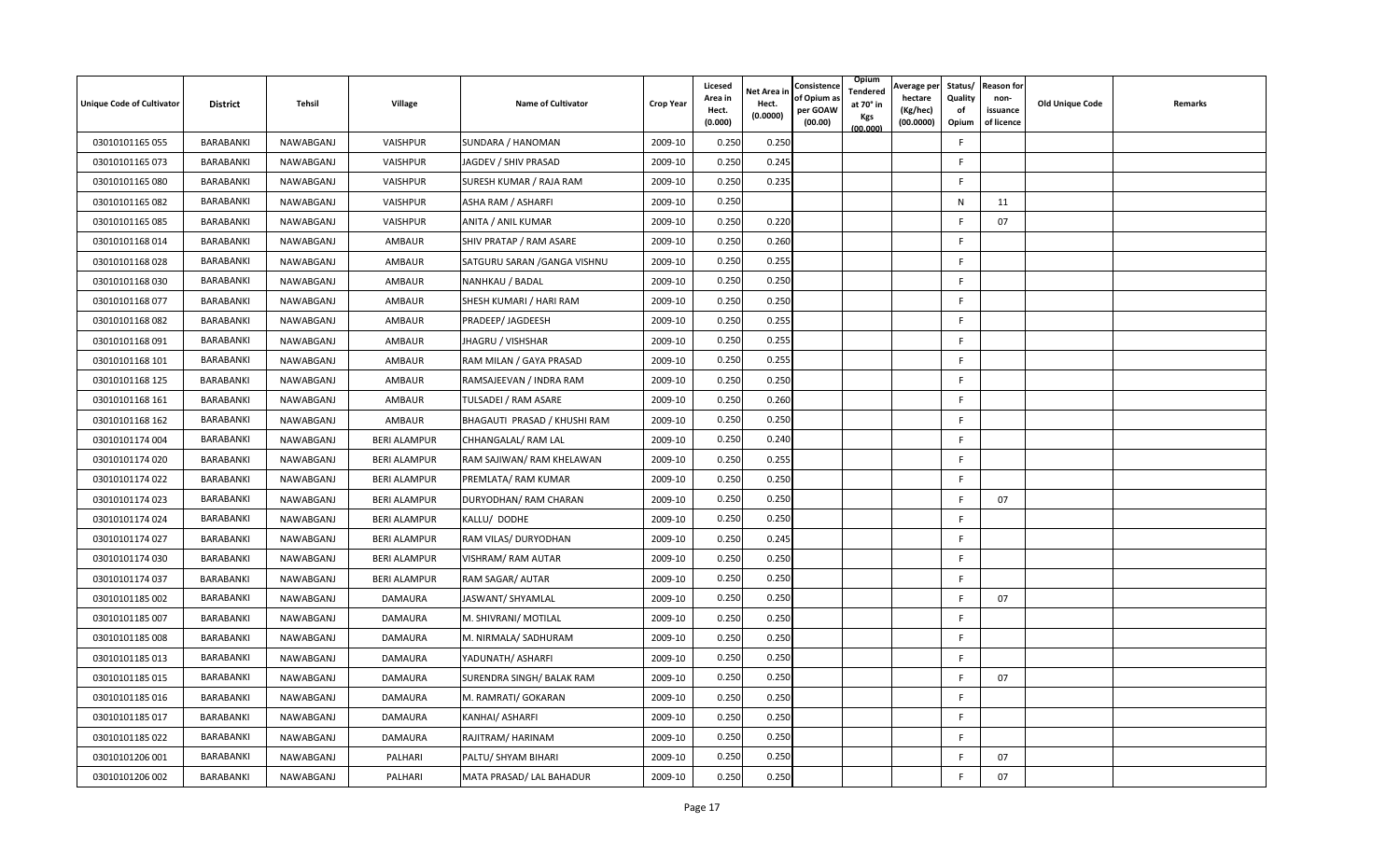| <b>Unique Code of Cultivator</b> | <b>District</b> | Tehsil    | Village        | <b>Name of Cultivator</b>    | <b>Crop Year</b> | Licesed<br>Area in<br>Hect.<br>(0.000) | Net Area in<br>Hect.<br>(0.0000) | Consistence<br>of Opium a<br>per GOAW<br>(00.00) | Opium<br>Tendered<br>at 70° in<br>Kgs<br>(00.000) | Average per<br>hectare<br>(Kg/hec)<br>(00.0000) | Status/<br>Quality<br>of<br>Opium | <b>Reason for</b><br>non-<br>issuance<br>of licence | <b>Old Unique Code</b> | Remarks |
|----------------------------------|-----------------|-----------|----------------|------------------------------|------------------|----------------------------------------|----------------------------------|--------------------------------------------------|---------------------------------------------------|-------------------------------------------------|-----------------------------------|-----------------------------------------------------|------------------------|---------|
| 03010101206 014                  | BARABANKI       | NAWABGANJ | PALHARI        | <b>GANGADEI/ BALAK</b>       | 2009-10          | 0.250                                  | 0.250                            |                                                  |                                                   |                                                 | F                                 | 07                                                  |                        |         |
| 03010101206 028                  | BARABANKI       | NAWABGANJ | PALHARI        | ASHOK KUMAR/ MATA PRASAD     | 2009-10          | 0.250                                  | 0.250                            |                                                  |                                                   |                                                 | E                                 | 07                                                  |                        |         |
| 03010101206 030                  | BARABANKI       | NAWABGANJ | PALHARI        | VISHAMBHAR/ MATADEEN         | 2009-10          | 0.250                                  | 0.250                            |                                                  |                                                   |                                                 |                                   | 07                                                  |                        |         |
| 03010101206 055                  | BARABANKI       | NAWABGANJ | PALHARI        | ABDUL HAQ/ WASEER            | 2009-10          | 0.250                                  | 0.250                            |                                                  |                                                   |                                                 | E                                 | 07                                                  |                        |         |
| 03010101206 065                  | BARABANKI       | NAWABGANJ | PALHARI        | LALLA/ GARIBE                | 2009-10          | 0.250                                  | 0.250                            | 43.71                                            | 9.523                                             | 38.092                                          |                                   | 02                                                  |                        |         |
| 03010101206 076                  | BARABANKI       | NAWABGANJ | PALHARI        | M. MAIKA/ VASUDEV            | 2009-10          | 0.250                                  | 0.250                            |                                                  |                                                   |                                                 |                                   | 07                                                  |                        |         |
| 03010101206 080                  | BARABANKI       | NAWABGANJ | PALHARI        | ABDUL WAHID/ ABDUL SAIYYAD   | 2009-10          | 0.250                                  | 0.250                            |                                                  |                                                   |                                                 | E                                 | 07                                                  |                        |         |
| 03010101228 002                  | BARABANKI       | NAWABGANJ | <b>UDHAULI</b> | RAM SINGH/ RAJARAM           | 2009-10          | 0.250                                  | 0.250                            |                                                  |                                                   |                                                 | F                                 |                                                     |                        |         |
| 03010101228 005                  | BARABANKI       | NAWABGANJ | <b>UDHAULI</b> | RAJA RAM / KHUSHI RAM        | 2009-10          | 0.250                                  | 0.260                            |                                                  |                                                   |                                                 | F                                 |                                                     |                        |         |
| 03010101228 006                  | BARABANKI       | NAWABGANJ | <b>UDHAULI</b> | MEENA KUMARI / SATGURU       | 2009-10          | 0.250                                  | 0.245                            |                                                  |                                                   |                                                 | F.                                |                                                     |                        |         |
| 03010101228 011                  | BARABANKI       | NAWABGANJ | <b>UDHAULI</b> | HITA / DEVI DEEN             | 2009-10          | 0.250                                  | 0.250                            |                                                  |                                                   |                                                 | F                                 | 07                                                  |                        |         |
| 03010101228 015                  | BARABANKI       | NAWABGANJ | <b>UDHAULI</b> | RAM KHELAWAN / GAYA PRASAD   | 2009-10          | 0.250                                  | 0.255                            |                                                  |                                                   |                                                 | F                                 |                                                     |                        |         |
| 03010101228 016                  | BARABANKI       | NAWABGANJ | <b>UDHAULI</b> | <b>BHAGWATI / ASHARFI</b>    | 2009-10          | 0.250                                  | 0.250                            |                                                  |                                                   |                                                 | F                                 |                                                     |                        |         |
| 03010101228 017                  | BARABANKI       | NAWABGANJ | <b>UDHAULI</b> | NANHE LAL / RAM ASARE        | 2009-10          | 0.250                                  | 0.250                            |                                                  |                                                   |                                                 | E                                 | 07                                                  |                        |         |
| 03010101228 019                  | BARABANKI       | NAWABGANJ | <b>UDHAULI</b> | RAM MANOHAR / SHIV NARAYAN   | 2009-10          | 0.250                                  | 0.250                            |                                                  |                                                   |                                                 | F                                 |                                                     |                        |         |
| 03010101228 021                  | BARABANKI       | NAWABGANJ | <b>UDHAULI</b> | DAYA SHANKAR / RAM LAKHAN    | 2009-10          | 0.250                                  | 0.250                            |                                                  |                                                   |                                                 | F                                 |                                                     |                        |         |
| 03010101228 027                  | BARABANKI       | NAWABGANJ | <b>UDHAULI</b> | KAMLESH / KALLU              | 2009-10          | 0.250                                  | 0.255                            |                                                  |                                                   |                                                 | F.                                |                                                     |                        |         |
| 03010101228 028                  | BARABANKI       | NAWABGANJ | <b>UDHAULI</b> | RAM SAHARE / LAL BAHADUR     | 2009-10          | 0.250                                  | 0.250                            |                                                  |                                                   |                                                 | F                                 |                                                     |                        |         |
| 03010101228 031                  | BARABANKI       | NAWABGANJ | <b>UDHAULI</b> | JAGJEEVAN/ RAM NATH          | 2009-10          | 0.250                                  | 0.245                            |                                                  |                                                   |                                                 | F.                                |                                                     |                        |         |
| 03010101228 033                  | BARABANKI       | NAWABGANJ | <b>UDHAULI</b> | JAGJEEVAN / BALDEV           | 2009-10          | 0.250                                  | 0.245                            |                                                  |                                                   |                                                 | F                                 |                                                     |                        |         |
| 03010101228 037                  | BARABANKI       | NAWABGANJ | <b>UDHAULI</b> | RAM KUMAR / SANT RAM         | 2009-10          | 0.250                                  | 0.250                            |                                                  |                                                   |                                                 | E                                 |                                                     |                        |         |
| 03010101228 040                  | BARABANKI       | NAWABGANJ | <b>UDHAULI</b> | HARI NATH/ MAIKU LAL         | 2009-10          | 0.250                                  | 0.245                            |                                                  |                                                   |                                                 | F                                 |                                                     |                        |         |
| 03010101228 043                  | BARABANKI       | NAWABGANJ | <b>UDHAULI</b> | LAXMI PRASAD / MAHAVEER      | 2009-10          | 0.250                                  | 0.250                            |                                                  |                                                   |                                                 | F                                 |                                                     |                        |         |
| 03010101228 045                  | BARABANKI       | NAWABGANJ | <b>UDHAULI</b> | PRAMOD KUMAR / RAM GULAM     | 2009-10          | 0.250                                  | 0.255                            |                                                  |                                                   |                                                 | E                                 |                                                     |                        |         |
| 03010101228 052                  | BARABANKI       | NAWABGANJ | <b>UDHAULI</b> | RAM SAGAR / ASHARFI          | 2009-10          | 0.250                                  | 0.250                            |                                                  |                                                   |                                                 | F                                 |                                                     |                        |         |
| 03010101228 056                  | BARABANKI       | NAWABGANJ | <b>UDHAULI</b> | UMA NATH / SURENDRA SINGH    | 2009-10          | 0.250                                  | 0.250                            |                                                  |                                                   |                                                 | F                                 | 07                                                  |                        |         |
| 03010101228 068                  | BARABANKI       | NAWABGANJ | <b>UDHAULI</b> | RAM MANORATH/ SATGURU SHARAN | 2009-10          | 0.250                                  | 0.250                            |                                                  |                                                   |                                                 | F                                 |                                                     |                        |         |
| 03010101228 079                  | BARABANKI       | NAWABGANJ | <b>UDHAULI</b> | HANUMAN/ SHRI KRISHNA        | 2009-10          | 0.250                                  | 0.255                            |                                                  |                                                   |                                                 | F                                 |                                                     |                        |         |
| 03010101228 080                  | BARABANKI       | NAWABGANJ | <b>UDHAULI</b> | SALEEM / RAMJANI             | 2009-10          | 0.250                                  | 0.250                            |                                                  |                                                   |                                                 | F                                 |                                                     |                        |         |
| 03010101228 088                  | BARABANKI       | NAWABGANJ | <b>UDHAULI</b> | PHOOL KALA / RAM ASARE       | 2009-10          | 0.250                                  | 0.260                            |                                                  |                                                   |                                                 | F                                 |                                                     |                        |         |
| 03010101228 095                  | BARABANKI       | NAWABGANJ | <b>UDHAULI</b> | PRAYAGDEEN / RAM SHARAN      | 2009-10          | 0.250                                  | 0.250                            |                                                  |                                                   |                                                 | F                                 |                                                     |                        |         |
| 03010101228 104                  | BARABANKI       | NAWABGANJ | <b>UDHAULI</b> | ALI ABBAS / MOHD HUSAIN      | 2009-10          | 0.250                                  | 0.250                            |                                                  |                                                   |                                                 | F                                 |                                                     |                        |         |
| 03010101228 105                  | BARABANKI       | NAWABGANJ | <b>UDHAULI</b> | URMILA / SOHAN LAL           | 2009-10          | 0.250                                  | 0.250                            |                                                  |                                                   |                                                 | F                                 |                                                     |                        |         |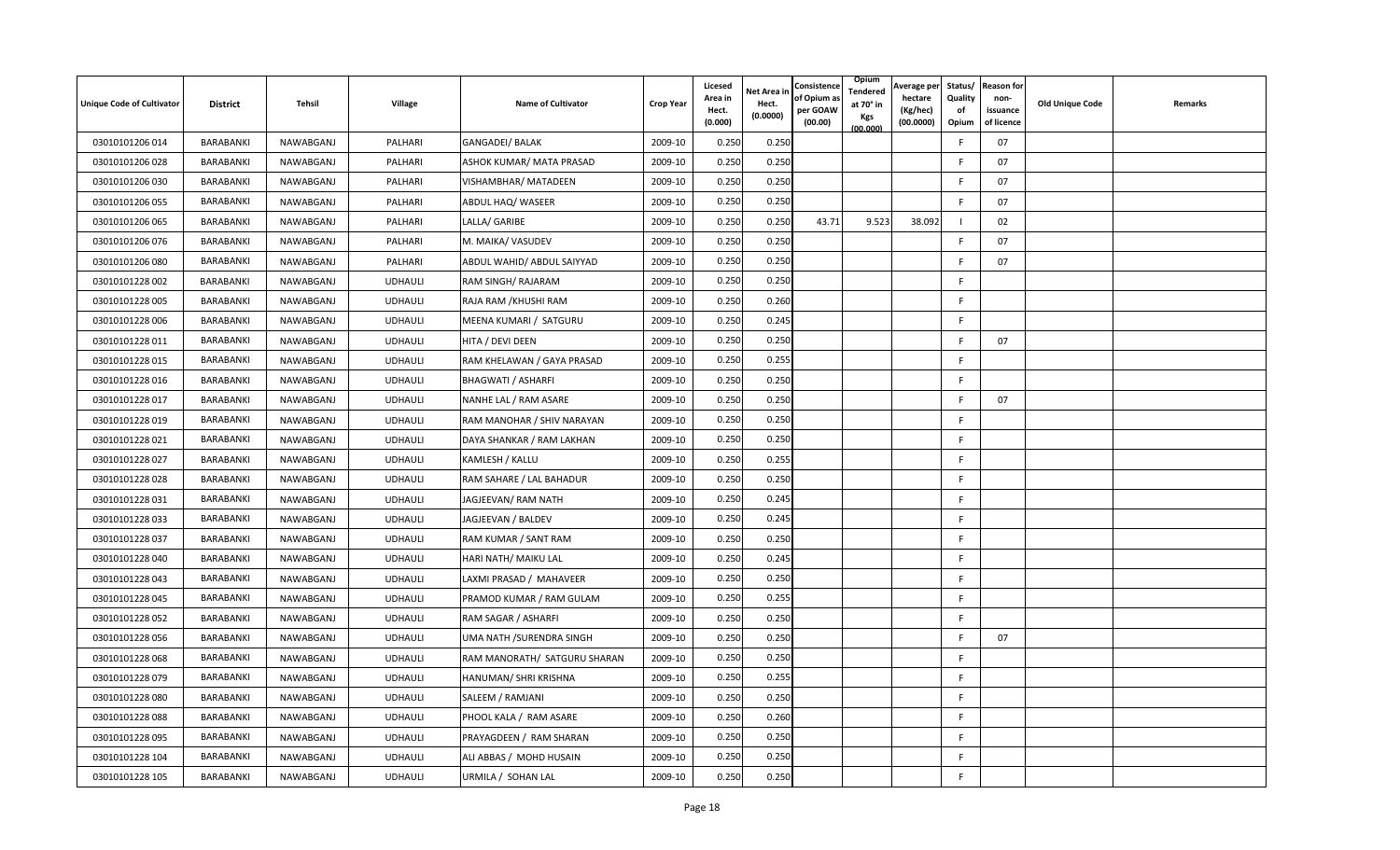| <b>Unique Code of Cultivator</b> | <b>District</b>  | Tehsil     | Village          | <b>Name of Cultivator</b>    | <b>Crop Year</b> | Licesed<br>Area in<br>Hect.<br>(0.000) | <b>Net Area in</b><br>Hect.<br>(0.0000) | Consistence<br>of Opium a<br>per GOAW<br>(00.00) | Opium<br>Tendered<br>at 70° in<br>Kgs<br>(00.000) | Average per<br>hectare<br>(Kg/hec)<br>(00.0000) | Quality<br>of<br>Opium | Status/ Reason for<br>non-<br>issuance<br>of licence | <b>Old Unique Code</b> | Remarks            |
|----------------------------------|------------------|------------|------------------|------------------------------|------------------|----------------------------------------|-----------------------------------------|--------------------------------------------------|---------------------------------------------------|-------------------------------------------------|------------------------|------------------------------------------------------|------------------------|--------------------|
| 03010101228 115                  | BARABANKI        | NAWABGANJ  | <b>UDHAULI</b>   | MATA PRASAD / BIHARI         | 2009-10          | 0.250                                  | 0.245                                   |                                                  |                                                   |                                                 | F.                     |                                                      |                        |                    |
| 03010101228 121                  | BARABANKI        | NAWABGANJ  | <b>UDHAULI</b>   | GAYA PRASAD / MATHURA        | 2009-10          | 0.250                                  | 0.245                                   |                                                  |                                                   |                                                 | F                      |                                                      |                        |                    |
| 03010101228 122                  | BARABANKI        | NAWABGANJ  | <b>UDHAULI</b>   | GHISIYAVAN/ FAKIRE           | 2009-10          | 0.250                                  | 0.260                                   |                                                  |                                                   |                                                 | F                      |                                                      |                        |                    |
| 03010101228 129                  | BARABANKI        | NAWABGANJ  | <b>UDHAULI</b>   | SURESH CHANDRA/ BABULAL      | 2009-10          | 0.250                                  | 0.255                                   |                                                  |                                                   |                                                 | E                      |                                                      |                        |                    |
| 03010101228 133                  | BARABANKI        | NAWABGANJ  | <b>UDHAULI</b>   | SOHANLAL/ KHUSHI RAM         | 2009-10          | 0.250                                  | 0.250                                   |                                                  |                                                   |                                                 | E                      | 07                                                   |                        |                    |
| 03010101228 134                  | BARABANKI        | NAWABGANJ  | <b>UDHAULI</b>   | MEENA YADAV / SHIV PRASAD    | 2009-10          | 0.250                                  | 0.250                                   |                                                  |                                                   |                                                 | E                      |                                                      |                        |                    |
| 03010101228 136                  | BARABANKI        | NAWABGANJ  | <b>UDHAULI</b>   | AHARWA DEEN / BAIJNATH       | 2009-10          | 0.250                                  | 0.250                                   |                                                  |                                                   |                                                 | F.                     |                                                      |                        |                    |
| 03010101228 160                  | BARABANKI        | NAWABGANJ  | <b>UDHAULI</b>   | SATYA NAM / BABADEEN         | 2009-10          | 0.250                                  | 0.245                                   |                                                  |                                                   |                                                 | F                      |                                                      |                        |                    |
| 03010101228 161                  | BARABANKI        | NAWABGANJ  | <b>UDHAULI</b>   | SOBHA RAM / SARVJEET         | 2009-10          | 0.250                                  | 0.245                                   |                                                  |                                                   |                                                 | F                      |                                                      |                        |                    |
| 03010101228 162                  | BARABANKI        | NAWABGANJ  | <b>UDHAULI</b>   | MAIKU / UMRAO                | 2009-10          | 0.250                                  | 0.255                                   |                                                  |                                                   |                                                 | F                      |                                                      |                        |                    |
| 03010101228 163                  | BARABANKI        | NAWABGANJ  | <b>UDHAULI</b>   | <b>BHAGAUTI/ HOLI</b>        | 2009-10          | 0.250                                  | 0.250                                   |                                                  |                                                   |                                                 | E                      | 07                                                   | 03010101216019         | TRANSFAR/ RASULPUR |
| 03010101243 003                  | BARABANKI        | NAWABGANJ  | <b>TERA KALA</b> | PARSHURAM / BADRI            | 2009-10          | 0.250                                  | 0.250                                   |                                                  |                                                   |                                                 | F                      |                                                      |                        |                    |
| 03010101243 004                  | BARABANKI        | NAWABGANJ  | <b>TERA KALA</b> | CHEDA LAL / CHOTKAU          | 2009-10          | 0.250                                  | 0.250                                   |                                                  |                                                   |                                                 | F.                     |                                                      |                        |                    |
| 03010101243 025                  | BARABANKI        | NAWABGANJ  | <b>TERA KALA</b> | RAM LAKHAN/ NANHE            | 2009-10          | 0.250                                  | 0.250                                   |                                                  |                                                   |                                                 | F.                     |                                                      |                        |                    |
| 03010101243 026                  | BARABANKI        | NAWABGANJ  | <b>TERA KALA</b> | LILA WATI / HUBLAL           | 2009-10          | 0.250                                  | 0.250                                   |                                                  |                                                   |                                                 | F.                     |                                                      |                        |                    |
| 03010101243 034                  | BARABANKI        | NAWABGANJ  | <b>TERA KALA</b> | CHEDANA URF CHEDAN/ PRABHU   | 2009-10          | 0.25C                                  | 0.250                                   |                                                  |                                                   |                                                 | F.                     |                                                      |                        |                    |
| 03010101243 041                  | BARABANKI        | NAWABGANJ  | <b>TERA KALA</b> | RAGHURAJ / TENI              | 2009-10          | 0.250                                  | 0.250                                   |                                                  |                                                   |                                                 | F                      |                                                      |                        |                    |
| 03010102001 001                  | BARABANKI        | HAIDARGARH | AJAUWA           | RAM LAKHAN/RAM PRASAD        | 2009-10          | 0.250                                  | 0.250                                   |                                                  |                                                   |                                                 | E                      | 07                                                   |                        |                    |
| 03010102001 006                  | BARABANKI        | HAIDARGARH | AJAUWA           | SHIV NARAYAN/RAM SAJIWAN     | 2009-10          | 0.250                                  | 0.250                                   |                                                  |                                                   |                                                 | E                      | 07                                                   |                        |                    |
| 03010102001 032                  | BARABANKI        | HAIDARGARH | AJAUWA           | M. VISHUNA DEVI/SAHDEV       | 2009-10          | 0.250                                  | 0.250                                   |                                                  |                                                   |                                                 | $\mathsf{F}$           | 07                                                   |                        | NAME CHANGE        |
| 03010102001 039                  | BARABANKI        | HAIDARGARH | <b>AJAUWA</b>    | M. RAJNI/RAM AUTAR           | 2009-10          | 0.250                                  | 0.250                                   |                                                  |                                                   |                                                 | $\mathsf{F}$           | 07                                                   |                        | <b>NAME CHANGE</b> |
| 03010102001 051                  | BARABANKI        | HAIDARGARH | AJAUWA           | SHIV MILAN/BHAGAUTI PRASAD   | 2009-10          | 0.250                                  | 0.250                                   |                                                  |                                                   |                                                 | E                      | 07                                                   |                        |                    |
| 03010102001 072                  | BARABANKI        | HAIDARGARH | AJAUWA           | RAM KUWAR/SHRIRAM            | 2009-10          | 0.250                                  |                                         |                                                  |                                                   |                                                 | N                      | 11                                                   |                        |                    |
| 03010102005 001                  | BARABANKI        | HAIDARGARH | AMSERUWA         | PRATAP NARAYAN/ RAM DAYAL    | 2009-10          | 0.250                                  | 0.250                                   |                                                  |                                                   |                                                 | F                      |                                                      |                        |                    |
| 03010102005 014                  | BARABANKI        | HAIDARGARH | AMSERUWA         | RAMESH CANDRA/PRATAP NARAYAN | 2009-10          | 0.250                                  | 0.250                                   |                                                  |                                                   |                                                 | F.                     |                                                      |                        |                    |
| 03010102005 016                  | BARABANKI        | HAIDARGARH | AMSERUWA         | LAYAKRAM/RAM MANOHAR         | 2009-10          | 0.250                                  | 0.250                                   |                                                  |                                                   |                                                 | F                      |                                                      |                        |                    |
| 03010102005 026                  | BARABANKI        | HAIDARGARH | AMSERUWA         | ADITYA KUMAR/KAILASH CHANDRA | 2009-10          | 0.250                                  | 0.250                                   |                                                  |                                                   |                                                 | E                      |                                                      |                        |                    |
| 03010102005 030                  | <b>BARABANKI</b> | HAIDARGARH | AMSERUWA         | SUNDAR LAL/JANKU             | 2009-10          | 0.250                                  | 0.250                                   |                                                  |                                                   |                                                 | F                      | 07                                                   |                        |                    |
| 03010102005 033                  | BARABANKI        | HAIDARGARH | AMSERUWA         | DEEPCHANDRA/PRATAP NARAYAN   | 2009-10          | 0.250                                  | 0.260                                   |                                                  |                                                   |                                                 | F                      |                                                      |                        |                    |
| 03010102005 044                  | BARABANKI        | HAIDARGARH | AMSERUWA         | <b>FAKIRE/SUKAI</b>          | 2009-10          | 0.250                                  | 0.255                                   |                                                  |                                                   |                                                 | F.                     |                                                      |                        |                    |
| 03010102005 045                  | BARABANKI        | HAIDARGARH | AMSERUWA         | GEETA DEVI/ SATISH CHANDRA   | 2009-10          | 0.250                                  | 0.225                                   |                                                  |                                                   |                                                 | F.                     |                                                      |                        |                    |
| 03010102005 051                  | BARABANKI        | HAIDARGARH | AMSERUWA         | ASHOK KUMAR/HAUSILA PRASAD   | 2009-10          | 0.250                                  | 0.255                                   |                                                  |                                                   |                                                 | F                      |                                                      |                        |                    |
| 03010102005 054                  | BARABANKI        | HAIDARGARH | AMSERUWA         | RAM SINGH/SUNDAR LAL         | 2009-10          | 0.250                                  | 0.255                                   |                                                  |                                                   |                                                 | F                      |                                                      |                        |                    |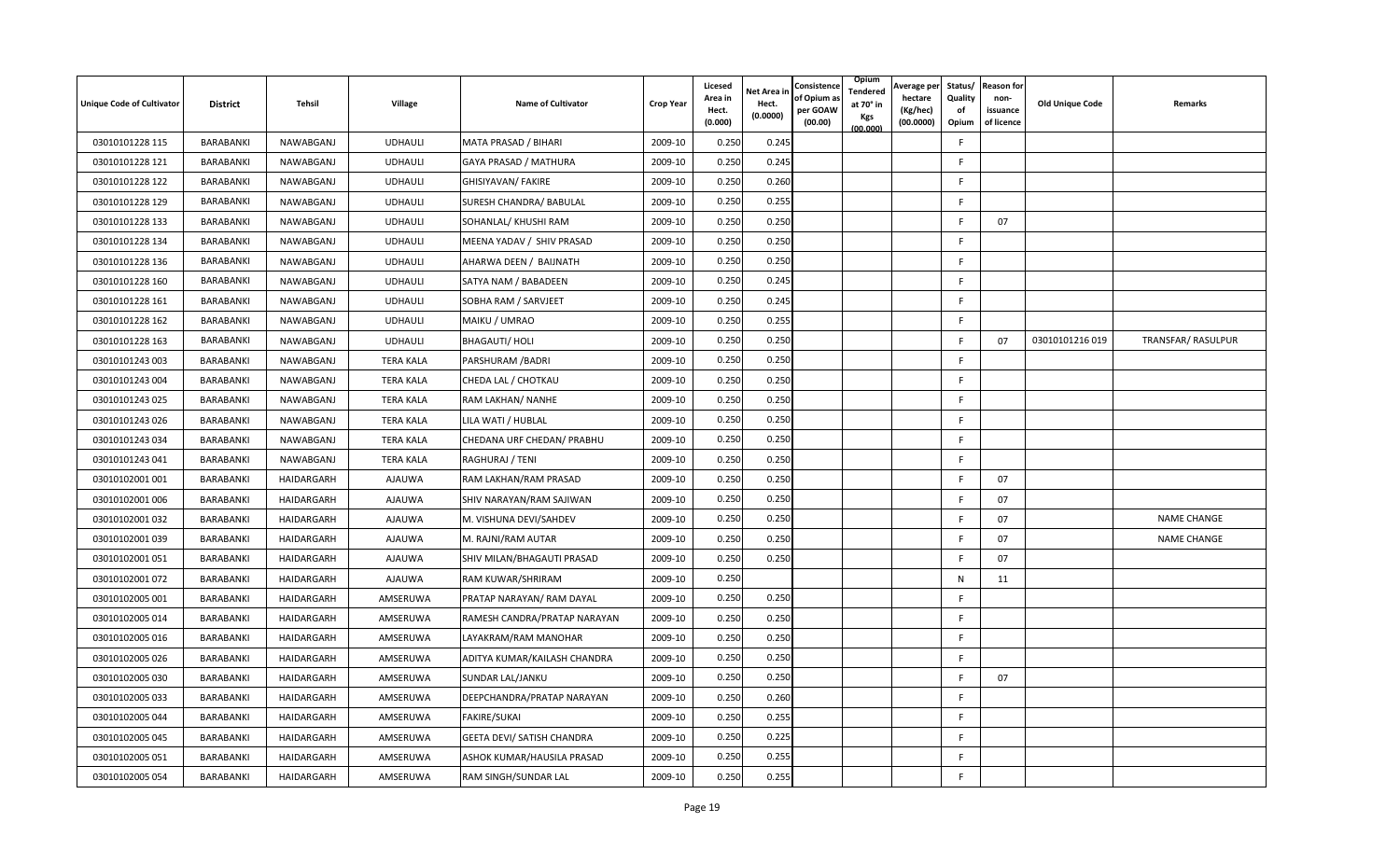| <b>Unique Code of Cultivator</b> | <b>District</b> | <b>Tehsil</b> | Village                                                     | <b>Name of Cultivator</b>     | <b>Crop Year</b> | Licesed<br>Area in<br>Hect.<br>(0.000) | Net Area in<br>Hect.<br>(0.0000) | Consistence<br>of Opium a<br>per GOAW<br>(00.00) | Opium<br>Tendered<br>at 70° in<br>Kgs<br>(00.000) | Average per<br>hectare<br>(Kg/hec)<br>(00.0000) | Status/<br>Quality<br>of<br>Opium | <b>Reason for</b><br>non-<br>issuance<br>of licence | <b>Old Unique Code</b> | Remarks            |
|----------------------------------|-----------------|---------------|-------------------------------------------------------------|-------------------------------|------------------|----------------------------------------|----------------------------------|--------------------------------------------------|---------------------------------------------------|-------------------------------------------------|-----------------------------------|-----------------------------------------------------|------------------------|--------------------|
| 03010102005 062                  | BARABANKI       | HAIDARGARH    | AMSERUWA                                                    | ANANT KUMAR/CHAUHAN           | 2009-10          | 0.250                                  | 0.250                            |                                                  |                                                   |                                                 | F                                 |                                                     |                        |                    |
| 03010102005 064                  | BARABANKI       | HAIDARGARH    | AMSERUWA                                                    | ANOOP KUMAR/RAMESH CHANDRA    | 2009-10          | 0.250                                  | 0.220                            |                                                  |                                                   |                                                 | F                                 |                                                     |                        |                    |
| 03010102005 066                  | BARABANKI       | HAIDARGARH    | AMSERUWA                                                    | RAM KUMAR/RAM PRASAD          | 2009-10          | 0.250                                  | 0.250                            |                                                  |                                                   |                                                 | F                                 |                                                     |                        |                    |
| 03010102005 073                  | BARABANKI       | HAIDARGARH    | AMSERUWA                                                    | VISHWANATH/RAM NARESH         | 2009-10          | 0.250                                  | 0.250                            |                                                  |                                                   |                                                 | F.                                |                                                     | 03010102157 001        | TRANSFER/TIKARIYA  |
| 03010102005 074                  | BARABANKI       | HAIDARGARH    | AMSERUWA                                                    | BAIKUNTH NATH/RAM NARESH      | 2009-10          | 0.250                                  | 0.245                            |                                                  |                                                   |                                                 | F.                                |                                                     | 03010102157 020        | TRANSFER/TIKARIYA  |
| 03010102010 003                  | BARABANKI       | HAIDARGARH    | ASDAMAU                                                     | NANHE LAL/BRIJMOHAN           | 2009-10          | 0.250                                  | 0.200                            |                                                  |                                                   |                                                 | F                                 |                                                     |                        |                    |
| 03010102010 005                  | BARABANKI       | HAIDARGARH    | ASDAMAU                                                     | SMT. VIDHYAWATI/RAM KHELAWAN  | 2009-10          | 0.250                                  | 0.250                            |                                                  |                                                   |                                                 | F.                                |                                                     |                        |                    |
| 03010102010014                   | BARABANKI       | HAIDARGARH    | ASDAMAU                                                     | RAM SARAN/VISHESHAR           | 2009-10          | 0.250                                  | 0.250                            |                                                  |                                                   |                                                 | E                                 | 07                                                  |                        |                    |
| 03010102010016                   | BARABANKI       | HAIDARGARH    | ASDAMAU                                                     | KANDHAI LAL/RAGHUVEER         | 2009-10          | 0.250                                  | 0.250                            |                                                  |                                                   |                                                 | F                                 |                                                     |                        |                    |
| 03010102010 022                  | BARABANKI       | HAIDARGARH    | ASDAMAU                                                     | BHAGAUTI PRASAD/RAM SARAN     | 2009-10          | 0.250                                  | 0.250                            |                                                  |                                                   |                                                 | F.                                |                                                     |                        |                    |
| 03010102010 028                  | BARABANKI       | HAIDARGARH    | ASDAMAU                                                     | MAYARAM/SUKHDEEN              | 2009-10          | 0.250                                  | 0.250                            |                                                  |                                                   |                                                 | F.                                |                                                     |                        |                    |
| 03010102010 033                  | BARABANKI       | HAIDARGARH    | ASDAMAU                                                     | RAM SAJEEVAN/BHEEKHA          | 2009-10          | 0.250                                  | 0.25C                            |                                                  |                                                   |                                                 | F                                 |                                                     |                        |                    |
| 03010102010036                   | BARABANKI       | HAIDARGARH    | ASDAMAU                                                     | RAVINDRA KUMAR/AHARWADEEN     | 2009-10          | 0.250                                  | 0.240                            |                                                  |                                                   |                                                 | F                                 |                                                     |                        |                    |
| 03010102010 040                  | BARABANKI       | HAIDARGARH    | ASDAMAU                                                     | DURGADEEN/ASARFI              | 2009-10          | 0.250                                  | 0.205                            |                                                  |                                                   |                                                 | F                                 | 07                                                  |                        |                    |
| 03010102010041                   | BARABANKI       | HAIDARGARH    | ASDAMAU                                                     | RAJ BAHADUR/RAM KHELAWAN      | 2009-10          | 0.250                                  | 0.250                            |                                                  |                                                   |                                                 | F                                 |                                                     |                        |                    |
| 03010102010 077                  | BARABANKI       | HAIDARGARH    | ASDAMAU                                                     | CHANDRA SHEKHAR/PURNMASI      | 2009-10          | 0.250                                  | 0.200                            |                                                  |                                                   |                                                 | F                                 | 07                                                  |                        |                    |
| 03010102010 081                  | BARABANKI       | HAIDARGARH    | ASDAMAU                                                     | <b>NDAL/PYARELAL</b>          | 2009-10          | 0.250                                  | 0.200                            |                                                  |                                                   |                                                 | F                                 | 07                                                  |                        | <b>NAME CHANGE</b> |
| 03010102010 085                  | BARABANKI       | HAIDARGARH    | ASDAMAU                                                     | <b>BADRI PRASAD/KALLU</b>     | 2009-10          | 0.250                                  | 0.250                            |                                                  |                                                   |                                                 | F.                                |                                                     |                        |                    |
| 03010102010 096                  | BARABANKI       | HAIDARGARH    | ASDAMAU                                                     | JAIRAM/SHAMBHU PRASAD         | 2009-10          | 0.250                                  | 0.250                            |                                                  |                                                   |                                                 | E                                 | 07                                                  |                        |                    |
| 03010102022 007                  | BARABANKI       | HAIDARGARH    | <b>BHAWANI BAKSH KA</b><br><b>BHAWANI BAKSH KA</b>          | RAM SAMUJH/MEWALAL            | 2009-10          | 0.250                                  | 0.250                            |                                                  |                                                   |                                                 | E                                 | 07                                                  |                        |                    |
| 03010102022 016                  | BARABANKI       | HAIDARGARH    | PURWA<br>BHAWANI BAKSH KA                                   | JAGATPAL/RAM AUTAR            | 2009-10          | 0.250                                  | 0.250                            |                                                  |                                                   |                                                 | E                                 |                                                     |                        |                    |
| 03010102022 046                  | BARABANKI       | HAIDARGARH    | <b>PURWA</b><br>BHAWANI BAKSH KA                            | NANHA URF VISHWNATH/RAM AUTAR | 2009-10          | 0.250                                  | 0.250                            |                                                  |                                                   |                                                 | F.                                |                                                     |                        |                    |
| 03010102022 053                  | BARABANKI       | HAIDARGARH    | PURWA<br>BHAWANI BAKSH KA                                   | KAMLESH/RAM AUTAR             | 2009-10          | 0.250                                  | 0.250                            |                                                  |                                                   |                                                 | F.                                |                                                     |                        |                    |
| 03010102022 062                  | BARABANKI       | HAIDARGARH    |                                                             | JAGJEEVEN/GURUDEEN            | 2009-10          | 0.250                                  | 0.250                            |                                                  |                                                   |                                                 | F                                 |                                                     |                        |                    |
| 03010102022 064                  | BARABANKI       | HAIDARGARH    | PURWA<br>BHAWANI BAKSH KA                                   | RAM PRATAP/KEDAR              | 2009-10          | 0.250                                  | 0.250                            |                                                  |                                                   |                                                 | F                                 |                                                     |                        |                    |
| 03010102022 067                  | BARABANKI       | HAIDARGARH    | <b>BHAWANI BAKSH KA</b>                                     | M. RAGHURAI/RAM NARESH        | 2009-10          | 0.250                                  | 0.250                            |                                                  |                                                   |                                                 | F                                 |                                                     |                        |                    |
| 03010102022 069                  | BARABANKI       | HAIDARGARH    | <b>BHAWANI BAKSH KA</b>                                     | SARWAJEET/RAMDAS              | 2009-10          | 0.250                                  | 0.250                            |                                                  |                                                   |                                                 | F                                 |                                                     |                        |                    |
| 03010102022 070                  | BARABANKI       | HAIDARGARH    | <b>BHAWANI BAKSH KA</b><br><b>PURWA</b><br>BHAWANI BAKSH KA | SANTOSH KUMAR/AYODHYA PRASAD  | 2009-10          | 0.250                                  | 0.250                            |                                                  |                                                   |                                                 | F                                 |                                                     |                        |                    |
| 03010102022 071                  | BARABANKI       | HAIDARGARH    | <b>PURWA</b><br>BHAWANI BAKSH KA                            | KAILASH/RAM KHELAWAN          | 2009-10          | 0.250                                  | 0.250                            |                                                  |                                                   |                                                 | F                                 |                                                     |                        |                    |
| 03010102022 072                  | BARABANKI       | HAIDARGARH    | PURWA                                                       | SARAVJEET/VANSLAL             | 2009-10          | 0.250                                  | 0.255                            |                                                  |                                                   |                                                 | F.                                |                                                     |                        |                    |
| 03010102024 001                  | BARABANKI       | HAIDARGARH    | <b>BHITAURA LAKHAN</b>                                      | MAYARAM/ NANHU                | 2009-10          | 0.250                                  |                                  |                                                  |                                                   |                                                 | N                                 | 11                                                  |                        |                    |
| 03010102024 010                  | BARABANKI       | HAIDARGARH    | BHITAURA LAKHAN                                             | RUKMANI DEVI/ GAYADEEN        | 2009-10          | 0.250                                  | 0.250                            |                                                  |                                                   |                                                 | F                                 |                                                     |                        |                    |
| 03010102024 013                  | BARABANKI       | HAIDARGARH    | <b>BHITAURA LAKHAN</b>                                      | RAJ BAHADUR/ BALLU            | 2009-10          | 0.250                                  | 0.250                            |                                                  |                                                   |                                                 | F                                 |                                                     |                        |                    |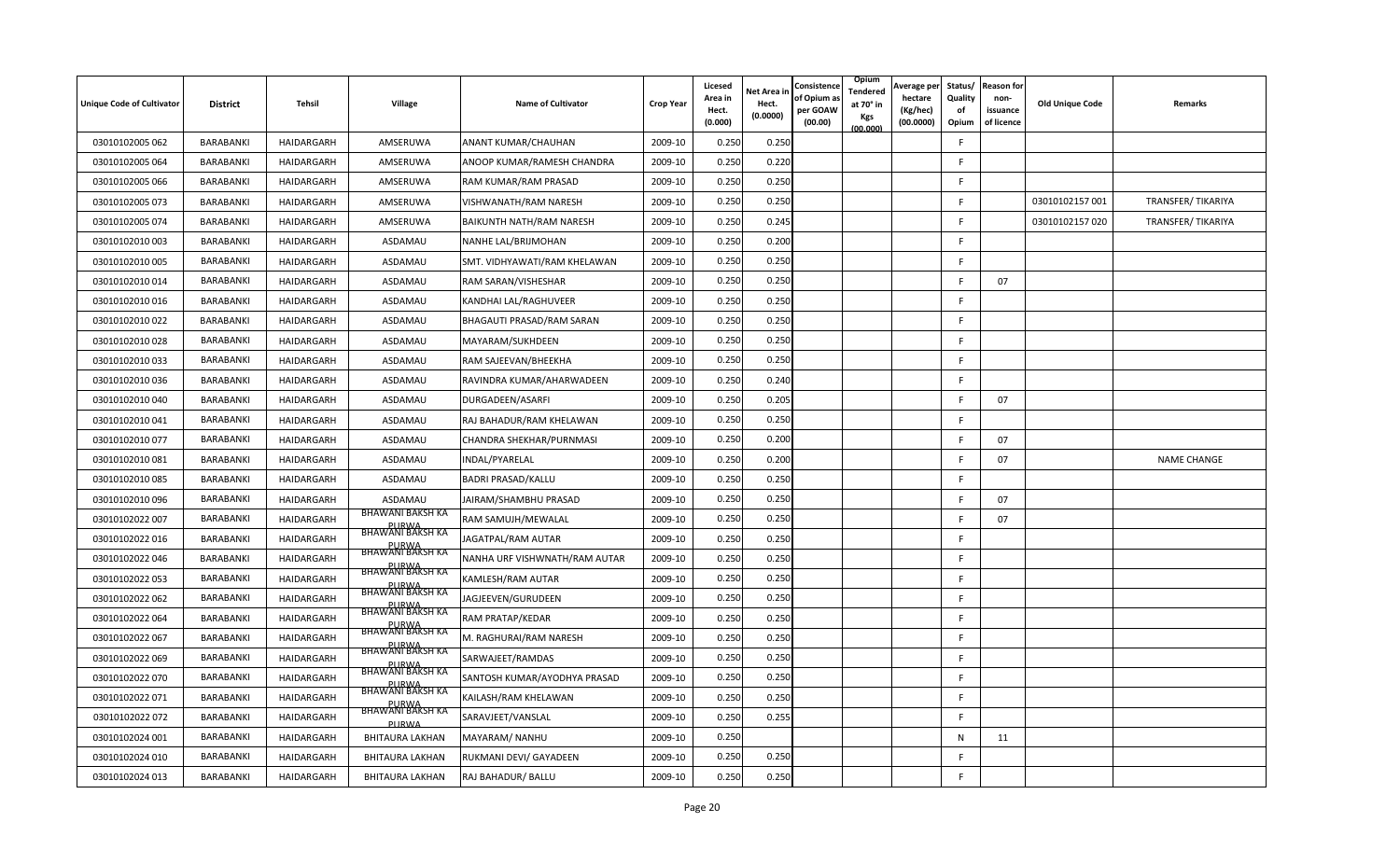| <b>Unique Code of Cultivator</b> | <b>District</b> | Tehsil            | Village                | <b>Name of Cultivator</b>         | <b>Crop Year</b> | Licesed<br>Area in<br>Hect.<br>(0.000) | Net Area in<br>Hect.<br>(0.0000) | Consistence<br>of Opium a<br>per GOAW<br>(00.00) | Opium<br>Tendered<br>at 70° in<br>Kgs<br>(00.000) | Average per<br>hectare<br>(Kg/hec)<br>(00.0000) | Status/<br>Quality<br>of<br>Opium | <b>Reason for</b><br>non-<br>issuance<br>of licence | <b>Old Unique Code</b> | Remarks                  |
|----------------------------------|-----------------|-------------------|------------------------|-----------------------------------|------------------|----------------------------------------|----------------------------------|--------------------------------------------------|---------------------------------------------------|-------------------------------------------------|-----------------------------------|-----------------------------------------------------|------------------------|--------------------------|
| 03010102024 024                  | BARABANKI       | <b>HAIDARGARH</b> | <b>BHITAURA LAKHAN</b> | JANAK DULARI/ BARSATI             | 2009-10          | 0.250                                  | 0.245                            |                                                  |                                                   |                                                 | F                                 |                                                     |                        |                          |
| 03010102024 026                  | BARABANKI       | HAIDARGARH        | BHITAURA LAKHAN        | RAKESH/ RAMESHWAR                 | 2009-10          | 0.250                                  | 0.260                            |                                                  |                                                   |                                                 | E                                 | 07                                                  | 03010102146 008        | TRANSFER/ SHEKHPUR HAKIM |
| 03010102024 035                  | BARABANKI       | HAIDARGARH        | <b>BHITAURA LAKHAN</b> | RAMCHANDRA/ DASRATH               | 2009-10          | 0.250                                  | 0.25C                            |                                                  |                                                   |                                                 |                                   | 07                                                  |                        |                          |
| 03010102024 039                  | BARABANKI       | HAIDARGARH        | <b>BHITAURA LAKHAN</b> | SHANKUNTALA/ RAM CHANDRA          | 2009-10          | 0.250                                  | 0.250                            |                                                  |                                                   |                                                 | F                                 |                                                     |                        |                          |
| 03010102024 042                  | BARABANKI       | HAIDARGARH        | <b>BHITAURA LAKHAN</b> | DARSHANA/ RAMSUKH                 | 2009-10          | 0.250                                  | 0.245                            |                                                  |                                                   |                                                 | F                                 |                                                     |                        |                          |
| 03010102024 048                  | BARABANKI       | HAIDARGARH        | BHITAURA LAKHAN        | TEJ NARAYAN/ NANHU                | 2009-10          | 0.250                                  | 0.220                            | 48.86                                            | 9.479                                             | 43.086                                          | G                                 | 04                                                  |                        |                          |
| 03010102024 071                  | BARABANKI       | HAIDARGARH        | BHITAURA LAKHAN        | DEV MURTI/ RAGHUNANDAN            | 2009-10          | 0.250                                  | 0.245                            |                                                  |                                                   |                                                 | F                                 |                                                     |                        |                          |
| 03010102024 075                  | BARABANKI       | HAIDARGARH        | <b>BHITAURA LAKHAN</b> | LAL JI/ RAM NIWAS                 | 2009-10          | 0.250                                  | 0.250                            |                                                  |                                                   |                                                 | F                                 |                                                     |                        |                          |
| 03010102024 078                  | BARABANKI       | HAIDARGARH        | BHITAURA LAKHAN        | SAHDEV/ SAHABLAL                  | 2009-10          | 0.250                                  |                                  |                                                  |                                                   |                                                 | N                                 | 11                                                  |                        |                          |
| 03010102024 088                  | BARABANKI       | HAIDARGARH        | BHITAURA LAKHAN        | RAMAPATI/ RAMBUX                  | 2009-10          | 0.250                                  | 0.260                            |                                                  |                                                   |                                                 | F.                                |                                                     |                        |                          |
| 03010102024 089                  | BARABANKI       | HAIDARGARH        | BHITAURA LAKHAN        | KAMAL CHAND/ RAMDEEN              | 2009-10          | 0.250                                  | 0.250                            |                                                  |                                                   |                                                 | F.                                |                                                     |                        |                          |
| 03010102024 107                  | BARABANKI       | HAIDARGARH        | <b>BHITAURA LAKHAN</b> | HARISH CHANDRA/ VISHESHAR         | 2009-10          | 0.250                                  | 0.250                            | 50.95                                            | 11.042                                            | 44.168                                          | G                                 | 04                                                  |                        |                          |
| 03010102024 108                  | BARABANKI       | <b>HAIDARGARH</b> | <b>BHITAURA LAKHAN</b> | JUGAL KISHORE/ HARISH CHANDRA     | 2009-10          | 0.250                                  | 0.215                            | 50.95                                            | 9.710                                             | 45.163                                          | G                                 | 04                                                  |                        |                          |
| 03010102024 115                  | BARABANKI       | HAIDARGARH        | BHITAURA LAKHAN        | CHANDRA PAL/ RAJ BAHADUR          | 2009-10          | 0.250                                  | 0.250                            |                                                  |                                                   |                                                 | F                                 |                                                     |                        |                          |
| 03010102024 117                  | BARABANKI       | HAIDARGARH        | BHITAURA LAKHAN        | MANOJ KUMAR/ RAM DULARE           | 2009-10          | 0.250                                  | 0.255                            |                                                  |                                                   |                                                 | F                                 |                                                     |                        |                          |
| 03010102024 120                  | BARABANKI       | HAIDARGARH        | <b>BHITAURA LAKHAN</b> | SHIV KUMAR/ RAGHUVEER PRASAD      | 2009-10          | 0.250                                  |                                  |                                                  |                                                   |                                                 | N                                 | 11                                                  |                        |                          |
| 03010102024 121                  | BARABANKI       | HAIDARGARH        | <b>BHITAURA LAKHAN</b> | RAM KUMAR/ RAGHUVEER              | 2009-10          | 0.250                                  |                                  |                                                  |                                                   |                                                 | N                                 | 11                                                  |                        |                          |
| 03010102024 122                  | BARABANKI       | HAIDARGARH        | BHITAURA LAKHAN        | VIJENDRA/ SEHDEV SINGH            | 2009-10          | 0.250                                  |                                  |                                                  |                                                   |                                                 | N                                 | 11                                                  |                        |                          |
| 03010102024 125                  | BARABANKI       | HAIDARGARH        | BHITAURA LAKHAN        | RAMNEWAL/ RAM NARESH              | 2009-10          | 0.250                                  | 0.250                            |                                                  |                                                   |                                                 | F.                                |                                                     |                        |                          |
| 03010102024 126                  | BARABANKI       | HAIDARGARH        | <b>BHITAURA LAKHAN</b> | VIJAY BAHADUR/ RAM NARESH         | 2009-10          | 0.250                                  | 0.250                            |                                                  |                                                   |                                                 | F                                 |                                                     |                        |                          |
| 03010102024 144                  | BARABANKI       | HAIDARGARH        | BHITAURA LAKHAN        | RAM MILAN/ DASHRATH               | 2009-10          | 0.250                                  | 0.250                            |                                                  |                                                   |                                                 | F                                 |                                                     |                        |                          |
| 03010102024 145                  | BARABANKI       | HAIDARGARH        | BHITAURA LAKHAN        | DEEN DAYAL/ PARMANAND             | 2009-10          | 0.250                                  | 0.245                            |                                                  |                                                   |                                                 | F.                                |                                                     |                        |                          |
| 03010102024 148                  | BARABANKI       | HAIDARGARH        | BHITAURA LAKHAN        | SIYARAM/ GAYADEEN                 | 2009-10          | 0.250                                  | 0.250                            |                                                  |                                                   |                                                 | F.                                |                                                     |                        |                          |
| 03010102024 157                  | BARABANKI       | HAIDARGARH        | BHITAURA LAKHAN        | SHAILENDRA KUMAR/ SHIV GOPAL      | 2009-10          | 0.250                                  | 0.145                            | 50.95                                            | 6.980                                             | 48.138                                          | G                                 | 04                                                  |                        |                          |
| 03010102024 158                  | BARABANKI       | <b>HAIDARGARH</b> | <b>BHITAURA LAKHAN</b> | RAJESH KUMAR/ MAYARAM             | 2009-10          | 0.250                                  | 0.145                            | 48.86                                            | 6.303                                             | 43.469                                          | G                                 | 04                                                  |                        |                          |
| 03010102024 159                  | BARABANKI       | HAIDARGARH        | BHITAURA LAKHAN        | PRATAP NARAYAN/ NANHU             | 2009-10          | 0.250                                  | 0.190                            | 48.86                                            | 7.301                                             | 38.426                                          | G                                 | 04                                                  |                        |                          |
| 03010102024 161                  | BARABANKI       | HAIDARGARH        | <b>BHITAURA LAKHAN</b> | RAM GOPAL/ PRATAP NARAYAN         | 2009-10          | 0.250                                  |                                  |                                                  |                                                   |                                                 | N                                 | 11                                                  |                        |                          |
| 03010102024 164                  | BARABANKI       | HAIDARGARH        | <b>BHITAURA LAKHAN</b> | SUMANA DEVI URF MITHLESH/ HANSRAJ | 2009-10          | 0.250                                  |                                  |                                                  |                                                   |                                                 | N                                 | 11                                                  |                        |                          |
| 03010102024 168                  | BARABANKI       | HAIDARGARH        | <b>BHITAURA LAKHAN</b> | BADLU/ MUNNA LAL                  | 2009-10          | 0.250                                  | 0.250                            |                                                  |                                                   |                                                 | F                                 |                                                     |                        |                          |
| 03010102024 174                  | BARABANKI       | HAIDARGARH        | BHITAURA LAKHAN        | <b>GYANWATI/ RAMPHER</b>          | 2009-10          | 0.250                                  | 0.255                            |                                                  |                                                   |                                                 | F                                 | 07                                                  |                        |                          |
| 03010102024 175                  | BARABANKI       | HAIDARGARH        | BHITAURA LAKHAN        | RAMNATH/ JHABBU                   | 2009-10          | 0.250                                  | 0.255                            |                                                  |                                                   |                                                 | F                                 | 07                                                  | 03010102043 020        | TRNASFER/DEVPURA         |
| 03010102024 176                  | BARABANKI       | HAIDARGARH        | BHITAURA LAKHAN        | SUNEEL KUMAR/ SHUBHASH CHANDRA    | 2009-10          | 0.250                                  | 0.250                            | 46.90                                            | 11.028                                            | 44.112                                          | G                                 | 04                                                  |                        |                          |
| 03010102027 047                  | BARABANKI       | HAIDARGARH        | <b>BIBIYAPUR</b>       | GIRDHARI/ JAGESHAR                | 2009-10          | 0.250                                  | 0.250                            |                                                  |                                                   |                                                 | F                                 | 07                                                  |                        |                          |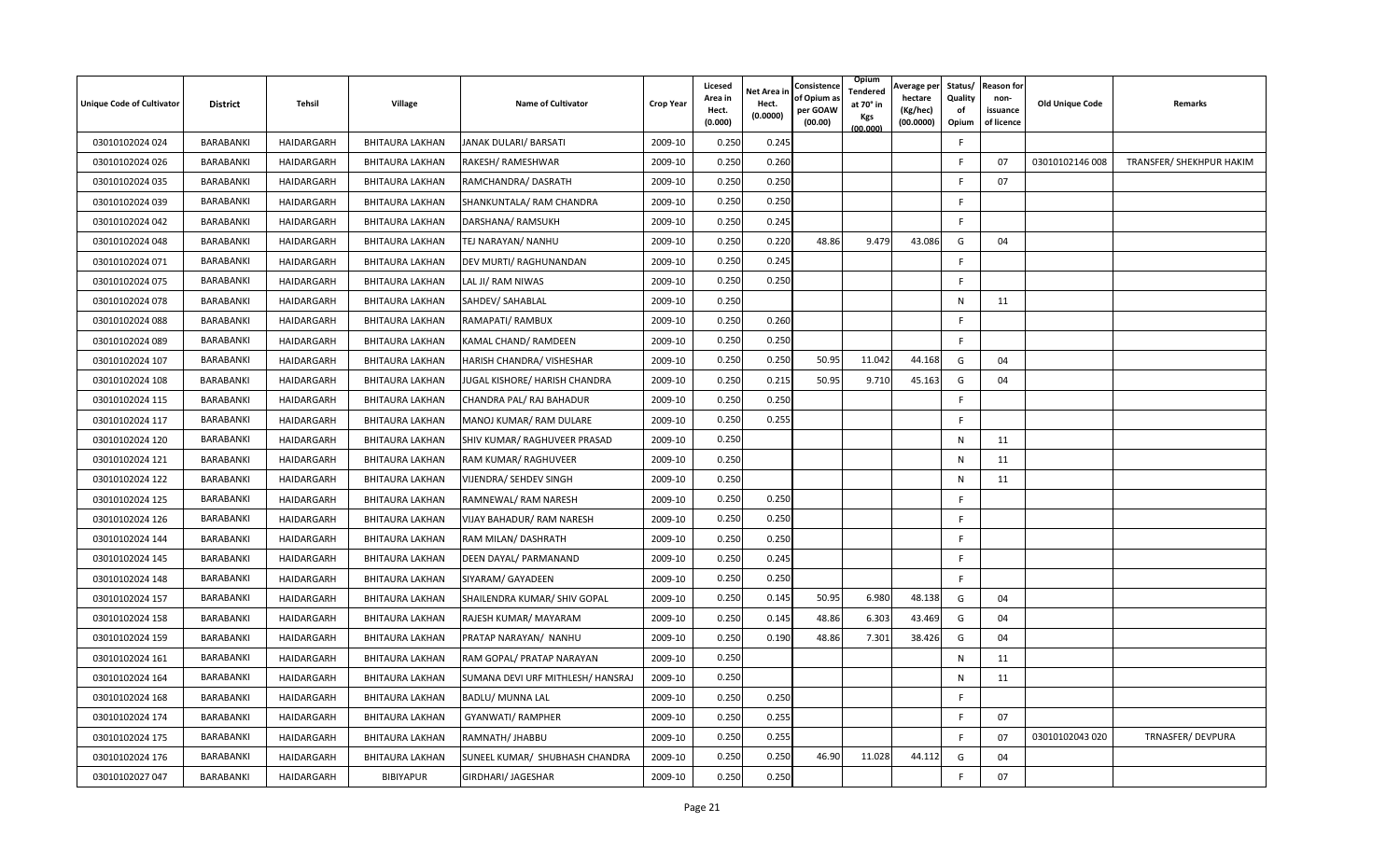| <b>Unique Code of Cultivator</b> | <b>District</b> | Tehsil     | Village             | <b>Name of Cultivator</b>  | <b>Crop Year</b> | Licesed<br>Area in<br>Hect.<br>(0.000) | Net Area in<br>Hect.<br>(0.0000) | Consistence<br>of Opium a<br>per GOAW<br>(00.00) | Opium<br>Tendered<br>at 70° in<br>Kgs<br>(00.000) | Average per<br>hectare<br>(Kg/hec)<br>(00.0000) | Status/<br>Quality<br>of<br>Opium | <b>Reason for</b><br>non-<br>issuance<br>of licence | <b>Old Unique Code</b> | Remarks |
|----------------------------------|-----------------|------------|---------------------|----------------------------|------------------|----------------------------------------|----------------------------------|--------------------------------------------------|---------------------------------------------------|-------------------------------------------------|-----------------------------------|-----------------------------------------------------|------------------------|---------|
| 03010102027 053                  | BARABANKI       | HAIDARGARH | <b>BIBIYAPUR</b>    | JAMAL AHMAD/ GULAM RASOOL  | 2009-10          | 0.250                                  | 0.250                            |                                                  |                                                   |                                                 | F                                 | 07                                                  |                        |         |
| 03010102027 056                  | BARABANKI       | HAIDARGARH | <b>BIBIYAPUR</b>    | RAM KHELAWAN/ MAIKU        | 2009-10          | 0.250                                  | 0.250                            |                                                  |                                                   |                                                 | E                                 | 07                                                  |                        |         |
| 03010102027 073                  | BARABANKI       | HAIDARGARH | <b>BIBIYAPUR</b>    | MOHD. NASEER/ GULAM RASOOL | 2009-10          | 0.250                                  | 0.250                            |                                                  |                                                   |                                                 |                                   | 07                                                  |                        |         |
| 03010102027 076                  | BARABANKI       | HAIDARGARH | <b>BIBIYAPUR</b>    | RAM NARESH/ PHULESHAR      | 2009-10          | 0.250                                  | 0.250                            |                                                  |                                                   |                                                 | F                                 | 07                                                  |                        |         |
| 03010102027 078                  | BARABANKI       | HAIDARGARH | <b>BIBIYAPUR</b>    | HARSTUL/ SHAMIULLAH        | 2009-10          | 0.250                                  | 0.250                            |                                                  |                                                   |                                                 | F                                 | 07                                                  |                        |         |
| 03010102027 080                  | BARABANKI       | HAIDARGARH | <b>BIBIYAPUR</b>    | DAYARAM/ GOPAL             | 2009-10          | 0.250                                  | 0.250                            |                                                  |                                                   |                                                 |                                   | 07                                                  |                        |         |
| 03010102032 006                  | BARABANKI       | HAIDARGARH | CHANDUPUR           | RAM KISHOR/ BRIJLAL        | 2009-10          | 0.250                                  | 0.250                            |                                                  |                                                   |                                                 | F                                 |                                                     |                        |         |
| 03010102032 016                  | BARABANKI       | HAIDARGARH | CHANDUPUR           | BECHAN LAL/ DASRATH        | 2009-10          | 0.250                                  | 0.245                            |                                                  |                                                   |                                                 | F                                 |                                                     |                        |         |
| 03010102032 017                  | BARABANKI       | HAIDARGARH | CHANDUPUR           | KUNJ BIHARI/ BHIKHARI      | 2009-10          | 0.250                                  | 0.245                            |                                                  |                                                   |                                                 | F                                 |                                                     |                        |         |
| 03010102032 072                  | BARABANKI       | HAIDARGARH | CHANDUPUR           | RAM SEWAK/ BHAIRAV         | 2009-10          | 0.250                                  | 0.240                            |                                                  |                                                   |                                                 | F.                                |                                                     |                        |         |
| 03010102032 081                  | BARABANKI       | HAIDARGARH | CHANDUPUR           | SIYARAM/ BRIJLAL           | 2009-10          | 0.250                                  | 0.245                            |                                                  |                                                   |                                                 | F.                                |                                                     |                        |         |
| 03010102032 082                  | BARABANKI       | HAIDARGARH | CHANDUPUR           | MOHD. SALEEM/ RAJJAN       | 2009-10          | 0.250                                  | 0.255                            |                                                  |                                                   |                                                 | F                                 |                                                     |                        |         |
| 03010102032 083                  | BARABANKI       | HAIDARGARH | <b>CHANDUPUR</b>    | SEHDEV/ BHAGIRATH          | 2009-10          | 0.250                                  | 0.245                            |                                                  |                                                   |                                                 | F                                 |                                                     |                        |         |
| 03010102032 084                  | BARABANKI       | HAIDARGARH | CHANDUPUR           | KAMLESH/ RAGHUVEER         | 2009-10          | 0.250                                  | 0.255                            |                                                  |                                                   |                                                 | F.                                |                                                     |                        |         |
| 03010102060 007                  | BARABANKI       | HAIDARGARH | <b>ISRAULISARI</b>  | <b>BECHU/ PANCHAM</b>      | 2009-10          | 0.250                                  | 0.250                            |                                                  |                                                   |                                                 | F                                 | 07                                                  |                        |         |
| 03010102060 019                  | BARABANKI       | HAIDARGARH | <b>ISRAULISARI</b>  | GANGARAM/ NANHU            | 2009-10          | 0.250                                  | 0.250                            |                                                  |                                                   |                                                 | F                                 | 07                                                  |                        |         |
| 03010102060 032                  | BARABANKI       | HAIDARGARH | <b>ISRAULISARI</b>  | RAM SWAROOP/ KANDHAI       | 2009-10          | 0.250                                  | 0.250                            |                                                  |                                                   |                                                 | F                                 | 07                                                  |                        |         |
| 03010102060 035                  | BARABANKI       | HAIDARGARH | <b>ISRAULISARI</b>  | RAM NARAYAN/ JASKARAN      | 2009-10          | 0.250                                  | 0.250                            |                                                  |                                                   |                                                 | F                                 | 07                                                  |                        |         |
| 03010102060 040                  | BARABANKI       | HAIDARGARH | <b>ISRAULISARI</b>  | AWADH RAM/ PANCHAM         | 2009-10          | 0.250                                  | 0.250                            |                                                  |                                                   |                                                 | E                                 | 07                                                  |                        |         |
| 03010102060046                   | BARABANKI       | HAIDARGARH | <b>ISRAULISARI</b>  | SHIVPAL/ SANTBUX           | 2009-10          | 0.250                                  | 0.250                            |                                                  |                                                   |                                                 | E                                 | 07                                                  |                        |         |
| 03010102060 056                  | BARABANKI       | HAIDARGARH | <b>ISRAULI SARI</b> | RADHE SHYAM/ RAM SHARAN    | 2009-10          | 0.250                                  | 0.250                            |                                                  |                                                   |                                                 | F                                 | 07                                                  |                        |         |
| 03010102060 074                  | BARABANKI       | HAIDARGARH | <b>ISRAULISARI</b>  | JAI NARAYAN/ MRINTUNJAY    | 2009-10          | 0.250                                  | 0.25C                            |                                                  |                                                   |                                                 | F                                 | 07                                                  |                        |         |
| 03010102060081                   | BARABANKI       | HAIDARGARH | ISRAULISARI         | PRAVEEN KUMAR/ DEVKINANDAN | 2009-10          | 0.250                                  | 0.250                            |                                                  |                                                   |                                                 | F                                 | 07                                                  |                        |         |
| 03010102060 084                  | BARABANKI       | HAIDARGARH | <b>ISRAULISARI</b>  | SHIV PAL/ PANNA LAL        | 2009-10          | 0.250                                  | 0.250                            |                                                  |                                                   |                                                 | F                                 | 07                                                  |                        |         |
| 03010102060 090                  | BARABANKI       | HAIDARGARH | <b>ISRAULISARI</b>  | RAM LAKHAN/ SANTBUX        | 2009-10          | 0.250                                  | 0.250                            |                                                  |                                                   |                                                 | F                                 | 07                                                  |                        |         |
| 03010102060 094                  | BARABANKI       | HAIDARGARH | <b>ISRAULISARI</b>  | KALLU/NANHU                | 2009-10          | 0.250                                  | 0.250                            | 49.79                                            | 8.443                                             | 33.772                                          | G                                 | 04                                                  |                        |         |
| 03010102060 102                  | BARABANKI       | HAIDARGARH | <b>ISRAULISARI</b>  | <b>BENI/ NANHU</b>         | 2009-10          | 0.250                                  | 0.25C                            |                                                  |                                                   |                                                 | F                                 | 07                                                  |                        |         |
| 03010102060 131                  | BARABANKI       | HAIDARGARH | <b>ISRAULISARI</b>  | SHIV SHARAN/ SHIV RAJ      | 2009-10          | 0.250                                  | 0.250                            | 51.38                                            | 13.006                                            | 52.024                                          | G                                 | 05                                                  |                        |         |
| 03010102060 156                  | BARABANKI       | HAIDARGARH | <b>ISRAULISARI</b>  | SATTAN LAL/ RAMLAL         | 2009-10          | 0.250                                  | 0.250                            |                                                  |                                                   |                                                 | F                                 | 07                                                  |                        |         |
| 03010102060 169                  | BARABANKI       | HAIDARGARH | <b>ISRAULISARI</b>  | AVDHESH KUMAR/ BRIJMOHAN   | 2009-10          | 0.250                                  | 0.250                            |                                                  |                                                   |                                                 | F                                 | 07                                                  |                        |         |
| 03010102060 184                  | BARABANKI       | HAIDARGARH | <b>ISRAULISARI</b>  | PRAVESH KUMAR/ JASKARAN    | 2009-10          | 0.250                                  | 0.250                            | 46.17                                            | 11.127                                            | 44.508                                          | G                                 | 04                                                  |                        |         |
| 03010102060 190                  | BARABANKI       | HAIDARGARH | <b>ISRAULISARI</b>  | NAVMILAL/ BANWARI          | 2009-10          | 0.250                                  | 0.250                            |                                                  |                                                   |                                                 | F                                 | 07                                                  |                        |         |
| 03010102060 214                  | BARABANKI       | HAIDARGARH | <b>ISRAULISARI</b>  | GANESH PRASAD/ RAM AUTAR   | 2009-10          | 0.250                                  | 0.250                            |                                                  |                                                   |                                                 | F                                 | 07                                                  |                        |         |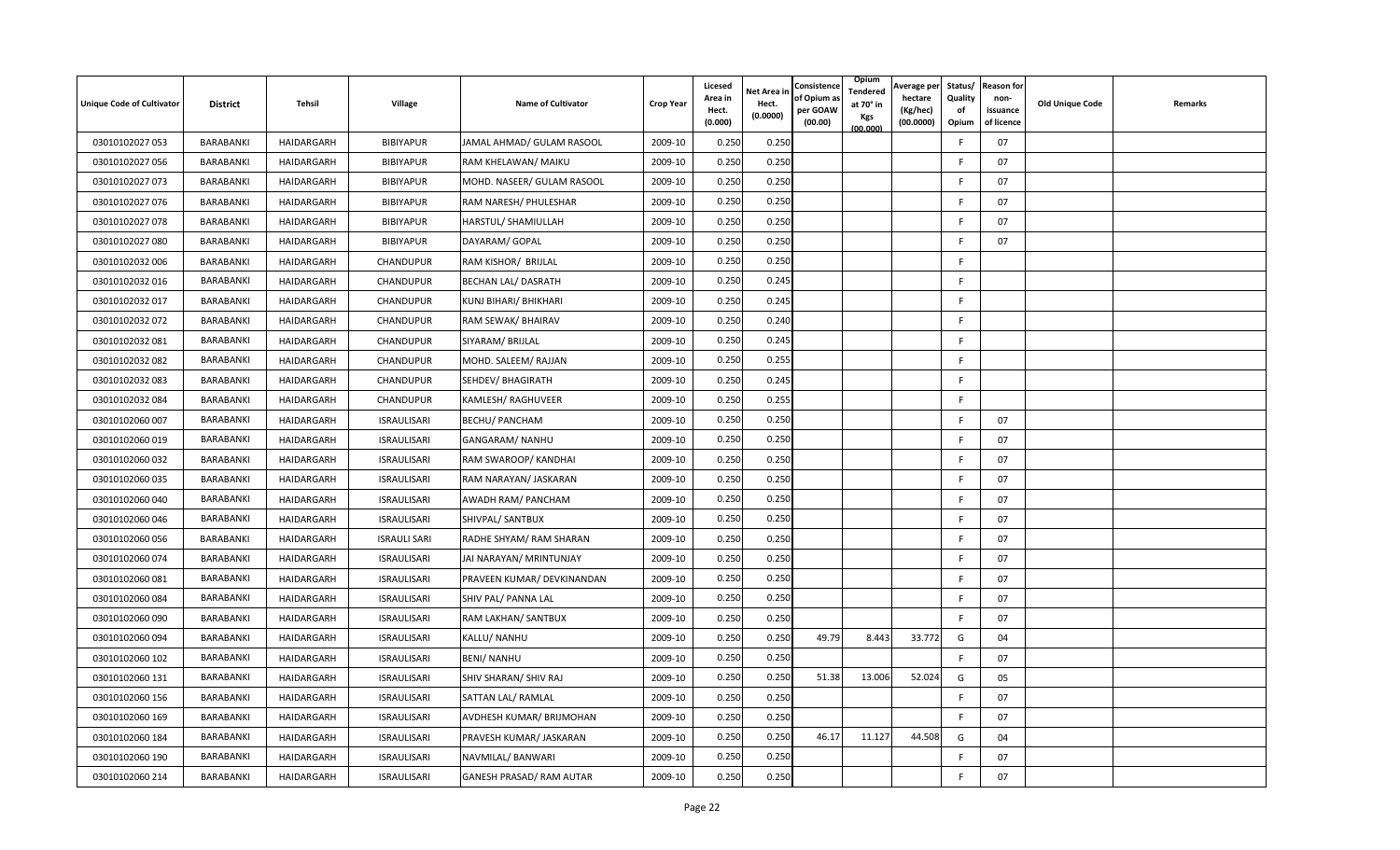| <b>Unique Code of Cultivator</b> | <b>District</b> | Tehsil     | Village             | <b>Name of Cultivator</b>  | <b>Crop Year</b> | Licesed<br>Area in<br>Hect.<br>(0.000) | Net Area in<br>Hect.<br>(0.0000) | Consistence<br>of Opium a<br>per GOAW<br>(00.00) | Opium<br>Tendered<br>at 70° in<br>Kgs<br>(00.000) | Average per<br>hectare<br>(Kg/hec)<br>(00.0000) | Status/<br>Quality<br>of<br>Opium | <b>Reason for</b><br>non-<br>issuance<br>of licence | <b>Old Unique Code</b> | Remarks               |
|----------------------------------|-----------------|------------|---------------------|----------------------------|------------------|----------------------------------------|----------------------------------|--------------------------------------------------|---------------------------------------------------|-------------------------------------------------|-----------------------------------|-----------------------------------------------------|------------------------|-----------------------|
| 03010102060 216                  | BARABANKI       | HAIDARGARH | <b>ISRAULISARI</b>  | HARI PRASAD/ RAMBALI       | 2009-10          | 0.250                                  | 0.250                            |                                                  |                                                   |                                                 | F                                 | 07                                                  |                        |                       |
| 03010102060 219                  | BARABANKI       | HAIDARGARH | <b>ISRAULISARI</b>  | ARJUN/ RAM SEWAK           | 2009-10          | 0.250                                  | 0.250                            |                                                  |                                                   |                                                 | F                                 | 07                                                  |                        |                       |
| 03010102060 220                  | BARABANKI       | HAIDARGARH | <b>ISRAULISARI</b>  | RAJ BAHADUR/ RAM AUTAR     | 2009-10          | 0.250                                  | 0.250                            |                                                  |                                                   |                                                 |                                   | 07                                                  |                        |                       |
| 03010102060 222                  | BARABANKI       | HAIDARGARH | <b>ISRAULISARI</b>  | KAMLESH/ GANESH            | 2009-10          | 0.250                                  | 0.250                            |                                                  |                                                   |                                                 | F                                 | 07                                                  |                        |                       |
| 03010102060 230                  | BARABANKI       | HAIDARGARH | <b>ISRAULISARI</b>  | ASHOK KUMAR/ BARSATI       | 2009-10          | 0.250                                  |                                  |                                                  |                                                   |                                                 | N                                 | 11                                                  |                        |                       |
| 03010102060 231                  | BARABANKI       | HAIDARGARH | <b>ISRAULISARI</b>  | M. RAJPATI/ RAMCHANDAR     | 2009-10          | 0.250                                  | 0.250                            |                                                  |                                                   |                                                 |                                   | 07                                                  |                        |                       |
| 03010102060 232                  | BARABANKI       | HAIDARGARH | <b>ISRAULISARI</b>  | RAJ BAHADUR/ CHHEDILAL     | 2009-10          | 0.250                                  | 0.250                            |                                                  |                                                   |                                                 | F                                 | 07                                                  |                        |                       |
| 03010102063 005                  | BARABANKI       | HAIDARGARH | <b>JAMLAPUR</b>     | DHARANATH/MAHAVEER         | 2009-10          | 0.250                                  | 0.240                            |                                                  |                                                   |                                                 | E                                 | 07                                                  |                        |                       |
| 03010102063 038                  | BARABANKI       | HAIDARGARH | <b>JAMLAPUR</b>     | CHAND DEV/SARJU            | 2009-10          | 0.250                                  | 0.200                            |                                                  |                                                   |                                                 | F                                 |                                                     |                        |                       |
| 03010102063 043                  | BARABANKI       | HAIDARGARH | <b>JAMLAPUR</b>     | SATROHAN/GAJODHAR          | 2009-10          | 0.250                                  | 0.255                            |                                                  |                                                   |                                                 | F                                 | 07                                                  |                        |                       |
| 03010102063 081                  | BARABANKI       | HAIDARGARH | JAMLAPUR            | SAHDEV/JASKARAN            | 2009-10          | 0.250                                  | 0.250                            |                                                  |                                                   |                                                 | F.                                |                                                     |                        |                       |
| 03010102063 084                  | BARABANKI       | HAIDARGARH | <b>JAMLAPUR</b>     | JAGDISH PRASAD/PRATAP      | 2009-10          | 0.250                                  | 0.250                            |                                                  |                                                   |                                                 | F.                                |                                                     |                        |                       |
| 03010102063 085                  | BARABANKI       | HAIDARGARH | <b>JAMLAPUR</b>     | ANIL KUMAR/ASHOK KUMAR     | 2009-10          | 0.250                                  | 0.250                            |                                                  |                                                   |                                                 | F                                 |                                                     |                        |                       |
| 03010102063 088                  | BARABANKI       | HAIDARGARH | <b>JAMLAPUR</b>     | RAKESH SINGH/LALLAN SINGH  | 2009-10          | 0.250                                  | 0.245                            |                                                  |                                                   |                                                 | F                                 |                                                     |                        |                       |
| 03010102063 089                  | BARABANKI       | HAIDARGARH | <b>JAMLAPUR</b>     | PURAN/RAGHUBEER            | 2009-10          | 0.250                                  | 0.240                            |                                                  |                                                   |                                                 | F                                 | 07                                                  |                        |                       |
| 03010102063 090                  | BARABANKI       | HAIDARGARH | <b>JAMLAPUR</b>     | GANGADEEN/DHANPATI         | 2009-10          | 0.250                                  | 0.230                            |                                                  |                                                   |                                                 | F                                 |                                                     |                        |                       |
| 03010102063 096                  | BARABANKI       | HAIDARGARH | <b>JAMLAPUR</b>     | BABADEEN/GURUDAYAL         | 2009-10          | 0.250                                  | 0.230                            |                                                  |                                                   |                                                 | F                                 | 07                                                  |                        |                       |
| 03010102083 026                  | BARABANKI       | HAIDARGARH | LAKHUPUR            | RAM KUMAR/ MAHESH          | 2009-10          | 0.250                                  | 0.250                            |                                                  |                                                   |                                                 | F                                 | 07                                                  |                        |                       |
| 03010102083 032                  | BARABANKI       | HAIDARGARH | LAKHUPUR            | SARJU/ RAM CHANDRA         | 2009-10          | 0.250                                  | 0.195                            |                                                  |                                                   |                                                 | F                                 | 07                                                  |                        |                       |
| 03010102083 042                  | BARABANKI       | HAIDARGARH | LAKHUPUR            | NAUSHAD ALI/ ASHRAF        | 2009-10          | 0.250                                  | 0.230                            |                                                  |                                                   |                                                 | F                                 | 07                                                  |                        |                       |
| 03010102083 054                  | BARABANKI       | HAIDARGARH | LAKHUPUR            | SULEMAN/ NADIR             | 2009-10          | 0.250                                  | 0.250                            |                                                  |                                                   |                                                 | E                                 | 07                                                  |                        |                       |
| 03010102083 056                  | BARABANKI       | HAIDARGARH | LAKHUPUR            | <b>IDRISH/BABBAR</b>       | 2009-10          | 0.250                                  | 0.210                            |                                                  |                                                   |                                                 | F                                 | 07                                                  |                        |                       |
| 03010102083 063                  | BARABANKI       | HAIDARGARH | LAKHUPUR            | MUSHEER/DARGAHI            | 2009-10          | 0.250                                  | 0.230                            |                                                  |                                                   |                                                 | F                                 | 07                                                  |                        |                       |
| 03010102083 064                  | BARABANKI       | HAIDARGARH | <b>LAKHUPUR</b>     | RAMJAS/ KAMTA              | 2009-10          | 0.250                                  | 0.255                            |                                                  |                                                   |                                                 | F                                 | 07                                                  |                        |                       |
| 03010102083 065                  | BARABANKI       | HAIDARGARH | <b>LAKHUPUR</b>     | KAHALIK/ SHAHZAD           | 2009-10          | 0.250                                  | 0.235                            |                                                  |                                                   |                                                 | F                                 | 07                                                  | 03010102139 008        | TRANSFER/ SARAI NAJAR |
| 03010102083 066                  | BARABANKI       | HAIDARGARH | LAKHUPUR            | PHOOL CHANDRA/ HAJARILAL   | 2009-10          | 0.250                                  | 0.260                            |                                                  |                                                   |                                                 | F                                 | 07                                                  | 03010102103 012        | TRANSFER/ NAHARPUR    |
| 03010102100 002                  | BARABANKI       | HAIDARGARH | MURLIGANJ           | DAYA SHANKAR/SHYAM MANOHAR | 2009-10          | 0.250                                  | 0.255                            |                                                  |                                                   |                                                 |                                   | 07                                                  |                        |                       |
| 03010102100 021                  | BARABANKI       | HAIDARGARH | MURLIGANJ           | MANSHA RAM/CHHOTELAL       | 2009-10          | 0.250                                  | 0.250                            |                                                  |                                                   |                                                 | F                                 | 07                                                  |                        |                       |
| 03010102100 025                  | BARABANKI       | HAIDARGARH | MURLIGANJ           | RAM KHELAWAN/JAGAN         | 2009-10          | 0.250                                  | 0.250                            |                                                  |                                                   |                                                 | F                                 | 07                                                  |                        |                       |
| 03010102100 029                  | BARABANKI       | HAIDARGARH | MURLIGANJ           | RAM MANOHAR/GURU PRASAD    | 2009-10          | 0.250                                  | 0.245                            |                                                  |                                                   |                                                 | E                                 | 07                                                  |                        |                       |
| 03010102100 040                  | BARABANKI       | HAIDARGARH | MURLIGANJ           | KESHAV RAM/BARSATI         | 2009-10          | 0.250                                  | 0.245                            |                                                  |                                                   |                                                 | E                                 | 07                                                  |                        |                       |
| 03010102100 075                  | BARABANKI       | HAIDARGARH | MURLIGANJ           | SARJU/PUTTILAL             | 2009-10          | 0.250                                  | 0.255                            |                                                  |                                                   |                                                 | F                                 | 07                                                  |                        |                       |
| 03010102140 010                  | BARABANKI       | HAIDARGARH | <b>SARAI PARKHU</b> | SRI KRISHNA/VISHESHAR      | 2009-10          | 0.250                                  | 0.200                            |                                                  |                                                   |                                                 | F                                 | 07                                                  |                        |                       |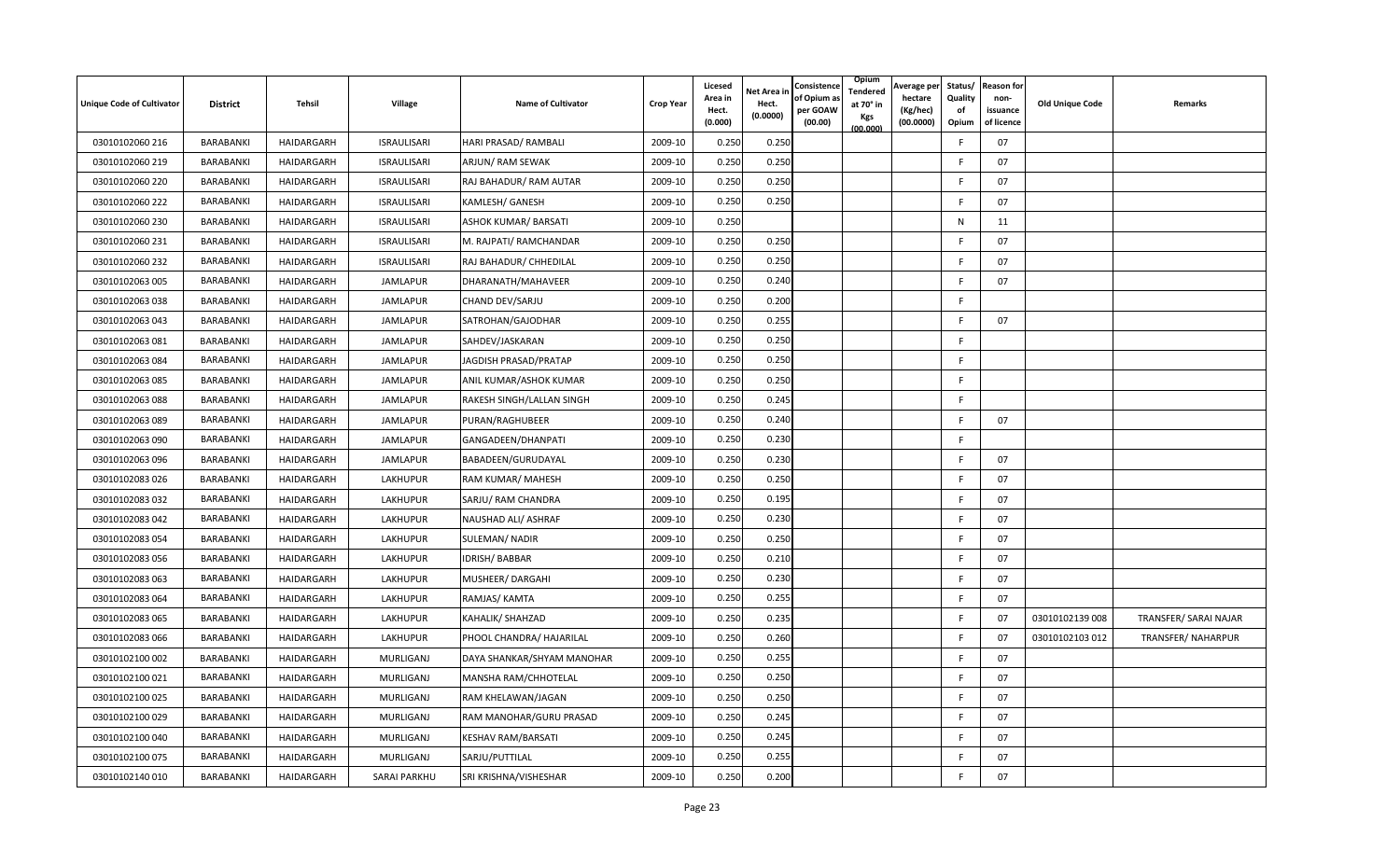| <b>Unique Code of Cultivator</b> | <b>District</b> | Tehsil            | Village             | <b>Name of Cultivator</b>    | <b>Crop Year</b> | Licesed<br>Area in<br>Hect.<br>(0.000) | Net Area in<br>Hect.<br>(0.0000) | Consistence<br>of Opium a<br>per GOAW<br>(00.00) | <b>Opium</b><br>Tendered<br>at 70° in<br>Kgs<br>(00.000) | Average per<br>hectare<br>(Kg/hec)<br>(00.0000) | Status/<br>Quality<br>of<br>Opium | <b>Reason for</b><br>non-<br>issuance<br>of licence | <b>Old Unique Code</b> | Remarks |
|----------------------------------|-----------------|-------------------|---------------------|------------------------------|------------------|----------------------------------------|----------------------------------|--------------------------------------------------|----------------------------------------------------------|-------------------------------------------------|-----------------------------------|-----------------------------------------------------|------------------------|---------|
| 03010102140016                   | BARABANKI       | HAIDARGARH        | <b>SARAI PARKHU</b> | JANAKA/KESHAN                | 2009-10          | 0.250                                  | 0.245                            |                                                  |                                                          |                                                 |                                   | 07                                                  |                        |         |
| 03010102140 017                  | BARABANKI       | HAIDARGARH        | <b>SARAI PARKHU</b> | JAGDISH PRASAD/ CHHAVINATH   | 2009-10          | 0.250                                  | 0.205                            |                                                  |                                                          |                                                 | F                                 | 07                                                  |                        |         |
| 03010102140019                   | BARABANKI       | <b>HAIDARGARH</b> | <b>SARAI PARKHU</b> | SWAMIDAYAL/RAMSUCHIT         | 2009-10          | 0.250                                  | 0.240                            |                                                  |                                                          |                                                 | F                                 | 07                                                  |                        |         |
| 03010102140 028                  | BARABANKI       | HAIDARGARH        | <b>SARAI PARKHU</b> | SURESHCHANDRA/SHIV BALAK     | 2009-10          | 0.250                                  | 0.255                            |                                                  |                                                          |                                                 | E                                 | 07                                                  |                        |         |
| 03010102140030                   | BARABANKI       | HAIDARGARH        | <b>SARAI PARKHU</b> | <b>GANESH PRASAD/MAHADEV</b> | 2009-10          | 0.250                                  | 0.250                            |                                                  |                                                          |                                                 | E                                 | 07                                                  |                        |         |
| 03010102140041                   | BARABANKI       | HAIDARGARH        | <b>SARAI PARKHU</b> | RAMESH KUMAR/ANANT           | 2009-10          | 0.250                                  | 0.200                            |                                                  |                                                          |                                                 | F                                 | 07                                                  |                        |         |
| 03010102140046                   | BARABANKI       | HAIDARGARH        | <b>SARAI PARKHU</b> | RAM SUFAL/DURYODHAN          | 2009-10          | 0.250                                  | 0.240                            | 35.13                                            | 6.996                                                    | 29.150                                          |                                   | 02                                                  |                        |         |
| 03010102140 060                  | BARABANKI       | HAIDARGARH        | <b>SARAI PARKHU</b> | VIRENDRA KUMAR/RAM ASRE      | 2009-10          | 0.250                                  | 0.250                            |                                                  |                                                          |                                                 | F                                 | 07                                                  |                        |         |
| 03010102140 065                  | BARABANKI       | HAIDARGARH        | SARAI PARKHU        | RAMCHANDRA/RAMAPATI          | 2009-10          | 0.250                                  | 0.250                            |                                                  |                                                          |                                                 | F                                 | 07                                                  |                        |         |
| 03010102140066                   | BARABANKI       | HAIDARGARH        | <b>SARAI PARKHU</b> | RAMROOP/CHHAVINATH           | 2009-10          | 0.250                                  | 0.205                            |                                                  |                                                          |                                                 |                                   | 07                                                  |                        |         |
| 03010102140 074                  | BARABANKI       | HAIDARGARH        | <b>SARAI PARKHU</b> | VIDYAWATI/GANGARAM           | 2009-10          | 0.250                                  | 0.200                            |                                                  |                                                          |                                                 | F                                 | 07                                                  |                        |         |
| 03010102140 077                  | BARABANKI       | HAIDARGARH        | <b>SARAI PARKHU</b> | KALLURAM/KHUSHIRAM           | 2009-10          | 0.250                                  | 0.190                            |                                                  |                                                          |                                                 | E                                 | 07                                                  |                        |         |
| 03010102140 082                  | BARABANKI       | HAIDARGARH        | SARAI PARKHU        | SAHAJRAM/PURNMASI            | 2009-10          | 0.250                                  | 0.245                            | 49.50                                            | 4.225                                                    | 17.245                                          |                                   | 02                                                  |                        |         |
| 03010102140083                   | BARABANKI       | HAIDARGARH        | <b>SARAI PARKHU</b> | SITARAM/SANTU                | 2009-10          | 0.250                                  | 0.240                            |                                                  |                                                          |                                                 | F                                 | 07                                                  |                        |         |
| 03010102140 101                  | BARABANKI       | HAIDARGARH        | <b>SARAI PARKHU</b> | DINESH KUMAR/HARINAM SINGH   | 2009-10          | 0.250                                  | 0.250                            |                                                  |                                                          |                                                 | F                                 | 07                                                  |                        |         |
| 03010102140 104                  | BARABANKI       | HAIDARGARH        | <b>SARAI PARKHU</b> | FAKEERE/CHHEDA               | 2009-10          | 0.250                                  | 0.25C                            |                                                  |                                                          |                                                 | F                                 | 07                                                  |                        |         |
| 03010102140 116                  | BARABANKI       | HAIDARGARH        | <b>SARAI PARKHU</b> | DAL BAHADUR/MAHADEEN         | 2009-10          | 0.250                                  | 0.200                            |                                                  |                                                          |                                                 | F                                 | 07                                                  |                        |         |
| 03010102140 121                  | BARABANKI       | HAIDARGARH        | SARAI PARKHU        | ASHARAM/RAMESHWAR            | 2009-10          | 0.250                                  | 0.250                            |                                                  |                                                          |                                                 | F                                 | 07                                                  |                        |         |
| 03010102140 126                  | BARABANKI       | HAIDARGARH        | <b>SARAI PARKHU</b> | DINESH KUMAR/RAM LAKHAN      | 2009-10          | 0.250                                  | 0.245                            |                                                  |                                                          |                                                 | F                                 | 07                                                  |                        |         |
| 03010102140 130                  | BARABANKI       | HAIDARGARH        | <b>SARAI PARKHU</b> | KARUNESH CHANDRA/ SHATROHAN  | 2009-10          | 0.250                                  | 0.210                            |                                                  |                                                          |                                                 | F                                 | 07                                                  |                        |         |
| 03010102140 134                  | BARABANKI       | HAIDARGARH        | SARAI PARKHU        | MUNESHWAR/RAM PRAKASH        | 2009-10          | 0.250                                  | 0.260                            |                                                  |                                                          |                                                 | F                                 | 07                                                  |                        |         |
| 03010102142 012                  | BARABANKI       | HAIDARGARH        | SARAIMEER           | TILAK RAM/ DULARE            | 2009-10          | 0.250                                  | 0.250                            |                                                  |                                                          |                                                 | F                                 | 07                                                  |                        |         |
| 03010102142 019                  | BARABANKI       | HAIDARGARH        | SARAIMEER           | MAHADEV/ MANIRAM             | 2009-10          | 0.250                                  | 0.250                            |                                                  |                                                          |                                                 | F                                 | 07                                                  |                        |         |
| 03010102142 053                  | BARABANKI       | HAIDARGARH        | SARAIMEER           | RADHE SHYAM/ BHAGIRATH       | 2009-10          | 0.250                                  | 0.250                            |                                                  |                                                          |                                                 | F                                 | 07                                                  |                        |         |
| 03010102142 055                  | BARABANKI       | HAIDARGARH        | SARAIMEER           | TUSHAR KANT/ RAM LAKHAN      | 2009-10          | 0.250                                  | 0.250                            |                                                  |                                                          |                                                 | E                                 | 07                                                  |                        |         |
| 03010102142 060                  | BARABANKI       | HAIDARGARH        | SARAIMEER           | RAM SEWAK/ JIYALAL           | 2009-10          | 0.250                                  | 0.250                            |                                                  |                                                          |                                                 | F                                 | 07                                                  |                        |         |
| 03010102142 063                  | BARABANKI       | HAIDARGARH        | SARAIMEER           | BHAGAUTI PRASAD/ BADLU       | 2009-10          | 0.250                                  | 0.250                            |                                                  |                                                          |                                                 | F                                 | 07                                                  |                        |         |
| 03010102142 078                  | BARABANKI       | HAIDARGARH        | SARAIMEER           | RAVINDRA KUMAR/ RAM RATAN    | 2009-10          | 0.250                                  | 0.25C                            |                                                  |                                                          |                                                 |                                   | 07                                                  |                        |         |
| 03010102142 096                  | BARABANKI       | HAIDARGARH        | SARAIMEER           | M. TILKA/TIKAI               | 2009-10          | 0.250                                  | 0.250                            |                                                  |                                                          |                                                 | F                                 | 07                                                  |                        |         |
| 03010102154 007                  | BARABANKI       | HAIDARGARH        | SOHAWA              | RAMROOP/RAM SANEHI           | 2009-10          | 0.250                                  | 0.235                            |                                                  |                                                          |                                                 | F                                 |                                                     |                        |         |
| 03010102154 008                  | BARABANKI       | HAIDARGARH        | SOHAWA              | MATA PRASAD/GHISIYAWAN       | 2009-10          | 0.250                                  | 0.245                            |                                                  |                                                          |                                                 | F                                 |                                                     |                        |         |
| 03010102154 017                  | BARABANKI       | HAIDARGARH        | SOHAWA              | AWADHRAM/PURNMASI            | 2009-10          | 0.250                                  | 0.250                            |                                                  |                                                          |                                                 | F                                 |                                                     |                        |         |
| 03010102154 022                  | BARABANKI       | HAIDARGARH        | SOHAWA              | RAM KISHORE/GANGA            | 2009-10          | 0.250                                  | 0.250                            |                                                  |                                                          |                                                 | F                                 |                                                     |                        |         |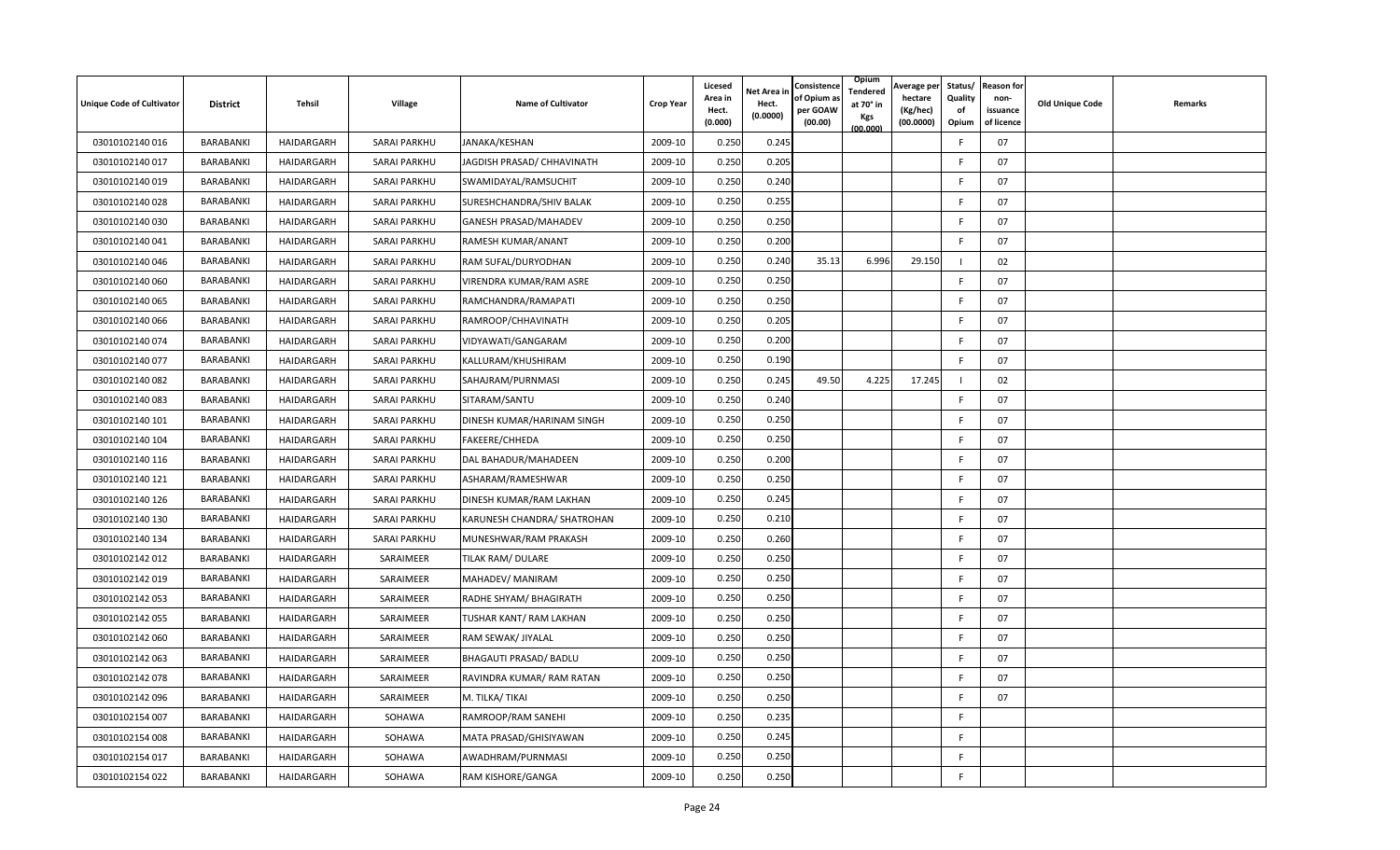| <b>Unique Code of Cultivator</b> | <b>District</b> | Tehsil                   | Village          | <b>Name of Cultivator</b>      | <b>Crop Year</b> | Licesed<br>Area in<br>Hect.<br>(0.000) | Net Area in<br>Hect.<br>(0.0000) | Consistence<br>of Opium a<br>per GOAW<br>(00.00) | Opium<br>Tendered<br>at 70° in<br>Kgs<br>(00.000) | Average per<br>hectare<br>(Kg/hec)<br>(00.0000) | Status/<br>Quality<br>of<br>Opium | <b>Reason for</b><br>non-<br>issuance<br>of licence | <b>Old Unique Code</b> | Remarks |
|----------------------------------|-----------------|--------------------------|------------------|--------------------------------|------------------|----------------------------------------|----------------------------------|--------------------------------------------------|---------------------------------------------------|-------------------------------------------------|-----------------------------------|-----------------------------------------------------|------------------------|---------|
| 03010102154 023                  | BARABANKI       | HAIDARGARH               | SOHAWA           | CHHOTE LAL/MATA PRASAD         | 2009-10          | 0.250                                  | 0.255                            |                                                  |                                                   |                                                 | F                                 |                                                     |                        |         |
| 03010102154 032                  | BARABANKI       | HAIDARGARH               | SOHAWA           | LAKHPATA/MOHANLAL              | 2009-10          | 0.250                                  | 0.250                            |                                                  |                                                   |                                                 | E                                 |                                                     |                        |         |
| 03010102154 041                  | BARABANKI       | HAIDARGARH               | SOHAWA           | BALGOVIND/RAM SAGAR            | 2009-10          | 0.250                                  | 0.230                            |                                                  |                                                   |                                                 | F                                 |                                                     |                        |         |
| 03010102154 045                  | BARABANKI       | HAIDARGARH               | SOHAWA           | <b>BHANU PRATAP/PURNMASI</b>   | 2009-10          | 0.250                                  | 0.245                            |                                                  |                                                   |                                                 | F                                 |                                                     |                        |         |
| 03010102154 050                  | BARABANKI       | HAIDARGARH               | SOHAWA           | SATYANAM/GHURU                 | 2009-10          | 0.250                                  | 0.23C                            |                                                  |                                                   |                                                 | F                                 |                                                     |                        |         |
| 03010102176 002                  | BARABANKI       | HAIDARGARH               | <b>BASANTPUR</b> | RAM SAGAR/ BALAKRAM            | 2009-10          | 0.250                                  | 0.250                            |                                                  |                                                   |                                                 | F                                 | 07                                                  |                        |         |
| 03010102176 012                  | BARABANKI       | HAIDARGARH               | <b>BASANTPUR</b> | M. CHAMELA DEVI/ BADRI PRASAD  | 2009-10          | 0.250                                  |                                  |                                                  |                                                   |                                                 | N                                 | 11                                                  |                        |         |
| 03010102176 017                  | BARABANKI       | HAIDARGARH               | <b>BASANTPUR</b> | RAMANUJ/ RAM KISHUN            | 2009-10          | 0.250                                  | 0.250                            |                                                  |                                                   |                                                 | E                                 | 07                                                  |                        |         |
| 03010102176 028                  | BARABANKI       | HAIDARGARH               | <b>BASANTPUR</b> | AMAR SINGH/ RAM CHANDAR        | 2009-10          | 0.250                                  | 0.250                            |                                                  |                                                   |                                                 | F                                 | 07                                                  |                        |         |
| 03010102176 033                  | BARABANKI       | HAIDARGARH               | <b>BASANTPUR</b> | RAM VILAS/ MATA BADAL          | 2009-10          | 0.250                                  | 0.250                            |                                                  |                                                   |                                                 | E                                 | 07                                                  |                        |         |
| 03010102176 042                  | BARABANKI       | HAIDARGARH               | <b>BASANTPUR</b> | SURAJ LAL/ DRIGPAL             | 2009-10          | 0.250                                  | 0.250                            |                                                  |                                                   |                                                 | F                                 | 07                                                  |                        |         |
| 03010102176 044                  | BARABANKI       | HAIDARGARH               | <b>BASANTPUR</b> | KESHAV LAL/ ASARFI             | 2009-10          | 0.250                                  |                                  |                                                  |                                                   |                                                 | N                                 | 11                                                  |                        |         |
| 03010102248 010                  | BARABANKI       | HAIDARGARH               | <b>RAIPUR</b>    | NAGESHWAR/ SATYA NARAYAN       | 2009-10          | 0.250                                  | 0.245                            |                                                  |                                                   |                                                 | F                                 | 07                                                  |                        |         |
| 03010102248 011                  | BARABANKI       | HAIDARGARH               | <b>RAIPUR</b>    | BHAGWANDEEN/SHIVRAM            | 2009-10          | 0.250                                  | 0.250                            |                                                  |                                                   |                                                 | F                                 | 07                                                  |                        |         |
| 03010102248 012                  | BARABANKI       | HAIDARGARH               | <b>RAIPUR</b>    | BRIJ BAHADUR/ HAJARI           | 2009-10          | 0.250                                  | 0.250                            |                                                  |                                                   |                                                 | F                                 |                                                     |                        |         |
| 03010102248 015                  | BARABANKI       | HAIDARGARH               | <b>RAIPUR</b>    | MISHRI LAL/ GOKARAN            | 2009-10          | 0.250                                  | 0.235                            | 45.86                                            | 5.347                                             | 22.753                                          | G                                 | 04                                                  |                        |         |
| 03010102248 022                  | BARABANKI       | HAIDARGARH               | <b>RAIPUR</b>    | MURARI LAL/ SANTBAKSH          | 2009-10          | 0.250                                  | 0.250                            |                                                  |                                                   |                                                 | F                                 |                                                     |                        |         |
| 03010102248 024                  | BARABANKI       | HAIDARGARH               | <b>RAIPUR</b>    | HARINAM/ BIHARI LAL            | 2009-10          | 0.250                                  | 0.245                            |                                                  |                                                   |                                                 | F                                 |                                                     |                        |         |
| 03010102248 029                  | BARABANKI       | HAIDARGARH               | <b>RAIPUR</b>    | RAJENDRA BAHADUR/ BHAGWAANDEEN | 2009-10          | 0.250                                  | 0.250                            |                                                  |                                                   |                                                 | E                                 | 07                                                  |                        |         |
| 03010102248 031                  | BARABANKI       | HAIDARGARH               | <b>RAIPUR</b>    | <b>BHAILAL/ SHIV BALAK</b>     | 2009-10          | 0.250                                  | 0.245                            |                                                  |                                                   |                                                 | E                                 |                                                     |                        |         |
| 03010102248 032                  | BARABANKI       | HAIDARGARH               | <b>RAIPUR</b>    | PUTTI LAL/ SHIV BALAK          | 2009-10          | 0.250                                  | 0.255                            |                                                  |                                                   |                                                 | F.                                |                                                     |                        |         |
| 03010102248 037                  | BARABANKI       | HAIDARGARH               | <b>RAIPUR</b>    | SANT LAL/ KANHAI               | 2009-10          | 0.250                                  | 0.255                            |                                                  |                                                   |                                                 | F                                 | 07                                                  |                        |         |
| 03010102248 044                  | BARABANKI       | HAIDARGARH               | <b>RAIPUR</b>    | BHAWANIDEEN/ RAM SUMIRAN       | 2009-10          | 0.250                                  | 0.255                            |                                                  |                                                   |                                                 | F                                 |                                                     |                        |         |
| 03010102248 049                  | BARABANKI       | HAIDARGARH               | <b>RAIPUR</b>    | SATROHAN/ PYARELAL             | 2009-10          | 0.250                                  | 0.245                            |                                                  |                                                   |                                                 | F                                 | 07                                                  |                        |         |
| 03010102248 050                  | BARABANKI       | HAIDARGARH               | <b>RAIPUR</b>    | BABU LAL/ MAHARAJDEEN          | 2009-10          | 0.250                                  | 0.250                            |                                                  |                                                   |                                                 | E                                 |                                                     |                        |         |
| 03010102248 052                  | BARABANKI       | HAIDARGARH               | <b>RAIPUR</b>    | RAMANUJ/ MAHARAJDEEN           | 2009-10          | 0.250                                  |                                  |                                                  |                                                   |                                                 | N                                 | 11                                                  |                        |         |
| 03010102248 053                  | BARABANKI       | HAIDARGARH               | <b>RAIPUR</b>    | RAMROOP/ MAHARAJDEEN           | 2009-10          | 0.250                                  | 0.250                            |                                                  |                                                   |                                                 | F                                 |                                                     |                        |         |
| 03010102248 062                  | BARABANKI       | HAIDARGARH               | <b>RAIPUR</b>    | <b>GURU PRASAD/ LALTA</b>      | 2009-10          | 0.250                                  | 0.250                            |                                                  |                                                   |                                                 | F                                 | 07                                                  |                        |         |
| 03010102248 065                  | BARABANKI       | HAIDARGARH               | <b>RAIPUR</b>    | DHARMRAJ/ CHHAVILAL            | 2009-10          | 0.250                                  | 0.245                            |                                                  |                                                   |                                                 | F                                 |                                                     |                        |         |
| 03010103020 001                  | BARABANKI       | RAM SANEHI<br>RAM SANEHI | <b>GARHI</b>     | DHARNIDHAR/RAGHURAJ            | 2009-10          | 0.250                                  | 0.250                            |                                                  |                                                   |                                                 | F                                 |                                                     |                        |         |
| 03010103020 002                  | BARABANKI       | RAM SANEHI               | <b>GARHI</b>     | RAMESH CHANDRA/RAGHURAJ VERMA  | 2009-10          | 0.250                                  | 0.255                            |                                                  |                                                   |                                                 | F                                 |                                                     |                        |         |
| 03010103020 013                  | BARABANKI       | <b>RAM SANEH</b>         | <b>GARHI</b>     | RAMJAS/BARATI                  | 2009-10          | 0.250                                  | 0.250                            |                                                  |                                                   |                                                 | F                                 | 07                                                  |                        |         |
| 03010103020 014                  | BARABANKI       | <b>GHAT</b>              | GARHI            | NANHU/RATAN                    | 2009-10          | 0.250                                  | 0.245                            |                                                  |                                                   |                                                 | F                                 |                                                     |                        |         |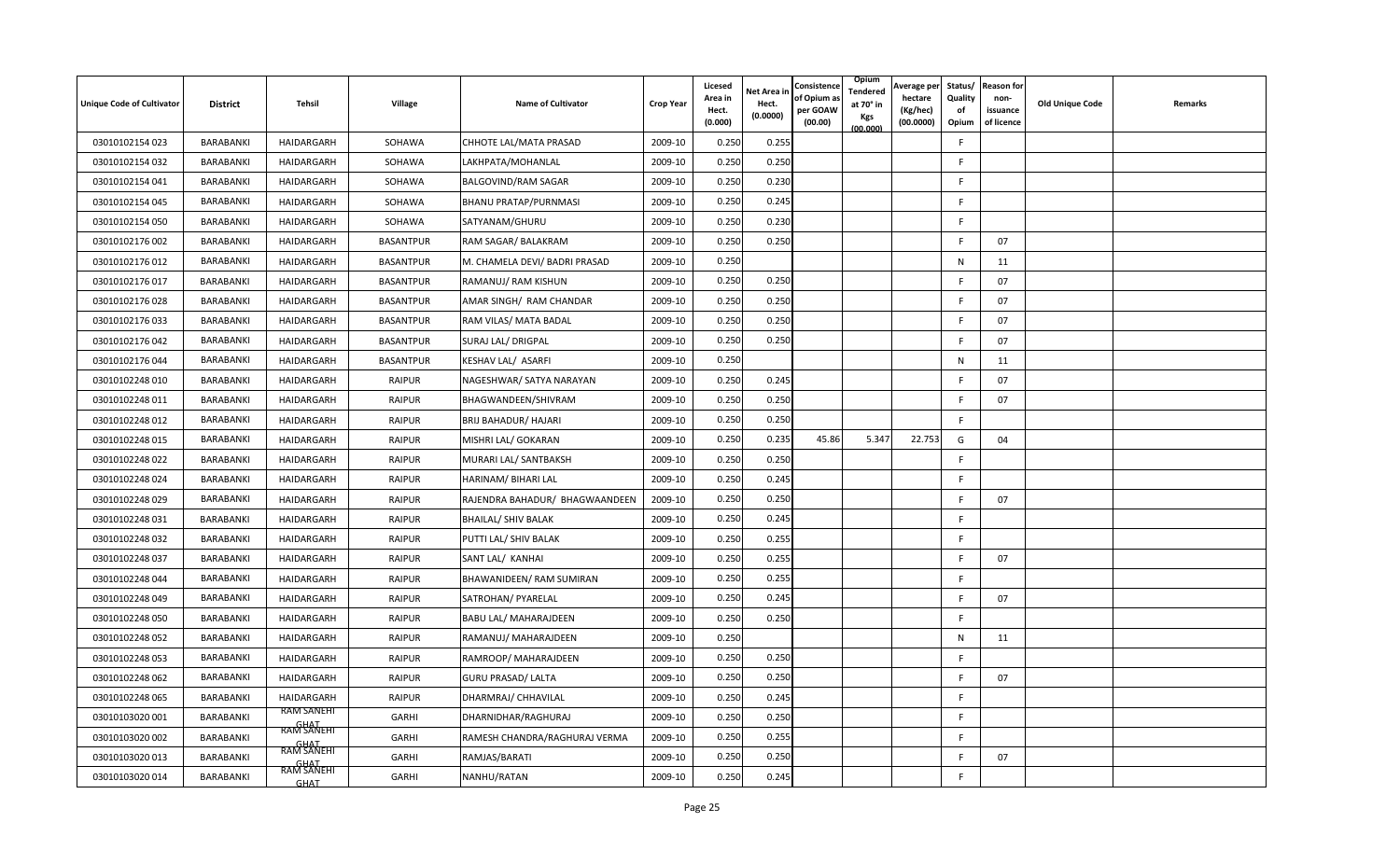| <b>Unique Code of Cultivator</b> | <b>District</b> | <b>Tehsil</b>             | Village                              | <b>Name of Cultivator</b>                    | <b>Crop Year</b> | Licesed<br>Area in<br>Hect.<br>(0.000) | Net Area in<br>Hect.<br>(0.0000) | Consistence<br>of Opium a<br>per GOAW<br>(00.00) | Opium<br>Tendered<br>at 70° in<br>Kgs<br>(00.000) | Average per<br>hectare<br>(Kg/hec)<br>(00.0000) | Status/<br>Quality<br>of<br>Opium | <b>Reason for</b><br>non-<br>issuance<br>of licence | <b>Old Unique Code</b> | Remarks |
|----------------------------------|-----------------|---------------------------|--------------------------------------|----------------------------------------------|------------------|----------------------------------------|----------------------------------|--------------------------------------------------|---------------------------------------------------|-------------------------------------------------|-----------------------------------|-----------------------------------------------------|------------------------|---------|
| 03010103020024                   | BARABANKI       | <b>RAM SANEHI</b>         | GARHI                                | RAGHURAJ/PARMESHWAR                          | 2009-10          | 0.250                                  | 0.255                            |                                                  |                                                   |                                                 | F                                 |                                                     |                        |         |
| 03010103020 025                  | BARABANKI       | GHAT<br>RAM SANEHI        | GARHI                                | PYARE LAL/SHANKAR                            | 2009-10          | 0.250                                  | 0.255                            |                                                  |                                                   |                                                 | E                                 |                                                     |                        |         |
| 03010103020 035                  | BARABANKI       | <b>RAM SANEHI</b>         | GARHI                                | SATYA NARAYAN/NATTHU                         | 2009-10          | 0.250                                  | 0.250                            |                                                  |                                                   |                                                 | F                                 |                                                     |                        |         |
| 03010103033 001                  | BARABANKI       | <b>RAM SANEHI</b>         | KHEVLI BHAWANIYAPUR                  | TEJ BAHADUR/KASHIRAM                         | 2009-10          | 0.250                                  |                                  |                                                  |                                                   |                                                 | N                                 | 11                                                  |                        |         |
| 03010103033 002                  | BARABANKI       | <b>RAM SANEHI</b>         | KHEVLI BHAWANIYAPUR                  | SHATROHAN LAL/RAGHUVEER                      | 2009-10          | 0.250                                  | 0.250                            |                                                  |                                                   |                                                 | F                                 | 07                                                  |                        |         |
| 03010103033 023                  | BARABANKI       | RAM SANEHI<br>RAM SANEHI  | KHEVLI BHAWANIYAPUR                  | KAMLA DEVI/RAM KHELAWAN                      | 2009-10          | 0.250                                  |                                  |                                                  |                                                   |                                                 | N                                 | 11                                                  |                        |         |
| 03010103033 027                  | BARABANKI       | RAM SANEHI                | KHEVLI BHAWANIYAPUR GURUDEEN/NANHKAU |                                              | 2009-10          | 0.250                                  |                                  |                                                  |                                                   |                                                 | N                                 | 11                                                  |                        |         |
| 03010103033 039                  | BARABANKI       | RAM SANEHI                |                                      | KHEVLI BHAWANIYAPUR VIMALESH KUMAR/UMANATH   | 2009-10          | 0.250                                  | 0.250                            |                                                  |                                                   |                                                 | F                                 | 07                                                  |                        |         |
| 03010103033 043                  | BARABANKI       | RAM SANEHI                |                                      | KHEVLI BHAWANIYAPUR JAGANNATH/RAM CHANRAN    | 2009-10          | 0.250                                  | 0.250                            |                                                  |                                                   |                                                 | F                                 | 07                                                  |                        |         |
| 03010103033 064                  | BARABANKI       | RAM SANEHI                | KHEVLI BHAWANIYAPUR                  | KAMLESH KUMAR/RAM MANOHAR                    | 2009-10          | 0.250                                  |                                  |                                                  |                                                   |                                                 | $\mathsf{N}$                      | 11                                                  |                        |         |
| 03010103033 069                  | BARABANKI       | GHAT<br>RAM SANEHI        | KHEVLI BHAWANIYAPUR                  | <b>KUSHIRAM/RAM SUCHIT</b>                   | 2009-10          | 0.250                                  | 0.250                            |                                                  |                                                   |                                                 | F                                 | 07                                                  |                        |         |
| 03010103067 006                  | BARABANKI       | GHAT<br>RAM SANEHI        | AURELA                               | KAMTA PRASAD/BRIJLAL                         | 2009-10          | 0.250                                  |                                  |                                                  |                                                   |                                                 | N                                 | 11                                                  |                        |         |
| 03010103067 013                  | BARABANKI       | RAM SANEHI                | AURELA                               | MUBARAK ALI/HAJI MOHAMMAD UMAR               | 2009-10          | 0.250                                  |                                  |                                                  |                                                   |                                                 | N                                 | 11                                                  |                        |         |
| 03010103067 019                  | BARABANKI       | RAM SANEHI                | AURELA                               | M. KRISHNAWATI/AWADHRAM                      | 2009-10          | 0.250                                  |                                  |                                                  |                                                   |                                                 | N                                 | 11                                                  |                        |         |
| 03010103067 020                  | BARABANKI       | <b>RAM SANEHI</b>         | AURELA                               | RAM AUTAR/TILAKRAM                           | 2009-10          | 0.250                                  | 0.250                            |                                                  |                                                   |                                                 | F                                 | 07                                                  |                        |         |
| 03010103067 023                  | BARABANKI       | RAM SANEHI                | AURELA                               | BABURAM/TEHLU                                | 2009-10          | 0.250                                  | 0.250                            |                                                  |                                                   |                                                 | F                                 | 07                                                  |                        |         |
| 03010103067 030                  | BARABANKI       | RAM SANEHI                | AURELA                               | PHOOLCHANDRA/VINDRA PRASAD                   | 2009-10          | 0.250                                  |                                  |                                                  |                                                   |                                                 | N                                 | 11                                                  |                        |         |
| 03010103098 001                  | BARABANKI       | RAM SANEHI                | KHANPUR INAYATTULLA                  | LAL JI/SHRI RAM                              | 2009-10          | 0.250                                  | 0.250                            |                                                  |                                                   |                                                 | F                                 |                                                     |                        |         |
| 03010103098 003                  | BARABANKI       | RAM SANEHI                | KHANPUR INAYATTULLA AMAR SINGH/NANHE |                                              | 2009-10          | 0.250                                  | 0.250                            |                                                  |                                                   |                                                 | F                                 |                                                     |                        |         |
| 03010103098 013                  | BARABANKI       | RAM SANEHI                |                                      | KHANPUR INAYATTULLA M.GANGADEI/YAMUNA PRASAD | 2009-10          | 0.250                                  | 0.250                            |                                                  |                                                   |                                                 | F                                 |                                                     |                        |         |
| 03010103098 015                  | BARABANKI       | RAM SANEHI                |                                      | KHANPUR INAYATTULLA RAM AUTAR/RAM BHAROSE    | 2009-10          | 0.250                                  |                                  |                                                  |                                                   |                                                 | N                                 | 11                                                  |                        |         |
| 03010103098 017                  | BARABANKI       | RAM SANEHI                | KHANPUR INAYATTULLA RAMFAL/SHRIRAM   |                                              | 2009-10          | 0.250                                  | 0.250                            |                                                  |                                                   |                                                 | F.                                |                                                     |                        |         |
| 03010103098 018                  | BARABANKI       | GHAT<br>RAM SANEHI        |                                      | KHANPUR INAYATTULLA RAM NARESH/SHRIRAM       | 2009-10          | 0.250                                  | 0.250                            |                                                  |                                                   |                                                 | F                                 |                                                     |                        |         |
| 03010103098 023                  | BARABANKI       | GHAT<br>RAM SANEHI        | KHANPUR INAYATTULLA                  | RAM MUNESHWAR/RAM KHELAWAN                   | 2009-10          | 0.250                                  | 0.250                            |                                                  |                                                   |                                                 | F                                 |                                                     |                        |         |
| 03010103098 025                  | BARABANKI       | <b>RAM SANEHI</b>         | KHANPUR INAYATTULLA                  | MANGAL PRASAD/GAURI SHANKAR                  | 2009-10          | 0.250                                  | 0.250                            |                                                  |                                                   |                                                 | F                                 |                                                     |                        |         |
| 03010103113003                   | BARABANKI       | <b>GHAT</b><br>RAM SANEHI | MAULABAD                             | PREMA DEVI URF PREMLATA/SAHAJRAM             | 2009-10          | 0.250                                  |                                  |                                                  |                                                   |                                                 | N                                 | 11                                                  |                        |         |
| 03010103113006                   | BARABANKI       | RAM SANEHI                | MAULABAD                             | RAM SAMUJH/SRI RAM                           | 2009-10          | 0.250                                  |                                  |                                                  |                                                   |                                                 | N                                 | 11                                                  |                        |         |
| 03010103113 009                  | BARABANKI       | RAM SANEHI                | MAULABAD                             | VIDYARAM/RAMSEWAK                            | 2009-10          | 0.250                                  | 0.250                            |                                                  |                                                   |                                                 | F                                 | 07                                                  |                        |         |
| 03010103113 010                  | BARABANKI       | RAM SANEHI                | MAULABAD                             | LALLU KUNWAR/LAXMI NARAYAN                   | 2009-10          | 0.250                                  | 0.250                            |                                                  |                                                   |                                                 | F                                 | 07                                                  |                        |         |
| 03010103113 020                  | BARABANKI       | RAM SANEHI                | MAULABAD                             | SHIV KAILASH/GURUDEEN                        | 2009-10          | 0.250                                  | 0.250                            |                                                  |                                                   |                                                 | F                                 | 07                                                  |                        |         |
| 03010103113 022                  | BARABANKI       | RAM SANEHI                | MAULABAD                             | SANTRAM/UJAGAR                               | 2009-10          | 0.250                                  | 0.250                            |                                                  |                                                   |                                                 | F                                 | 07                                                  |                        |         |
| 03010103113 030                  | BARABANKI       | RAM SANEHI                | MAULABAD                             | SUKHMILAL/SHIV NARAYAN                       | 2009-10          | 0.250                                  |                                  |                                                  |                                                   |                                                 | N                                 | 11                                                  |                        |         |
| 03010103113038                   | BARABANKI       | <b>GHAT</b>               | MAULABAD                             | HARIRAM/SHIV NARAYAN                         | 2009-10          | 0.250                                  |                                  |                                                  |                                                   |                                                 | $\mathsf{N}$                      | 11                                                  |                        |         |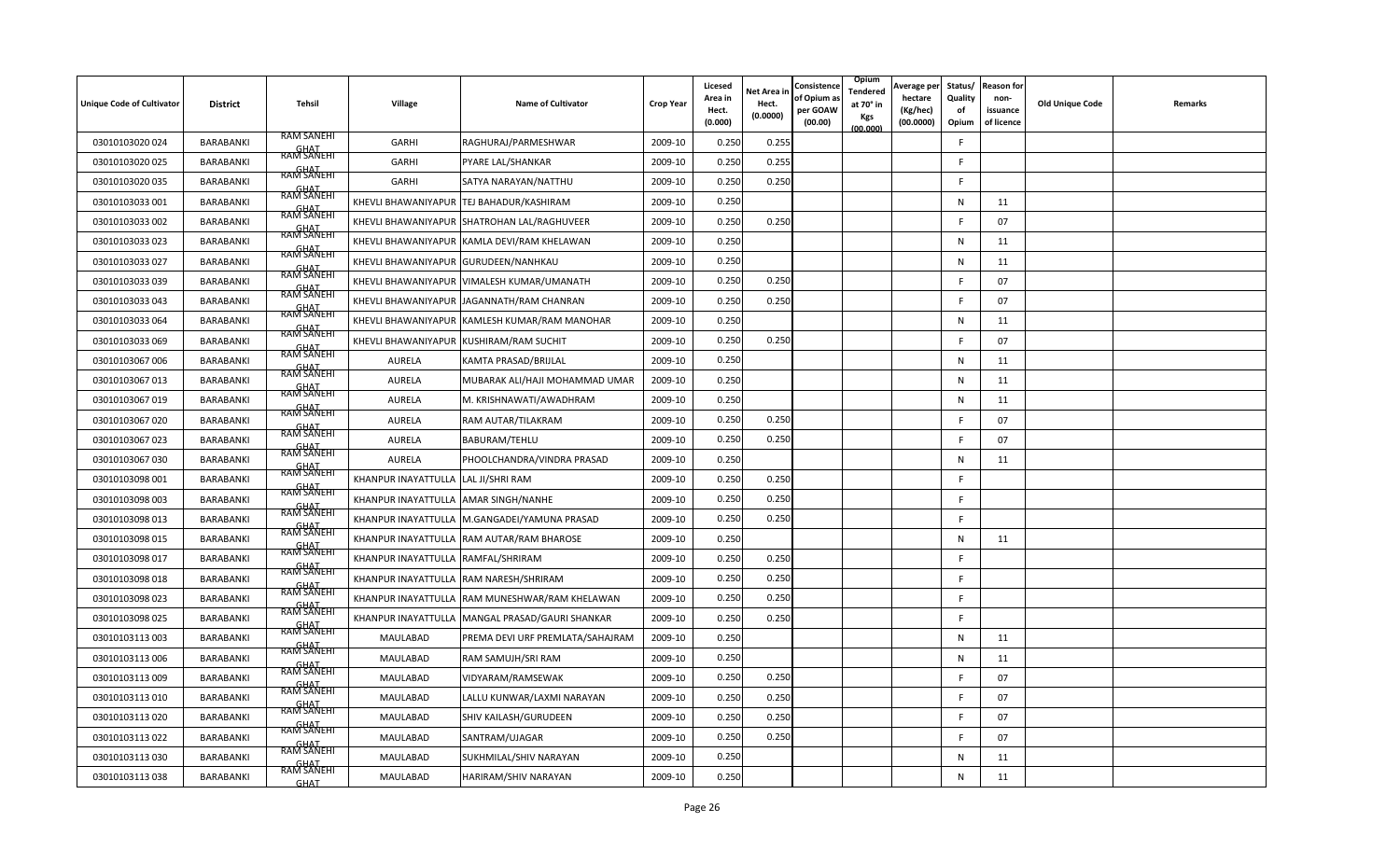| <b>Unique Code of Cultivator</b> | <b>District</b> | <b>Tehsil</b>             | Village           | <b>Name of Cultivator</b>    | <b>Crop Year</b> | Licesed<br>Area in<br>Hect.<br>(0.000) | Net Area in<br>Hect.<br>(0.0000) | Consistence<br>of Opium a<br>per GOAW<br>(00.00) | Opium<br>Tendered<br>at 70° in<br>Kgs<br>(00.000) | Average per<br>hectare<br>(Kg/hec)<br>(00.0000) | Status/<br>Quality<br>of<br>Opium | <b>Reason for</b><br>non-<br>issuance<br>of licence | <b>Old Unique Code</b> | Remarks |
|----------------------------------|-----------------|---------------------------|-------------------|------------------------------|------------------|----------------------------------------|----------------------------------|--------------------------------------------------|---------------------------------------------------|-------------------------------------------------|-----------------------------------|-----------------------------------------------------|------------------------|---------|
| 03010103141 012                  | BARABANKI       | <b>RAM SANEHI</b>         | <b>TARAPUR II</b> | VIKRAMAJEET/RAMAPATI         | 2009-10          | 0.250                                  | 0.255                            |                                                  |                                                   |                                                 | F                                 | 07                                                  |                        |         |
| 03010103141 025                  | BARABANKI       | GHAT<br>RAM SANEHI        | <b>TARAPUR II</b> | RAMDAS/SUNDAR LAL            | 2009-10          | 0.250                                  | 0.245                            |                                                  |                                                   |                                                 | F                                 | 07                                                  |                        |         |
| 03010103141 027                  | BARABANKI       | <b>RAM SANEHI</b>         | <b>TARAPUR II</b> | PRAMILA DEVI/RAMNEWAS        | 2009-10          | 0.250                                  | 0.250                            |                                                  |                                                   |                                                 |                                   | 07                                                  |                        |         |
| 03010103141 035                  | BARABANKI       | <b>RAM SANEHI</b>         | <b>TARAPUR II</b> | GOKARAN/HARISHCHANDRA        | 2009-10          | 0.250                                  | 0.250                            |                                                  |                                                   |                                                 | F                                 | 07                                                  |                        |         |
| 03010103141 039                  | BARABANKI       | RAM SANEHI<br>RAM SANEHI  | <b>TARAPUR II</b> | TRIPURESH/PYARE              | 2009-10          | 0.250                                  | 0.260                            |                                                  |                                                   |                                                 | F                                 | 07                                                  |                        |         |
| 03010103141 041                  | BARABANKI       |                           | <b>TARAPUR II</b> | RAMPHER/CHHEDAN              | 2009-10          | 0.250                                  | 0.250                            |                                                  |                                                   |                                                 |                                   | 07                                                  |                        |         |
| 03010103141 042                  | BARABANKI       | RAM SANEHI<br>RAM SANEHI  | <b>TARAPUR II</b> | KAMLESH/PYARE                | 2009-10          | 0.250                                  | 0.245                            |                                                  |                                                   |                                                 | E                                 | 07                                                  |                        |         |
| 03010103141 048                  | BARABANKI       | RAM SANEHI                | <b>TARAPUR II</b> | VISHAMBHAR/MOTI              | 2009-10          | 0.250                                  | 0.245                            |                                                  |                                                   |                                                 | E                                 | 07                                                  |                        |         |
| 03010103143 002                  | BARABANKI       | RAM SANEHI                | <b>TELMA</b>      | AMBAR LAL/MAIKU              | 2009-10          | 0.250                                  | 0.255                            |                                                  |                                                   |                                                 | F                                 | 07                                                  |                        |         |
| 03010103143 003                  | BARABANKI       | RAM SANEHI                | <b>TELMA</b>      | M. KAMLA DEVI/MOHANLAL       | 2009-10          | 0.250                                  | 0.250                            |                                                  |                                                   |                                                 | F                                 | 07                                                  |                        |         |
| 03010103143 007                  | BARABANKI       | GHAT<br>RAM SANEHI        | <b>TELMA</b>      | RAJ BAHADUR/MAHAVEER         | 2009-10          | 0.250                                  | 0.255                            |                                                  |                                                   |                                                 | F                                 | 07                                                  |                        |         |
| 03010103143 010                  | BARABANKI       | GHAT<br>RAM SANEHI        | <b>TELMA</b>      | RAM LAKHAN/MAIKULAL          | 2009-10          | 0.250                                  | 0.245                            |                                                  |                                                   |                                                 | E                                 | 07                                                  |                        |         |
| 03010103143 011                  | BARABANKI       | <b>GHAT</b><br>RAM SANEHI | <b>TELMA</b>      | BECHANLAL/BARATI             | 2009-10          | 0.250                                  | 0.250                            |                                                  |                                                   |                                                 | F                                 | 07                                                  |                        |         |
| 03010103143 015                  | BARABANKI       | RAM SANEHI                | <b>TELMA</b>      | RAM KUMAR/SATYA NARAYAN      | 2009-10          | 0.250                                  | 0.255                            |                                                  |                                                   |                                                 | F                                 | 07                                                  |                        |         |
| 03010103143 016                  | BARABANKI       | <b>RAM SANEHI</b>         | <b>TELMA</b>      | ARUN KUMAR/RAJ BHADUR        | 2009-10          | 0.250                                  | 0.255                            |                                                  |                                                   |                                                 | F                                 | 07                                                  |                        |         |
| 03010103143 047                  | BARABANKI       | <b>GHAT</b>               | <b>TELMA</b>      | MAHMOOD AHMAD/DEEN MOHAMMAD  | 2009-10          | 0.250                                  | 0.260                            |                                                  |                                                   |                                                 | F                                 | 07                                                  |                        |         |
| 03010104014 005                  | BARABANKI       | SIRAULI GAUSPUR           | SAIFPUR           | DHARABANDU/GAYA PRASAD       | 2009-10          | 0.250                                  | 0.240                            |                                                  |                                                   |                                                 | F.                                |                                                     |                        |         |
| 03010104014 010                  | BARABANKI       | SIRAULI GAUSPUR           | SAIFPUR           | M. PHOOLMATI/DEVI DAYAL      | 2009-10          | 0.250                                  | 0.215                            |                                                  |                                                   |                                                 | F.                                |                                                     |                        |         |
| 03010104014 011                  | BARABANKI       | <b>SIRAULI GAUSPUR</b>    | SAIFPUR           | DURGA PRASAD/PYARELAL        | 2009-10          | 0.250                                  | 0.245                            |                                                  |                                                   |                                                 | F.                                |                                                     |                        |         |
| 03010104014 013                  | BARABANKI       | <b>SIRAULI GAUSPUR</b>    | <b>SAIFPUR</b>    | DAYARAM/NANHE                | 2009-10          | 0.250                                  | 0.245                            |                                                  |                                                   |                                                 | F                                 |                                                     |                        |         |
| 03010104014 026                  | BARABANKI       | SIRAULI GAUSPUR           | SAIFPUR           | PURNMASI/SUKAI               | 2009-10          | 0.250                                  | 0.235                            |                                                  |                                                   |                                                 | F                                 |                                                     |                        |         |
| 03010104014 029                  | BARABANKI       | <b>SIRAULI GAUSPUR</b>    | SAIFPUR           | RAM LAL/MOHAN                | 2009-10          | 0.250                                  | 0.150                            |                                                  |                                                   |                                                 | F.                                |                                                     |                        |         |
| 03010104014 030                  | BARABANKI       | SIRAULI GAUSPUR           | SAIFPUR           | NAUMILAL/NANHE               | 2009-10          | 0.250                                  | 0.240                            |                                                  |                                                   |                                                 | F.                                |                                                     |                        |         |
| 03010104014 066                  | BARABANKI       | SIRAULI GAUSPUR           | <b>SAIFPUR</b>    | SIYARAM/KHAIRATI             | 2009-10          | 0.250                                  |                                  |                                                  |                                                   |                                                 | N                                 | 11                                                  |                        |         |
| 03010207003 002                  | <b>LUCKNOW</b>  | MOHANLALGANJ              | ADAMPUR NAUBASTA  | <b>BABADEEN / BADALU</b>     | 2009-10          | 0.250                                  | 0.260                            |                                                  |                                                   |                                                 | F                                 |                                                     |                        |         |
| 03010207003 003                  | LUCKNOW         | MOHANLALGANJ              | ADAMPUR NAUBASTA  | CHOTE LAL / BABU LAL         | 2009-10          | 0.250                                  | 0.250                            |                                                  |                                                   |                                                 | F                                 |                                                     |                        |         |
| 03010207003 004                  | LUCKNOW         | MOHANLALGANJ              | ADAMPUR NAUBASTA  | BHAGWAN DEVI / MATAI         | 2009-10          | 0.250                                  | 0.260                            |                                                  |                                                   |                                                 | F                                 |                                                     |                        |         |
| 03010207003 006                  | LUCKNOW         | MOHANLALGANJ              | ADAMPUR NAUBASTA  | PUTTI LAL / RAM ASARE        | 2009-10          | 0.250                                  | 0.255                            |                                                  |                                                   |                                                 | F                                 |                                                     |                        |         |
| 03010207003 012                  | LUCKNOW         | MOHANLALGANJ              | ADAMPUR NAUBASTA  | VINOD KUMAR / SANGRAM SINGH  | 2009-10          | 0.250                                  | 0.255                            |                                                  |                                                   |                                                 | F.                                |                                                     |                        |         |
| 03010207003 017                  | LUCKNOW         | MOHANLALGANJ              | ADAMPUR NAUBASTA  | RAM KISHOR / LAL BAHADUR     | 2009-10          | 0.250                                  | 0.250                            |                                                  |                                                   |                                                 | F.                                |                                                     |                        |         |
| 03010207003 018                  | LUCKNOW         | MOHANLALGANJ              | ADAMPUR NAUBASTA  | KAMLA DEVI / RAM KHELAWAN    | 2009-10          | 0.250                                  | 0.250                            |                                                  |                                                   |                                                 | F.                                |                                                     |                        |         |
| 03010207003 020                  | LUCKNOW         | MOHANLALGANJ              | ADAMPUR NAUBASTA  | HARI NAM SINGH / LAL BAHADUR | 2009-10          | 0.250                                  | 0.250                            |                                                  |                                                   |                                                 | F                                 |                                                     |                        |         |
| 03010207003 037                  | LUCKNOW         | MOHANLALGANJ              | ADAMPUR NAUBASTA  | RAJESH KUMAR / BINDRA PRASAD | 2009-10          | 0.250                                  | 0.215                            |                                                  |                                                   |                                                 | F                                 |                                                     |                        |         |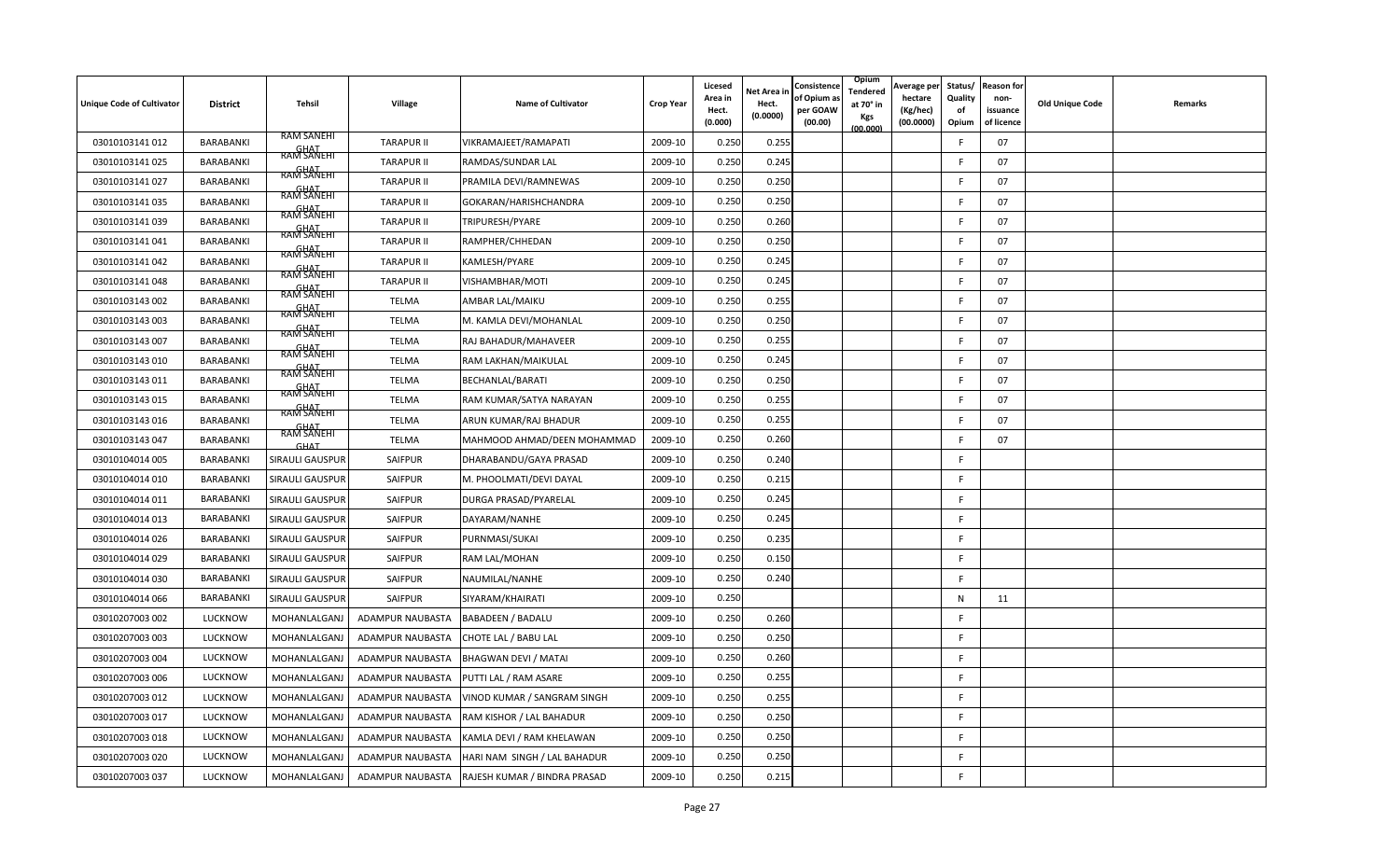| <b>Unique Code of Cultivator</b> | <b>District</b> | Tehsil       | Village          | <b>Name of Cultivator</b>       | <b>Crop Year</b> | Licesed<br>Area in<br>Hect.<br>(0.000) | <b>Jet Area in</b><br>Hect.<br>(0.0000) | Consistence<br>of Opium a<br>per GOAW<br>(00.00) | Opium<br>Tendered<br>at 70° in<br>Kgs<br>(00.000) | Average per<br>hectare<br>(Kg/hec)<br>(00.0000) | Status/<br>Quality<br>οf<br>Opium | <b>Reason for</b><br>non-<br>issuance<br>of licence | <b>Old Unique Code</b> | Remarks |
|----------------------------------|-----------------|--------------|------------------|---------------------------------|------------------|----------------------------------------|-----------------------------------------|--------------------------------------------------|---------------------------------------------------|-------------------------------------------------|-----------------------------------|-----------------------------------------------------|------------------------|---------|
| 03010207003 044                  | <b>LUCKNOW</b>  | MOHANLALGANJ | ADAMPUR NAUBASTA | <b>BHARAT SINGH / BECHA LAL</b> | 2009-10          | 0.250                                  | 0.250                                   |                                                  |                                                   |                                                 | F                                 |                                                     |                        |         |
| 03010207003 045                  | <b>LUCKNOW</b>  | MOHANLALGANJ | ADAMPUR NAUBASTA | RAM PAL / RAM LAL               | 2009-10          | 0.250                                  | 0.250                                   |                                                  |                                                   |                                                 | F.                                |                                                     |                        |         |
| 03010207003 046                  | LUCKNOW         | MOHANLALGANJ | ADAMPUR NAUBASTA | ANGAD / AUSAN                   | 2009-10          | 0.250                                  | 0.245                                   |                                                  |                                                   |                                                 | -F                                |                                                     |                        |         |
| 03010207003 047                  | LUCKNOW         | MOHANLALGANJ | ADAMPUR NAUBASTA | ASHOK KUMAR / BIHARI LAL        | 2009-10          | 0.250                                  | 0.245                                   |                                                  |                                                   |                                                 | F                                 |                                                     |                        |         |
| 03010207003 048                  | <b>LUCKNOW</b>  | MOHANLALGANJ | ADAMPUR NAUBASTA | RAM FER / DALLA                 | 2009-10          | 0.250                                  | 0.250                                   |                                                  |                                                   |                                                 | F.                                |                                                     |                        |         |
| 03010207003 049                  | <b>LUCKNOW</b>  | MOHANLALGANJ | ADAMPUR NAUBASTA | JAMSHED KHAN/ MAJID KHAN        | 2009-10          | 0.250                                  | 0.255                                   |                                                  |                                                   |                                                 | -F                                |                                                     |                        |         |
| 03010207003 050                  | LUCKNOW         | MOHANLALGANJ | ADAMPUR NAUBASTA | CHEDANA / BABA DEEN             | 2009-10          | 0.250                                  | 0.255                                   |                                                  |                                                   |                                                 | F                                 |                                                     |                        |         |
| 03010207003 051                  | LUCKNOW         | MOHANLALGANJ | ADAMPUR NAUBASTA | CHABILA / BHALLAR               | 2009-10          | 0.250                                  | 0.215                                   |                                                  |                                                   |                                                 | F                                 |                                                     |                        |         |
| 03010207018 002                  | LUCKNOW         | MOHANLALGANJ | <b>BASTAULI</b>  | RAM KUMAR / MAHAVEER            | 2009-10          | 0.250                                  | 0.215                                   |                                                  |                                                   |                                                 | $\mathsf{F}$                      |                                                     |                        |         |
| 03010207018 003                  | LUCKNOW         | MOHANLALGANJ | <b>BASTAULI</b>  | <b>BAHORI LAL / SANTU</b>       | 2009-10          | 0.250                                  | 0.200                                   |                                                  |                                                   |                                                 | F.                                |                                                     |                        |         |
| 03010207018 006                  | LUCKNOW         | MOHANLALGANJ | <b>BASTAULI</b>  | BANWARI LAL / PITAMBAR          | 2009-10          | 0.250                                  | 0.225                                   |                                                  |                                                   |                                                 | F.                                |                                                     |                        |         |
| 03010207018 009                  | <b>LUCKNOW</b>  | MOHANLALGANJ | <b>BASTAULI</b>  | MAYA RAM / RAM PAL              | 2009-10          | 0.250                                  | 0.250                                   |                                                  |                                                   |                                                 | E                                 |                                                     |                        |         |
| 03010207018 012                  | <b>LUCKNOW</b>  | MOHANLALGANJ | <b>BASTAULI</b>  | RAGHURAI / SANGAM               | 2009-10          | 0.250                                  |                                         |                                                  |                                                   |                                                 | N                                 | 11                                                  |                        |         |
| 03010207018 015                  | LUCKNOW         | MOHANLALGANJ | <b>BASTAULI</b>  | SHATROHAN / UMRAO               | 2009-10          | 0.250                                  | 0.235                                   |                                                  |                                                   |                                                 | F                                 |                                                     |                        |         |
| 03010207018 016                  | <b>LUCKNOW</b>  | MOHANLALGANJ | <b>BASTAULI</b>  | VASUDEV / UMRAO                 | 2009-10          | 0.250                                  | 0.220                                   |                                                  |                                                   |                                                 | F.                                |                                                     |                        |         |
| 03010207018 017                  | <b>LUCKNOW</b>  | MOHANLALGANJ | <b>BASTAULI</b>  | <b>BHAGAUTI / SARVJEET</b>      | 2009-10          | 0.250                                  | 0.190                                   |                                                  |                                                   |                                                 | F                                 |                                                     |                        |         |
| 03010207018 020                  | <b>LUCKNOW</b>  | MOHANLALGANJ | <b>BASTAULI</b>  | RAM CHANDRA / MANGAL            | 2009-10          | 0.250                                  | 0.230                                   |                                                  |                                                   |                                                 | F                                 |                                                     |                        |         |
| 03010207049 027                  | LUCKNOW         | MOHANLALGANJ | <b>JAUKHANDI</b> | SANT RAM / DAYA RAM             | 2009-10          | 0.250                                  | 0.255                                   |                                                  |                                                   |                                                 | F.                                |                                                     |                        |         |
| 03010207049 031                  | LUCKNOW         | MOHANLALGANJ | <b>JAUKHANDI</b> | VISHRAM / BHOLAI                | 2009-10          | 0.250                                  | 0.255                                   |                                                  |                                                   |                                                 | F                                 |                                                     |                        |         |
| 03010207049 049                  | LUCKNOW         | MOHANLALGANJ | <b>JAUKHANDI</b> | SAROJA VERMA / RAM HARSH VERMA  | 2009-10          | 0.250                                  | 0.260                                   |                                                  |                                                   |                                                 | F                                 |                                                     |                        |         |
| 03010207049 051                  | LUCKNOW         | MOHANLALGANJ | <b>JAUKHANDI</b> | ARVIND / RAM SAGAR              | 2009-10          | 0.250                                  | 0.260                                   |                                                  |                                                   |                                                 | $\mathsf{F}$                      |                                                     |                        |         |
| 03010207049 055                  | LUCKNOW         | MOHANLALGANJ | <b>JAUKHANDI</b> | BHAGAUTI PRASAD / RAJA RAM      | 2009-10          | 0.250                                  | 0.255                                   |                                                  |                                                   |                                                 | F                                 |                                                     |                        |         |
| 03010207049 066                  | <b>LUCKNOW</b>  | MOHANLALGANJ | <b>JAUKHANDI</b> | ISHWAR DEEN / GURU DAYAL        | 2009-10          | 0.250                                  |                                         |                                                  |                                                   |                                                 | N                                 | 11                                                  |                        |         |
| 03010207049 067                  | <b>LUCKNOW</b>  | MOHANLALGANJ | <b>JAUKHANDI</b> | SHIV BALAK / SATYA NARAYAN      | 2009-10          | 0.250                                  | 0.260                                   |                                                  |                                                   |                                                 | -F                                |                                                     |                        |         |
| 03010207049 068                  | LUCKNOW         | MOHANLALGANJ | <b>JAUKHANDI</b> | PHOOL MATI / PITAMBAR           | 2009-10          | 0.250                                  | 0.225                                   |                                                  |                                                   |                                                 | F                                 |                                                     |                        |         |
| 03010207058 004                  | LUCKNOW         | MOHANLALGANJ | <b>KASIMPUR</b>  | RAJENDRA PRASAD/ PANNA LAL      | 2009-10          | 0.250                                  |                                         |                                                  |                                                   |                                                 | $\mathsf{N}$                      | 11                                                  |                        |         |
| 03010207058 009                  | <b>LUCKNOW</b>  | MOHANLALGANJ | <b>KASIMPUR</b>  | RAM SAJEEVAN/ CHANGA LAL        | 2009-10          | 0.250                                  | 0.260                                   |                                                  |                                                   |                                                 | F                                 |                                                     |                        |         |
| 03010207058 010                  | LUCKNOW         | MOHANLALGANJ | <b>KASIMPUR</b>  | SRIMATI SUNITA/ RAM SAGAR       | 2009-10          | 0.250                                  | 0.230                                   |                                                  |                                                   |                                                 | F.                                |                                                     |                        |         |
| 03010207058 020                  | LUCKNOW         | MOHANLALGANJ | <b>KASIMPUR</b>  | LAL BAHADUR / MATA PRASAD       | 2009-10          | 0.250                                  | 0.250                                   |                                                  |                                                   |                                                 | F                                 |                                                     |                        |         |
| 03010207058 021                  | <b>LUCKNOW</b>  | MOHANLALGANJ | <b>KASIMPUR</b>  | RAJESH KUMAR / RADHE LAL        | 2009-10          | 0.250                                  | 0.250                                   |                                                  |                                                   |                                                 | $\mathsf{F}$                      |                                                     |                        |         |
| 03010207058 029                  | LUCKNOW         | MOHANLALGANJ | <b>KASIMPUR</b>  | SMT RAMA / NANHE                | 2009-10          | 0.250                                  | 0.255                                   |                                                  |                                                   |                                                 | F.                                |                                                     |                        |         |
| 03010207058 037                  | LUCKNOW         | MOHANLALGANJ | <b>KASIMPUR</b>  | RAM SINGH / PARMESHWAR DEEN     | 2009-10          | 0.250                                  | 0.235                                   |                                                  |                                                   |                                                 | $\mathsf{F}$                      |                                                     |                        |         |
| 03010207058 043                  | LUCKNOW         | MOHANLALGANJ | <b>KASIMPUR</b>  | RAJ KUMAR / PANNA LAL           | 2009-10          | 0.250                                  |                                         |                                                  |                                                   |                                                 | $\mathsf{N}$                      | 11                                                  |                        |         |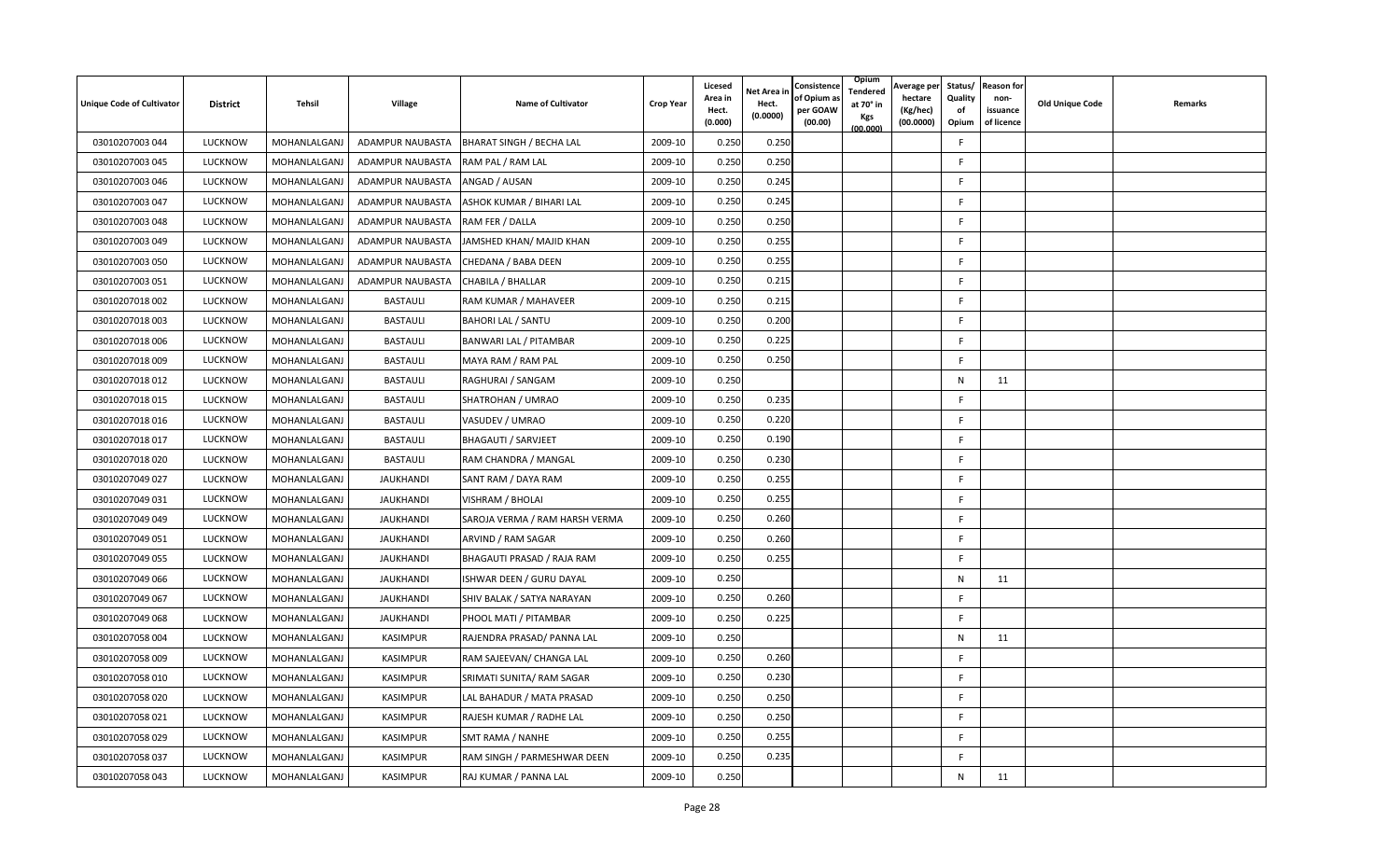| <b>Unique Code of Cultivator</b> | <b>District</b> | Tehsil        | Village          | <b>Name of Cultivator</b>     | <b>Crop Year</b> | Licesed<br>Area in<br>Hect.<br>(0.000) | Net Area in<br>Hect.<br>(0.0000) | Consistence<br>of Opium a<br>per GOAW<br>(00.00) | Opium<br>Tendered<br>at 70° in<br>Kgs<br>(00.000) | Average per<br>hectare<br>(Kg/hec)<br>(00.0000) | Status/<br>Quality<br>of<br>Opium | <b>Reason for</b><br>non-<br>issuance<br>of licence | <b>Old Unique Code</b> | Remarks                  |
|----------------------------------|-----------------|---------------|------------------|-------------------------------|------------------|----------------------------------------|----------------------------------|--------------------------------------------------|---------------------------------------------------|-------------------------------------------------|-----------------------------------|-----------------------------------------------------|------------------------|--------------------------|
| 03010207058 044                  | LUCKNOW         | MOHANLALGANJ  | <b>KASIMPUR</b>  | RAM LAKHAN/ CHANGA LAL        | 2009-10          | 0.250                                  | 0.195                            | 63.74                                            | 5.091                                             | 26.108                                          | G                                 | 04                                                  |                        |                          |
| 03010207058 045                  | LUCKNOW         | MOHANLALGANJ  | <b>KASIMPUR</b>  | RAM SEWAK / RAM DULARE        | 2009-10          | 0.250                                  | 0.235                            |                                                  |                                                   |                                                 | F                                 |                                                     | 03010207059 053        | TRANSFER/ KASIMPUR BIRWA |
| 03010207058 046                  | LUCKNOW         | MOHANLALGANJ  | <b>KASIMPUR</b>  | AMAR SINGH / RAM BAHADUR      | 2009-10          | 0.250                                  | 0.240                            |                                                  |                                                   |                                                 | F                                 |                                                     | 03010207059 056        | TRANSFER/ KASIMPUR BIRWA |
| 03010207058 047                  | LUCKNOW         | MOHANLALGANJ  | <b>KASIMPUR</b>  | RAJA RAM / NANKAU             | 2009-10          | 0.250                                  | 0.245                            |                                                  |                                                   |                                                 | F                                 |                                                     | 03010207059 058        | TRANSFER/ KASIMPUR BIRWA |
| 03010207058 048                  | LUCKNOW         | MOHANLALGANJ  | KASIMPUR         | GANGA RAM /GAREEBE            | 2009-10          | 0.250                                  | 0.155                            |                                                  |                                                   |                                                 | F                                 |                                                     | 03010207059 040        | TRANSFER/ KASIMPUR BIRWA |
| 03010207058 049                  | LUCKNOW         | MOHANLALGANJ  | KASIMPUR         | SANGAM / HANUMAN              | 2009-10          | 0.250                                  | 0.255                            |                                                  |                                                   |                                                 | E                                 |                                                     | 03010207059 026        | TRANSFER/ KASIMPUR BIRWA |
| 03010207058 050                  | LUCKNOW         | MOHANLALGANJ  | <b>KASIMPUR</b>  | SUSHIL / RAM SAJEEVAN         | 2009-10          | 0.250                                  | 0.260                            |                                                  |                                                   |                                                 | F                                 |                                                     | 03010207059 037        | TRANSFER/ KASIMPUR BIRWA |
| 03010207058 051                  | <b>LUCKNOW</b>  | MOHANLALGANJ  | <b>KASIMPUR</b>  | SALIK RAM / RAM AUTAR         | 2009-10          | 0.250                                  | 0.245                            |                                                  |                                                   |                                                 | F                                 |                                                     |                        |                          |
| 03010207058 052                  | LUCKNOW         | MOHANLALGANJ  | <b>KASIMPUR</b>  | MANI RAM / MAHAVEER           | 2009-10          | 0.250                                  | 0.260                            |                                                  |                                                   |                                                 | E                                 |                                                     | 03010207059 051        | TRANSFER/ KASIMPUR BIRWA |
| 03010207082 001                  | LUCKNOW         | MOHANLALGANJ  | RASOOLPUR SAMESI | HARI VILAS / JAY GOVIND       | 2009-10          | 0.250                                  | 0.250                            |                                                  |                                                   |                                                 | F                                 |                                                     |                        |                          |
| 03010207082 010                  | <b>LUCKNOW</b>  | MOHANLALGANJ  | RASOOLPUR SAMESI | MATA PRASAD/ GURU DEEN        | 2009-10          | 0.250                                  | 0.25C                            | 36.6                                             | 7.299                                             | 29.196                                          | G                                 | 04                                                  |                        |                          |
| 03010207082 014                  | LUCKNOW         | MOHANLALGANJ  | RASOOLPUR SAMESI | SATYA NARAYAN / SUKHRAM       | 2009-10          | 0.250                                  | 0.25C                            |                                                  |                                                   |                                                 | F                                 |                                                     |                        |                          |
| 03010207082 017                  | <b>LUCKNOW</b>  | MOHANLALGANJ  | RASOOLPUR SAMESI | LAXMAN / NANHKAU              | 2009-10          | 0.250                                  | 0.250                            |                                                  |                                                   |                                                 | F                                 |                                                     |                        |                          |
| 03010207082 019                  | LUCKNOW         | MOHANLALGANJ  | RASOOLPUR SAMESI | GOPI NATH / RAM DULARE        | 2009-10          | 0.250                                  | 0.250                            |                                                  |                                                   |                                                 | F                                 |                                                     |                        |                          |
| 03010207082 021                  | LUCKNOW         | MOHANLALGANJ  | RASOOLPUR SAMESI | GAYA PRASAD / SHIV NARAYAN    | 2009-10          | 0.250                                  | 0.25C                            |                                                  |                                                   |                                                 | F                                 |                                                     |                        |                          |
| 03010207082 023                  | LUCKNOW         | MOHANLALGANJ  | RASOOLPUR SAMESI | RANJEET KUMAR / RADHEY LAL    | 2009-10          | 0.250                                  | 0.250                            |                                                  |                                                   |                                                 | F                                 |                                                     |                        |                          |
| 03010207082 031                  | LUCKNOW         | MOHANLALGANJ  | RASOOLPUR SAMESI | <b>BANARASI LAL / DHAUKAL</b> | 2009-10          | 0.250                                  | 0.250                            |                                                  |                                                   |                                                 | F                                 |                                                     |                        |                          |
| 03010207082 037                  | <b>LUCKNOW</b>  | MOHANLALGANJ  | RASOOLPUR SAMESI | SANT LAL / RAM ASARE          | 2009-10          | 0.250                                  | 0.250                            |                                                  |                                                   |                                                 | F.                                |                                                     |                        |                          |
| 03010309002 001                  | SHAHJAHANPUR    | <b>TILHAR</b> | <b>DABHAURA</b>  | YASH PAL SINGH/ MAHARAJ SINGH | 2009-10          | 0.250                                  | 0.260                            |                                                  |                                                   |                                                 | F.                                |                                                     |                        |                          |
| 03010309002 016                  | SHAHJAHANPUR    | <b>TILHAR</b> | DABHAURA         | RAJPAL/ CHAMPAT               | 2009-10          | 0.250                                  | 0.250                            |                                                  |                                                   |                                                 | F                                 |                                                     |                        |                          |
| 03010309002 017                  | SHAHJAHANPUR    | <b>TILHAR</b> | DABHAURA         | HANIF/ NATTHU                 | 2009-10          | 0.250                                  |                                  |                                                  |                                                   |                                                 | N                                 | 11                                                  |                        |                          |
| 03010309002 032                  | SHAHJAHANPUR    | <b>TILHAR</b> | DABHAURA         | DEVENDRA PAL/ GIRWAR          | 2009-10          | 0.250                                  |                                  |                                                  |                                                   |                                                 | N                                 | 11                                                  |                        |                          |
| 03010309002 035                  | SHAHJAHANPUR    | <b>TILHAR</b> | DABHAURA         | SUKHPAL/ SIYA RAM             | 2009-10          | 0.250                                  |                                  |                                                  |                                                   |                                                 | N                                 | 11                                                  |                        |                          |
| 03010309002 051                  | SHAHJAHANPUR    | <b>TILHAR</b> | DABHAURA         | RAM VEER/ RAM KUMAR           | 2009-10          | 0.250                                  |                                  |                                                  |                                                   |                                                 | N                                 | 11                                                  |                        |                          |
| 03010309002 052                  | SHAHJAHANPUR    | <b>TILHAR</b> | DABHAURA         | CHANDRAKALI/ MUKHTAPAL        | 2009-10          | 0.250                                  | 0.260                            |                                                  |                                                   |                                                 | F                                 |                                                     |                        |                          |
| 03010309002 053                  | SHAHJAHANPUR    | <b>TILHAR</b> | DABHAURA         | KRISHNA PAL/ MAHARAJ          | 2009-10          | 0.250                                  | 0.260                            |                                                  |                                                   |                                                 | F                                 |                                                     |                        |                          |
| 03010309002 055                  | SHAHJAHANPUR    | <b>TILHAR</b> | DABHAURA         | RAM PAL/ RAM DAYAL            | 2009-10          | 0.250                                  | 0.245                            |                                                  |                                                   |                                                 | F                                 |                                                     |                        |                          |
| 03010309002 057                  | SHAHJAHANPUR    | <b>TILHAR</b> | DABHAURA         | JADUVEER/ MEHAR BAN           | 2009-10          | 0.250                                  | 0.250                            |                                                  |                                                   |                                                 | F                                 |                                                     |                        |                          |
| 03010309002 079                  | SHAHJAHANPUR    | <b>TILHAR</b> | DABHAURA         | RAM DEEN/ PRAHLAD             | 2009-10          | 0.250                                  | 0.250                            |                                                  |                                                   |                                                 | F                                 |                                                     |                        |                          |
| 03010309002 082                  | SHAHJAHANPUR    | <b>TILHAR</b> | DABHAURA         | FOOLMATI / SON PAL            | 2009-10          | 0.250                                  | 0.255                            |                                                  |                                                   |                                                 | F                                 |                                                     |                        |                          |
| 03010309002 084                  | SHAHJAHANPUR    | <b>TILHAR</b> | DABHAURA         | RAM CHANDRA/ CHOKHEY LAL      | 2009-10          | 0.250                                  | 0.260                            |                                                  |                                                   |                                                 | E                                 |                                                     |                        |                          |
| 03010309002 085                  | SHAHJAHANPUR    | <b>TILHAR</b> | DABHAURA         | MALKHAN SINGH/ PUNNI SINGH    | 2009-10          | 0.250                                  | 0.230                            |                                                  |                                                   |                                                 | F                                 |                                                     |                        |                          |
| 03010309002 091                  | SHAHJAHANPUR    | <b>TILHAR</b> | DABHAURA         | HEMRAJ/ SUMER                 | 2009-10          | 0.250                                  |                                  |                                                  |                                                   |                                                 | $\mathsf{N}$                      | 11                                                  |                        |                          |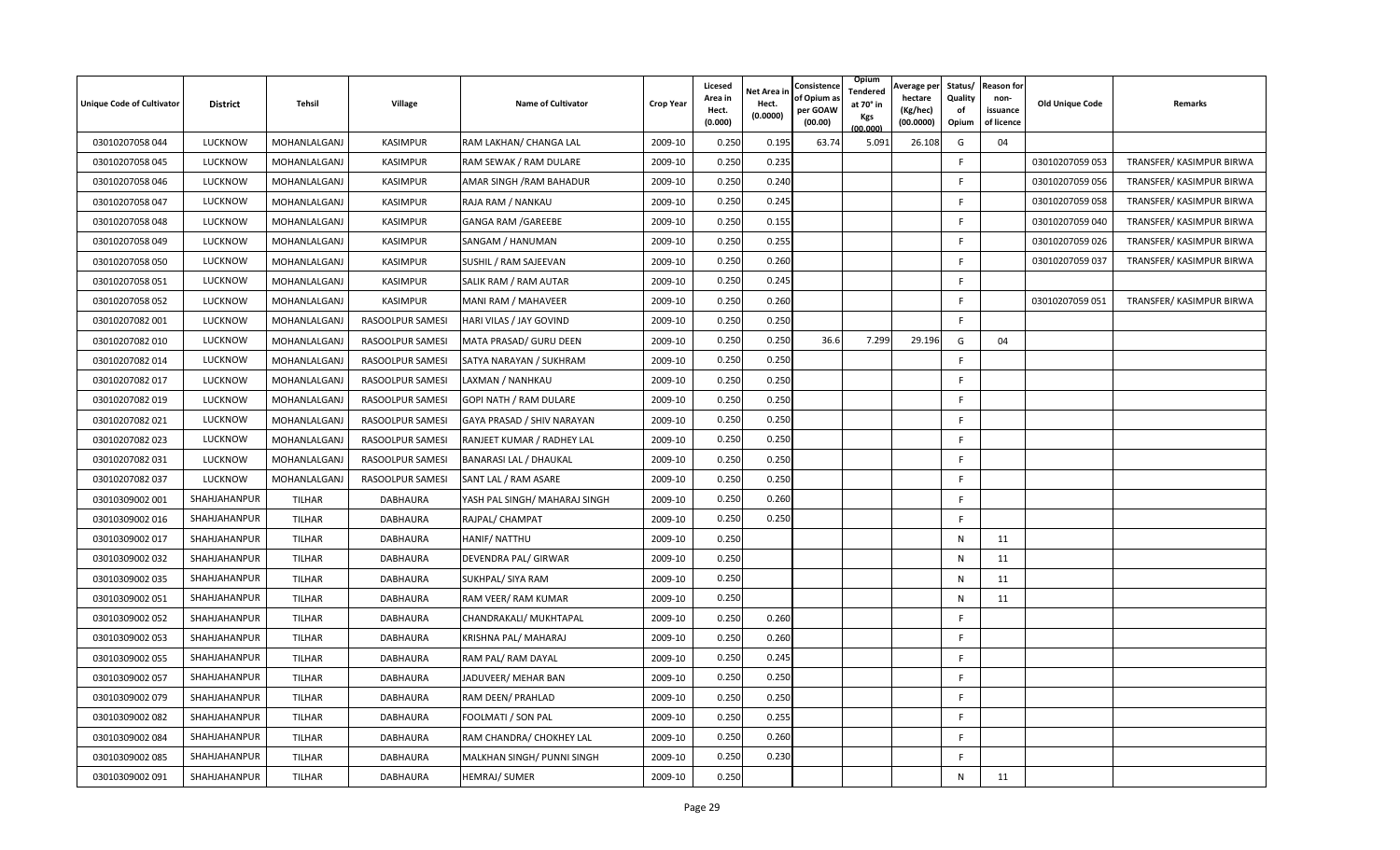| <b>Unique Code of Cultivator</b> | <b>District</b> | <b>Tehsil</b> | Village        | Name of Cultivator        | <b>Crop Year</b> | Licesed<br>Area in<br>Hect.<br>(0.000) | <b>Vet Area in</b><br>Hect.<br>(0.0000) | Consistence<br>of Opium a<br>per GOAW<br>(00.00) | Opium<br>Tendered<br>at 70° in<br>Kgs<br>(00.000) | Average per<br>hectare<br>(Kg/hec)<br>(00.0000) | Status/<br>Quality<br>of<br>Opium | <b>Reason for</b><br>non-<br>issuance<br>of licence | <b>Old Unique Code</b> | Remarks                  |
|----------------------------------|-----------------|---------------|----------------|---------------------------|------------------|----------------------------------------|-----------------------------------------|--------------------------------------------------|---------------------------------------------------|-------------------------------------------------|-----------------------------------|-----------------------------------------------------|------------------------|--------------------------|
| 03010309002 092                  | SHAHJAHANPUR    | TILHAR        | DABHAURA       | RAGHUBAR DAYAL/ MAIKU LAL | 2009-10          | 0.250                                  | 0.255                                   |                                                  |                                                   |                                                 | F                                 |                                                     |                        |                          |
| 03010309002 101                  | SHAHJAHANPUR    | TILHAR        | DABHAURA       | <b>BANWARI/ CHATURI</b>   | 2009-10          | 0.250                                  | 0.250                                   |                                                  |                                                   |                                                 | F                                 |                                                     |                        |                          |
| 03010309008 003                  | SHAHJAHANPUR    | <b>TILHAR</b> | SEMRA          | HARI LAL / PUTTU LAL      | 2009-10          | 0.250                                  |                                         |                                                  |                                                   |                                                 | N                                 | 11                                                  |                        |                          |
| 03010309008 005                  | SHAHJAHANPUR    | <b>TILHAR</b> | SEMRA          | OMKAR/ KHEM KARAN         | 2009-10          | 0.250                                  |                                         |                                                  |                                                   |                                                 | N                                 | 11                                                  |                        |                          |
| 03010309008 006                  | SHAHJAHANPUR    | <b>TILHAR</b> | SEMRA          | RAM NATH/ GANGA RAM       | 2009-10          | 0.250                                  |                                         |                                                  |                                                   |                                                 | N                                 | 11                                                  |                        |                          |
| 03010309008 017                  | SHAHJAHANPUR    | <b>TILHAR</b> | <b>SEMRA</b>   | MAHENDRA PAL/ LARAITEY    | 2009-10          | 0.250                                  |                                         |                                                  |                                                   |                                                 | N                                 | 11                                                  |                        |                          |
| 03010309008 018                  | SHAHJAHANPUR    | <b>TILHAR</b> | SEMRA          | RAKCH PAL/ BECHE LAL      | 2009-10          | 0.250                                  |                                         |                                                  |                                                   |                                                 | N                                 | 11                                                  |                        |                          |
| 03010309008 027                  | SHAHJAHANPUR    | <b>TILHAR</b> | SEMRA          | HET RAM/ KEHAR SINGH      | 2009-10          | 0.250                                  |                                         |                                                  |                                                   |                                                 | N                                 | 11                                                  |                        |                          |
| 03010309008 028                  | SHAHJAHANPUR    | <b>TILHAR</b> | <b>SEMRA</b>   | RAJESH/ PERMESHWARI       | 2009-10          | 0.250                                  |                                         |                                                  |                                                   |                                                 | N                                 | 11                                                  |                        |                          |
| 03010309008 029                  | SHAHJAHANPUR    | TILHAR        | SEMRA          | PREM PAL/ PURAN LAL       | 2009-10          | 0.250                                  |                                         |                                                  |                                                   |                                                 | N                                 | 11                                                  |                        |                          |
| 03010309008 033                  | SHAHJAHANPUR    | <b>TILHAR</b> | SEMRA          | BRIJ PAL/ KHEM KARAN      | 2009-10          | 0.250                                  | 0.250                                   |                                                  |                                                   |                                                 |                                   | 07                                                  |                        |                          |
| 03010309008 038                  | SHAHJAHANPUR    | <b>TILHAR</b> | SEMRA          | RAM BILAS/ RAM GOPAL      | 2009-10          | 0.250                                  | 0.145                                   |                                                  |                                                   |                                                 | E                                 | 07                                                  |                        |                          |
| 03010309008 040                  | SHAHJAHANPUR    | TILHAR        | <b>SEMRA</b>   | BANWARI/ CHEDA            | 2009-10          | 0.250                                  | 0.245                                   |                                                  |                                                   |                                                 | F                                 | 07                                                  |                        |                          |
| 03010309008 055                  | SHAHJAHANPUR    | <b>TILHAR</b> | SEMRA          | BHOJRAJ/ JWALA            | 2009-10          | 0.250                                  | 0.250                                   |                                                  |                                                   |                                                 | F                                 | 07                                                  | 03010309001 016        | TRNASFER/ BANDIYA KHURD  |
| 03010309008 056                  | SHAHJAHANPUR    | <b>TILHAR</b> | SEMRA          | RAM PRAKASH/ RAM PAL      | 2009-10          | 0.250                                  | 0.255                                   |                                                  |                                                   |                                                 | F                                 | 07                                                  | 03010309001 025        | TRANSFER/ BANDIYA KHURD  |
| 03010309008 057                  | SHAHJAHANPUR    | <b>TILHAR</b> | SEMRA          | RATAN LAL/ HORI LAL       | 2009-10          | 0.250                                  |                                         |                                                  |                                                   |                                                 | $\mathsf{N}$                      | 11                                                  |                        |                          |
| 03010309013 006                  | SHAHJAHANPUR    | <b>TILHAR</b> | <b>DHIRPUR</b> | SONWATI/ BRIJPAL          | 2009-10          | 0.250                                  | 0.260                                   |                                                  |                                                   |                                                 | F.                                |                                                     | 03010412029 021        | TRANSFER/ LALPUR         |
| 03010309013 009                  | SHAHJAHANPUR    | <b>TILHAR</b> | <b>DHIRPUR</b> | RAM SHRI/ SHANKAR         | 2009-10          | 0.250                                  | 0.255                                   |                                                  |                                                   |                                                 | F.                                |                                                     |                        |                          |
| 03010309013 025                  | SHAHJAHANPUR    | TILHAR        | <b>DHIRPUR</b> | RAJA RAM/ DEVI RAM        | 2009-10          | 0.250                                  | 0.260                                   |                                                  |                                                   |                                                 | F.                                |                                                     |                        |                          |
| 03010309013 046                  | SHAHJAHANPUR    | TILHAR        | <b>DHIRPUR</b> | SONPAL/ HARI RAM          | 2009-10          | 0.250                                  | 0.250                                   | 42.24                                            | 6.397                                             | 25.588                                          | G                                 | 04                                                  |                        |                          |
| 03010309013 070                  | SHAHJAHANPUR    | <b>TILHAR</b> | <b>DHIRPUR</b> | DAYA RAM/ KEDAR           | 2009-10          | 0.250                                  | 0.255                                   |                                                  |                                                   |                                                 | F.                                |                                                     |                        |                          |
| 03010309013 099                  | SHAHJAHANPUR    | <b>TILHAR</b> | <b>DHIRPUR</b> | LEKHRAJ/ BALWANT          | 2009-10          | 0.250                                  | 0.260                                   | 51.69                                            | 9.042                                             | 34.777                                          | G                                 | 04                                                  |                        |                          |
| 03010309013 126                  | SHAHJAHANPUR    | <b>TILHAR</b> | <b>DHIRPUR</b> | <b>BENI/ KARAN</b>        | 2009-10          | 0.250                                  | 0.260                                   |                                                  |                                                   |                                                 | F.                                |                                                     |                        |                          |
| 03010309013 147                  | SHAHJAHANPUR    | <b>TILHAR</b> | <b>DHIRPUR</b> | JOHRI/ KALLU              | 2009-10          | 0.250                                  | 0.250                                   |                                                  |                                                   |                                                 | F.                                |                                                     |                        |                          |
| 03010309013 164                  | SHAHJAHANPUR    | TILHAR        | <b>DHIRPUR</b> | RISHI PAL/ HARI PRASAD    | 2009-10          | 0.250                                  | 0.255                                   |                                                  |                                                   |                                                 | F                                 |                                                     |                        |                          |
| 03010309013 165                  | SHAHJAHANPUR    | TILHAR        | <b>DHIRPUR</b> | LEKH RAJ/ THAMMAN         | 2009-10          | 0.250                                  | 0.250                                   |                                                  |                                                   |                                                 | F                                 |                                                     |                        |                          |
| 03010309013 166                  | SHAHJAHANPUR    | <b>TILHAR</b> | <b>DHIRPUR</b> | GANGA RAM/ KALLU          | 2009-10          | 0.250                                  | 0.260                                   |                                                  |                                                   |                                                 | F                                 |                                                     |                        |                          |
| 03010309013 167                  | SHAHJAHANPUR    | TILHAR        | <b>DHIRPUR</b> | RADHEY SHYAM/ PRITHVI RAJ | 2009-10          | 0.250                                  | 0.255                                   | 46.42                                            | 5.161                                             | 20.239                                          | G                                 | 04                                                  |                        |                          |
| 03010309013 168                  | SHAHJAHANPUR    | <b>TILHAR</b> | <b>DHIRPUR</b> | RISHI PAL/ DORI LAL       | 2009-10          | 0.250                                  | 0.250                                   |                                                  |                                                   |                                                 | F                                 |                                                     |                        |                          |
| 03010309013 169                  | SHAHJAHANPUR    | <b>TILHAR</b> | <b>DHIRPUR</b> | GIRIVAR/ SOBARAN          | 2009-10          | 0.250                                  |                                         |                                                  |                                                   |                                                 | $\mathsf{N}$                      | 11                                                  |                        |                          |
| 03010309013 170                  | SHAHJAHANPUR    | TILHAR        | <b>DHIRPUR</b> | MAHIPAL/ KANDHAI          | 2009-10          | 0.250                                  | 0.250                                   | 45.17                                            | 5.261                                             | 21.044                                          | G                                 | 04                                                  | 03010412025 011        | TRANSFER/ KOHNI JAFRABAD |
| 03010309013 171                  | SHAHJAHANPUR    | TILHAR        | <b>DHIRPUR</b> | HARPAL/ THAMMAN           | 2009-10          | 0.250                                  | 0.245                                   |                                                  |                                                   |                                                 | F                                 |                                                     |                        |                          |
| 03010309013 172                  | SHAHJAHANPUR    | TILHAR        | <b>DHIRPUR</b> | LAL BAHADUR/ THAMMAN      | 2009-10          | 0.250                                  | 0.245                                   |                                                  |                                                   |                                                 | F.                                |                                                     | 03010412026 034        | TRANSFER/KUMPUR          |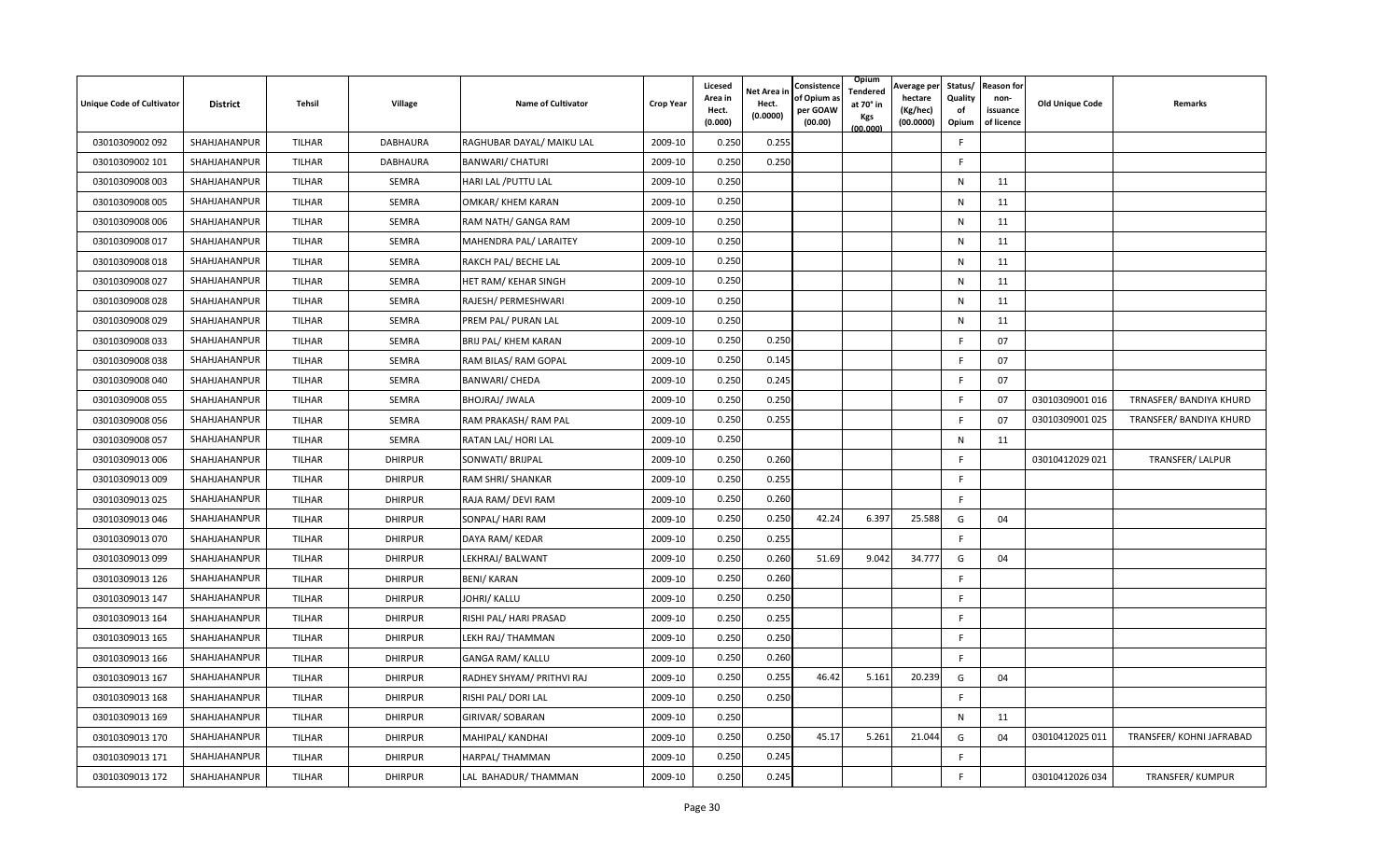| <b>Unique Code of Cultivator</b> | <b>District</b> | Tehsil        | Village                  | <b>Name of Cultivator</b>  | <b>Crop Year</b> | Licesed<br>Area in<br>Hect.<br>(0.000) | Net Area in<br>Hect.<br>(0.0000) | Consistence<br>of Opium a:<br>per GOAW<br>(00.00) | Opium<br>Tendered<br>at 70° in<br>Kgs<br>(00.000) | Average per<br>hectare<br>(Kg/hec)<br>(00.0000) | Quality<br>оf<br>Opium | Status/ Reason for<br>non-<br>issuance<br>of licence | <b>Old Unique Code</b> | Remarks                      |
|----------------------------------|-----------------|---------------|--------------------------|----------------------------|------------------|----------------------------------------|----------------------------------|---------------------------------------------------|---------------------------------------------------|-------------------------------------------------|------------------------|------------------------------------------------------|------------------------|------------------------------|
| 03010309013 173                  | SHAHJAHANPUR    | <b>TILHAR</b> | <b>DHIRPUR</b>           | PREMWATI/ LAHAURY          | 2009-10          | 0.250                                  | 0.250                            |                                                   |                                                   |                                                 | $\mathsf{F}$           |                                                      |                        |                              |
| 03010309013 174                  | SHAHJAHANPUR    | <b>TILHAR</b> | <b>DHIRPUR</b>           | LEELAWATI/ MAIKU LAL       | 2009-10          | 0.250                                  | 0.255                            | 21.83                                             | 1.319                                             | 5.173                                           |                        | 02                                                   |                        |                              |
| 03010309013 175                  | SHAHJAHANPUR    | <b>TILHAR</b> | <b>DHIRPUR</b>           | <b>KHEM KARAN/ GANPAT</b>  | 2009-10          | 0.250                                  | 0.250                            |                                                   |                                                   |                                                 | $\mathsf{F}$           |                                                      | 03010412030 003        | TRANSFER/ MANKAPUR SHIKARPUR |
| 03010309013 176                  | SHAHJAHANPUR    | <b>TILHAR</b> | <b>DHIRPUR</b>           | VED RAM/ DURGA PRASAD      | 2009-10          | 0.250                                  | 0.260                            | 28.98                                             | 2.566                                             | 9.869                                           |                        | 02                                                   | 03010412003 043        | TRANSFER/ ANDHRAU            |
| 03010309013 177                  | SHAHJAHANPUR    | <b>TILHAR</b> | <b>DHIRPUR</b>           | NTTHU LAL/ KISHAN LAL      | 2009-10          | 0.250                                  | 0.255                            | 21.72                                             | 1.477                                             | 5.792                                           |                        | 02                                                   | 03010412030 009        | TRANSFER/ MANKAPUR SHIKARPUR |
| 03010309013 178                  | SHAHJAHANPUR    | <b>TILHAR</b> | <b>DHIRPUR</b>           | ASHFAQ/ KANDHAI            | 2009-10          | 0.250                                  | 0.260                            |                                                   |                                                   |                                                 | F.                     |                                                      | 03010310100 063        | TRANSFER/ NAGARIYA KHURD     |
| 03010309013 179                  | SHAHJAHANPUR    | TILHAR        | <b>DHIRPUR</b>           | GANG PAL / BHUP RAM        | 2009-10          | 0.250                                  | 0.255                            |                                                   |                                                   |                                                 | F.                     |                                                      | 03010412018 042        | TRANSFER/IBRAHIMPUR          |
| 03010309013 180                  | SHAHJAHANPUR    | <b>TILHAR</b> | <b>DHIRPUR</b>           | REKHA/ OMKAR               | 2009-10          | 0.250                                  | 0.240                            |                                                   |                                                   |                                                 | F                      |                                                      |                        |                              |
| 03010309013 181                  | SHAHJAHANPUR    | TILHAR        | <b>DHIRPUR</b>           | MUNISH KUMAR/ KANDHAI LAL  | 2009-10          | 0.250                                  | 0.260                            |                                                   |                                                   |                                                 | F                      |                                                      | 03010412042 013        | TRANSFER/SAPREDA             |
| 03010309013 182                  | SHAHJAHANPUR    | TILHAR        | <b>DHIRPUR</b>           | VEERPAL/ KANDHAI           | 2009-10          | 0.250                                  | 0.260                            | 49.24                                             | 3.834                                             | 14.746                                          | G                      | 04                                                   | 03010412036 018        | TRANSFER/ NETA               |
| 03010310021 008                  | SHAHJAHANPUR    | JALALABAD     | <b>CHAURA BAGAR KHET</b> | RAM NARAYAN/ CHOTEY SINGH  | 2009-10          | 0.250                                  |                                  |                                                   |                                                   |                                                 | N                      | 11                                                   |                        |                              |
| 03010310021 013                  | SHAHJAHANPUR    | JALALABAD     | CHAURA BAGAR KHET        | PHOOL SINGH/ RAM BHAROSE   | 2009-10          | 0.250                                  | 0.250                            | 57.00                                             | 3.514                                             | 14.056                                          | G                      | 04                                                   |                        |                              |
| 03010310021 028                  | SHAHJAHANPUR    | JALALABAD     | CHAURA BAGAR KHET        | ALOK MISHRA/ VINAY KUMAR   | 2009-10          | 0.250                                  | 0.260                            | 42.18                                             | 9.605                                             | 36.942                                          | G                      | 04                                                   |                        |                              |
| 03010310021 030                  | SHAHJAHANPUR    | JALALABAD     | CHAURA BAGAR KHET        | RAM TIRATH/ PANCHAM LAL    | 2009-10          | 0.250                                  | 0.255                            |                                                   |                                                   |                                                 | F.                     | 07                                                   | 03010310040 030        | TRANSFER/ HARIHARPUR         |
| 03010310021 035                  | SHAHJAHANPUR    | JALALABAD     | CHAURA BAGAR KHET        | NABI SHER/ FATTE SHER KHAN | 2009-10          | 0.250                                  | 0.260                            | 43.36                                             | 10.408                                            | 40.031                                          | G                      | 04                                                   |                        |                              |
| 03010310021 038                  | SHAHJAHANPUR    | JALALABAD     | <b>CHAURA BAGAR KHET</b> | MAN SINGH/ DHARAM JEET     | 2009-10          | 0.250                                  | 0.250                            | 37.59                                             | 2.536                                             | 10.144                                          |                        | 02                                                   |                        |                              |
| 03010310021 054                  | SHAHJAHANPUR    | JALALABAD     | <b>CHAURA BAGAR KHET</b> | SURESH SINGH/ MUNSHI SINGH | 2009-10          | 0.250                                  | 0.245                            | 48.72                                             | 10.830                                            | 44.204                                          | G                      | 04                                                   |                        |                              |
| 03010310021 058                  | SHAHJAHANPUR    | JALALABAD     | CHAURA BAGAR KHET        | KAMLESH CHAND/RAM BHAROSE  | 2009-10          | 0.250                                  | 0.255                            | 36.24                                             | 8.923                                             | 34.992                                          | G                      | 04                                                   |                        |                              |
| 03010310021 084                  | SHAHJAHANPUR    | JALALABAD     | CHAURA BAGAR KHET        | DIWARI/ BHAGGA             | 2009-10          | 0.250                                  | 0.260                            | 31.98                                             | 5.576                                             | 21.446                                          |                        | 02                                                   |                        |                              |
| 03010310021 085                  | SHAHJAHANPUR    | JALALABAD     | CHAURA BAGAR KHET        | PARMAI/ DHARAM PAL         | 2009-10          | 0.250                                  | 0.250                            |                                                   |                                                   |                                                 | F                      | 07                                                   |                        |                              |
| 03010310021 086                  | SHAHJAHANPUR    | JALALABAD     | <b>CHAURA BAGAR KHET</b> | RAM PAL/ BULAKI            | 2009-10          | 0.250                                  | 0.255                            | 44.10                                             | 10.554                                            | 41.388                                          | G                      | 04                                                   |                        |                              |
| 03010310021 087                  | SHAHJAHANPUR    | JALALABAD     | CHAURA BAGAR KHET        | <b>FAKIREY/ GIRAND</b>     | 2009-10          | 0.250                                  | 0.260                            | 60.33                                             | 4.529                                             | 17.419                                          | G                      | 04                                                   |                        |                              |
| 03010310021 088                  | SHAHJAHANPUR    | JALALABAD     | <b>CHAURA BAGAR KHET</b> | BHAGWANT SINGH/ SURAJ PAL  | 2009-10          | 0.250                                  | 0.225                            | 51.69                                             | 7.396                                             | 32.871                                          | G                      | 04                                                   | 03010310082 010        | <b>TRANSFER/ PRITHVIPUR</b>  |
| 03010310065 005                  | SHAHJAHANPUR    | JALALABAD     | MANJHA                   | YADUNATH/ PHOOL SINGH      | 2009-10          | 0.250                                  | 0.250                            |                                                   |                                                   |                                                 | F                      | 07                                                   |                        |                              |
| 03010310065 035                  | SHAHJAHANPUR    | JALALABAD     | MANJHA                   | RAJENDRA PAL/ JAGAN LAL    | 2009-10          | 0.250                                  |                                  |                                                   |                                                   |                                                 | N                      | 11                                                   |                        |                              |
| 03010310065 038                  | SHAHJAHANPUR    | JALALABAD     | MANJHA                   | <b>BALJEET/ CHOKHEY</b>    | 2009-10          | 0.250                                  |                                  |                                                   |                                                   |                                                 | N                      | 11                                                   |                        |                              |
| 03010310065 040                  | SHAHJAHANPUR    | JALALABAD     | MANJHA                   | SHRI PAL/ GOKARAN          | 2009-10          | 0.250                                  | 0.250                            |                                                   |                                                   |                                                 | -F                     | 07                                                   |                        |                              |
| 03010310065 041                  | SHAHJAHANPUR    | JALALABAD     | <b>MANJHA</b>            | <b>DWARIKA/ BUDH PAL</b>   | 2009-10          | 0.250                                  | 0.250                            |                                                   |                                                   |                                                 | -F                     | 07                                                   |                        |                              |
| 03010310065 045                  | SHAHJAHANPUR    | JALALABAD     | MANJHA                   | RAMVEER/ KHEM KARAN        | 2009-10          | 0.250                                  |                                  |                                                   |                                                   |                                                 | N                      | 11                                                   |                        |                              |
| 03010310065 125                  | SHAHJAHANPUR    | JALALABAD     | MANJHA                   | LAXMI DEVI/ NANHU          | 2009-10          | 0.250                                  | 0.250                            |                                                   |                                                   |                                                 | F.                     | 07                                                   |                        |                              |
| 03010310065 141                  | SHAHJAHANPUR    | JALALABAD     | MANJHA                   | SURESH CHAND/RAM PRASAD    | 2009-10          | 0.250                                  | 0.250                            |                                                   |                                                   |                                                 | F.                     | 07                                                   |                        |                              |
| 03010310065 148                  | SHAHJAHANPUR    | JALALABAD     | MANJHA                   | SUDHA RANI/ RAM AASREY     | 2009-10          | 0.250                                  |                                  |                                                   |                                                   |                                                 | N                      | 11                                                   |                        |                              |
| 03010310065 149                  | SHAHJAHANPUR    | JALALABAD     | MANJHA                   | ALLAUDDIN/ DEEN MOHAMMAD   | 2009-10          | 0.250                                  | 0.215                            |                                                   |                                                   |                                                 | $\mathsf{F}$           | 07                                                   | 03010310005 088        | TRANSFER/ ALLAGANJ           |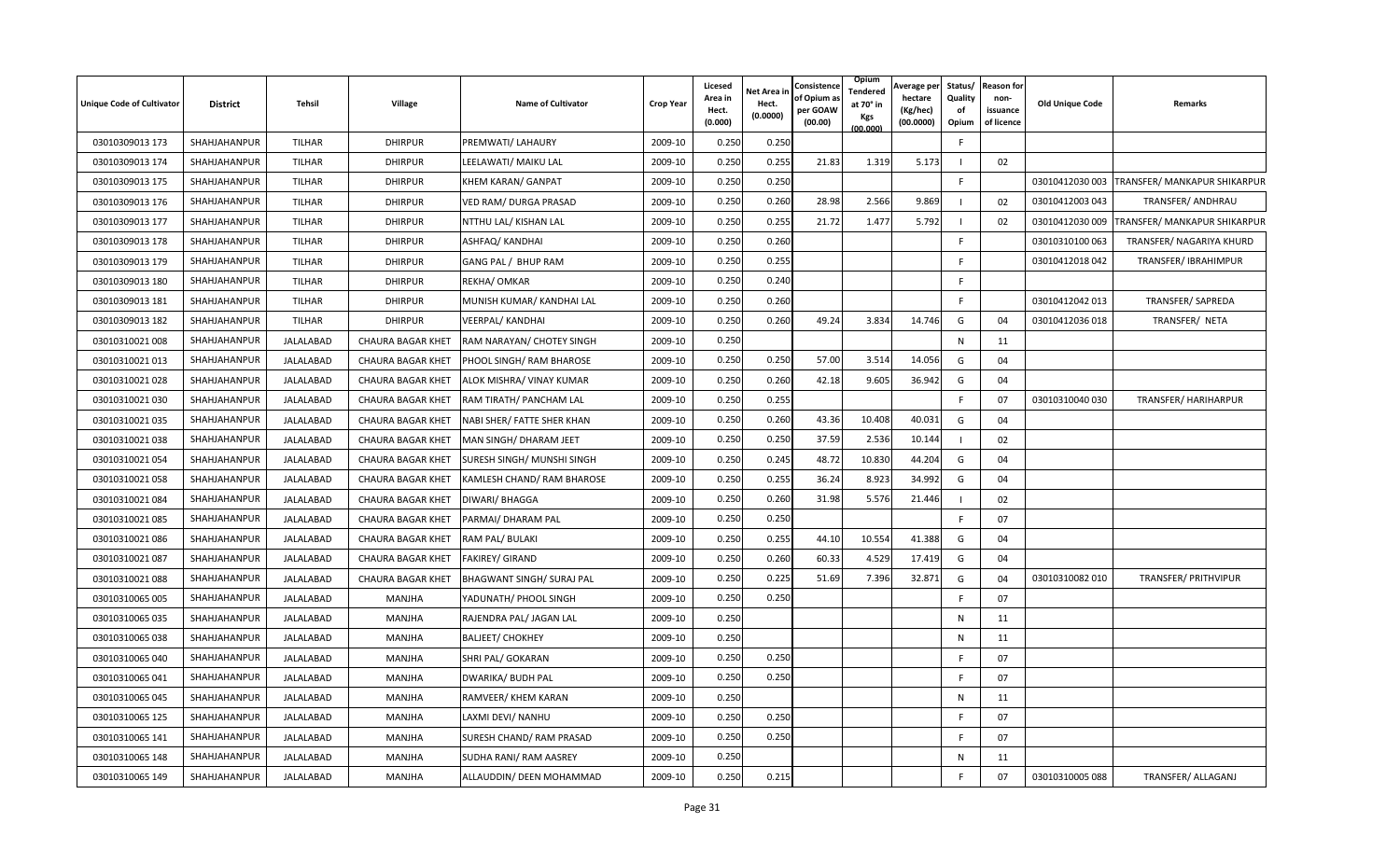| <b>Unique Code of Cultivator</b> | <b>District</b> | <b>Tehsil</b>    | Village           | <b>Name of Cultivator</b> | <b>Crop Year</b> | Licesed<br>Area in<br>Hect.<br>(0.000) | <b>Net Area in</b><br>Hect.<br>(0.0000) | Consistence<br>of Opium a:<br>per GOAW<br>(00.00) | Opium<br>Tendered<br>at 70° in<br>Kgs<br>(00.000) | Average per<br>hectare<br>(Kg/hec)<br>(00.0000) | Quality<br>of<br>Opium | Status/ Reason for<br>non-<br>issuance<br>of licence | <b>Old Unique Code</b> | Remarks                   |
|----------------------------------|-----------------|------------------|-------------------|---------------------------|------------------|----------------------------------------|-----------------------------------------|---------------------------------------------------|---------------------------------------------------|-------------------------------------------------|------------------------|------------------------------------------------------|------------------------|---------------------------|
| 03010310088 001                  | SHAHJAHANPUR    | <b>JALALABAD</b> | SAHAB GANJ        | LOK SHRI/ RAM SINGH       | 2009-10          | 0.250                                  |                                         |                                                   |                                                   |                                                 | N                      | 11                                                   |                        |                           |
| 03010310088 004                  | SHAHJAHANPUR    | JALALABAD        | SAHAB GANJ        | RAMESHWAR/ TAULEY RAM     | 2009-10          | 0.250                                  |                                         |                                                   |                                                   |                                                 | N                      | 11                                                   |                        |                           |
| 03010310088 013                  | SHAHJAHANPUR    | JALALABAD        | SAHAB GANJ        | BHARAT SINGH/ RAM SINGH   | 2009-10          | 0.250                                  |                                         |                                                   |                                                   |                                                 | N                      | 11                                                   |                        |                           |
| 03010310088 014                  | SHAHJAHANPUR    | JALALABAD        | SAHAB GANJ        | HANS RAM/ RAM SINGH       | 2009-10          | 0.250                                  |                                         |                                                   |                                                   |                                                 | N                      | 11                                                   |                        |                           |
| 03010310088 023                  | SHAHJAHANPUR    | <b>JALALABAD</b> | SAHAB GANJ        | JAI DEVI/ RAM DAYAL       | 2009-10          | 0.250                                  |                                         |                                                   |                                                   |                                                 | ${\sf N}$              | 11                                                   |                        |                           |
| 03010310088 025                  | SHAHJAHANPUR    | <b>JALALABAD</b> | SAHAB GANJ        | RAM KUMAR/ BIHARI         | 2009-10          | 0.250                                  | 0.150                                   | 48.72                                             | 5.470                                             | 36.467                                          | G                      | 04                                                   |                        |                           |
| 03010310088 030                  | SHAHJAHANPUR    | JALALABAD        | SAHAB GANJ        | RAM ROOP/KUBER            | 2009-10          | 0.250                                  |                                         |                                                   |                                                   |                                                 | N                      | 11                                                   |                        |                           |
| 03010310088 034                  | SHAHJAHANPUR    | JALALABAD        | SAHAB GANJ        | ANIL KUMAR/ RAM BHAJAN    | 2009-10          | 0.250                                  | 0.255                                   | 51.69                                             | 11.317                                            | 44.380                                          | G                      | 04                                                   |                        |                           |
| 03010310088 035                  | SHAHJAHANPUR    | JALALABAD        | SAHAB GANJ        | <b>BABU RAM/ MEDHAI</b>   | 2009-10          | 0.250                                  |                                         |                                                   |                                                   |                                                 | N                      | 11                                                   | 03010310080 007        | TRANSFER/ PHATTEPUR       |
| 03010310088 036                  | SHAHJAHANPUR    | JALALABAD        | SAHAB GANJ        | RAM SARAN/ KALIKA PRASAD  | 2009-10          | 0.250                                  |                                         |                                                   |                                                   |                                                 | N                      | 11                                                   | 03010310065 028        | TRANSFER/MANJHA           |
| 03010310088 037                  | SHAHJAHANPUR    | JALALABAD        | SAHAB GANJ        | RAM SINGH/ MOHAN          | 2009-10          | 0.250                                  |                                         |                                                   |                                                   |                                                 | N                      | 11                                                   | 03010310035 001        | TRANSFER/ GUNARA          |
| 03010310088038                   | SHAHJAHANPUR    | JALALABAD        | SAHAB GANJ        | RAM NARESH/RAM SAHAY      | 2009-10          | 0.250                                  |                                         |                                                   |                                                   |                                                 | N                      | 11                                                   | 03010310089 027        | TRANSFER/ SAHABGANJ KAKRA |
| 03010310088 039                  | SHAHJAHANPUR    | JALALABAD        | SAHAB GANJ        | SAROJANI DEVI/OM PRAKASH  | 2009-10          | 0.250                                  |                                         |                                                   |                                                   |                                                 | ${\sf N}$              | 11                                                   |                        |                           |
| 03010411016 007                  | <b>BADAUN</b>   | <b>BADAUN</b>    | <b>ISLAM GANJ</b> | MUNNI DEVI/ PYARE LAL     | 2009-10          | 0.250                                  | 0.245                                   |                                                   |                                                   |                                                 | E                      |                                                      |                        |                           |
| 03010411016 009                  | <b>BADAUN</b>   | <b>BADAUN</b>    | <b>ISLAM GANJ</b> | ASHARAM/ MUNSHILAL        | 2009-10          | 0.250                                  | 0.245                                   |                                                   |                                                   |                                                 | E                      |                                                      |                        |                           |
| 03010411016028                   | <b>BADAUN</b>   | <b>BADAUN</b>    | <b>ISLAM GANJ</b> | BRIJ PAL / BHIM SEN       | 2009-10          | 0.250                                  | 0.240                                   |                                                   |                                                   |                                                 | F.                     |                                                      |                        |                           |
| 03010411016 032                  | <b>BADAUN</b>   | <b>BADAUN</b>    | <b>ISLAM GANJ</b> | ANANT RAM/ SEVA RAM       | 2009-10          | 0.250                                  | 0.255                                   |                                                   |                                                   |                                                 | F                      |                                                      |                        |                           |
| 03010411016036                   | <b>BADAUN</b>   | <b>BADAUN</b>    | <b>ISLAM GANJ</b> | SHYAM PAL / ASHA RAM      | 2009-10          | 0.250                                  | 0.250                                   |                                                   |                                                   |                                                 | E                      |                                                      |                        |                           |
| 03010411016 040                  | <b>BADAUN</b>   | <b>BADAUN</b>    | <b>ISLAM GANJ</b> | SUKH PAL / PYARE LAL      | 2009-10          | 0.250                                  | 0.255                                   |                                                   |                                                   |                                                 | E                      |                                                      |                        |                           |
| 03010411016 046                  | <b>BADAUN</b>   | <b>BADAUN</b>    | <b>ISLAM GANJ</b> | VED RAM / KANCHAN LAL     | 2009-10          | 0.250                                  | 0.250                                   |                                                   |                                                   |                                                 | E                      |                                                      | 03010411017029         | TRANSFER/ JAKHALI         |
| 03010411016 047                  | <b>BADAUN</b>   | <b>BADAUN</b>    | <b>ISLAM GANJ</b> | MEGHNATH / HEMRAJ         | 2009-10          | 0.250                                  | 0.255                                   |                                                   |                                                   |                                                 | F                      |                                                      | 03010411017 001        | TRANSFER/ JAKHALI         |
| 03010411016048                   | <b>BADAUN</b>   | BADAUN           | <b>ISLAM GANJ</b> | PRADEEP KUMAR/BABU RAM    | 2009-10          | 0.250                                  | 0.240                                   |                                                   |                                                   |                                                 | F                      |                                                      |                        |                           |
| 03010411016049                   | <b>BADAUN</b>   | <b>BADAUN</b>    | <b>ISLAM GANJ</b> | KANHAI LAL / SUKHI        | 2009-10          | 0.250                                  | 0.240                                   |                                                   |                                                   |                                                 | F                      |                                                      |                        |                           |
| 03010411016 050                  | <b>BADAUN</b>   | <b>BADAUN</b>    | <b>ISLAM GANJ</b> | RAM KUMAR / JHAMAN LAL    | 2009-10          | 0.250                                  | 0.250                                   |                                                   |                                                   |                                                 | F                      |                                                      |                        |                           |
| 03010411030 001                  | <b>BADAUN</b>   | BADAUN           | MOGAR KI GOTIA    | SOMWATI/ RAM PRASAD       | 2009-10          | 0.250                                  | 0.250                                   |                                                   |                                                   |                                                 | F                      |                                                      |                        |                           |
| 03010411030 003                  | <b>BADAUN</b>   | <b>BADAUN</b>    | MOGAR KI GOTIA    | NATHU LAL / NAND LAL      | 2009-10          | 0.350                                  | 0.360                                   | 60.50                                             | 19.090                                            | 53.028                                          | G                      |                                                      |                        |                           |
| 03010411030 004                  | <b>BADAUN</b>   | <b>BADAUN</b>    | MOGAR KI GOTIA    | <b>BHULU / BHAGWANT</b>   | 2009-10          | 0.250                                  | 0.250                                   | 57.44                                             | 12.670                                            | 50.680                                          | G                      |                                                      |                        |                           |
| 03010411030 005                  | <b>BADAUN</b>   | <b>BADAUN</b>    | MOGAR KI GOTIA    | KARAN SINGH/ KISHAN SINGH | 2009-10          | 0.250                                  | 0.250                                   |                                                   |                                                   |                                                 | F.                     |                                                      |                        |                           |
| 03010411030 018                  | <b>BADAUN</b>   | <b>BADAUN</b>    | MOGAR KI GOTIA    | RAJ PAL / SHANKAR         | 2009-10          | 0.350                                  | 0.350                                   | 60.50                                             | 17.120                                            | 48.914                                          | G                      | 04                                                   |                        |                           |
| 03010411030 020                  | <b>BADAUN</b>   | <b>BADAUN</b>    | MOGAR KI GOTIA    | RAM SINGH / PYARE LAL     | 2009-10          | 0.250                                  | 0.245                                   |                                                   |                                                   |                                                 | E                      |                                                      |                        |                           |
| 03010411030 023                  | <b>BADAUN</b>   | BADAUN           | MOGAR KI GOTIA    | SURJAN SINGH / NAND RAM   | 2009-10          | 0.250                                  | 0.250                                   |                                                   |                                                   |                                                 | F                      |                                                      |                        |                           |
| 03010411030 027                  | <b>BADAUN</b>   | <b>BADAUN</b>    | MOGAR KI GOTIA    | PURAN LAL/SRI RAM         | 2009-10          | 0.250                                  | 0.255                                   |                                                   |                                                   |                                                 | F.                     |                                                      |                        |                           |
| 03010411030 028                  | <b>BADAUN</b>   | <b>BADAUN</b>    | MOGAR KI GOTIA    | HARI PAL / NATHU LAL      | 2009-10          | 0.350                                  | 0.365                                   | 61.56                                             | 19.480                                            | 53.370                                          | G                      |                                                      |                        |                           |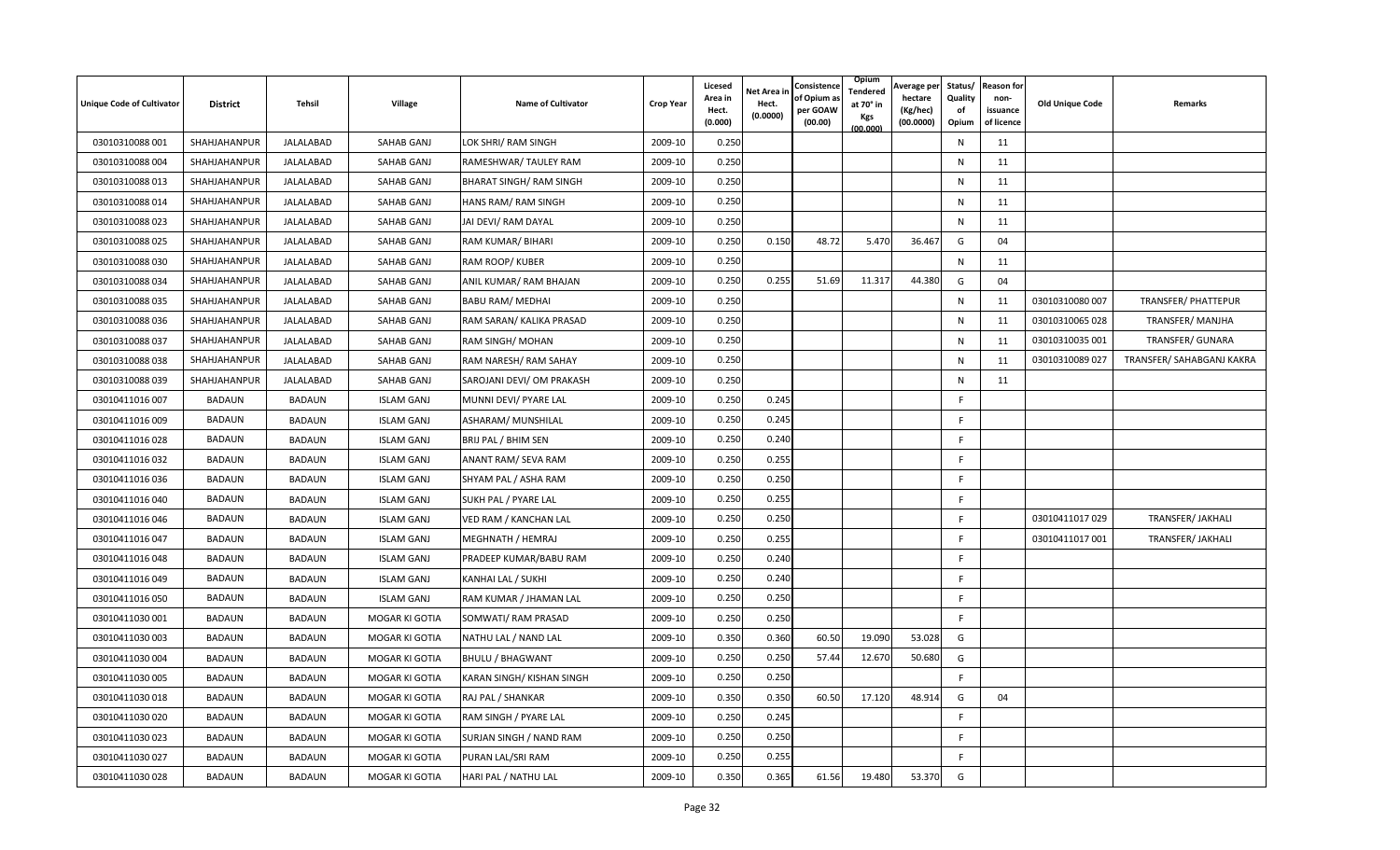| <b>Unique Code of Cultivator</b> | <b>District</b> | <b>Tehsil</b> | Village          | Name of Cultivator             | <b>Crop Year</b> | Licesed<br>Area in<br>Hect.<br>(0.000) | <b>Net Area in</b><br>Hect.<br>(0.0000) | Consistence<br>of Opium a<br>per GOAW<br>(00.00) | Opium<br>Tendered<br>at 70° in<br>Kgs<br>(00.000) | Average per<br>hectare<br>(Kg/hec)<br>(00.0000) | Status/<br>Quality<br>of<br>Opium | <b>Reason for</b><br>non-<br>issuance<br>of licence | <b>Old Unique Code</b> | Remarks                 |
|----------------------------------|-----------------|---------------|------------------|--------------------------------|------------------|----------------------------------------|-----------------------------------------|--------------------------------------------------|---------------------------------------------------|-------------------------------------------------|-----------------------------------|-----------------------------------------------------|------------------------|-------------------------|
| 03010411030 033                  | <b>BADAUN</b>   | <b>BADAUN</b> | MOGAR KI GOTIA   | <b>BHIM SEN / NATHU LAL</b>    | 2009-10          | 0.350                                  | 0.075                                   | 60.50                                            | 4.310                                             | 57.467                                          | G                                 |                                                     |                        |                         |
| 03010411030 036                  | <b>BADAUN</b>   | <b>BADAUN</b> | MOGAR KI GOTIA   | JALIM SINGH/ PRAN SUKH         | 2009-10          | 0.250                                  | 0.250                                   |                                                  |                                                   |                                                 | F.                                |                                                     |                        |                         |
| 03010411030 038                  | <b>BADAUN</b>   | <b>BADAUN</b> | MOGAR KI GOTIA   | MOHAN LAL/ AASE                | 2009-10          | 0.250                                  | 0.250                                   | 57.57                                            | 13.050                                            | 52.200                                          | G                                 |                                                     |                        |                         |
| 03010411030 043                  | <b>BADAUN</b>   | <b>BADAUN</b> | MOGAR KI GOTIA   | DULAR SINGH / BHAGWANT SINGH   | 2009-10          | 0.350                                  | 0.350                                   | 61.56                                            | 18.640                                            | 53.257                                          | G                                 |                                                     |                        |                         |
| 03010411030 049                  | <b>BADAUN</b>   | <b>BADAUN</b> | MOGAR KI GOTIA   | DEV KUMARI/ CHANDRAPAL         | 2009-10          | 0.350                                  | 0.105                                   | 60.50                                            | 6.100                                             | 58.095                                          | G                                 |                                                     |                        | <b>NAME CHANGE</b>      |
| 03010411030 052                  | <b>BADAUN</b>   | <b>BADAUN</b> | MOGAR KI GOTIA   | RAMESHWAR / BABU RAM           | 2009-10          | 0.250                                  | 0.250                                   |                                                  |                                                   |                                                 | F                                 |                                                     |                        |                         |
| 03010411030 055                  | <b>BADAUN</b>   | <b>BADAUN</b> | MOGAR KI GOTIA   | MOHAN LAL / MANGLI             | 2009-10          | 0.250                                  | 0.250                                   |                                                  |                                                   |                                                 | F                                 |                                                     |                        |                         |
| 03010411030 061                  | <b>BADAUN</b>   | <b>BADAUN</b> | MOGAR KI GOTIA   | RAJA RAM / KEHRI               | 2009-10          | 0.250                                  | 0.245                                   |                                                  |                                                   |                                                 | F                                 |                                                     |                        |                         |
| 03010411030 067                  | <b>BADAUN</b>   | <b>BADAUN</b> | MOGAR KI GOTIA   | RAM AUTAR / MEDHAI             | 2009-10          | 0.250                                  | 0.260                                   |                                                  |                                                   |                                                 | F.                                |                                                     |                        |                         |
| 03010411030 068                  | <b>BADAUN</b>   | <b>BADAUN</b> | MOGAR KI GOTIA   | <b>GOKARAN/SHIV CHARAN</b>     | 2009-10          | 0.250                                  | 0.245                                   |                                                  |                                                   |                                                 | F.                                |                                                     |                        |                         |
| 03010411030 069                  | <b>BADAUN</b>   | <b>BADAUN</b> | MOGAR KI GOTIA   | GAJENDRA MOHAN/ NARENDRA MOHAN | 2009-10          | 0.250                                  | 0.260                                   |                                                  |                                                   |                                                 | F.                                |                                                     |                        |                         |
| 03010411030 070                  | <b>BADAUN</b>   | <b>BADAUN</b> | MOGAR KI GOTIA   | BHAGWAN DAS / NARAYAN          | 2009-10          | 0.250                                  | 0.250                                   |                                                  |                                                   |                                                 | F.                                |                                                     |                        |                         |
| 03010411068 009                  | <b>BADAUN</b>   | <b>BADAUN</b> | NASRULLAPUR      | NEK RAM / KOMIL                | 2009-10          | 0.250                                  | 0.245                                   | 57.44                                            | 12.760                                            | 52.082                                          | G                                 |                                                     |                        |                         |
| 03010411068 016                  | <b>BADAUN</b>   | <b>BADAUN</b> | NASRULLAPUR      | BHAJAN LAL / HULASI            | 2009-10          | 0.250                                  | 0.250                                   | 57.44                                            | 13.120                                            | 52.480                                          | G                                 |                                                     |                        |                         |
| 03010411068 027                  | <b>BADAUN</b>   | <b>BADAUN</b> | NASRULLAPUR      | BABU RAM / MAIKU SINGH         | 2009-10          | 0.250                                  | 0.250                                   | 60.50                                            | 11.310                                            | 45.240                                          | G                                 | 04                                                  |                        |                         |
| 03010411068 050                  | <b>BADAUN</b>   | <b>BADAUN</b> | NASRULLAPUR      | RAM NIWAS/ MAIKU SINGH         | 2009-10          | 0.250                                  | 0.230                                   | 60.50                                            | 12.310                                            | 53.522                                          | G                                 |                                                     |                        |                         |
| 03010411068 066                  | <b>BADAUN</b>   | <b>BADAUN</b> | NASRULLAPUR      | RAJ PAL / DEWANI               | 2009-10          | 0.250                                  | 0.250                                   |                                                  |                                                   |                                                 | F                                 | 07                                                  |                        |                         |
| 03010411068 076                  | <b>BADAUN</b>   | <b>BADAUN</b> | NASRULLAPUR      | ABHILASH SINGH/ MEWA RAM       | 2009-10          | 0.250                                  | 0.250                                   | 51.67                                            | 11.030                                            | 44.120                                          | G                                 | 04                                                  |                        |                         |
| 03010412007 001                  | <b>BADAUN</b>   | DATAGANJ      | <b>BICHALIYA</b> | RAM SARAN/ RAMPAL              | 2009-10          | 0.250                                  | 0.255                                   |                                                  |                                                   |                                                 | F.                                |                                                     |                        |                         |
| 03010412007 014                  | <b>BADAUN</b>   | DATAGANJ      | <b>BICHALIYA</b> | MANOHAR/ PURAN                 | 2009-10          | 0.250                                  | 0.110                                   | 60.33                                            | 6.717                                             | 61.064                                          | G                                 |                                                     |                        |                         |
| 03010412007 016                  | <b>BADAUN</b>   | DATAGANJ      | <b>BICHALIYA</b> | MEGH NATH SHARMA/ RAM MURTI    | 2009-10          | 0.350                                  | 0.200                                   | 60.33                                            | 12.613                                            | 63.065                                          | G                                 |                                                     |                        |                         |
| 03010412007018                   | <b>BADAUN</b>   | DATAGANJ      | BICHALIYA        | MEENA KUMARI/ MANOJ KUMAR      | 2009-10          | 0.250                                  | 0.260                                   |                                                  |                                                   |                                                 | F.                                |                                                     |                        |                         |
| 03010412007 036                  | <b>BADAUN</b>   | DATAGANJ      | <b>BICHALIYA</b> | SUBHASH CHAND/RAM BHAROSE      | 2009-10          | 0.250                                  | 0.260                                   |                                                  |                                                   |                                                 | F                                 |                                                     |                        |                         |
| 03010412007 038                  | <b>BADAUN</b>   | DATAGANJ      | BICHALIYA        | SATENDRA KUMAR/RAMPAL          | 2009-10          | 0.250                                  | 0.260                                   |                                                  |                                                   |                                                 | F                                 |                                                     |                        |                         |
| 03010412007 098                  | <b>BADAUN</b>   | DATAGANJ      | BICHALIYA        | SATISH CHAND/ RAMPAL           | 2009-10          | 0.250                                  | 0.255                                   |                                                  |                                                   |                                                 | F                                 |                                                     |                        |                         |
| 03010412007 119                  | <b>BADAUN</b>   | DATAGANJ      | <b>BICHALIYA</b> | BRIJPAL/ HEMRAJ                | 2009-10          | 0.250                                  | 0.090                                   | 60.33                                            | 5.662                                             | 62.911                                          | G                                 |                                                     |                        |                         |
| 03010412007 120                  | <b>BADAUN</b>   | DATAGANJ      | BICHALIYA        | VIDYA RAM/ SHIV NARAYAN        | 2009-10          | 0.350                                  | 0.365                                   |                                                  |                                                   |                                                 | F.                                |                                                     | 03010412016 001        | <b>TRANSFER/ SERAHA</b> |
| 03010412044 003                  | <b>BADAUN</b>   | DATAGANJ      | <b>SERAHA</b>    | PURAN/ CHADDAMMY               | 2009-10          | 0.350                                  | 0.07(                                   | 63.44                                            | 4.314                                             | 61.629                                          | G                                 |                                                     |                        |                         |
| 03010412044 009                  | <b>BADAUN</b>   | DATAGANJ      | SERAHA           | CHANDRAPAL/ SIYARAM            | 2009-10          | 0.250                                  | 0.125                                   | 60.33                                            | 7.284                                             | 58.272                                          | G                                 |                                                     |                        |                         |
| 03010412044 019                  | <b>BADAUN</b>   | DATAGANJ      | <b>SERAHA</b>    | JOGESHWER DAYAL/ PUTTU LAL     | 2009-10          | 0.350                                  | 0.130                                   | 60.33                                            | 7.744                                             | 59.569                                          | G                                 |                                                     |                        |                         |
| 03010412044 028                  | <b>BADAUN</b>   | DATAGANJ      | <b>SERAHA</b>    | NAFISH KHAN/ MAHMUD KHAN       | 2009-10          | 0.350                                  | 0.105                                   | 63.44                                            | 6.681                                             | 63.629                                          | G                                 |                                                     |                        |                         |
| 03010412044 032                  | <b>BADAUN</b>   | DATAGANJ      | <b>SERAHA</b>    | ANISH KHAN/ MAHMUD KHAN        | 2009-10          | 0.350                                  | 0.365                                   |                                                  |                                                   |                                                 | F.                                |                                                     |                        |                         |
| 03010412044 033                  | <b>BADAUN</b>   | DATAGANJ      | <b>SERAHA</b>    | OMKAR LAL/ PURAN               | 2009-10          | 0.250                                  | 0.105                                   | 63.44                                            | 6.541                                             | 62.295                                          | G                                 |                                                     |                        |                         |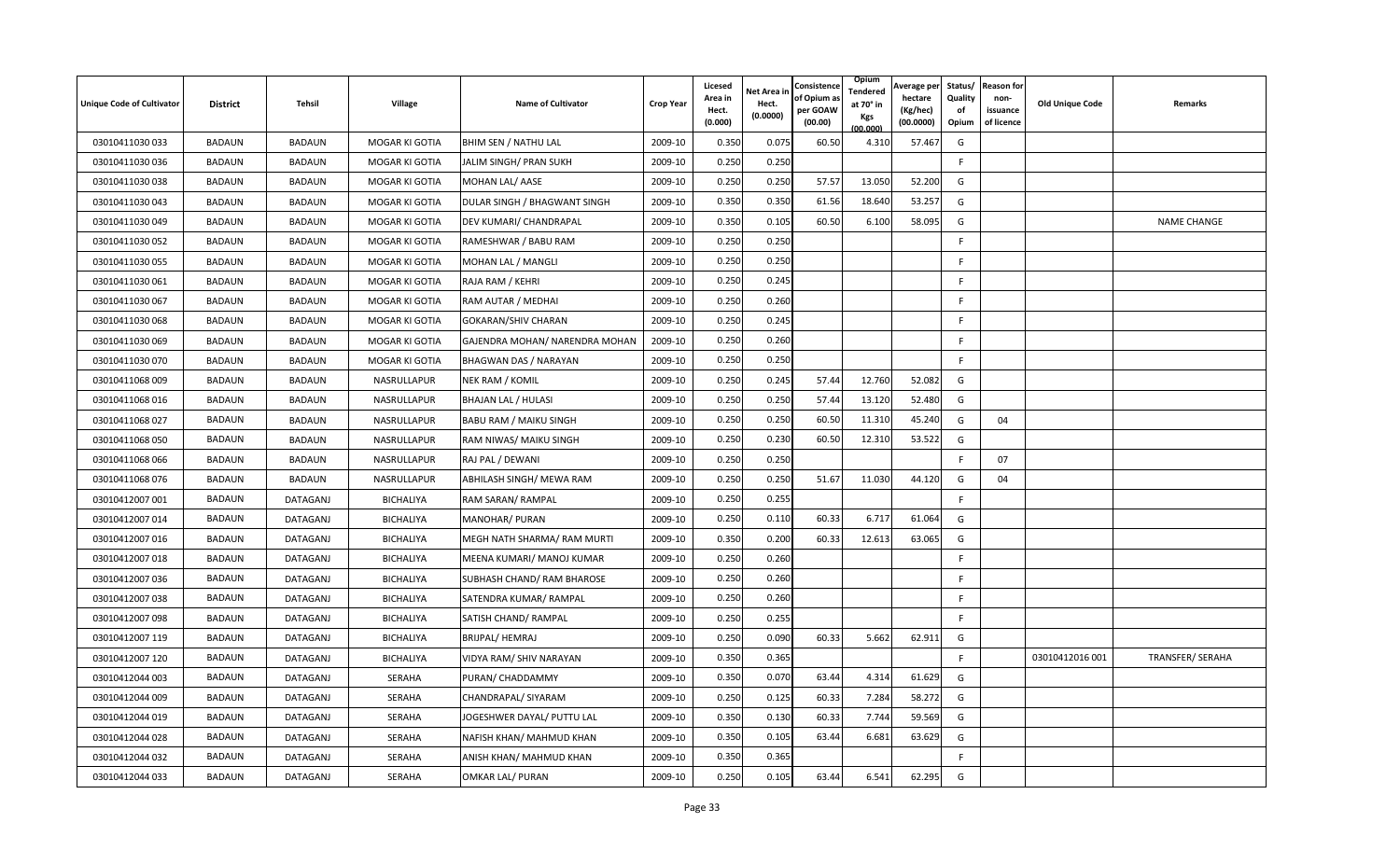| <b>Unique Code of Cultivator</b> | <b>District</b> | <b>Tehsil</b> | Village            | <b>Name of Cultivator</b>        | <b>Crop Year</b> | <b>Licesed</b><br>Area in<br>Hect.<br>(0.000) | Net Area in<br>Hect.<br>(0.0000) | Consistence<br>of Opium a<br>per GOAW<br>(00.00) | Opium<br>Tendered<br>at 70° in<br>Kgs<br>(00.000) | Average per<br>hectare<br>(Kg/hec)<br>(00.0000) | Status/<br>Quality<br>of<br>Opium | <b>Reason for</b><br>non-<br>issuance<br>of licence | <b>Old Unique Code</b> | Remarks                  |
|----------------------------------|-----------------|---------------|--------------------|----------------------------------|------------------|-----------------------------------------------|----------------------------------|--------------------------------------------------|---------------------------------------------------|-------------------------------------------------|-----------------------------------|-----------------------------------------------------|------------------------|--------------------------|
| 03010412044 034                  | <b>BADAUN</b>   | DATAGANJ      | <b>SERAHA</b>      | <b>GUDDU SINGH/ BALBIR SINGH</b> | 2009-10          | 0.500                                         | 0.525                            |                                                  |                                                   |                                                 | F                                 |                                                     |                        |                          |
| 03010412044 035                  | <b>BADAUN</b>   | DATAGANJ      | SERAHA             | VINOD / BALBIR SINGH             | 2009-10          | 0.350                                         | 0.075                            | 63.44                                            | 4.730                                             | 63.067                                          | G                                 |                                                     |                        |                          |
| 03010412044 036                  | <b>BADAUN</b>   | DATAGANJ      | <b>SERAHA</b>      | RAMA SHANKAR/ DWARIKA            | 2009-10          | 0.350                                         | 0.365                            |                                                  |                                                   |                                                 | F                                 |                                                     |                        |                          |
| 03010412044 037                  | <b>BADAUN</b>   | DATAGANJ      | SERAHA             | BRIJPAL/KEDAR                    | 2009-10          | 0.350                                         | 0.060                            | 57.00                                            | 3.451                                             | 57.517                                          | G                                 |                                                     |                        |                          |
| 03010412044 038                  | <b>BADAUN</b>   | DATAGANJ      | SERAHA             | SUKHPAL/ HARDWARI LAL            | 2009-10          | 0.350                                         | 0.340                            | 63.44                                            | 21.682                                            | 63.771                                          | G                                 |                                                     |                        |                          |
| 03010412044 039                  | <b>BADAUN</b>   | DATAGANJ      | <b>SERAHA</b>      | RAM BAHADUR/ LALLU               | 2009-10          | 0.350                                         | 0.335                            | 57.00                                            | 19.430                                            | 58.000                                          | G                                 |                                                     |                        |                          |
| 03010412044 040                  | <b>BADAUN</b>   | DATAGANJ      | SERAHA             | HARIPAL/ PUTTULAL                | 2009-10          | 0.250                                         | 0.250                            |                                                  |                                                   |                                                 | F.                                |                                                     |                        | <b>NAME CHANGE</b>       |
| 03010412066 006                  | <b>BADAUN</b>   | DATAGANJ      | <b>DALEL NAGAR</b> | UDAI PAL/ PURAN LAL              | 2009-10          | 0.250                                         | 0.260                            |                                                  |                                                   |                                                 | F                                 |                                                     |                        |                          |
| 03010412066 012                  | <b>BADAUN</b>   | DATAGANJ      | DALEL NAGAR        | ROOM SINGH/ CHANDRA PAL          | 2009-10          | 0.250                                         |                                  |                                                  |                                                   |                                                 | N                                 | 11                                                  |                        |                          |
| 03010412066 016                  | <b>BADAUN</b>   | DATAGANJ      | DALEL NAGAR        | TEZPAL/ LAKHAN SINGH             | 2009-10          | 0.250                                         | 0.110                            |                                                  |                                                   |                                                 | F.                                |                                                     |                        |                          |
| 03010412066 019                  | <b>BADAUN</b>   | DATAGANJ      | DALEL NAGAR        | GAJRAJ SINGH/ CHANDRA PAL        | 2009-10          | 0.250                                         |                                  |                                                  |                                                   |                                                 | N                                 | 11                                                  |                        |                          |
| 03010412066 022                  | <b>BADAUN</b>   | DATAGANJ      | <b>DALEL NAGAR</b> | SAVITRI DEVI/ RAZPAL SINGH       | 2009-10          | 0.250                                         | 0.225                            |                                                  |                                                   |                                                 | F                                 |                                                     |                        |                          |
| 03010412066 033                  | <b>BADAUN</b>   | DATAGANJ      | <b>DALEL NAGAR</b> | RAM KALI/ JAGAN NATH             | 2009-10          | 0.250                                         | 0.255                            |                                                  |                                                   |                                                 | F                                 |                                                     |                        |                          |
| 03010412066 037                  | <b>BADAUN</b>   | DATAGANJ      | DALEL NAGAR        | SHYAM SINGH/ GULZARI             | 2009-10          | 0.250                                         | 0.250                            |                                                  |                                                   |                                                 | F                                 |                                                     |                        |                          |
| 03010412066 070                  | <b>BADAUN</b>   | DATAGANJ      | <b>DALEL NAGAR</b> | PHOOL SINGH/ LOCHAN SINGH        | 2009-10          | 0.250                                         | 0.255                            |                                                  |                                                   |                                                 | F                                 |                                                     | 03010412054 020        | TRANSFER/ DEORAYI        |
| 03010412066 071                  | <b>BADAUN</b>   | DATAGANJ      | <b>DALEL NAGAR</b> | KISHORI LAL/ MEWA RAM            | 2009-10          | 0.250                                         |                                  |                                                  |                                                   |                                                 | $\mathsf{N}$                      | 11                                                  | 03010412054 001        | <b>TRANSFER/ DEORAYI</b> |
| 03010412066 072                  | <b>BADAUN</b>   | DATAGANJ      | <b>DALEL NAGAR</b> | RAM MURTI/ SAWANTI               | 2009-10          | 0.250                                         | 0.260                            |                                                  |                                                   |                                                 | F.                                |                                                     |                        |                          |
| 03010412066 073                  | <b>BADAUN</b>   | DATAGANJ      | DALEL NAGAR        | SHYAM SINGH/ LOCHAN              | 2009-10          | 0.250                                         | 0.210                            |                                                  |                                                   |                                                 | F.                                |                                                     |                        |                          |
| 03010412066 074                  | <b>BADAUN</b>   | DATAGANJ      | DALEL NAGAR        | SADHU SARAN/ RAM SWARUP          | 2009-10          | 0.250                                         | 0.250                            |                                                  |                                                   |                                                 | F.                                |                                                     |                        |                          |
| 03010412066 075                  | <b>BADAUN</b>   | DATAGANJ      | DALEL NAGAR        | KHUSHI RAM/ ISHWARI              | 2009-10          | 0.250                                         | 0.250                            |                                                  |                                                   |                                                 | F                                 |                                                     | 03010412054 031        | <b>TRANSFER/ DHIRPUR</b> |
| 03010413009 018                  | <b>BADAUN</b>   | <b>BILSI</b>  | <b>DUDHAUNI</b>    | BRIJ PAL / LAXMAN                | 2009-10          | 0.250                                         | 0.250                            |                                                  |                                                   |                                                 | F.                                |                                                     |                        |                          |
| 03010413009 023                  | <b>BADAUN</b>   | <b>BILSI</b>  | <b>DUDHAUNI</b>    | VINOD KUMAR / ATI RAJ            | 2009-10          | 0.250                                         | 0.255                            | 46.39                                            | 12.610                                            | 49.451                                          |                                   | 02                                                  |                        |                          |
| 03010413009 035                  | <b>BADAUN</b>   | <b>BILSI</b>  | DUDHAUNI           | VED PRAKASH/ RAM LAL             | 2009-10          | 0.250                                         | 0.230                            | 42.95                                            | 11.650                                            | 50.652                                          |                                   | 02                                                  |                        |                          |
| 03010413009 040                  | <b>BADAUN</b>   | <b>BILSI</b>  | DUDHAUNI           | <b>MAKHAN / MEDHAI</b>           | 2009-10          | 0.250                                         | 0.250                            |                                                  |                                                   |                                                 | F                                 |                                                     |                        |                          |
| 03010413009 064                  | <b>BADAUN</b>   | <b>BILSI</b>  | <b>DUDHAUNI</b>    | MUNA LAL/ CHHANNU                | 2009-10          | 0.250                                         | 0.250                            |                                                  |                                                   |                                                 | F.                                |                                                     |                        |                          |
| 03010413009 065                  | <b>BADAUN</b>   | <b>BILSI</b>  | <b>DUDHAUNI</b>    | MOR KALI / DAL CHAND             | 2009-10          | 0.250                                         | 0.255                            | 41.95                                            | 6.600                                             | 25.882                                          |                                   | 02                                                  |                        |                          |
| 03010413015 004                  | <b>BADAUN</b>   | BILSI         | RAIPUR             | RAJA RAM / BHUPAL                | 2009-10          | 0.250                                         | 0.255                            | 51.67                                            | 13.160                                            | 51.608                                          | G                                 |                                                     |                        |                          |
| 03010413015 005                  | <b>BADAUN</b>   | <b>BILSI</b>  | <b>RAIPUR</b>      | RAM CHARAN / TONDI               | 2009-10          | 0.250                                         | 0.250                            | 51.67                                            | 11.600                                            | 46.400                                          | G                                 | 04                                                  |                        |                          |
| 03010413015 014                  | <b>BADAUN</b>   | <b>BILSI</b>  | <b>RAIPUR</b>      | HUKUM SINGH / LAUKI RAM          | 2009-10          | 0.250                                         | 0.250                            | 53.45                                            | 11.640                                            | 46.560                                          | G                                 | 04                                                  |                        |                          |
| 03010413015 026                  | <b>BADAUN</b>   | <b>BILSI</b>  | RAIPUR             | KISAN PAL/ LAUKI RAM             | 2009-10          | 0.250                                         | 0.240                            | 53.45                                            | 11.320                                            | 47.167                                          | G                                 | 04                                                  |                        |                          |
| 03010413015 027                  | <b>BADAUN</b>   | <b>BILSI</b>  | RAIPUR             | JAGARNATH / LAUKIRAM             | 2009-10          | 0.250                                         | 0.240                            | 53.45                                            | 11.380                                            | 47.417                                          | G                                 | 04                                                  |                        |                          |
| 03010413015 028                  | <b>BADAUN</b>   | BILSI         | <b>RAIPUR</b>      | YADRAM / LAUKI RAM               | 2009-10          | 0.250                                         | 0.240                            | 53.45                                            | 11.340                                            | 47.250                                          | G                                 | 04                                                  |                        |                          |
| 03010413015 029                  | <b>BADAUN</b>   | <b>BILSI</b>  | <b>RAIPUR</b>      | TEJ PAL / LAUKI RAM              | 2009-10          | 0.250                                         | 0.250                            | 53.45                                            | 11.660                                            | 46.640                                          | G                                 | 04                                                  |                        |                          |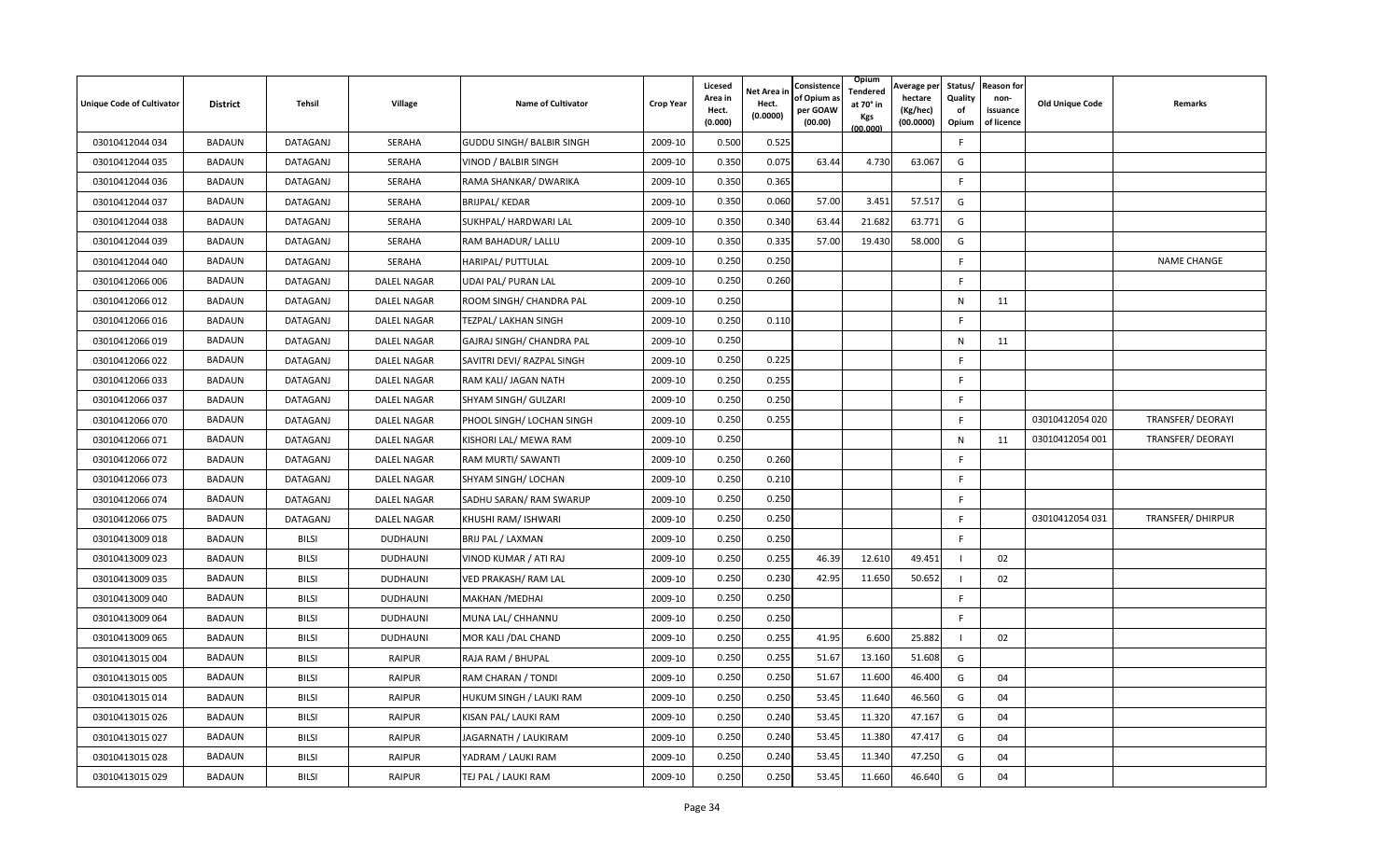| <b>Unique Code of Cultivator</b> | <b>District</b> | <b>Tehsil</b>  | Village             | Name of Cultivator               | <b>Crop Year</b> | Licesed<br>Area in<br>Hect.<br>(0.000) | <b>Vet Area in</b><br>Hect.<br>(0.0000) | Consistence<br>of Opium a<br>per GOAW<br>(00.00) | Opium<br>Tendered<br>at 70° in<br>Kgs<br>(00.000) | Average per<br>hectare<br>(Kg/hec)<br>(00.0000) | Status/<br>Quality<br>of<br>Opium | <b>Reason for</b><br>non-<br>issuance<br>of licence | <b>Old Unique Code</b> | Remarks                  |
|----------------------------------|-----------------|----------------|---------------------|----------------------------------|------------------|----------------------------------------|-----------------------------------------|--------------------------------------------------|---------------------------------------------------|-------------------------------------------------|-----------------------------------|-----------------------------------------------------|------------------------|--------------------------|
| 03010413015 046                  | <b>BADAUN</b>   | <b>BILSI</b>   | <b>RAIPUR</b>       | BRIJ PAL / RAM CHARAN            | 2009-10          | 0.250                                  | 0.255                                   | 51.67                                            | 11.830                                            | 46.392                                          | G                                 | 04                                                  |                        |                          |
| 03010413015 059                  | <b>BADAUN</b>   | <b>BILSI</b>   | <b>RAIPUR</b>       | NAWAB / HIMMAT                   | 2009-10          | 0.250                                  | 0.255                                   | 46.39                                            | 11.340                                            | 44.471                                          | G                                 | 04                                                  |                        |                          |
| 03010413015 061                  | <b>BADAUN</b>   | <b>BILSI</b>   | <b>RAIPUR</b>       | ULFAT / KHANJAN                  | 2009-10          | 0.250                                  | 0.255                                   | 50.48                                            | 11.130                                            | 43.647                                          |                                   | 02                                                  | 03010413013 050        | TRANSFER/ KHAIRATI NAGLA |
| 03010413015 062                  | <b>BADAUN</b>   | BILSI          | <b>RAIPUR</b>       | CHANDRA PAL / JISUKH             | 2009-10          | 0.250                                  | 0.250                                   | 46.39                                            | 5.790                                             | 23.160                                          |                                   | 02                                                  | 03010413013 017        | TRANSFER/ KHAIRATI NAGLA |
| 03010413023 006                  | <b>BADAUN</b>   | <b>BILSI</b>   | <b>SUNDAR NAGAR</b> | GULAB SINGH/ MOHAN LAL           | 2009-10          | 0.250                                  | 0.250                                   |                                                  |                                                   |                                                 | E                                 |                                                     |                        |                          |
| 03010413023 010                  | <b>BADAUN</b>   | <b>BILSI</b>   | <b>SUNDAR NAGAR</b> | JAIPRAKASH / FAKIR CHAND         | 2009-10          | 0.250                                  | 0.250                                   |                                                  |                                                   |                                                 | E                                 |                                                     |                        |                          |
| 03010413023 015                  | <b>BADAUN</b>   | <b>BILSI</b>   | <b>SUNDAR NAGAR</b> | RAMESH CHAND/ FAKIR CHAND        | 2009-10          | 0.250                                  | 0.250                                   |                                                  |                                                   |                                                 | F.                                |                                                     |                        |                          |
| 03010413023 016                  | <b>BADAUN</b>   | <b>BILSI</b>   | <b>SUNDAR NAGAR</b> | GYAN CHAND / FAKIR CHAND         | 2009-10          | 0.250                                  | 0.250                                   |                                                  |                                                   |                                                 | F.                                |                                                     |                        |                          |
| 03010413023 020                  | <b>BADAUN</b>   | <b>BILSI</b>   | <b>SUNDAR NAGAR</b> | SOHAN LAL / DURGA PRASAD         | 2009-10          | 0.250                                  | 0.250                                   |                                                  |                                                   |                                                 | F                                 |                                                     |                        |                          |
| 03010413023 023                  | <b>BADAUN</b>   | <b>BILSI</b>   | <b>SUNDAR NAGAR</b> | SALIK RAM / AASHA RAM            | 2009-10          | 0.250                                  | 0.250                                   |                                                  |                                                   |                                                 | F.                                |                                                     |                        |                          |
| 03010413023 031                  | <b>BADAUN</b>   | <b>BILSI</b>   | <b>SUNDAR NAGAR</b> | AMAR SINGH / SEVA RAM            | 2009-10          | 0.250                                  | 0.250                                   |                                                  |                                                   |                                                 | F                                 |                                                     |                        |                          |
| 03010413023 033                  | <b>BADAUN</b>   | <b>BILSI</b>   | SUNDAR NAGAR        | RAMCHARAN/ SUKHI                 | 2009-10          | 0.250                                  | 0.250                                   |                                                  |                                                   |                                                 | F.                                |                                                     |                        |                          |
| 03010413023 039                  | <b>BADAUN</b>   | BILSI          | <b>SUNDAR NAGAR</b> | SRI PAL / SALIK RAM              | 2009-10          | 0.250                                  | 0.250                                   |                                                  |                                                   |                                                 | -F                                |                                                     |                        |                          |
| 03010413023 040                  | <b>BADAUN</b>   | <b>BILSI</b>   | <b>SUNDAR NAGAR</b> | <b>GANESH CHAND / THAKUR DAS</b> | 2009-10          | 0.250                                  | 0.250                                   | 61.56                                            | 13.750                                            | 55.000                                          | G                                 |                                                     | 03010414068 006        | TRANSFER/ MITHAMAI       |
| 03010414047 011                  | <b>BADAUN</b>   | <b>BISAULI</b> | <b>BEHTA KODA</b>   | FAGUNI / KADHE                   | 2009-10          | 0.250                                  | 0.250                                   |                                                  |                                                   |                                                 | F                                 |                                                     |                        |                          |
| 03010414047 023                  | <b>BADAUN</b>   | <b>BISAULI</b> | <b>BEHTA KODA</b>   | RAM DAS / PYARE LAL              | 2009-10          | 0.250                                  | 0.250                                   |                                                  |                                                   |                                                 | F.                                |                                                     |                        |                          |
| 03010414047 026                  | <b>BADAUN</b>   | <b>BISAULI</b> | <b>BEHTA KODA</b>   | BHOJRAJ / BADRI                  | 2009-10          | 0.250                                  | 0.250                                   |                                                  |                                                   |                                                 | F.                                |                                                     |                        |                          |
| 03010414047 027                  | <b>BADAUN</b>   | <b>BISAULI</b> | <b>BEHTA KODA</b>   | <b>BHUPRAM / RUPRAM</b>          | 2009-10          | 0.250                                  | 0.255                                   |                                                  |                                                   |                                                 | F.                                |                                                     |                        |                          |
| 03010414047 040                  | <b>BADAUN</b>   | <b>BISAULI</b> | <b>BEHTA KODA</b>   | JUMI / BUDDHI                    | 2009-10          | 0.250                                  | 0.250                                   |                                                  |                                                   |                                                 | F.                                |                                                     |                        |                          |
| 03010414047 043                  | <b>BADAUN</b>   | <b>BISAULI</b> | <b>BEHTA KODA</b>   | RAMESHWAR / PUNNI                | 2009-10          | 0.250                                  | 0.250                                   |                                                  |                                                   |                                                 | F                                 |                                                     |                        |                          |
| 03010517027 052                  | BAREILLY        | <b>AONLA</b>   | SAKARPUR            | CHANDRA PAL/RAMLAL               | 2009-10          | 0.250                                  | 0.250                                   | 51.67                                            | 12.980                                            | 51.920                                          | G                                 | 05                                                  |                        |                          |
| 03010517027 057                  | <b>BAREILLY</b> | AONLA          | SAKARPUR            | CHANDRA PAL/SHYAM LAL            | 2009-10          | 0.250                                  | 0.155                                   | 57.44                                            | 9.120                                             | 58.839                                          | G                                 |                                                     |                        |                          |
| 03010517027 075                  | <b>BAREILLY</b> | <b>AONLA</b>   | SAKARPUR            | DAMBHAR LAL/SUMERI               | 2009-10          | 0.250                                  | 0.250                                   | 60.50                                            | 13.780                                            | 55.120                                          | G                                 |                                                     |                        |                          |
| 03010517027 077                  | <b>BAREILLY</b> | <b>AONLA</b>   | SAKARPUR            | SUKH RAM/MANI RAM                | 2009-10          | 0.250                                  | 0.260                                   | 57.44                                            | 14.610                                            | 56.192                                          | G                                 |                                                     |                        |                          |
| 03010517027 078                  | BAREILLY        | <b>AONLA</b>   | SAKARPUR            | SHIV DEVI/DAL CHAND              | 2009-10          | 0.250                                  | 0.250                                   | 57.57                                            | 14.220                                            | 56.880                                          | G                                 |                                                     |                        |                          |
| 03010517027 083                  | BAREILLY        | <b>AONLA</b>   | SAKARPUR            | RADHEY SHYAM/GANGA SINGH         | 2009-10          | 0.250                                  |                                         |                                                  |                                                   |                                                 | N                                 | 11                                                  |                        |                          |
| 03010517027 084                  | BAREILLY        | <b>AONLA</b>   | SAKARPUR            | RAM CHANDRA/GUMANI               | 2009-10          | 0.250                                  | 0.255                                   | 51.67                                            | 12.250                                            | 48.039                                          |                                   | 02                                                  |                        |                          |
| 03010517027 085                  | BAREILLY        | <b>AONLA</b>   | SAKARPUR            | KHEM KARAN/GANGA RAM             | 2009-10          | 0.250                                  | 0.245                                   | 57.57                                            | 13.910                                            | 56.776                                          | G                                 |                                                     |                        |                          |
| 03010517083 005                  | <b>BAREILLY</b> | <b>AONLA</b>   | LAXMIPUR            | SUNDER SINGH/ SHYAM LAL          | 2009-10          | 0.250                                  | 0.255                                   | 53.45                                            | 12.380                                            | 48.549                                          |                                   | 02                                                  |                        |                          |
| 03010517083 014                  | BAREILLY        | <b>AONLA</b>   | LAXMIPUR            | MULLU / NANHE                    | 2009-10          | 0.250                                  | 0.250                                   | 46.39                                            | 11.450                                            | 45.800                                          |                                   | 02                                                  |                        |                          |
| 03010517083 019                  | BAREILLY        | AONLA          | LAXMIPUR            | HORI LAL/ KHYALI RAM             | 2009-10          | 0.250                                  | 0.250                                   | 57.57                                            | 11.000                                            | 44.000                                          | G                                 | 04                                                  |                        |                          |
| 03010517083 031                  | BAREILLY        | <b>AONLA</b>   | LAXMIPUR            | RAGHUNATH / NETRAM               | 2009-10          | 0.250                                  | 0.255                                   | 38.89                                            | 5.780                                             | 22.667                                          |                                   | 02                                                  |                        |                          |
| 03010517083 034                  | BAREILLY        | <b>AONLA</b>   | LAXMIPUR            | NATTHO DEVI / KUNDAN LAL         | 2009-10          | 0.250                                  | 0.240                                   | 41.98                                            | 4.458                                             | 18.575                                          |                                   | 02                                                  |                        |                          |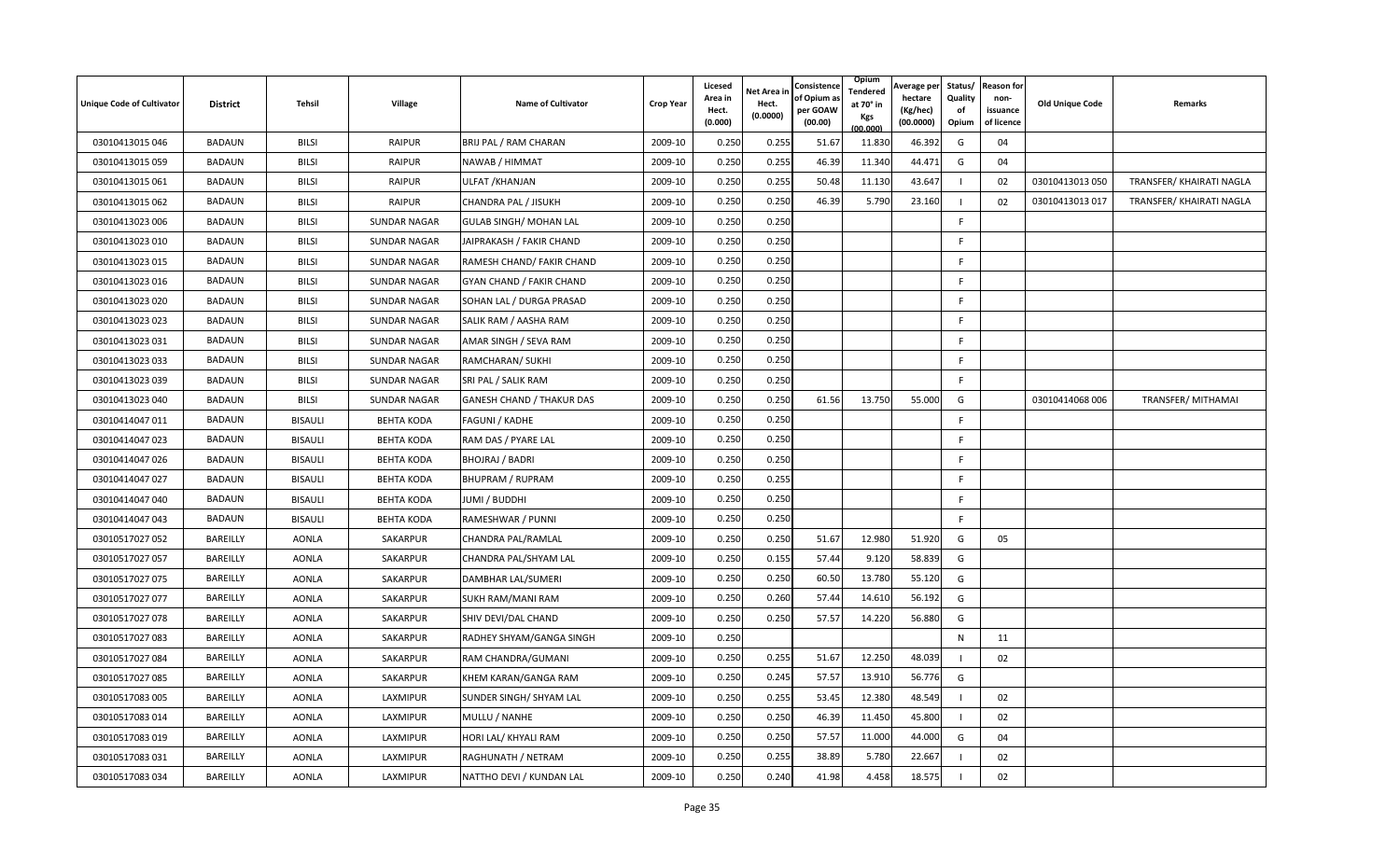| <b>Unique Code of Cultivator</b> | <b>District</b> | <b>Tehsil</b> | Village        | Name of Cultivator            | <b>Crop Year</b> | Licesed<br>Area in<br>Hect.<br>(0.000) | <b>Vet Area in</b><br>Hect.<br>(0.0000) | Consistence<br>of Opium a<br>per GOAW<br>(00.00) | Opium<br>Tendered<br>at 70° in<br>Kgs<br>(00.000) | Average per<br>hectare<br>(Kg/hec)<br>(00.0000) | Status/<br>Quality<br>of<br>Opium | <b>Reason for</b><br>non-<br>issuance<br>of licence | <b>Old Unique Code</b> | Remarks |
|----------------------------------|-----------------|---------------|----------------|-------------------------------|------------------|----------------------------------------|-----------------------------------------|--------------------------------------------------|---------------------------------------------------|-------------------------------------------------|-----------------------------------|-----------------------------------------------------|------------------------|---------|
| 03010517083 035                  | BAREILLY        | <b>AONLA</b>  | LAXMIPUR       | RAM BHAROSE / TRI MAL         | 2009-10          | 0.250                                  | 0.125                                   | 60.50                                            | 7.570                                             | 60.560                                          | G                                 |                                                     |                        |         |
| 03010517083 049                  | BAREILLY        | <b>AONLA</b>  | LAXMIPUR       | PARWAT SINGH/ HIRA LAL        | 2009-10          | 0.250                                  | 0.255                                   | 48.50                                            | 11.515                                            | 45.157                                          |                                   | 02                                                  |                        |         |
| 03010517083 052                  | BAREILLY        | <b>AONLA</b>  | LAXMIPUR       | RAJA RAM / JOG RAJ            | 2009-10          | 0.250                                  | 0.260                                   | 47.25                                            | 11.080                                            | 42.615                                          |                                   | 02                                                  |                        |         |
| 03010517083 061                  | BAREILLY        | <b>AONLA</b>  | LAXMIPUR       | RAM MURTI LAL/ SOHAN LAL      | 2009-10          | 0.250                                  | 0.245                                   | 46.83                                            | 10.530                                            | 42.980                                          |                                   | 02                                                  |                        |         |
| 03010517083088                   | BAREILLY        | <b>AONLA</b>  | LAXMIPUR       | KALLO DEVI/ TEJ PAL           | 2009-10          | 0.250                                  | 0.250                                   | 46.39                                            | 10.680                                            | 42.720                                          |                                   | 02                                                  |                        |         |
| 03010517083 093                  | BAREILLY        | <b>AONLA</b>  | LAXMIPUR       | NANAK RAM/ BHAGMI             | 2009-10          | 0.250                                  | 0.095                                   | 53.45                                            | 4.870                                             | 51.263                                          |                                   | 02                                                  |                        |         |
| 03010517085 007                  | BAREILLY        | <b>AONLA</b>  | MADHUKARA      | DALLO DEVI/ IDDAL             | 2009-10          | 0.250                                  | 0.255                                   | 51.67                                            | 11.380                                            | 44.627                                          | G                                 | 04                                                  |                        |         |
| 03010517085 016                  | BAREILLY        | <b>AONLA</b>  | MADHUKARA      | DHANO RAM/ KADHE RAM          | 2009-10          | 0.250                                  | 0.245                                   | 46.39                                            | 9.680                                             | 39.510                                          | G                                 | 04                                                  |                        |         |
| 03010517085 021                  | <b>BAREILLY</b> | <b>AONLA</b>  | MADHUKARA      | SHYAM LAL/ BIHARI LAL         | 2009-10          | 0.250                                  | 0.250                                   | 46.39                                            | 10.050                                            | 40.200                                          | G                                 | 04                                                  |                        |         |
| 03010517085 043                  | BAREILLY        | <b>AONLA</b>  | MADHUKARA      | DHARMI / TONDI                | 2009-10          | 0.250                                  | 0.255                                   | 48.50                                            | 10.870                                            | 42.627                                          | G                                 | 04                                                  |                        |         |
| 03010517085 049                  | BAREILLY        | <b>AONLA</b>  | MADHUKARA      | CHOKHE LAL/KHEM KARAN         | 2009-10          | 0.250                                  | 0.240                                   | 47.69                                            | 9.860                                             | 41.083                                          | G                                 | 04                                                  |                        |         |
| 03010517085 054                  | BAREILLY        | <b>AONLA</b>  | MADHUKARA      | RAMAWATI / PRITAM LAL         | 2009-10          | 0.250                                  | 0.260                                   | 48.20                                            | 9.940                                             | 38.231                                          | G                                 | 04                                                  |                        |         |
| 03010517085 088                  | <b>BAREILLY</b> | AONLA         | MADHUKARA      | RAM AVTAR/ ROSHAN LAL         | 2009-10          | 0.250                                  | 0.245                                   | 51.67                                            | 10.540                                            | 43.020                                          |                                   | 02                                                  |                        |         |
| 03010517085 092                  | BAREILLY        | <b>AONLA</b>  | MADHUKARA      | SHYAM LAL/ BUDH SEN           | 2009-10          | 0.250                                  | 0.255                                   | 41.98                                            | 11.280                                            | 44.235                                          | G                                 | 04                                                  |                        |         |
| 03010517085 111                  | BAREILLY        | <b>AONLA</b>  | MADHUKARA      | BHURA SINGH/HARIDWAR SINGH    | 2009-10          | 0.250                                  | 0.250                                   | 46.39                                            | 9.980                                             | 39.920                                          |                                   | 02                                                  |                        |         |
| 03010517111 001                  | BAREILLY        | <b>AONLA</b>  | RUKHARA        | HEM RAJ / KEVAL               | 2009-10          | 0.250                                  | 0.255                                   | 38.64                                            | 9.070                                             | 35.569                                          | G                                 | 04                                                  |                        |         |
| 03010517111 009                  | BAREILLY        | <b>AONLA</b>  | <b>RUKHARA</b> | PREM PAL /PURAN LAL           | 2009-10          | 0.250                                  | 0.240                                   | 24.77                                            | 3.420                                             | 14.250                                          |                                   | 02                                                  |                        |         |
| 03010517111024                   | BAREILLY        | AONLA         | <b>RUKHARA</b> | SATISH CHAND/ DEVI SAHAY      | 2009-10          | 0.250                                  | 0.255                                   | 31.27                                            | 5.660                                             | 22.196                                          |                                   | 02                                                  |                        |         |
| 03010517111 027                  | BAREILLY        | <b>AONLA</b>  | RUKHARA        | SOMPAL / MISRI LAL            | 2009-10          | 0.250                                  | 0.250                                   | 36.43                                            | 10.220                                            | 40.880                                          | G                                 | 04                                                  |                        |         |
| 03010517111 051                  | BAREILLY        | <b>AONLA</b>  | RUKHARA        | KISAN LAL / GANGA SAHAY       | 2009-10          | 0.250                                  | 0.245                                   | 38.41                                            | 6.860                                             | 28.000                                          |                                   | 02                                                  |                        |         |
| 03010517111054                   | BAREILLY        | <b>AONLA</b>  | <b>RUKHARA</b> | SURAJ PAL / MANGLI RAM        | 2009-10          | 0.250                                  | 0.255                                   | 35.10                                            | 8.560                                             | 33.569                                          | G                                 | 04                                                  |                        |         |
| 03010517111084                   | BAREILLY        | <b>AONLA</b>  | <b>RUKHARA</b> | KUNDAN ALI/KASHMIRI           | 2009-10          | 0.250                                  | 0.250                                   | 50.64                                            | 9.360                                             | 37.440                                          | G                                 | 04                                                  |                        |         |
| 03010517111085                   | <b>BAREILLY</b> | <b>AONLA</b>  | <b>RUKHARA</b> | LILA DHAR/ DULI RAM           | 2009-10          | 0.250                                  | 0.255                                   | 57.57                                            | 13.350                                            | 52.353                                          | G                                 |                                                     |                        |         |
| 03010517111 086                  | BAREILLY        | <b>AONLA</b>  | <b>RUKHARA</b> | KHUSALA DEVI/ KHEM KARAN      | 2009-10          | 0.250                                  | 0.255                                   | 43.36                                            | 10.660                                            | 41.873                                          | G                                 | 04                                                  |                        |         |
| 03010517111 087                  | BAREILLY        | <b>AONLA</b>  | RUKHARA        | <b>BADRI / KHARGI</b>         | 2009-10          | 0.250                                  | 0.260                                   | 43.03                                            | 10.540                                            | 40.538                                          | G                                 | 04                                                  |                        |         |
| 03010517111088                   | BAREILLY        | <b>AONLA</b>  | RUKHARA        | JAGAN/ SARUPI                 | 2009-10          | 0.250                                  | 0.250                                   | 39.68                                            | 9.280                                             | 37.120                                          | G                                 | 04                                                  |                        |         |
| 03010517111089                   | BAREILLY        | <b>AONLA</b>  | RUKHARA        | ANOKHI/ NURBAKSH              | 2009-10          | 0.250                                  | 0.260                                   | 28.76                                            | 3.940                                             | 15.154                                          |                                   | 02                                                  |                        |         |
| 03010517160015                   | <b>BAREILLY</b> | <b>AONLA</b>  | KHAILAM        | <b>BHIM SEN / KOMIL</b>       | 2009-10          | 0.250                                  | 0.230                                   | 35.67                                            | 7.061                                             | 30.700                                          | G                                 | 04                                                  |                        |         |
| 03010517160028                   | BAREILLY        | <b>AONLA</b>  | KHAILAM        | ZAGEER HUSSIAN / FIDA HUSSIAN | 2009-10          | 0.250                                  | 0.250                                   |                                                  |                                                   |                                                 | F.                                |                                                     |                        |         |
| 03010517160042                   | BAREILLY        | AONLA         | KHAILAM        | SOMNATH / LAXMAN              | 2009-10          | 0.250                                  | 0.255                                   | 47.28                                            | 10.420                                            | 40.863                                          | G                                 | 04                                                  |                        |         |
| 03010517160 045                  | BAREILLY        | <b>AONLA</b>  | KHAILAM        | ISRAR AHMED/ SAFI AHMED       | 2009-10          | 0.250                                  | 0.170                                   | 57.44                                            | 9.890                                             | 58.176                                          | G                                 |                                                     |                        |         |
| 03010517160051                   | BAREILLY        | <b>AONLA</b>  | KHAILAM        | NANHE LAL/NONIRAM             | 2009-10          | 0.250                                  | 0.260                                   |                                                  |                                                   |                                                 | F                                 |                                                     |                        |         |
| 03010517160080                   | BAREILLY        | <b>AONLA</b>  | KHAILAM        | JAMEEL HAIDER/ BASHEER        | 2009-10          | 0.250                                  | 0.250                                   | 38.97                                            | 6.590                                             | 26.360                                          |                                   | 02                                                  |                        |         |